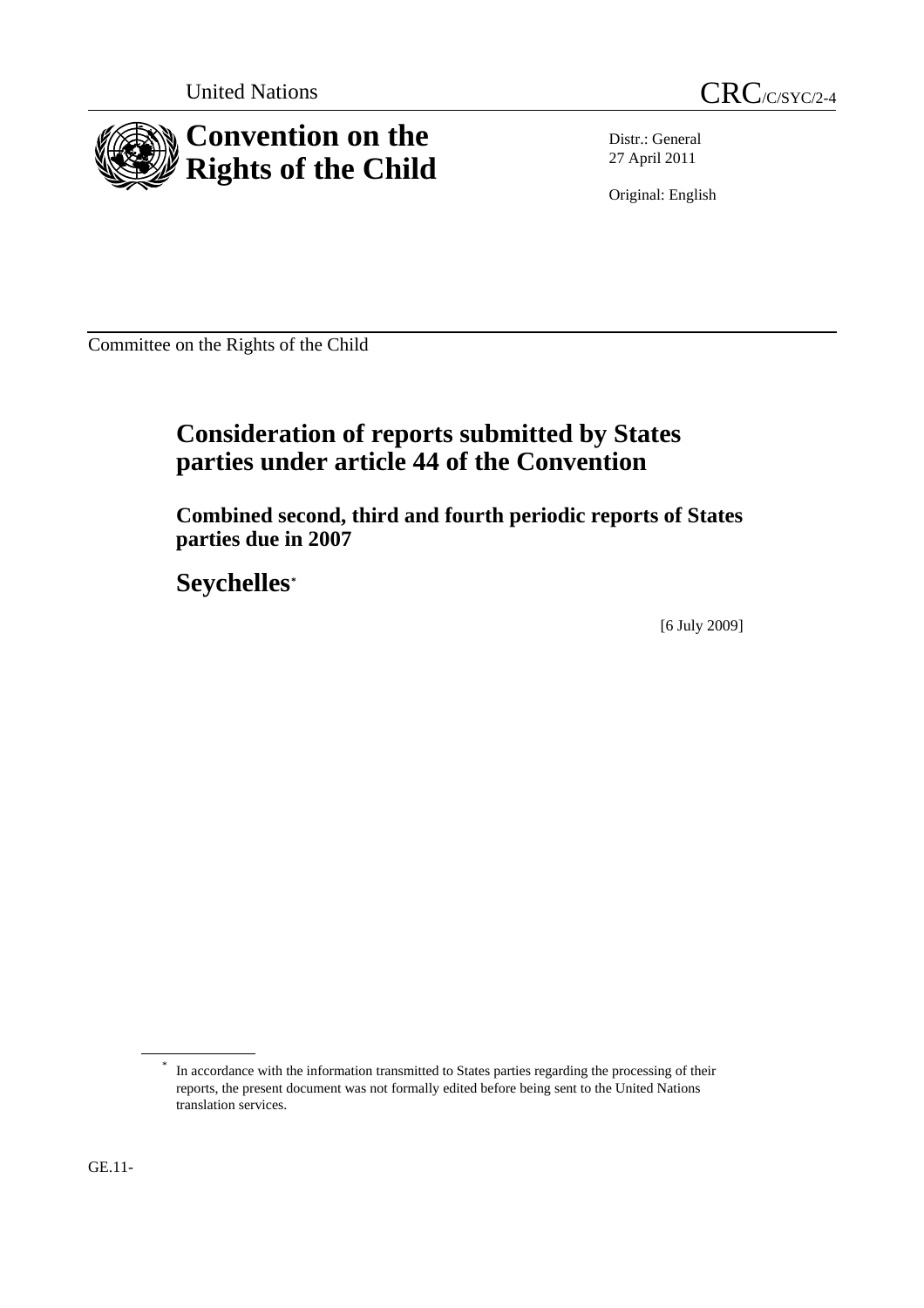# Contents

|     |                                                                               | Paragraphs  |
|-----|-------------------------------------------------------------------------------|-------------|
|     |                                                                               |             |
| I.  | Background to the combined second, third and fourth periodic reports          | $1 - 12$    |
| П.  |                                                                               | $13 - 55$   |
|     | Measures taken to implement the provisions of the Convention<br>A.            | $13 - 46$   |
|     | В.                                                                            | $47 - 54$   |
|     | $\mathcal{C}$ .                                                               | 55          |
| Ш.  |                                                                               | $56 - 65$   |
|     | A.                                                                            | 56          |
|     | В.                                                                            | 57          |
|     | $\mathcal{C}$ .                                                               | 58-64       |
|     | D.                                                                            | 65          |
| IV. |                                                                               | 66-89       |
|     | А.                                                                            | $66 - 74$   |
|     | <b>B.</b>                                                                     | $75 - 80$   |
|     | C.                                                                            | 81          |
|     | D.                                                                            | $82 - 87$   |
|     | Ε.                                                                            | 88-89       |
| V.  |                                                                               | $90 - 113$  |
|     | A.                                                                            | 90          |
|     | <b>B.</b>                                                                     | 91          |
|     | C.                                                                            | $92 - 100$  |
|     | D.                                                                            | 101         |
|     | E.                                                                            | $102 - 103$ |
| F.  |                                                                               | 104         |
|     | The right not to be subjected to torture or cruel, inhuman or degrading<br>G. | 105         |
|     | Н.                                                                            | $106 - 109$ |
| Ι.  |                                                                               | 110-113     |
| VI. |                                                                               | 114-225     |
|     | A.                                                                            | $117 - 118$ |
|     | В.                                                                            | 119-158     |
|     | C.                                                                            | 159-161     |
|     | D.                                                                            | 162         |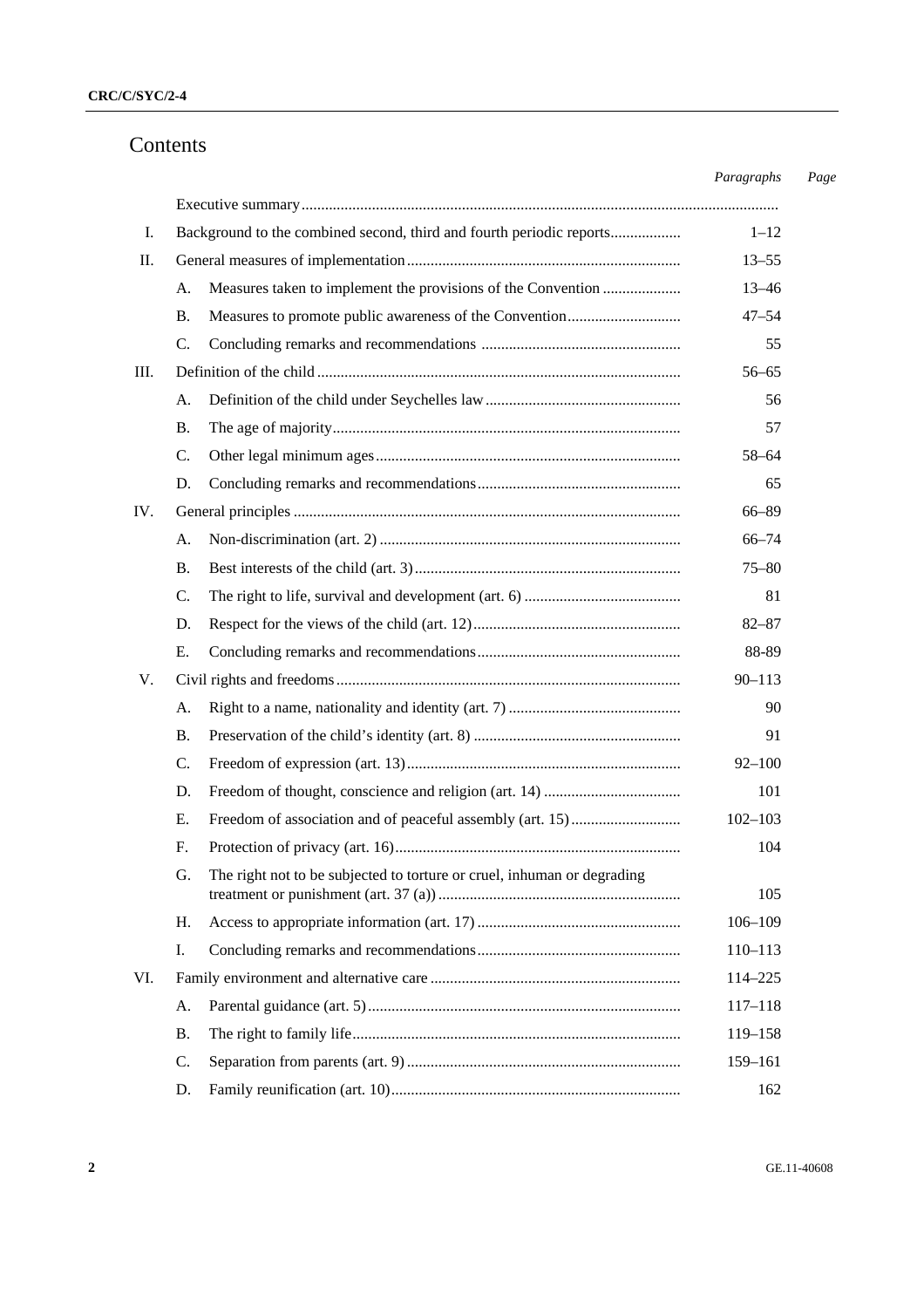# Contents

|         |                                                                                         | Paragraphs  | Page |
|---------|-----------------------------------------------------------------------------------------|-------------|------|
| Е.      |                                                                                         | $163 - 164$ |      |
| F.      |                                                                                         | $165 - 183$ |      |
| G.      |                                                                                         | 184-187     |      |
| H.      |                                                                                         | 188         |      |
| I.      | Abuse and neglect (art. 19) including physical and psychological recovery               | 189-220     |      |
| J.      |                                                                                         | $221 - 225$ |      |
| VII.    |                                                                                         | 226-338     |      |
|         | А.                                                                                      | 226-243     |      |
|         | Health education and preventive health-care services (art. 24, para.2 (f))<br><b>B.</b> | 244-289     |      |
|         | C.                                                                                      | 290-294     |      |
|         | D.                                                                                      | 295-316     |      |
|         | Ε.                                                                                      | 317-331     |      |
|         | F.                                                                                      | 332-338     |      |
| VIII.   |                                                                                         | 339-388     |      |
|         | Education, including vocational training and guidance (art. 28)<br>A.                   | 339-344     |      |
|         | В.                                                                                      | 345-346     |      |
|         | C.                                                                                      | 347-370     |      |
|         | D.                                                                                      | 371-386     |      |
|         | Е.                                                                                      | 387-388     |      |
| IX.     |                                                                                         | 389-420     |      |
|         | А.                                                                                      | 389-399     |      |
|         | В.                                                                                      | 400-415     |      |
|         | C.                                                                                      | 416         |      |
|         |                                                                                         | 417-420     |      |
| Annexes |                                                                                         |             |      |
| I.      |                                                                                         |             |      |
| II.     |                                                                                         |             |      |
|         | Bibliography                                                                            |             |      |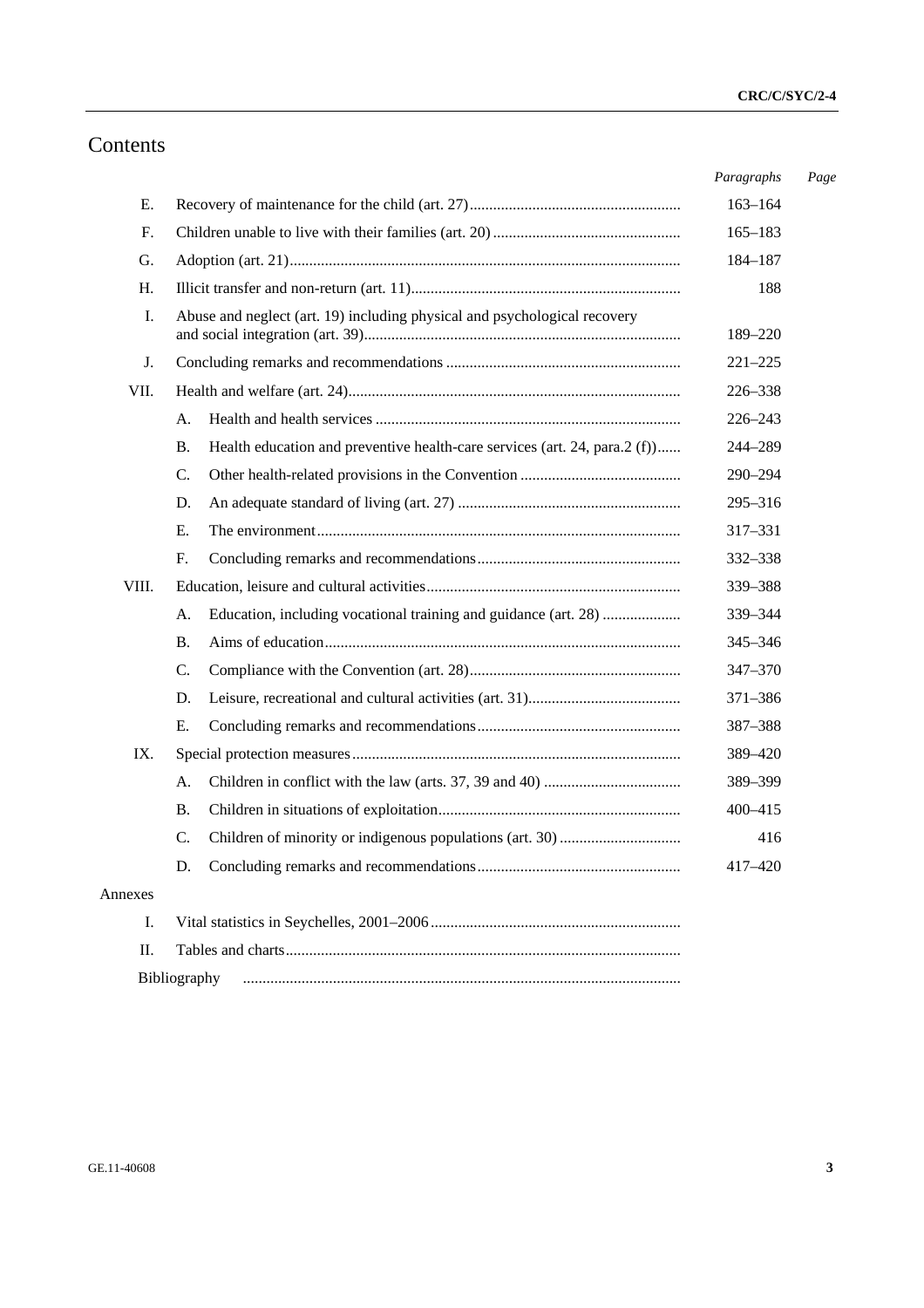## **Executive summary**

 This document constitutes the combined second, third and fourth periodic reports submitted by the Republic of Seychelles as a State party to the Convention on the Rights of the Child, in accordance with article 44, paragraph 1 (a) of the Convention and it covers the period 1997-2007. The report contains details of legislative and policy measures taken by the Member State to implement the provisions of the Convention on the Rights of the Child, with due regard to the local context, the existing legislative framework and the financial and human resources constraints which the country as a small island developing state faces. It also reflects the cultural context of the country, as Seychelles is unique in its multi ethnic make up devoid of any indigenous people and a high level of racial harmony and integration. The cooperation of NGOs and the civil society in general who continues to make a social investment in our children is also acknowledged in the report.

 The present report comprises of plans and projects for the future to be undertaken both by the Government and NGOs. This is balanced by shortcomings, possible solutions and recommendations for the future.

# **I. Background to the combined second, third and fourth periodic reports**

1. This is the Seychelles combined second, third and fourth periodic reports to the Committee on the Rights of the Child (the Committee) submitted under article 44, paragraph 1 of the Convention on the Rights of the Child..

2. The Seychelles was one of the first countries to ratify the Convention on the Rights of the Child in 1990. The initial report on the implementation of the Convention in Seychelles discussed implementation over a five-year period, from 1990 to 1995.

3. The Committee considered the initial report of Seychelles (CRC/C/3/Add.64), submitted on 7 February 2001, at its 815th and 816th meetings (see CRC/C/SR.815 and 816), held on 23 September 2002.

4. In order to help the State party return to reporting in full compliance with its obligation under the Convention, the Committee invited the State party, by way of exception, to submit its second (due on 6 October 1997), third (due on 6 October 2002) and fourth periodic reports in one consolidated report before 6 October 2007.

5. The present report has been prepared in accordance with the Committee's guidelines for periodic reports. Accordingly, this report updates the Seychelles' first report and highlights significant changes to law, policy and practice that occurred between September 1995 and October 2007, including those that address the areas of concern and recommendations made by the Committee in relation to Seychelles first report. Areas in which there have been no developments are not commented on in this report; the situation in relation to such areas remains as reported in Seychelles first report. Where relevant, this report contains cross references to relevant parts of Seychelles' first report.

6. The Ministry of Health and Social Development is the designated Ministry responsible for coordinating Seychelles' response to the United Nations Committee on the Rights of the Child on implementation of the Convention.

7. In order to ensure transparency and continuity in reporting, the combined report has the same structure as the first report. This report aims to provide a systematic analysis of the extent to which law, policy and practice in Seychelles comply with the principles and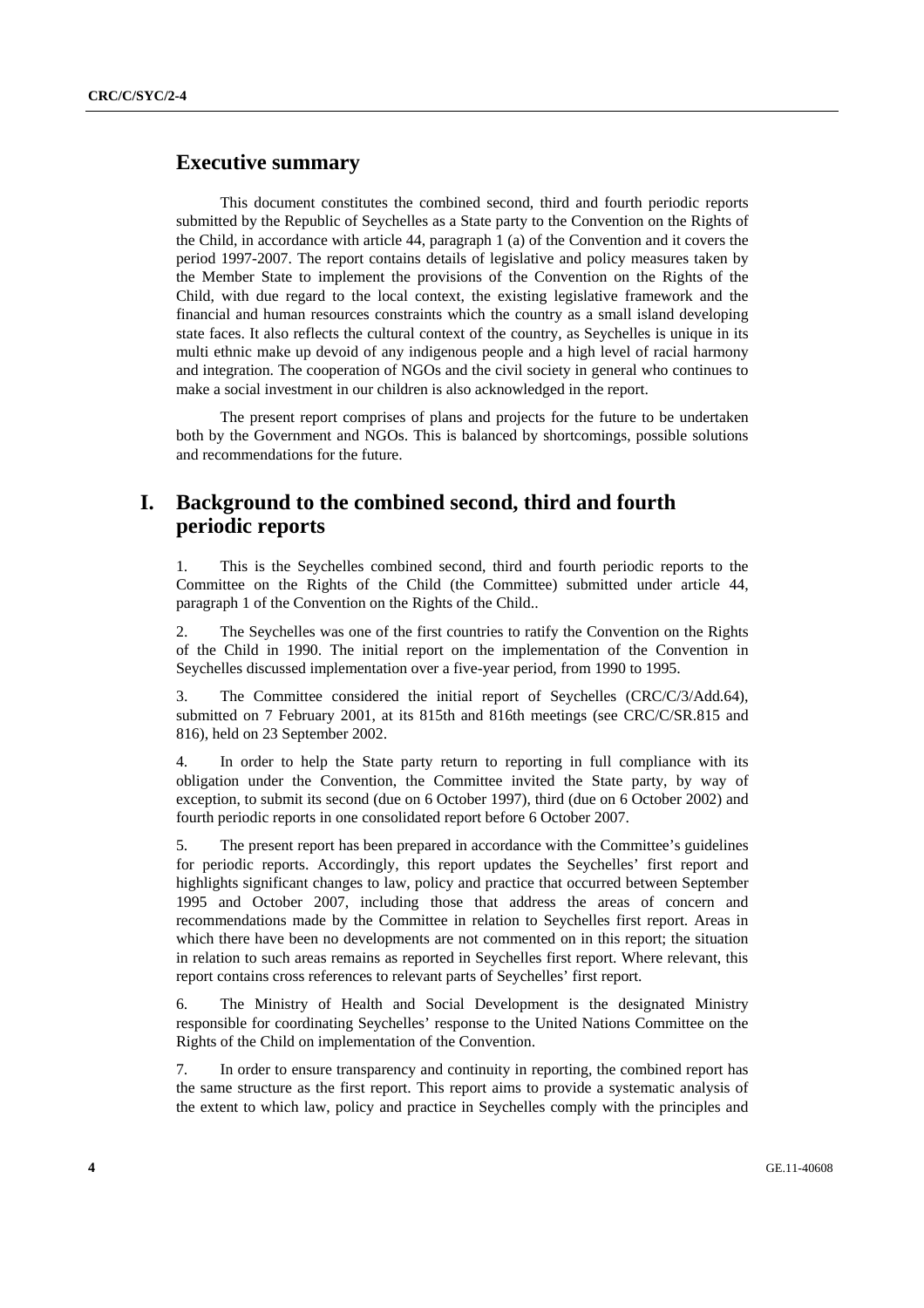standards contained in the Convention on the Rights of the Child (art. 44). It not only analyses traditional indicators of compliance to the obligations under the Convention, but also highlights gaps and inconsistencies and proposes actions needed for compliance.

### **Context and methodology**

8. The last decade has seen an increased focus on the changing needs and aspirations of children in Seychelles by the State. The recommendations made by the United Nations Committee have also been integral to legal reforms and policy shifts to bring legislation in line with the Convention. In 2005, the national theme "Our Children, Our Treasure, Our Future" served to reaffirm children's needs as a priority.

9. The Ministry of Employment and Social Affairs commissioned a Research Officer from the Social Development Division in 2005 to draft the consolidated report.

10. In order to ensure continuity in reporting procedures, all stakeholders made progress reports which were followed up by site visits, meetings and consultations. Two multi agency workshops were held to discuss progress made in addressing the recommendations made by the United Nations Committee on the 12–13 October 2005 and 19–20 February 2007. The report also draws on the findings of numerous forums, seminars and workshops of which the views of children, the public as well as stakeholders have been given prominence.

11. The final draft was made available to be commented on by the public through various websites and media outlets.

12. As with the initial report the final report was discussed and validated at a multi agency consultative workshop, held on 19 July 2007 then forwarded to the National Commission for Child Protection (NCCP) for further review. The final report was discussed and then adopted by the Council of Ministers.

# **II. General measures of implementation**

## **A. Measures taken to implement the provisions of the Convention**

### **Measures to harmonize national law and policy with provisions of the Convention**

Since the submission of the initial report, important steps have been taken to harmonise Seychelles law to be in compliance with the Convention. Amendments have been made to legislation as well as a specialized committee set up for harmonisation of laws pertaining to children. The committee held long and extensive deliberations and consultations with young people, service providers and parents. This created a public sphere where stakeholders including children had their inputs taken into consideration hence facilitating the formulation of the legislation as a participatory process. Various inconsistencies were identified and the Children Act and Penal code have been amended. Specific amendments enacted will be cited throughout the report.

14. Under the Children (Amendment) Act 1998, a Family Tribunal has been created. The primary function of the Family Tribunal is to hear and determine matters relating to the care, custody access or maintenance of a child. The Tribunal also determines matters relating to children who may need compulsory measures of care and consent to medical dental or surgical treatment, in respect to the child. The Tribunal is deemed to have all the functions of the Supreme Court.

15. The Tribunal in particular addresses obstacles that families were facing due to the inherent problems in the previous system. The need for a Family Tribunal was justified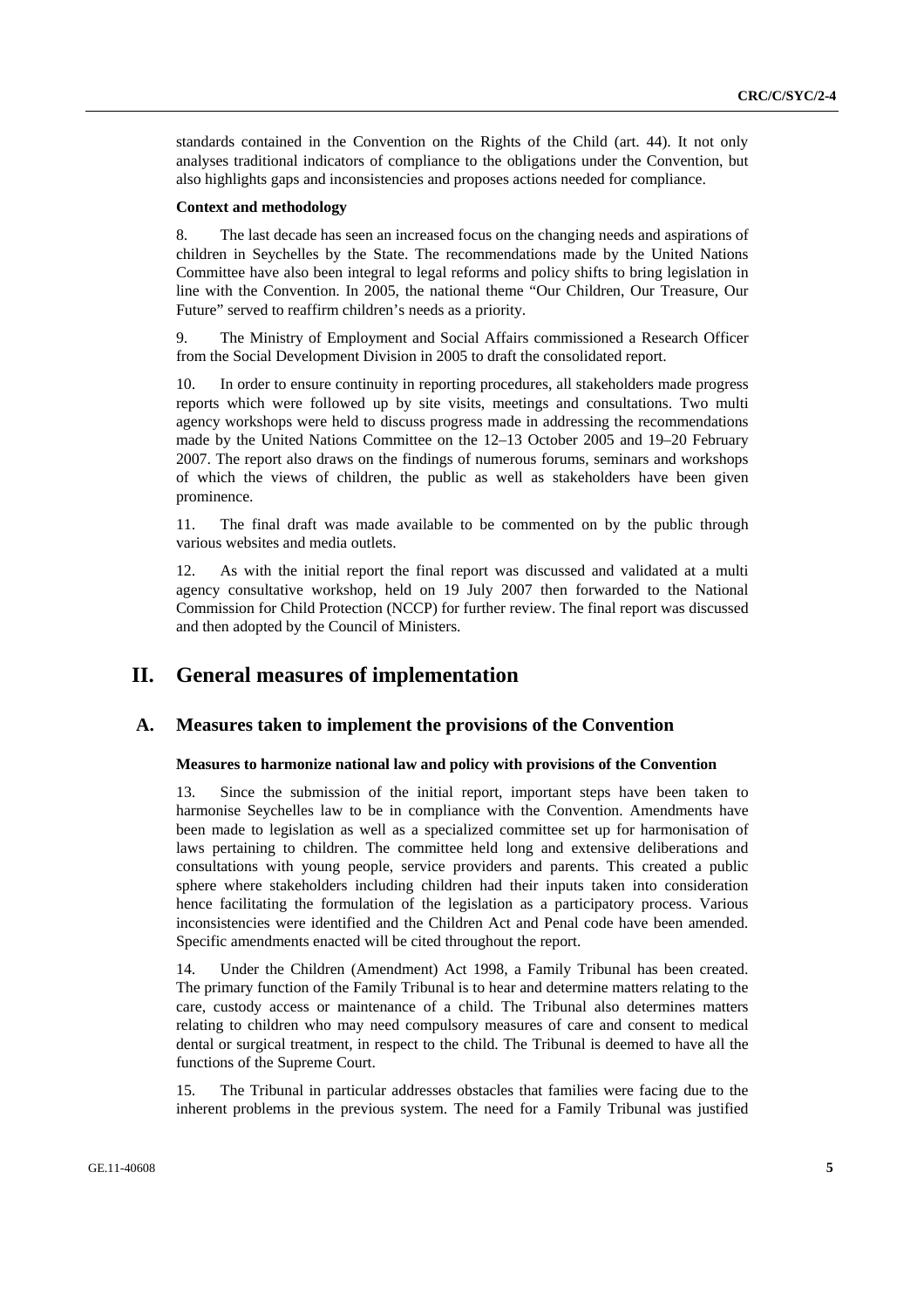because the best interest of the child was not being given due consideration. Unreasonable delays in cases were placing unnecessary stress on the child and many people were put off by the complexities and formalities of the court system. The Tribunal has had numerous successes in fulfilling its duties, prior to November 1998 an average of 160,000 Seychelles Rupees was being collected as child maintenance monthly, compared to 800,000 Seychelles Rupees on average nowadays. Another telling statistic is that while only sitting on Mondays and Wednesday the Family Tribunal has adjudicated over 18696 cases in a total of 445 sittings over the last four years. The demand of its services has lead to serious consideration of the Family Tribunal becoming a full time body. The Family Tribunal has also set up a Secretariat on Praslin and holds sessions there one Friday per month.

## **National mechanisms for coordinating policies and for monitoring the Convention**

16. Since 1997 the Social Development Department has placed more emphasis on developing a more eclectic approach to issues concerning children with due regards to the local context.

## **The Committee recommends that the State party strengthen its efforts to coordinate policy and programmes and ensure a holistic approach to children's issues both at the national and local levels, in particular by ensuring that coordination mechanisms receive the necessary financial and human resources.**

17. The State recognizes that the best way to ensure a holistic and coordinated approach to children's issues is to ensure that efficient and representative mechanisms are in place to ensure this. The National Commission for Child Protection (NCCP), Inter Agency committee, Child Protection Team, Advisory Committee on Children Homes, Social Services Committee as well as Interagency working groups for the Risk Indicator Framework, Child Well Being and parenting programmes all draw upon a wide range of top level expertise and experience. These committees also ensure that different agencies make the best use of resources and ensure that collaborative approaches result in the best services for children.

18. One of the most dynamic measures taken is the National Plan of Action for Children (2005–2009); this has been a tangible expression of the Government's commitment to a culturally relative paradigm of "well-being" for all Seychellois children. This approach acknowledges that children's behaviour, expectations and needs are fluid. The plan was developed over a three month period during 2004. During this time, an inventory of research studies that have been undertaken on children in Seychelles over the years were compiled as well as an assessment of all services and programmes by all key ministries and organizations catering for children. This has helped identify areas of weakness and gaps in the delivery of services and formulation of programmes relating to children. A weeklong workshop which brought together all government ministries, NGOs and civil society organizations involved with children in Seychelles and a group of secondary students who were integral to the new ideas proposed in the document. The plan contains 20 goals and specific actions and targets that have to be undertaken over the next 5 years to ensure the sustained development and wellbeing of Seychellois children. These actions and objectives span the whole spectrum of Government and civil society stakeholders under the broad headings of Economic Security, Health, Education, Social Environment, Identity, Emotional Development, Recreation, Sports and Aspirations. The plan is being evaluated by the National Commission for Child Protection (NCCP). In the annex find the plan in its entirety and a first report of implementation.

19. The Inter Agency Committee set up in 1999 also ensures the holistic approach set out in the recommendation. This is through a wide representation of professionals from different sectors who work together in collaboration to ensure that the best interest of the child is being served. Procedures have become more integrated and efficient due to this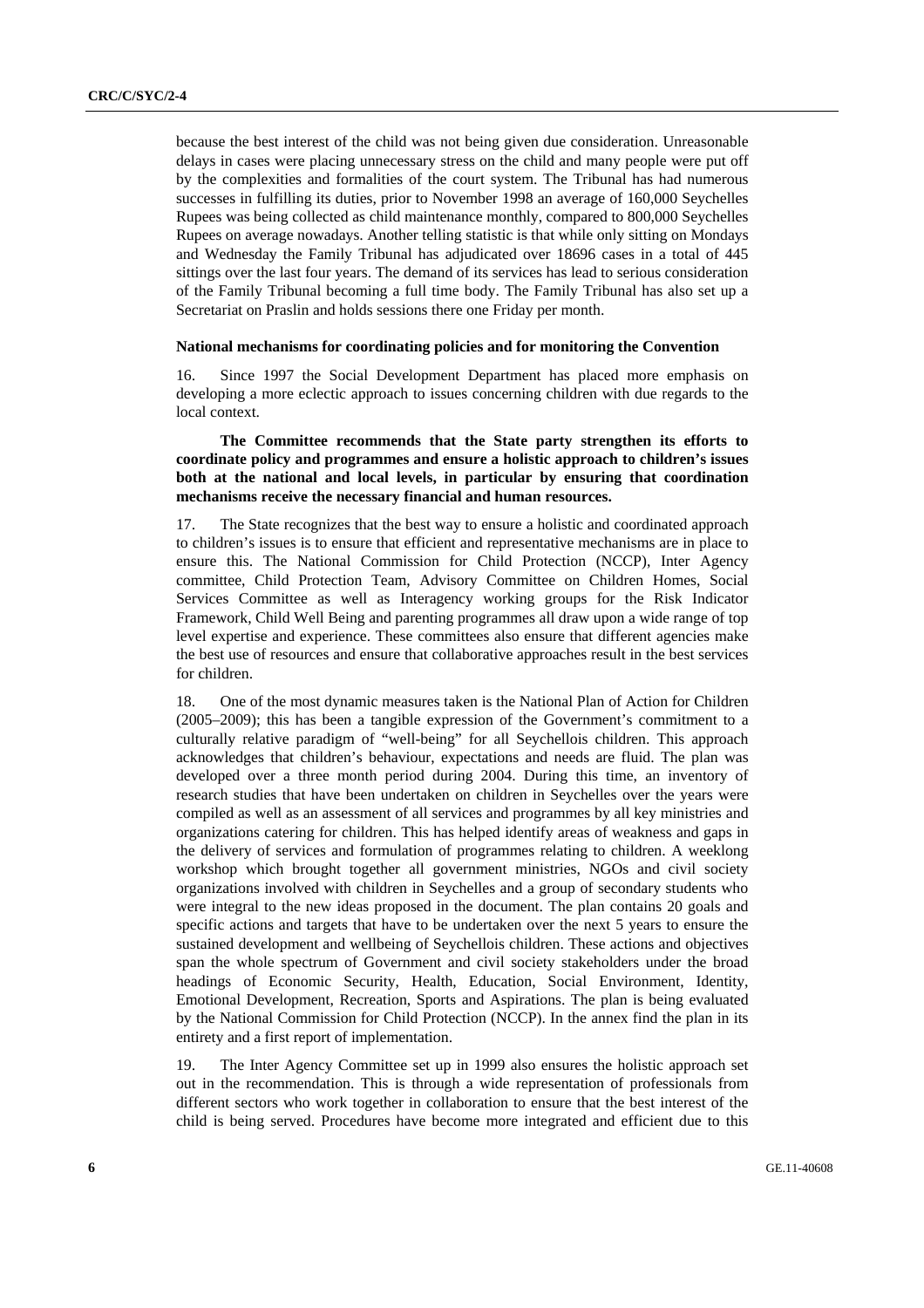committee. This approach of collaboration between agencies has been extended to working groups for the Risk Indicator Framework and also in the formulation of parenting programmes.

20. Under the national theme of 2005 "Our Children, Our Treasure, Our Future" a steering committee consisting of all key partners and stakeholders chaired by the President was set up to achieve the following:

- − Outline a profile of well-being and development for the Seychellois child. This is being addressed through the child well being study.
- Establish a directory of research studies on children and youth of Seychelles and identify areas where further research is of significant relevance.
- Establish a directory of existing services for children and youth and identify mechanisms to promote coordinated action.
- Map out important stages of development of a child from pre-birth to young adult and identify areas that require special focus and propose mechanisms to address these.

21. A Social Development Division was set up in 2001 which in 2007 became the Policy, Planning and Cooperation Division. The division's mandate is to be a "think tank" for the Government, carrying out research for policy formulation. The Division comprises of a Research section, Communication and Information management section and a Gender secretariat. The Division ensures that national social policies are founded on a solid, informed and statistical accurate base. The division also ensures that social policies are harmonized in the Government's vision of people centred development. Many policy and research initiatives that have been taken up by the division have addressed recommendations and shortcomings made by the committee and appear frequently in this report.

#### *Independent monitoring structures*

22. One of the main and most pertinent concerns raised in the concluding observations of the initial report was the lack of independent monitoring mechanism with a mandate to regularly monitor and evaluate progress in the implementation of the Convention and which is empowered to receive and address individual complaints by children.

**The Committee encourages the State party to pursue its efforts to develop and establish an independent and effective mechanism, provided with adequate human and financial resources and easily accessible to children, in accordance with the Principles relating to the status of national institutions for the promotion and protection of human rights (The Paris Principles) (General Assembly resolution 48/134, annex), that would:** 

**(a) Monitor the implementations of the Convention;** 

 **(b) Deal with complaints from children in a child-sensitive and expeditious manner;** 

## **(c) Provide remedies for violations of their rights under the Convention.**

23. A major step in fulfilling this requirement is the development of the Indian Ocean Observatory (L'ODEROI) Observatoire des Droits de L'Enfant de l'Ocean Indien was launched in Mauritius in November 2004. The Observatory covers Comores, Madagascar, Mauritius, Reunion and Seychelles. It is a joint initiative of the Indian Ocean Commission, the University of Mauritius and UNICEF. The headquarters are based at the University of Mauritius. The main objectives of the observatory are: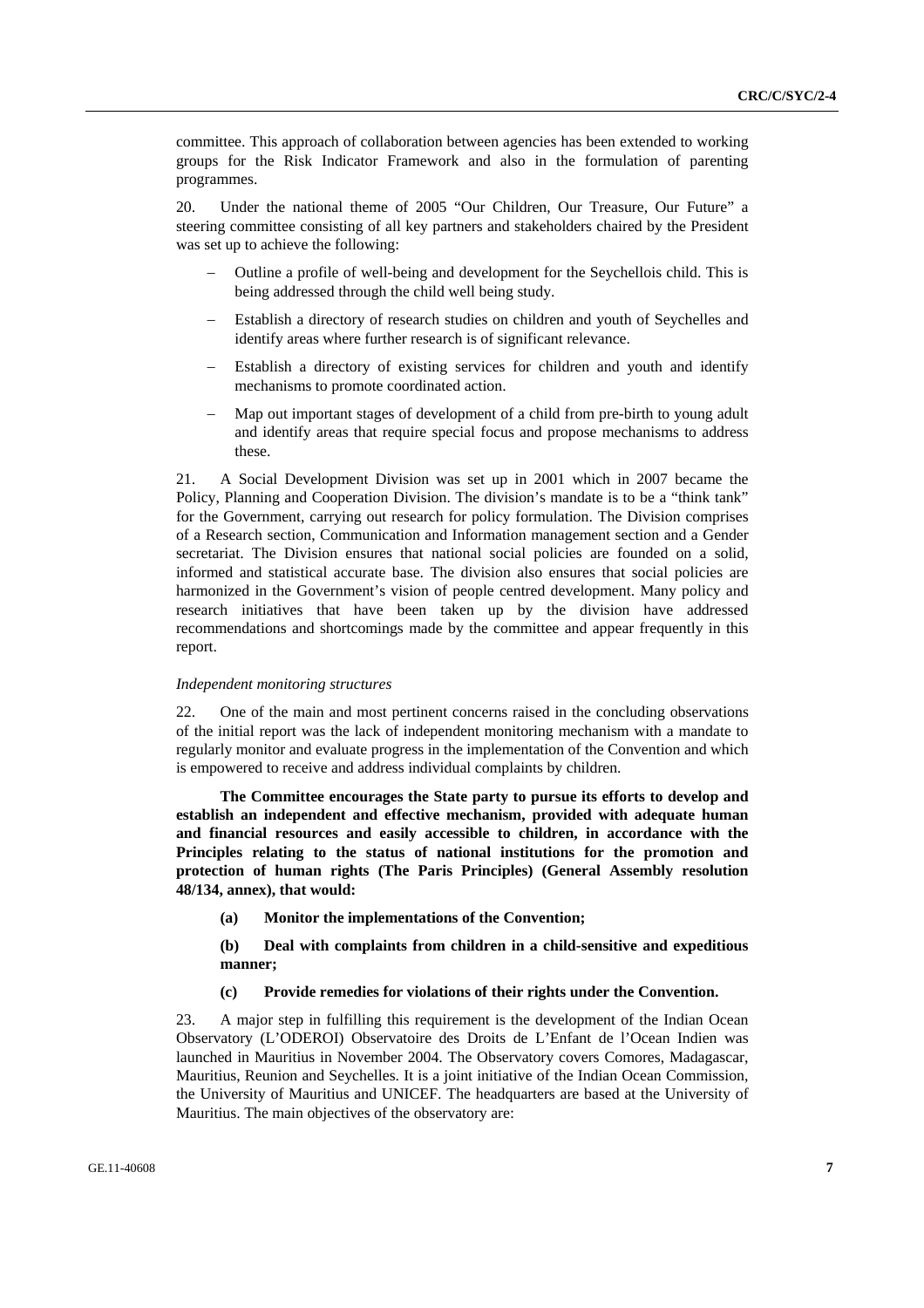- To monitor the rights and well-being of children in the Indian Ocean region
- To keep a regional database of the needs of children in the region
- To highlight how much member countries have achieved in child well-being and also where progress is lacking
- To follow up on the Convention on the Rights of the Child in the Indian Ocean region
- To develop indicators to measure the implementation of the Convention on the Rights of the Child
- To share regional expertise and experience
- To make recommendations in best practices in the implementation of the Convention on the Rights of the Child in the Indian Ocean region
- 24. Seychelles local chapter launched in June 2005 is represented as follows:
- Ministry of Health and Social Development
- − Ministry of Education
- Ministry of Community Development Youth, Sports and Culture
- − National Council for Children
- National Statistics Bureau (which has the very important role of focal point and manager of the system)
- − Internal affairs Department

25. The Observatory will go a long way to providing objectivity and a systematic way of implementing and monitoring the Convention on the Rights of the Child that was perhaps lacking before. It has also provided a way to pool resources and expertise amongst regional countries with limited capabilities.

26. The Cabinet of Ministers has approved the setting up of a Commissioner of Children's Rights. The need for such a body was widely accepted by practitioners, adults and young people themselves when the proposal was put before them in a workshop organised in October 2005 to prepare the next report on the implementation of the Convention.

27 From this vote of confidence a concept paper was drawn up and discussed with key partners such as the NCC, National Youth Council and the Ombudsman outlining the proposed structure for a Commissioner of Children's Rights.

28. To be an effective Independent Monitoring Mechanism, the Commissioner of Children's Rights' office is to be created by an Act. The proposal to set up a Commissioner of Children's Rights instead of a children's ombudsman, will avoid unnecessary confusion which are foreseeable in the circumstances, given the fact that the constitution already provides for the office of the Ombudsman.

29. To give national recognition to the importance of such a monitoring body and to ensure that it carries a high status, appointment to the office of the Commissioner of Children's Rights will be made by the President to whom the former would be both administratively and legally accountable by law, and would be required to produce periodical reports about the implementation of the UN Convention.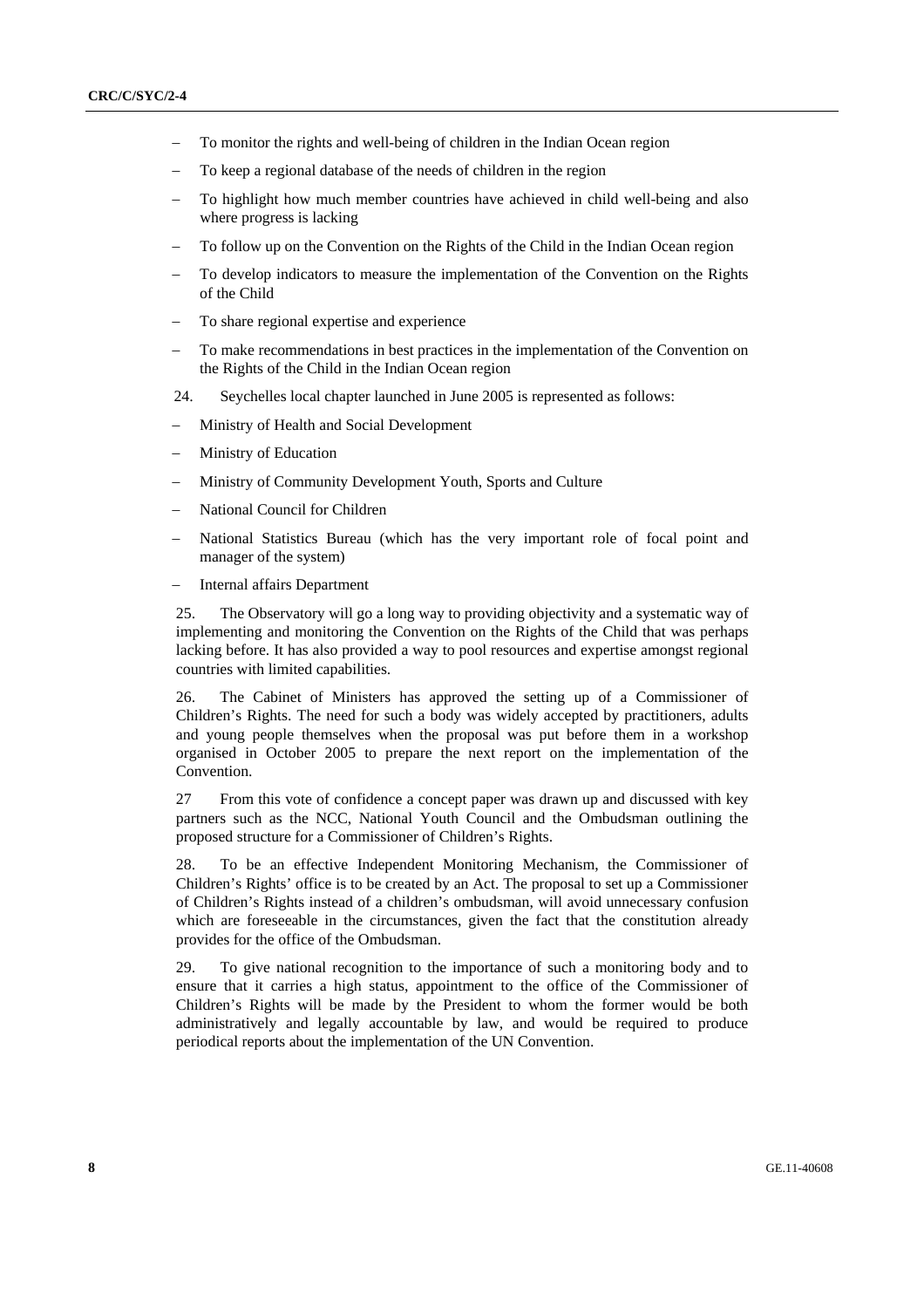#### **Functions of the proposed Office of the Commissioner of Children's Rights**

30 The functions of the Office of the Commissioner of Children's Rights would include; but not be limited to the following:

 (a) To promote the public awareness of, and compliance with, the principles and provisions of the Convention;

 (b) To ensure that public authorities , private organizations and individuals have regard the rights, needs and interests of children in the performance of their functions or carrying out their activities;

 (c) To receive complaints of Violations of children's rights under the law, to investigate such complaints and to take appropriate action under the Act.

31. It is mainly through its investigative powers which would be provided by the Act, that the Commissioner of Children's Rights would be able to carry out its statutory functions. For the purpose of such an investigation, the Commissioner for Children's Rights will be empowered to:

- (a) Summon any person;
- (b) Call for the production of any document by any person;
- (c) Examine the persons on oath;
- (d) Have access to any premises where a child is present.

32. The following recommendations were made:

#### *Allocation of budgetary resources*

**While recognizing the existing economic difficulties, the Committee encourages the State party to pay particular attention to the full implementation of article 4 of the Convention by prioritizing budgetary allocations to ensure implementation of the economic, social and cultural rights of children "to the maximum extent of … available resources". Furthermore, the Committee recommends that the State party undertake an evaluation of spending and resources in the public and private sectors, including by NGOs, to assess the cost, accessibility, quality and effectiveness of services for children***.* 

33. As in the initial report, it has been difficult to access specific documentation regarding prioritization of budgetary allocations. However, there have been improvements in budgetary allocations to programmes and services developed for children and the family not only in terms of larger allocations but also increased number of programmes targeting the family which receives state funding. It is to be noted that the Ministry of Education continues to benefit from the largest portion of the budget.

34. The State also maintains a Children's Fund which provides funding for different programmes related to children and the family, predominantly educational programmes. Proposals to be considered for funding under the Children's Fund are submitted on a yearly basis.

#### *Data collection*

35. The Committee expressed its concern over the lack of disaggregated data and indicators for all areas covered by the Convention and in relation to all groups of children in order to monitor and evaluate progress achieved and assess the impact of policies and programmes adopted with respect to children.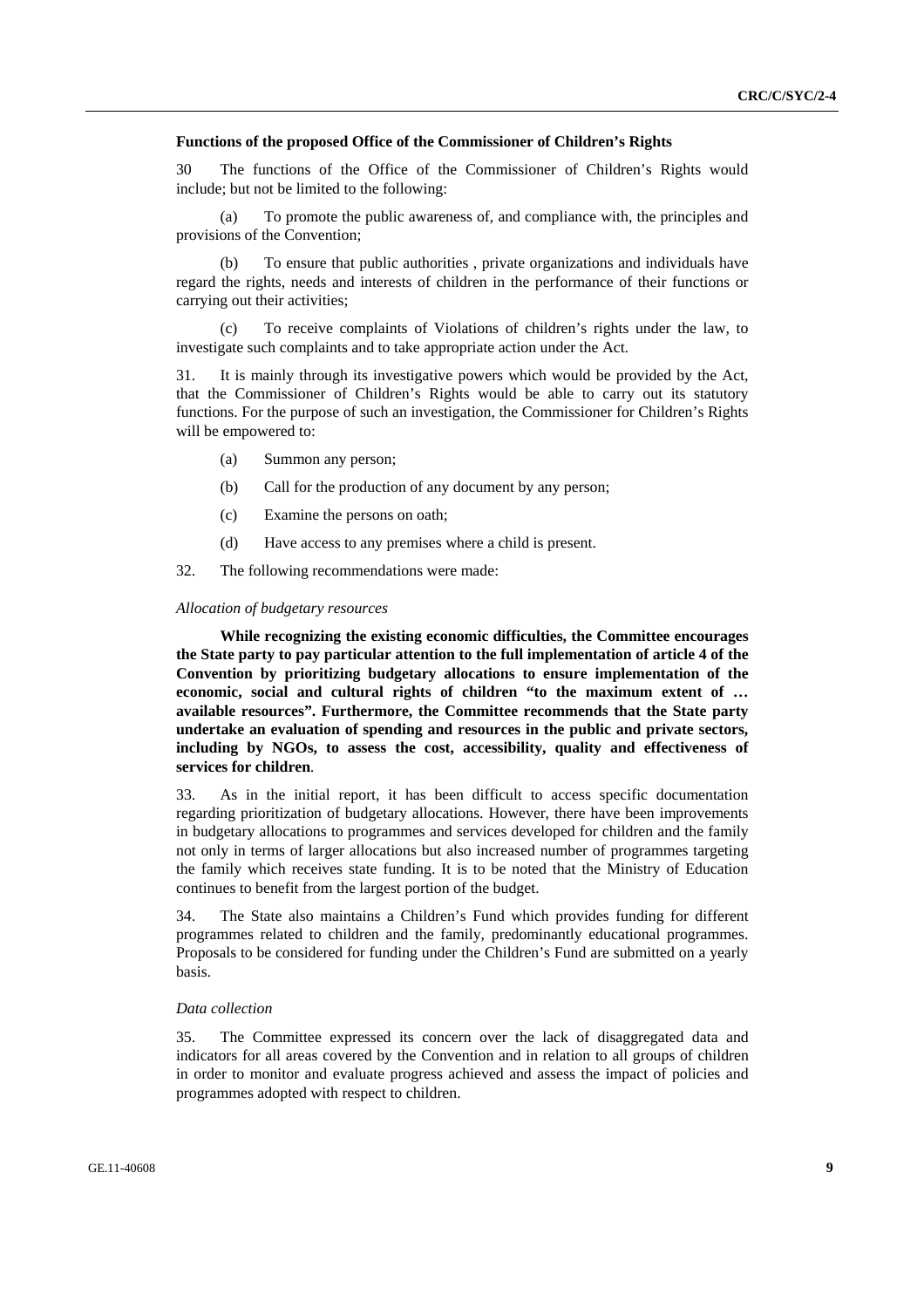**The Committee recommends that the State party:** 

 **(a) Develop a system of data collection and indicators consistent with the Convention, disaggregated by gender and age, as well as by island. This system should cover all children up to the age of 18 years, with specific emphasis on those who are particularly vulnerable, including child victims of abuse, neglect or ill-treatment, children with disabilities, children in conflict with the law, and children living in poverty;** 

 **(b) Use these indicators and data for the formulation and evaluation of policies and programmes for the effective implementation of the Convention;** 

Seek technical assistance from the United Nation's Children's Fund **(UNICEF) or other organizations in this regard.** 

36. The Seychelles Government has made considerable progress in this area. Solid mechanisms and research initiatives have been put into place that will provide adequate culturally relevant data for policy formulation. Much emphasis has been placed on developing indicators that not only embody the principles of the Convention but are also placed into the local context. The scope and reach of the mechanisms has also improved, providing a more complete and in depth picture of the progress, needs and problems facing children in our society.

37. As mentioned the Observatory will facilitate data collection. Indicators have already been established and its first major project – a Regional study on Violence against Children has been completed and a second study is being carried out on adolescents. The Observatory also administers a regional database which is continuously being updated and can be accessed via ODEROI'S website http://oderoi.uom.ac.mu.

38. One of the most pertinent systems of data collection that is being developed by the Policy, Planning and Cooperation Division is the "Project Child Well-Being". This is an extension of an exercise carried out in late 2004 within the "Our Children, Our Treasure, Our Future" framework (CTF). The aim of this research is to develop a definition and model of child well being that takes into account the Seychelles context. The development of the Seychelles Model of Child Well Being relies upon a number of key concepts. Consideration was especially given to: the values that Seychelles hold, the need to be policy relevant and the importance of seeing the child as a whole individual and an active citizen.

39. The project is to provide an evidence-based measure of trends over time in the perceived quality of life or well-being of Seychelles' children and youth disaggregated by gender and age, as well as by island covering all children up to the age of 18 years. The data will be compiled primarily from children/youth in a comprehensive survey of child perception from all schools in Seychelles. Secondary Data will be derived from the Household Expenditure Survey, Health Department and Ministry of Education studies.

40. A list of indicators has been compiled, based on the sub-components of the model. The indicators have been well-established internationally in over two decades of empirical research on subjective well-being by numerous social psychologists and social scientists. Newly added indicators for the Seychelles model have been based on those used internationally.

41. Data will be compiled from relevant statistics collected from Government Ministries and NGOs, Sample surveys (children/parents).

- 42. By measuring child well-being the following will be facilitated:
	- − Assessment and description of the conditions of children growing up in Seychelles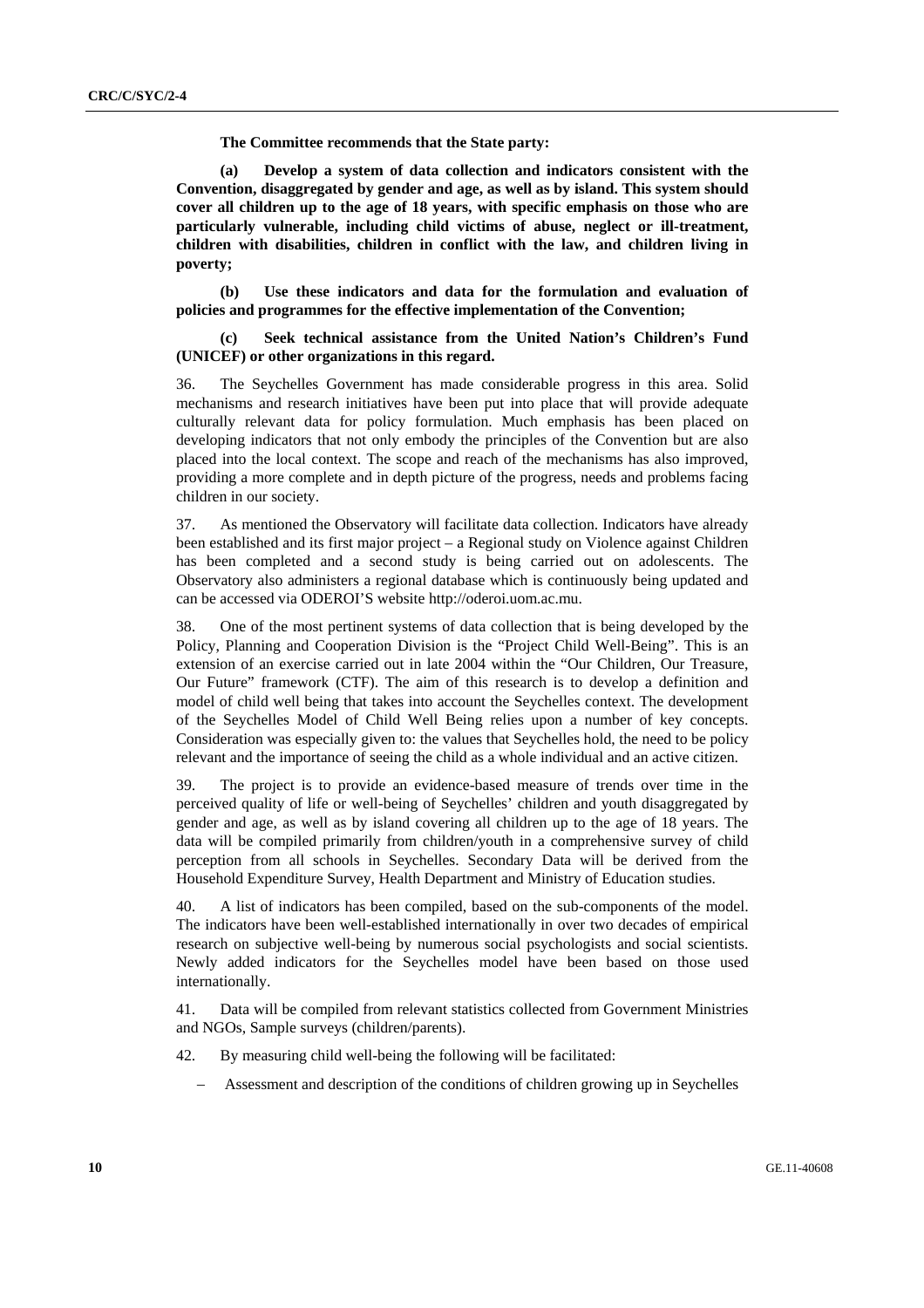- Identification of children who are at risk and require preventative services and children who have avoided risk, and whose experience can provide evidence of what works
- Monitoring child outcomes over time and the implementation of policies, services and programmes that seek to improve their lives
- Setting goals and planning more effective services, programmes and policies that will address the specific needs of different groups of children
- Evaluation of the successes and failures of policies and whether resource investments in selected programmes, services and initiatives are making a real difference to the lives of children in Seychelles

43. The Seychelles Government recognizes that one of the main concepts shaping the Convention is that children are not only entitled to citizenship rights, but also to special care and assistance. This suggests that a comprehensive approach to children's rights should include the civil, political, economic, social and cultural rights inherent to the human dignity of the child.

44. While recognizing that the Convention provides a common reference against which progress in meeting human rights standards for children can be assessed and results compared, a universal set of standards which has to be adhered to by all countries, the Project Child Well Being provides a localized reference and set of standards. Once relevant information is collected, processed and analyzed, it is envisaged that a bi-annual report will be produced.

45. A group of Seychellois researchers were commissioned by the Government in 1998, to carry out a National Youth Study with the aim of better understanding the young people of Seychelles. The study was designed and conducted with the participation of young people and the support of a Canadian technical team, 1,242 questionnaires were used.

46. The Social Development Department has also taken considerable steps in setting up a data collection system which will help in early intervention and prevention for children at risk within the age group of 0–4. Refer to the risk indicator framework paragraphs 202-208 below.

## **B. Measures to promote public awareness of the Convention**

#### **Measures to promote the principles and provisions of the Convention**

47. The Seychelles Government places emphasis on sensitization and dissemination as a means of making the Convention as effective and far reaching as possible. Extensive use is made of the mass media in order to infiltrate as large an audience as possible, as well as more specific grass root education at the earliest stage possible.

**The Committee recommends that the State party strengthens its efforts to ensure that the principles and provisions of the Convention are widely known and understood by adults and children alike. In this regard, the Committee encourages the State party:** 

**(a) To ensure that the Convention is translated in its entirety into all three official languages;** 

 **(b) To undertake a systematic education and training programme on the principles and provisions of the Convention for children, parents and all professional groups working for and with children, in particular judges, lawyers, members of the Family Tribunal, law enforcement officials, staff of the Youth Residential Treatment**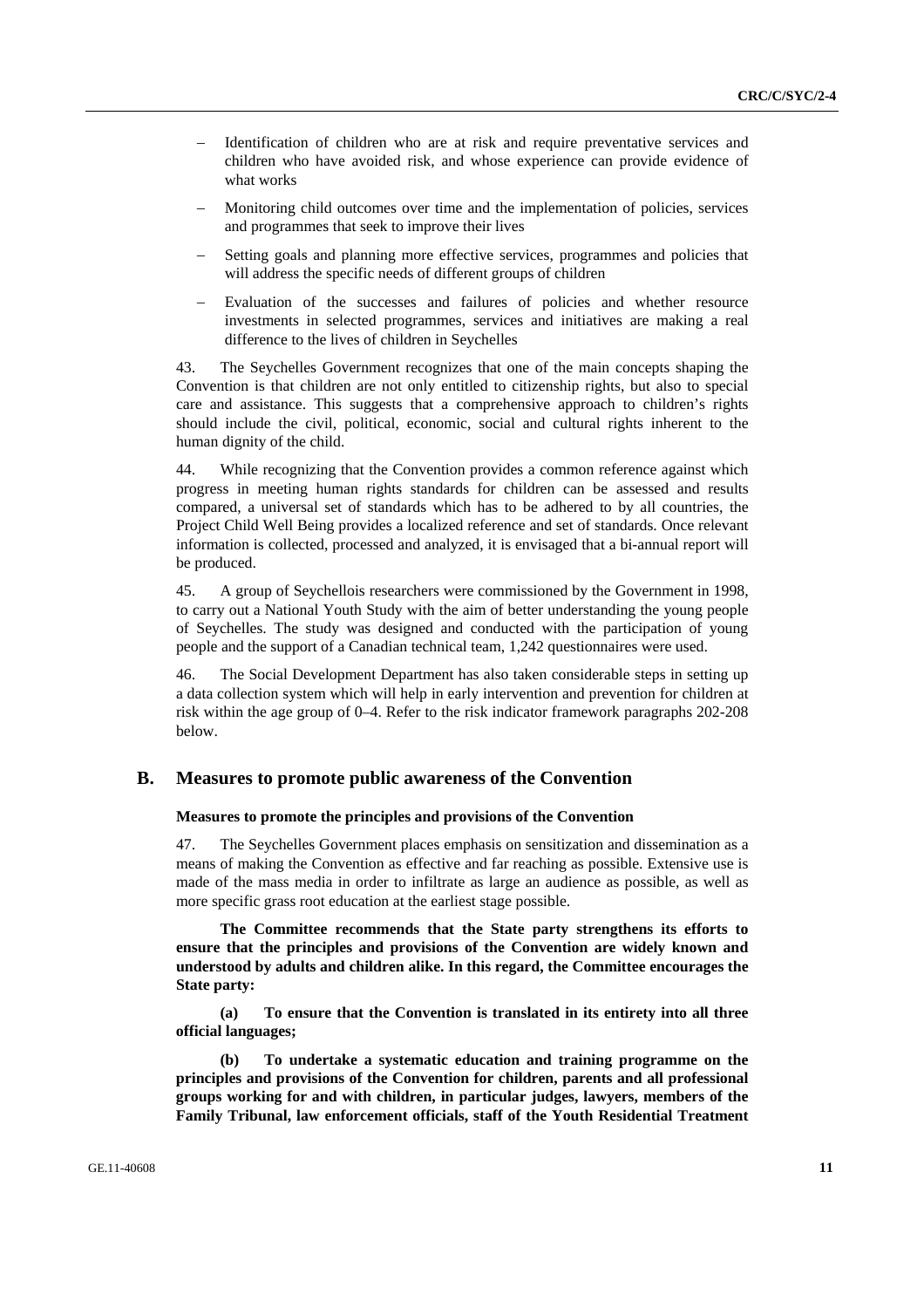## **Centre, teachers, health-care personnel, social workers, staff in orphanages, parliamentarians and religious leaders."**

48. The Creole version of the Convention was developed by the Social Development Department and NCC which features on the NCC as well as the Social Development Department's websites.

49. A Human Rights Approach to Programming workshop was offered to representatives from ministries and organizations working with children in 2004.

50. The Seychelles Broadcasting Corporation (SBC) radio service carries weekly programmes where children not only participate but are themselves the presenters which focus on their areas of interest and concerns. Television slots are specifically allocated to youth issues. Additionally both SBC Radio and TV offer the NCC support in producing specific programmes promoting children's welfare. Radio programmes which are aired on a monthly basis discussing the Family Tribunal have as one of their objectives to increase people's awareness on the roles and functions of the Family Tribunal in upholding children's protection rights vis-à-vis the Convention. Broadcasting spots on Radio and TV on issues advancing the cause of children are broadcasted free of charge. Similarly, matters of national concern affecting the youth such as HIV/AIDS receive free airtime.

51 The National Commission for Child Protection (NCCP) produced a booklet in Creole in 1999 entitled "Drwa ek Devwar Bann Zanfan", which stated the rights of the child and explained the relationship between rights and responsibilities. This booklet was distributed to all schools throughout Seychelles.

52. There has been school wide sensitization of the Convention, sessions held jointly by the NCC and the Ministry of Education for different target groups within the school community have been carried out. Sensitization sessions were also held for all school Parent Teacher Associations.

53. The Seychelles National Youth Council has started a series of workshops with youths from all districts to enable them to be more conversant with the Convention and to provide the opportunity to contribute to the periodic reports.

#### **Measures to circulate the report among the public (art. 44, para. 6)**

54. The report has been posted on the Social Development Department's website where it has been open to comments. The report has also been made available at the National Library and other national outlets.

## **C. Concluding remarks and recommendations**

55. Compliance with article 44 requires that:

 (a) This report be widely circulated and areas for further action highlighted to promote public consultation. Individual ministries need to continue to ensure that they monitor and disseminate their own efforts to comply with the Convention;

 (b) Broadcasts made by the SBC need to be made more relevant to children and take into consideration their views and needs of current programmes;

 (c) In order to ensure that dissemination of the Convention is effective, efforts made have to be consistent and continuously evaluated. It is apparent that awareness and misconceptions about the Convention are still major obstacles;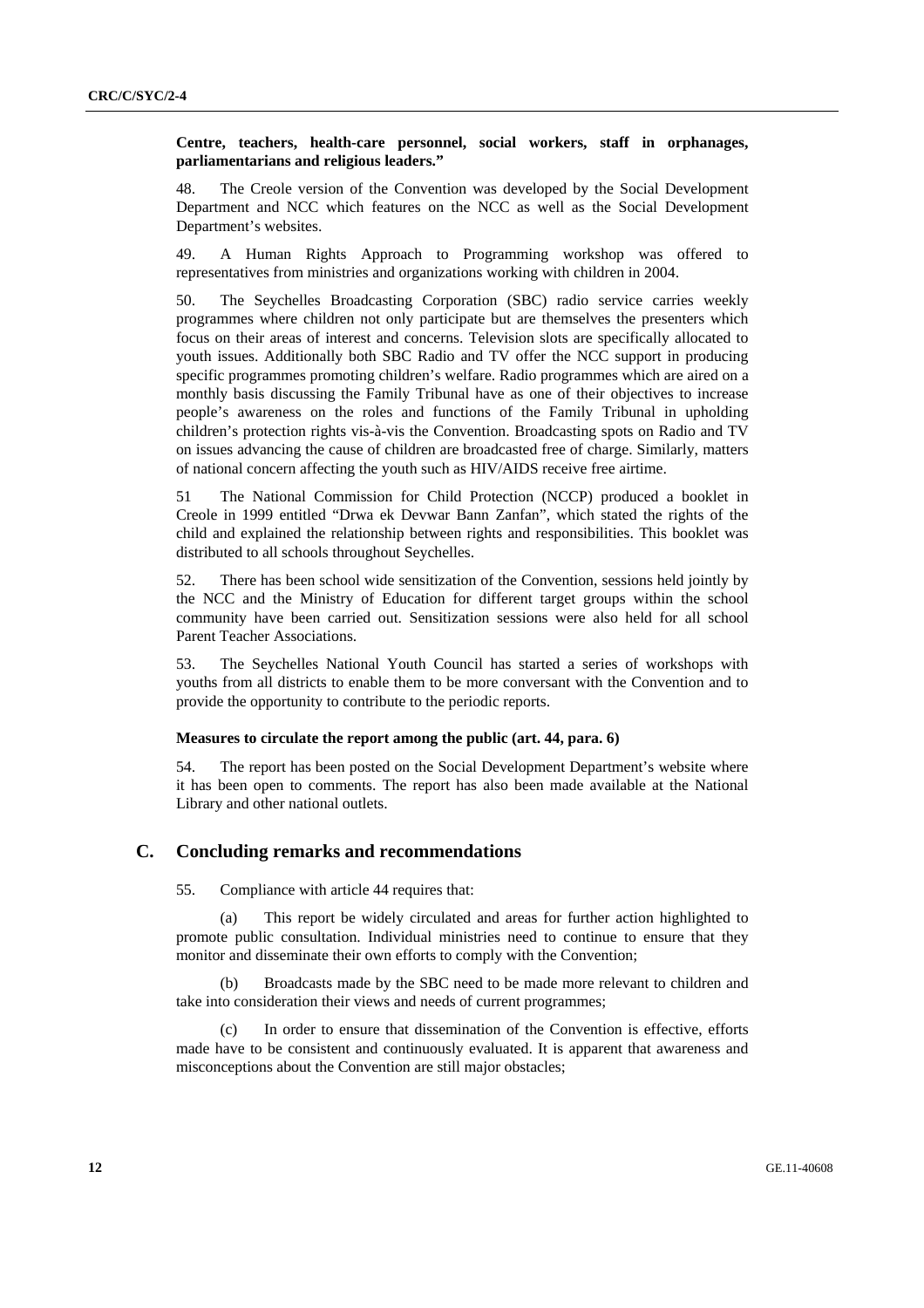(d) Collaborative work between key stakeholders to disseminate the report needs to increase and reporting channels already established maintained for ongoing monitoring of progress.

## **III. Definition of the child**

## **A. Definition of the child under Seychelles law**

56. Please refer to the initial report, paragraph 25.

## **B. The age of majority**

57. Please refer to the initial report, paragraph 26.

## **C. Other legal minimum ages**

58. Please refer to the initial report, paragraph 27.

**The Committee raised the concern that:** 

 **(a) Under law there is a different minimum age of marriage for boys and girls;** 

 **(b) The age of compulsory education is not clear, giving rise to uneven enforcement.** 

 **The Committee, therefore, recommends that the State party:** 

 **(a) Review its legislation with a view to rectifying differences in the minimum age of marriage by raising the age for girls to that for boys;** 

 **(b) Establish a clear age for compulsory schooling and ensure that it is enforced.** 

59. Under the Civil Status Act, Parental consent is required if a girl from 15 to 17 years wishes to marry. The age of consent of boys to marry is 18. Proposals to amend this piece of legislation are still under consideration.

60. Both the Constitution and the Education Act (2004) provide for 10 years free and compulsory education for all Seychellois children from primary one to Secondary Four. Education Act 2004 defines 'compulsory school age' as the prescribed age at which a student is obliged to attend school. In terms of level of education, a child is obliged to attend Primary 1 to Secondary 4. In terms of age a child is obliged to attend school from age 6 to 16+. The Ministry of Education however recognises that children develop at differing rates and where judged to be in the best interest of the child, accepts in a nonobligatory manner in Primary 1, children younger than 6 years.

61. Provisions relating to alcohol consumption have been amended to tally with that of tobacco (S.I. 10 of 2001 Licences Act cap 113).

62. Restriction of children to discotheques and dancing halls has become more stringent under the (S.I. 10 of 2001 Licences Act cap 113). It states that:

 *The holder of a licence to keep or manage a discotheque or dancing hall shall not permit a person under 18 years of age\or who is unable to produce an identification document which proves to the satisfaction of the holder of the licence that the person is 18*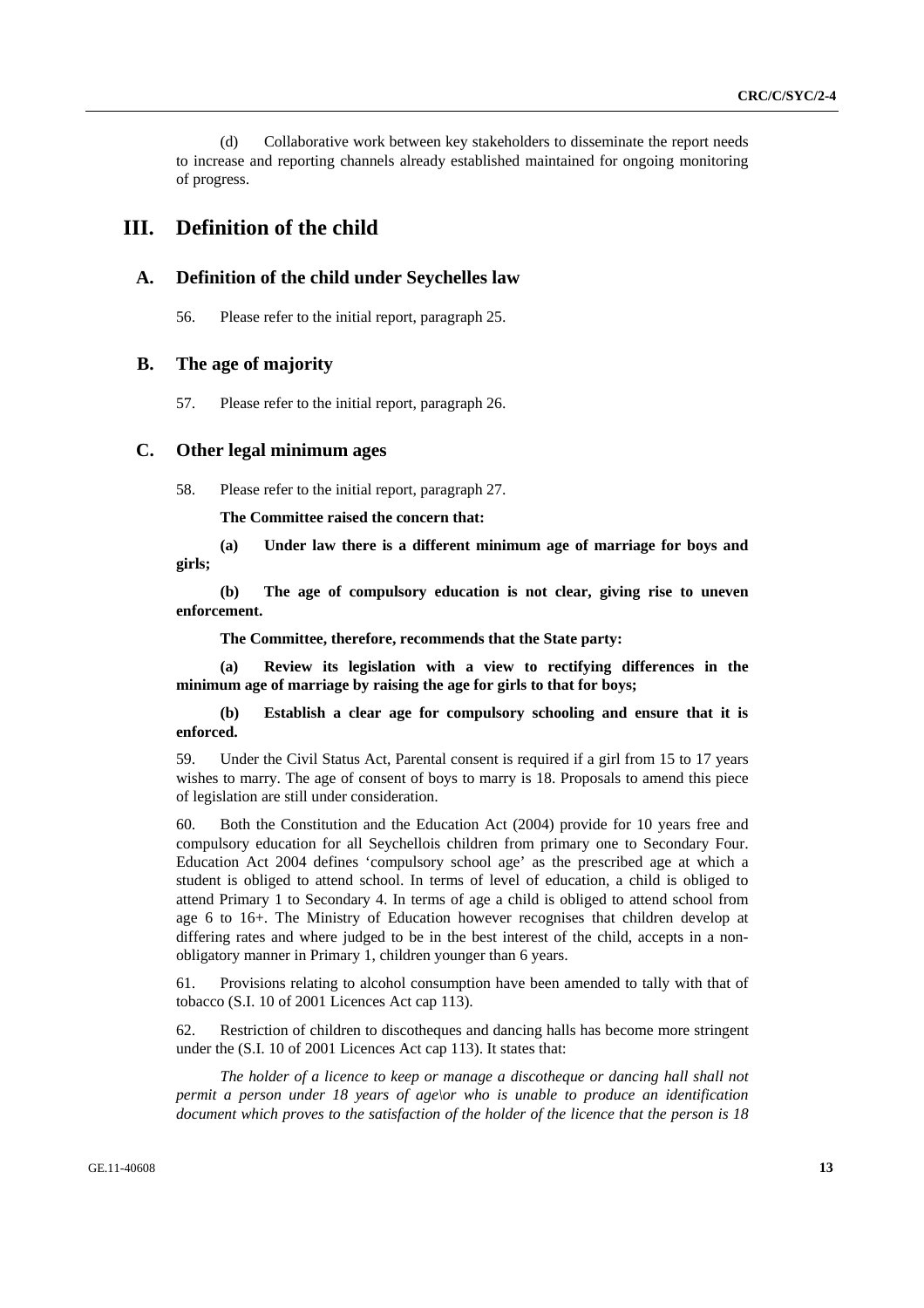*years old or over to enter the premises except being used for the purposes stated in regulation 33(d).* 

63. Regular spot checks are carried out by the Licensing Authority in collaboration with the Probation Services of the Social Development Department in all discotheques and dance halls. Fines are handed out to proprietors who contravene the Licenses Act and have acted as an efficient deterrent to underage admissions.

64. Access to prescribed contraception without parental consent remains at 18, the disparity between age of consent between sex and access to contraception remains a problem and is discussed in detail in section VII below.

## **D. Concluding remarks and recommendations**

65. Compliance with article 1, the definition of a child, requires that:

 (a) Laws are reviewed in order to improve standardization of age levels, especially for the sake of gender equity in legal provisions;

 (b) Laws need to be monitored to verify implementation as the practice of sending children to buy alcohol and cigarettes for adults is still rampant.

# **IV. General principles**

## **A. Non-discrimination (art. 2)**

66. As stated in the initial report Seychelles enjoys a highly integrated and diverse society. Adequate mechanisms and provisions under the law ensure that these constitutional rights are continually guaranteed. Since the submission of the last report steps have been taken to make the application of the principles of the Convention more explicit in domestic legislation.

67. The Committee expressed its concern that the principles of non-discrimination, the best interests of the child, the right to life, survival and development of the child and respect for the views of the child are not fully reflected in the State party's legislation and administrative and judicial decisions, as well as in policies and programmes relevant to children at both national and local levels.

**The Committee recommends that the State party:** 

**(a) Appropriately integrate the general principles of the Convention, in particular the provisions of articles 2, 3, 6 and 12, in all relevant legislation concerning children;** 

 **(b) Apply them in all political, judicial and administrative decisions, as well as in projects, programmes and services which have an impact on all children;** 

 **Apply these principles in policy-making and planning at every level, as well as in actions taken by social and health welfare and educational institutions, courts of law, including the Family Tribunal, and administrative authorities.** 

 **Furthermore, the Committee requests that specific information be included in the next periodic report on the measures and programmes relevant to the Convention on the Rights of the Child undertaken by the State party to follow up on the Durban Declaration and Programme of Action adopted at the World Conference against Racism, Racial Discrimination, Xenophobia and Related Intolerance, and taking**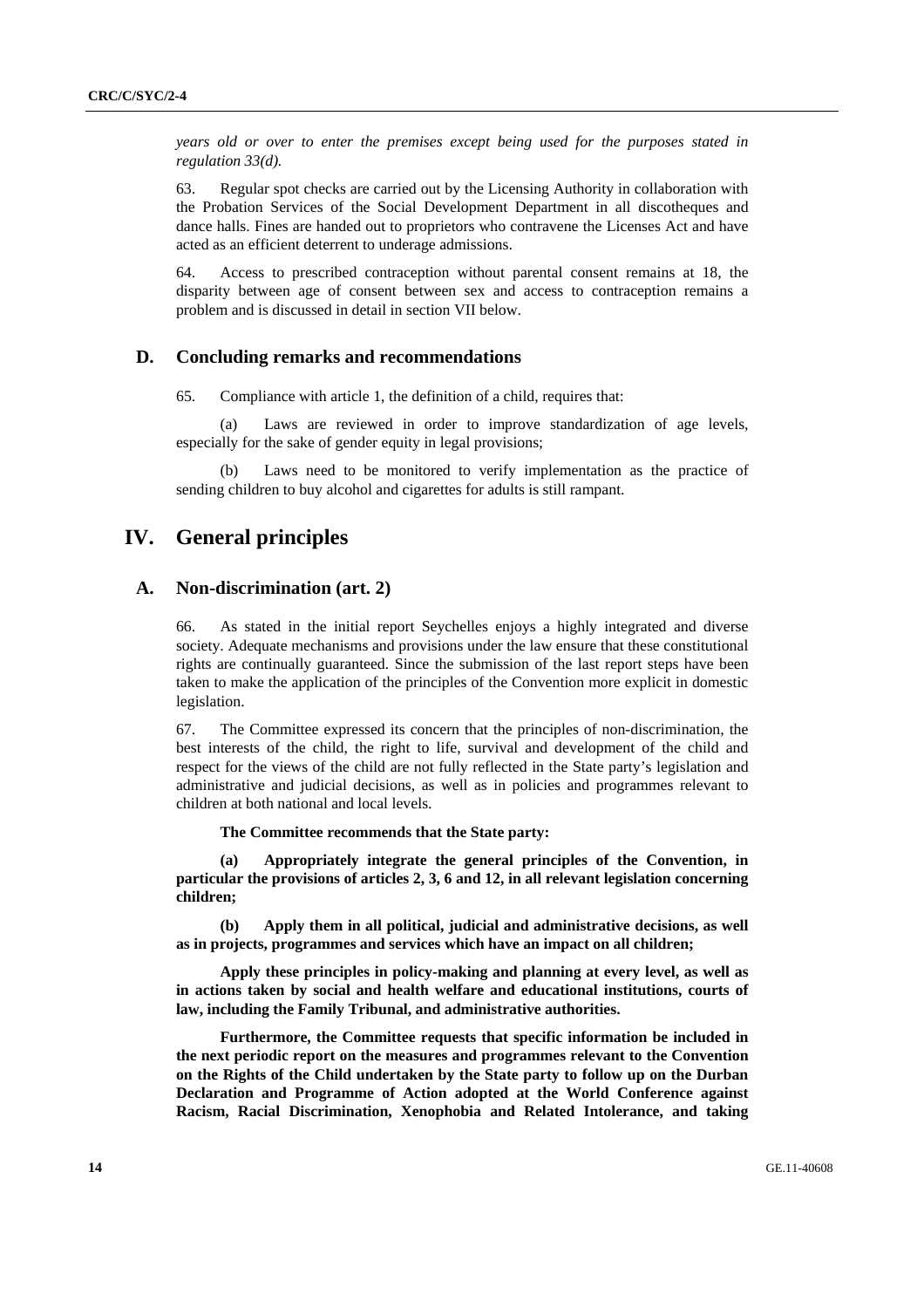## **account of the Committee's general comment No. 1 on article 29, paragraph 1, of the Convention (aims of education).**

68. Although Seychelles' law ensures that there is virtually no scope for discrimination, cultural values and paradigms can be seen to marginalise and alienate. These issues are more complex to deal with as they often go under the radar of legislation and are rather ingrained in popular perception and attitude.

69. Traditionally gender disparities and rigid stereotyping have played a discriminatory role in society; one of the best documented examples is in the education system. Evidence of this is the gross under-representation of girls in the technical and vocational areas in spite of their good academic performance and open door policy of the Government. Gender imbalances in staffing at crèche/primary levels, gender blindness of staff/perpetuate the reinforcement of stereotyping. Underachievement by boys in primary school has become a growing concern and warranted a research project funded by the Foundation of African Woman Educationalist to determine the extent and causes of boy's underachievement in primary schools.

70. The Ministry of Education and the Gender Secretariat of the Policy, Planning and Cooperation Division has however reacted pro-actively; mechanisms have been put in place by the Ministry to mainstream gender. The main aims have been to ensure that the fruits of development (education) benefit girls and boys equally and to uncover hidden biases that limit boys and girls' ability to enjoy equal rights and reach full potential.

71. The role of the Ministry of Education will be to promote greater gender equity in education and ensure full participation and equitable learning experiences for both genders. Also to act as a watchdog, screen policies and projects and curriculum for gender responsiveness and alert management on gaps.

72. The new Personal and Social Education (PSE) programme, which is compulsory for all students, discusses family responsibilities and relationships in gender sensitive ways which are not limited by traditional roles and tasks. Accurate information on growth and development as normal processes for both girls and boys is given to students. Gender sensitive careers education and counselling are being introduced from very early ages. This will bring about attitudinal changes over time and help boys and girls develop new and stronger relationships based on respect and equality for both genders.

73. There is still no protective legislation rendering it unlawful to discriminate against people, including children, on grounds of sexual orientation. *Article 2 of the Convention states that all rights must be respected* "*irrespective of the child's race, colour, sex, language, religion, political or other opinion, national, ethnic or social origin, property, disability, birth or other status*". It is to be noted that in many youth forums and debates, homosexuality is subject to a negative discourse and has worryingly been described as a 'negative influence of modernisation'.

74. Discrimination amongst disabled children in mainstream education is another issue which needs to be addressed. Mainstream schooling can be seen to be exclusive and disenfranchising with no facilities to cater to their special needs such as sign language teachers or textbooks in brail. This results in few disabled children being found in mainstream education, instead of going to the "School for the Exceptional child" where they are taught mainly vocational subjects. This leads to a large dependence on Social Security benefits and eventually exclusion from meaningful employment.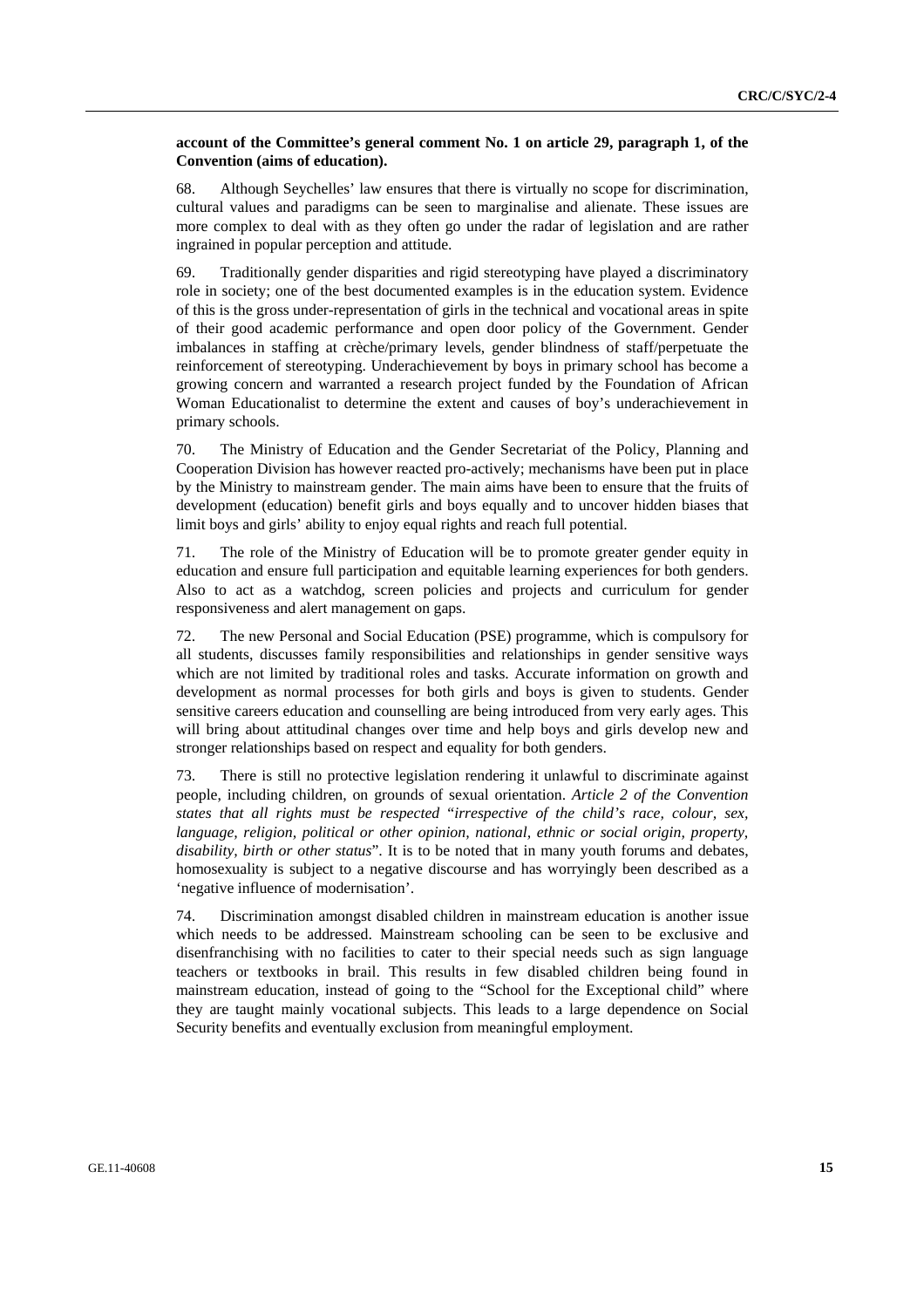## **B. Best interests of the child (art. 3)**

75. Acting in the best interests of the child remains a key principle underpinning legislation and practices concerning children in all national jurisdictions, including the developments outlined throughout this report. The following recommendation was made by the Committee in regards to the best interest principle.

**In light of article 3, the Committee recommends that the State party ensure that the best interests principle is reflected in all relevant legislation, policies and programmes for children, in particular in the proceedings and decisions of the Family Tribunal.** 

#### **Legislative provision for the best interests of the child**

76. The legislative provision of this Article has already been established in the initial report; however amendments have been undertaken to improve implementation and provide guidelines. Key decisions made in the Supreme Court have directly quoted the Convention in key decisions such as (Durup Vs Durup – Civil Appeal No. 1 of 2000) reinforcing the best interest principle being paramount in decision making. The amendments also serve to address the concerns stated by the committee.

77. The Children (Amendment) Act 2005 states that whenever a court or tribunal determines any question with respect to the upbringing of a child, the child's well being shall be its primary consideration. A court or tribunal which determines such a question shall have regard to the following statutory checklist

- The general principle that a delay in determining the question is likely to prejudice the well being of the child
- Such wishes and feelings of the child as may be ascertained considering the child's age and understanding
- The likely effect on the child of any change in the child's circumstances
- The child's age, gender, background and any characteristic of the child which the court or tribunal considers relevant
- Any harm which the child has suffered or is at the risk of suffering
- The capacity of each of the child's parents, and any other person in relation to whom the court or tribunal considers the question to be relevant of meeting the child's needs
- The range of powers available to the court or tribunal in the proceedings in question

Staff of the Family Tribunal are being given training to familiarize themselves with the checklist.

78. It has been established through the Chief Justice's practice directives that cases involving children are to be given priority in court so as not to prejudice the well being of the child. However the court faces numerous constraints in this area and often for diverse reasons such cases are delayed. Consultation with partners is ongoing to see how best to tackle this.

79. The Family Tribunal is under the obligations of the Children (Amendment) Act 1998 to have as its paramount consideration the interest of the child who is the subject matter before the Tribunal. The Tribunal is also charged under this act to ensure that where it is able to do so, take into consideration the view of the child who will be affected by the decision. Although there is still no guarantee of judicial or administrative implementation,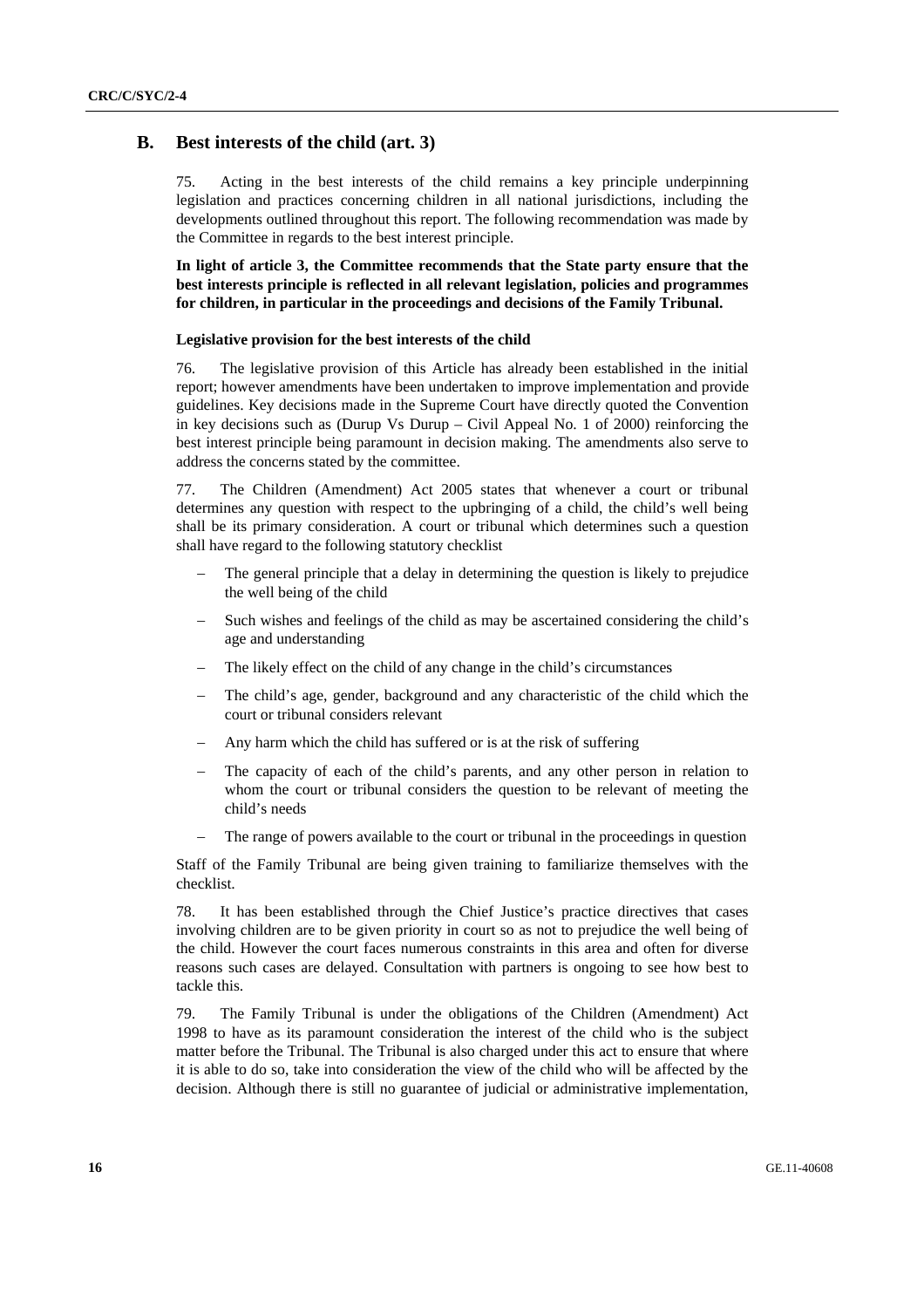this however provides a concrete backdrop for consistent decision making placing the best interest of the child as an overriding principle.

### **Standards of facilities for the care and protection of children**

80. Please refer to the initial report, paragraphs 40–41.

## **C. The right to life, survival and development (art. 6)**

81. Please refer to the initial report, paragraphs 42–43.

## **D. Respect for the views of the child (art. 12)**

82. The Seychelles Government has undertaken numerous measures to ensure that respect for the views of the child especially in matters concerning them is integrated in policy formulation.

**In light of article 12 of the Convention, the Committee recommended that the State party ensure that children's views are given due consideration in courts, schools, relevant administrative and other processes concerning children and in the home through, inter alia, the adoption of appropriate legislation, the training of professionals working with and for children and the use of information campaigns. The Committee further recommended that the State party undertake consultations with children on matters affecting them.** 

83. The Children (Amendment) Act 2005 introduced a statutory checklist which is a list of factors which the courts and Tribunal have to take regard to. Amongst those factors, includes the requirement of courts or Tribunals to take into account the ascertainable wishes and feelings of the children (i.e. their views).

84. Practice guidelines to ensure that the views of children are respected have been developed and have been issued to Tribunal workers.

85. Extensive surveys such as the National Youth Survey of 1998 and Aspiration 2013 have been carried out in order to gauge the views of children and incorporate these views into future plans and policies. The Government has also established accountability through reporting back to children on how their views are being implemented.

86. A survey for children's views on programmes affecting them was conducted in schools in November 2005. Also refer to freedom of expression, (paras. 91-99 below).

87. Children have been consulted for their views all the way through the process of compiling this report. A child delegation has been present at all the workshops organised to discuss actions undertaken to implement the provisions of the Convention and their views have been duly considered and relevant comments inserted in the report.

## **E. Concluding remarks and recommendations**

88 Compliance with article 2 requires that:

 (a) A legislative review be undertaken which will make it unlawful to discriminate on grounds of sexual orientation, and will introduce an age of consent for all children regardless of their sexual orientation;

 (b) Research needs to be carried out in other spheres rather than solely the education system to detect if similar biasness and discrimination are being carried out in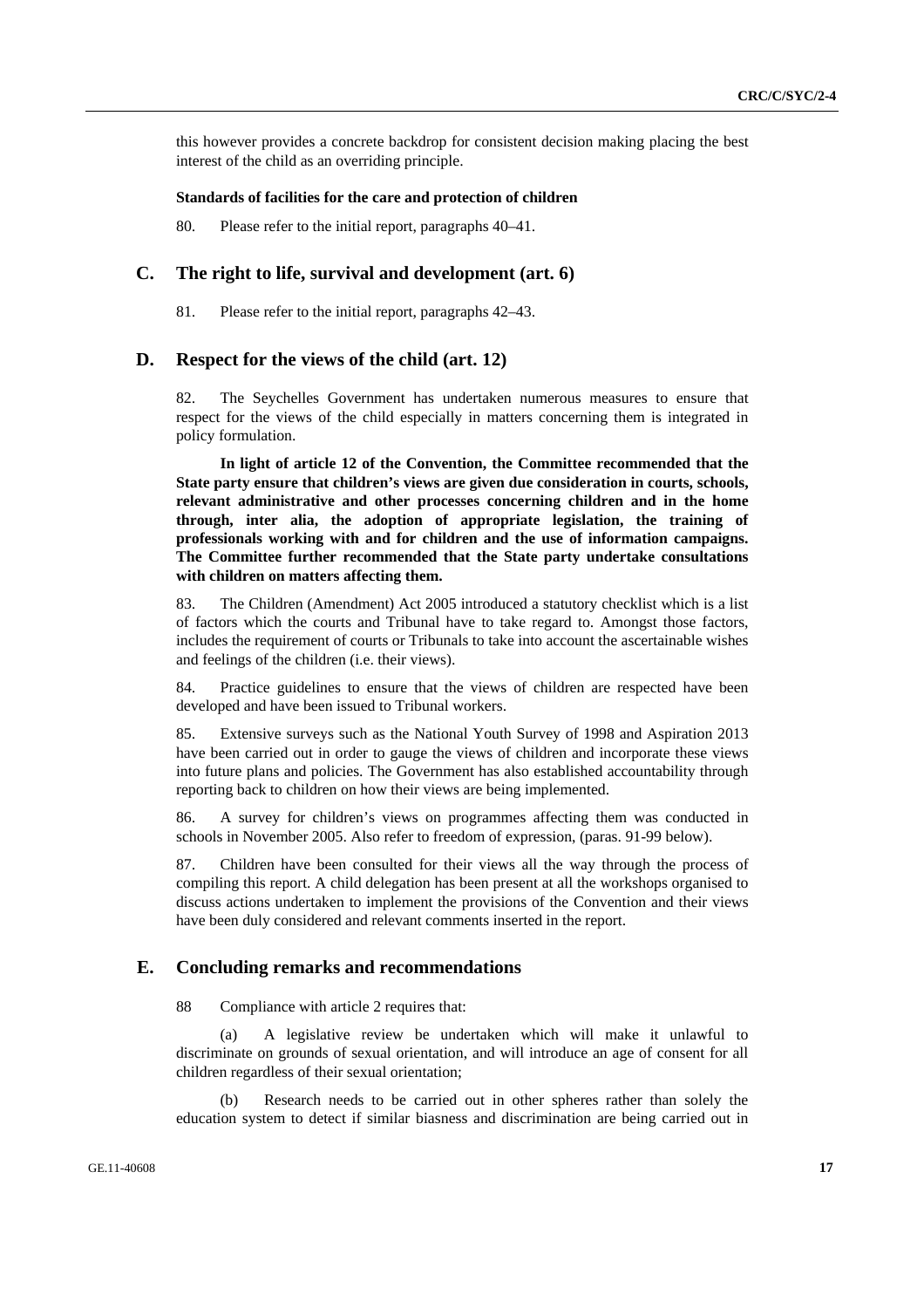other sectors. The example in the education system illustrates that discrimination is subtle and ingrained in perception rather than inherent in legislature. This requires policies which focus on sensitization, training and mainstreaming.

89. Compliance with article 3 requires that:

Continued and systematic review and evaluation of childcare and protection facilities be undertaken;

(b) A set of standards for these institutions be established and enforced;

 (c) Employees be screened to ensure they are suitable persons to care for children;

 (d) Appropriate training offered to establish and maintain the standard of facilities;

 (e) Facilities are made available to facilitate mainstreaming of disabled children in the education system;

(f) Delays in court proceedings in cases involving children are rapidly addressed.

# **V. Civil rights and freedoms**

## **A. Right to a name, nationality and identity (art. 7)**

90. Please refer to the initial report, paragraphs 49–52.

## **B. Preservation of the child's identity (art. 8)**

**In light of article 8, the Committee recommended that the State party review its legislation in order to ensure that all children born out of wedlock have, as far as possible, the legal right to know and maintain contact with both their biological parents, and that all children of divorced or separated parents have the legal right to maintain their identity.**

91. Following the amendment to the Children (Amendment) Act 1998, the Family Tribunal with the jurisdiction to make decisions over disputes between parents which encompasses custody and access (contact) of children to parents was created. However, so far no law has been enacted that confers on any child the right to know his/her biological parent/s. The identity of children following separation or divorce of the parents is maintained provided that the parents agree.

## **C. Freedom of expression (art. 13)**

92. The State has enhanced this right over recent years by actively promoting freedom of expression through numerous channels. However, cultural attitudes and perception has proved more difficult to change. Freedom of expression like many other rights has in many instances been seen as an affront to adult authority or traditional approaches to parenting. The general consensus amongst children is still that in many cases in their family lives their views and opinions are not adequately respected or acknowledged. However the state has enabled, revamped and galvanised various bodies to tap into this rich vein of dynamism and creativeness.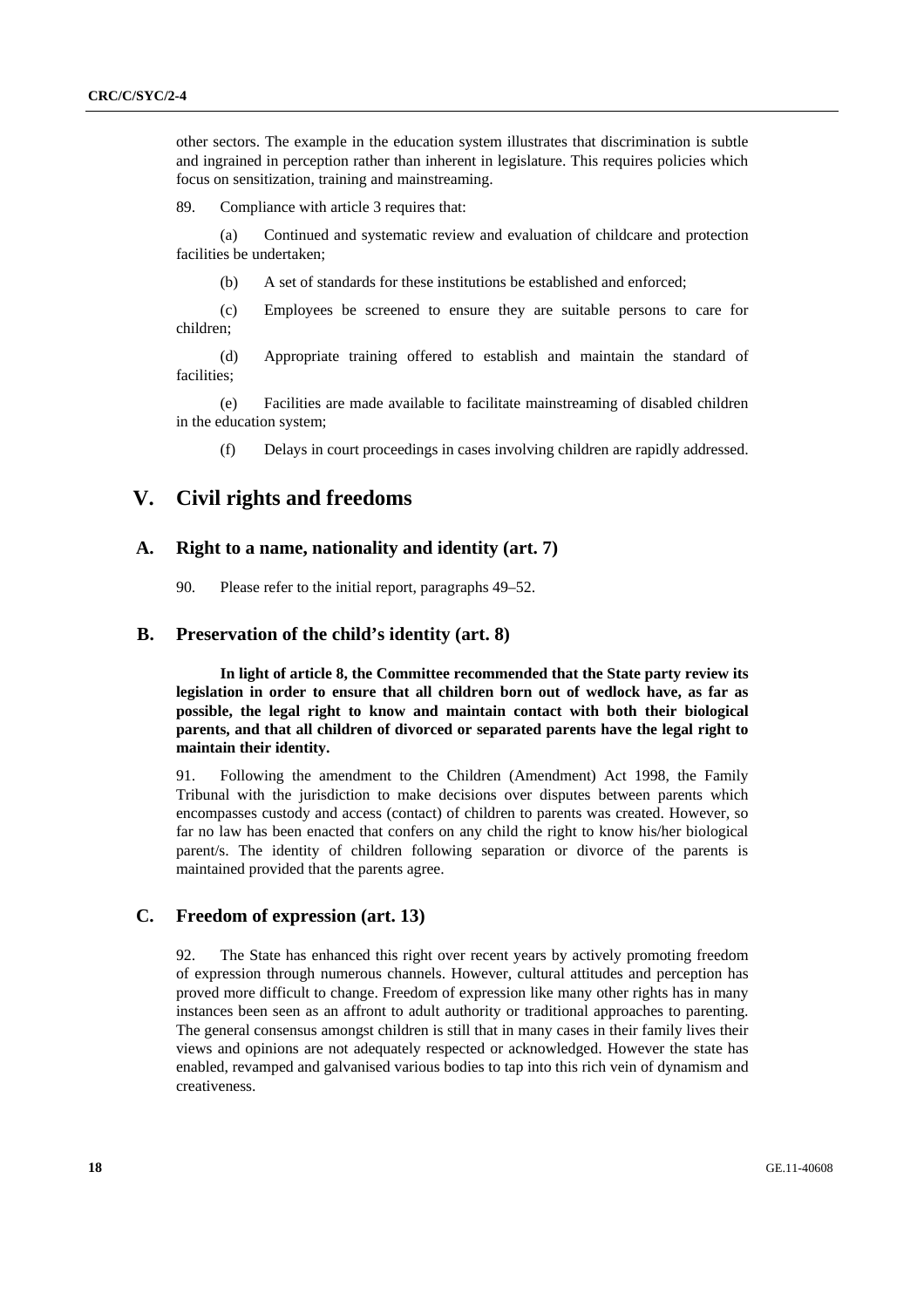93. A National Youth Action Plan has been formulated by the Youth Department. Various programmes under this streamlined action plan cater for and maximise freedom of expression amongst children in Seychelles.

94. The Seychelles National Youth Assembly was officially launched in 2003. The assembly is comprised of members from each district who bring concerns raised in forums and debates in their districts to the assembly. The assembly seeks to establish dialogue between youths and policy makers and provide them with a sphere to debate concerns and ideas. Recommendations from this body are taken very seriously and already legislation has been enacted as a result of motions forwarded. An example of this is suitability clearance for security workers at school has become compulsory due to recommendation made by the youth assembly.

95. An annual youth festival is held where children are given the opportunity and encouragement to showcase talent and express themselves.

96. The National Youth Council conducts an annual general youth conference, through this forum youths debate pertinent issues and make recommendations. These recommendations are then forwarded to the appropriate organizations for consideration. Again this has proved highly effective with a number of views expressed by children having been adopted or taken into consideration.

97. Another programme initiated by the state has been 'Aspiration 2013'. During the course of two months March–May 2003; young people were invited to participate in discussions with the aim of providing young people with an opportunity to enable participation in the creation of a vision for the development of Seychelles over the next ten years. The discussions were held for all secondary schools and post-secondary institutions as well as for other out of school youth from all the districts of Mahe, Praslin and the inner islands. In all 59 extensive sessions were conducted.

98. In 2006 the Schools Division and Education Services Bureau joined forces in order to revitalise the national student council, the parent organization for all students associations. This will facilitate and advocate students to express their views in the running of their schools.

99. Five youths also got the chance to take part in the 'Comité Citoyen des Jeunes de l'Océan Indien' forum in Reunion. This is a project initiated by UNICEF, COI and ODEROI, which brings together youths of the region to contribute towards reflection on the themes chosen for the annual studies of ODEROI. The first meeting took place in December 2006 and brought together twenty five youths aged 12-17 from the five Member States of the Indian Ocean Commission (Reunion, Comores, Madagascar, Mauritius, Seychelles) and addressed the issue of violence against children which was the subject of the first report. The five local members have drawn up their action plan to be implemented at the national level.

100 Since 2005 a children's symposium has been held for secondary students which provides them with the opportunity to express their opinions and voice any questions on the chosen national theme.

## **D. Freedom of thought, conscience and religion (art. 14)**

101. An issue that has been brought up through consultations with children is over school uniforms and the possibility of wearing veils and other religious symbols or apparel. Also the monopoly of Catholicism of the religion syllabus has been raised as a concern, as children from other religious faiths often choose not to participate. The Ministry of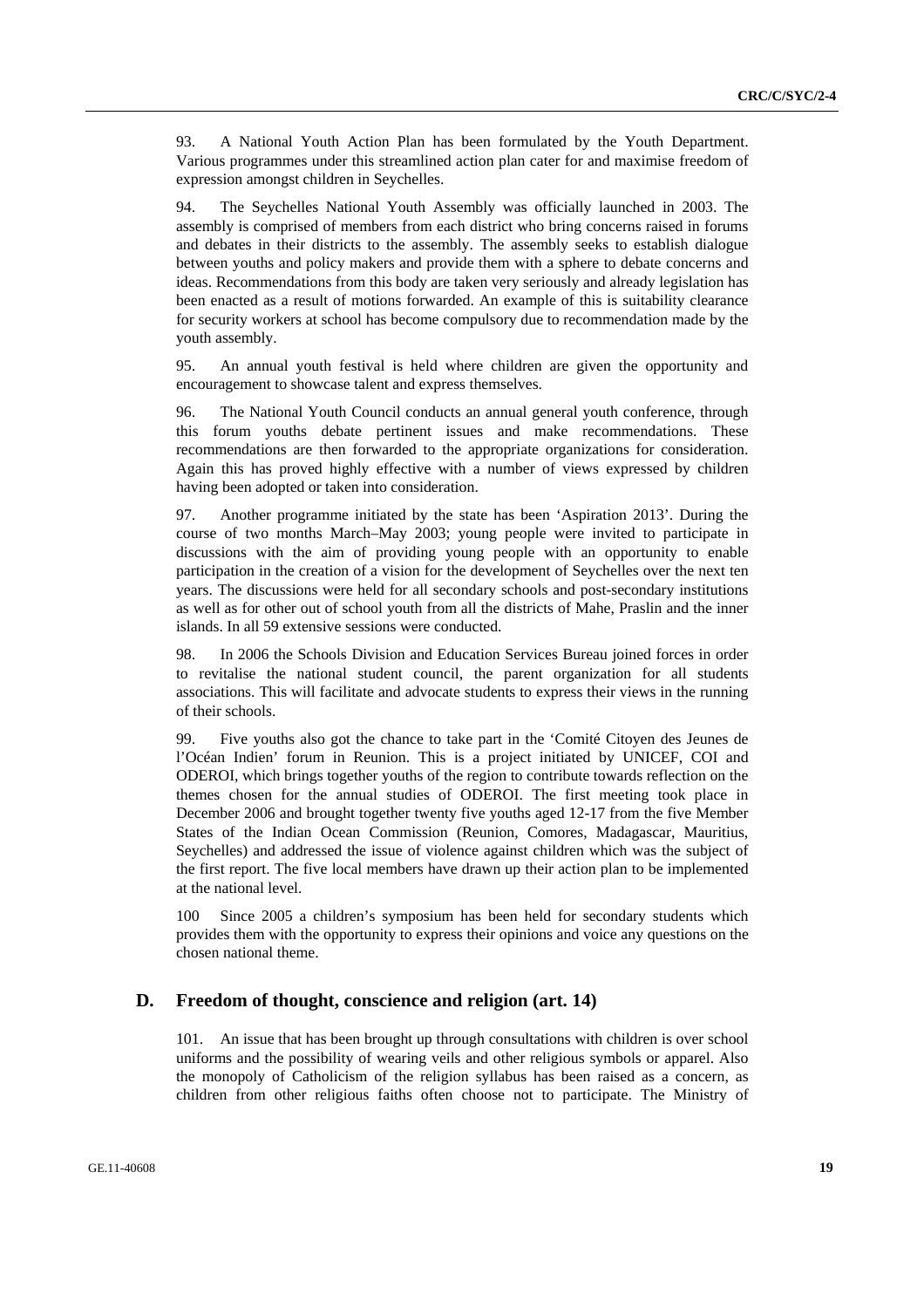Education's policy as it stands does not allow any deviance from the standard uniform including veils or encourage a more eclectic approach to religious studies.

## **E. Freedom of association and of peaceful assembly (art. 15)**

102. Plans for the redevelopment of the Victoria Children's Playground are being discussed with private investors. Recommendations by the National Youth Council to incorporate new equipment, trained staff and a more conducive environment for peaceful assembly and recreation will be implemented.

103. The Ministry of National Development has acknowledged the need for recreational areas for children in all new housing projects. All new housing estates now have to guarantee a secure and safe area for children to play.

## **F. Protection of privacy (art. 16)**

104 Please refer to the initial report, paragraphs 66–69.

## **G. The right not to be subjected to torture or cruel, inhuman or degrading treatment or punishment (art. 37 (a))**

105. Please refer to the initial report, paragraph 70.

## **H. Access to appropriate information (art. 17)**

106. There is still no specific legislation in Seychelles charging the mass media to provide adequate programmes for children. The Seychelles Broadcasting Corporation (SBC) uses its own discretion and initiative to ensure that diverse and informative programmes are adequately broadcasted. An SBC Radio service carries weekly radio programmes whereby children not only participate but are themselves the presenters of their programmes which focus on their chosen area of interest and concern. Weekly television slots are specifically allocated to youth issues, and spots on Radio and TV addressing issues pertinent to children are broadcast free of charge. Additionally both SBC Radio and TV offer the NCC technical support in producing specific programmes promoting children welfare. However consultation with children through workshops and discussions has revealed wide dissatisfaction with the quality and content of broadcasts.

107. The Government has taken a number of steps to encourage the dissemination of information through the mass media. The print and the broadcast media have specific programmes for children and other programmes focusing on issues that are of relevance to children and young people. All three national languages are used in print and on radio and television programmes. Media coverage is given to children specific events and annual activities such as Children's Day.

108. The Ministry of Community Development, Youth, Sports and Culture has defined an important project to equip the Children's Library with new books, equipment such as computers, audio-visual equipment, and other material resources.

109. Provisions which make it a crime for any person to exhibit indecent material in public or to trade in, distribute or exhibit indecent material, including films have become more stringent under the Children (Amendment) Act 2005.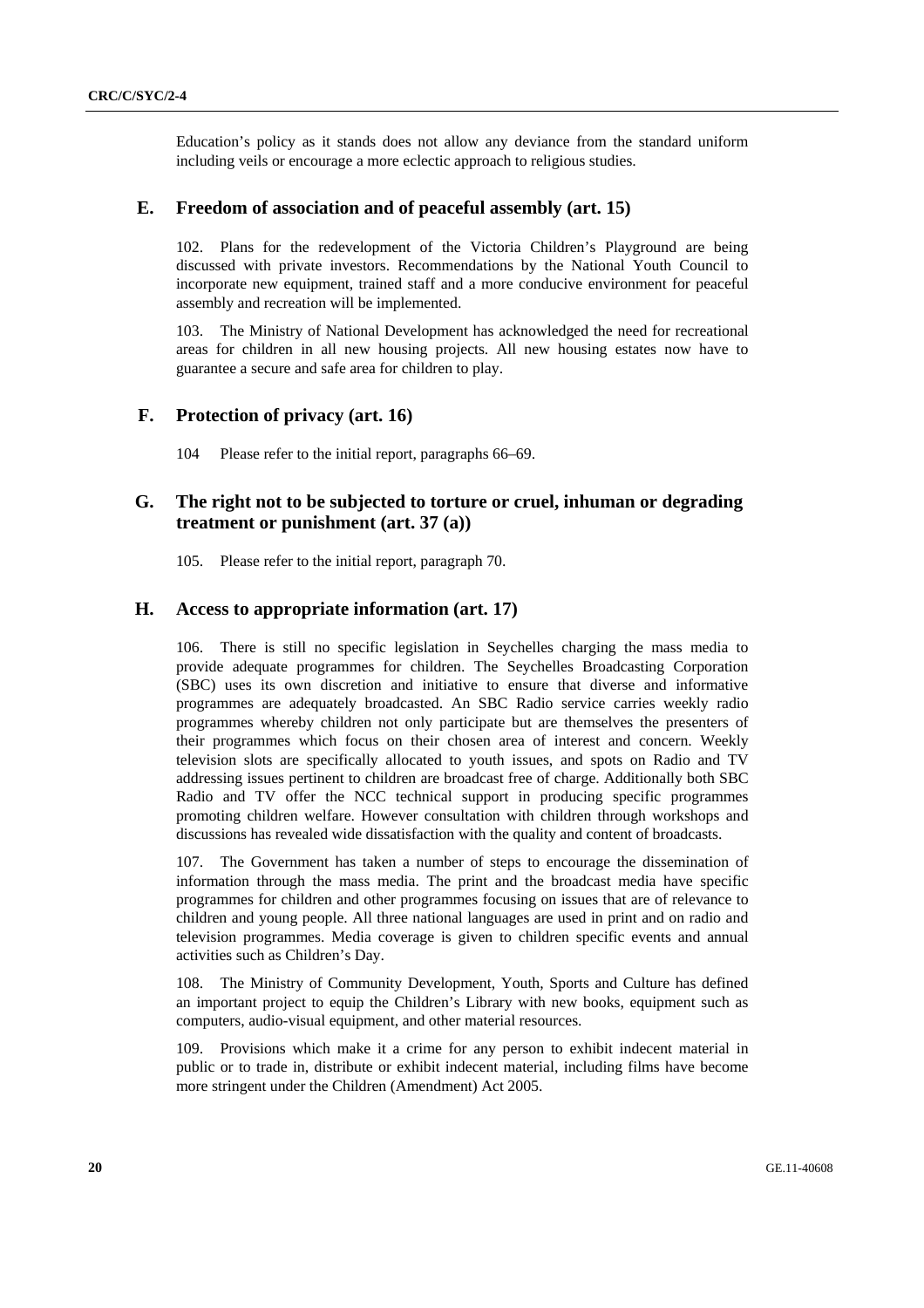## **I. Concluding remarks and recommendations**

110. Compliance with article 7 requires that civil law be reviewed to permit a father to acknowledge a child at birth without this obliging the child to bear the fathers' name. Any dispute arising from the choice of name could then be settled by the courts, in the child's best interest.

111. Compliance with article 14 and article 5 requires that as a child becomes capable of articulating a view in relation to religious practice the parent, carers and/or authorities should respect it.

112. Compliance with article 15 requires that provisions be made for more appropriate and convenient meeting places for young people to promote their right to freedom of association and assembly.

113. Compliance with article 17 requires that children be allowed more input in the selection of broadcasts.

# **VI. Family environment and alternative care**

114. The family structure in Seychelles has continued to change radically with various implications for the way parenting is approached and the best way to ensure that appropriate direction and guidance in the exercise by the child of the rights recognized in the present Convention is provided. Research has been carried out in 2002–2003 about demographic change and its implications on social responsibilities. From this research it has been established that in Seychelles we face:

- Falling birth rates and smaller families
- Fewer marriages and more cohabitation
- An increase in divorce, remarriage and reconstituted families
- An increase in the proportions of one-parent families (SDD, 2003)

115. The increase in the female labour force participation and a reduction in family size has reduced the availability of family caregivers and increased the dependence on outside support networks. This scenario is forecasted to become more acute during the following 20 years.

116. The Government has built on steps previously taken to ensure a holistic approach to combat this complex problem while at the same time recognising the sovereignty of the family.

**The Committee recommended the following in relation to its concern with spreading phenomenon of family disintegration in the State party, including the large number of single-parent families:** 

 **(a) Continue ongoing efforts at legal reform with regard to parental responsibilities;** 

**(b) Continue to develop measures for the prevention of family disintegration and the strengthening of family development together with public agencies, civil society organizations and families themselves.** 

## **A. Parental guidance (art. 5)**

117. Please refer to the initial report, paragraphs 81–83.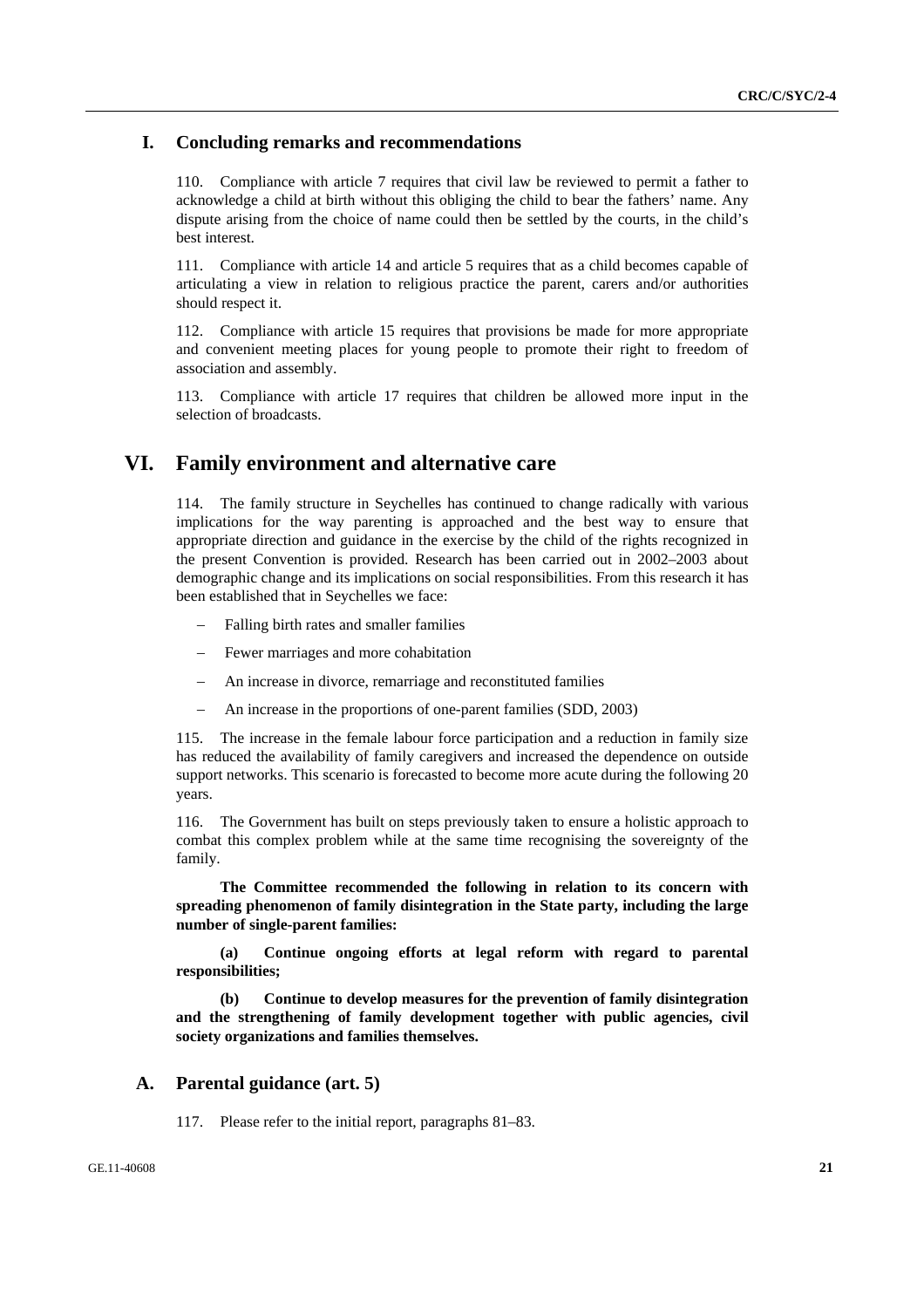118. Programmes and organizations setup to strengthen and support Seychellois families are outlined below. The support offered by these programmes assists parents with their vital role recognized in article 5 of the Convention.

## **B. The right to family life**

### *Social Development Department*

119. The Social Development Department supports and assists parenting education providers in initiating and implementing parenting programmes at the national level. The Department works in close collaboration with the Ministry of Education, the Ministry of Community Development, Youth, Sports and Culture as well as the parenting education providers in the community. The Social Development Department also carroed out counselling with parents and works closely with other organizations through referrals and consultations. The Department also refers children to the NCC for therapy and to the Youth Health Centre for reproductive health counselling.

### *Ministry of Education*

120. The Student Welfare Unit of the Ministry of Education is involved in activities that address issues affecting children's education. The unit also works in close collaboration with other partners.

## **NGOs**

## *National Council for Children*

121. The NCC runs a four session parenting module called 'KIDS' addressing consequences, communications, constancy and problem ownership. The programme encourages parents to share their experiences and find solutions together.

122. The NCC is also the focal point for the UNESCO Living Values Programme working in close collaboration with the Ministry of Education to implement the programme. The programme has a component for parents which are being disseminated to the Parent Teacher's Association.

123. The NCC has an active fathers' group and works closely with fathers in different schools to promote responsible fatherhood.

124. The NCC in collaboration with the Ministry of Health and Social Development have developed the television programme 'Mes Chers Parents' which addresses issues of parenting, child growth and their development.

### *Alliance of Solidarity for the Family (ASFF)*

125. ASFF works with the family and parenting education forms a key part of their work. Their programmes are formulated in accordance with their Parenting Manual.

### *Mother's Union*

126. Mother's Union works with parents in the home and they are particularly involved with grand parents who are bringing up their grandchildren. Their programmes include parenting with a faith based orientation.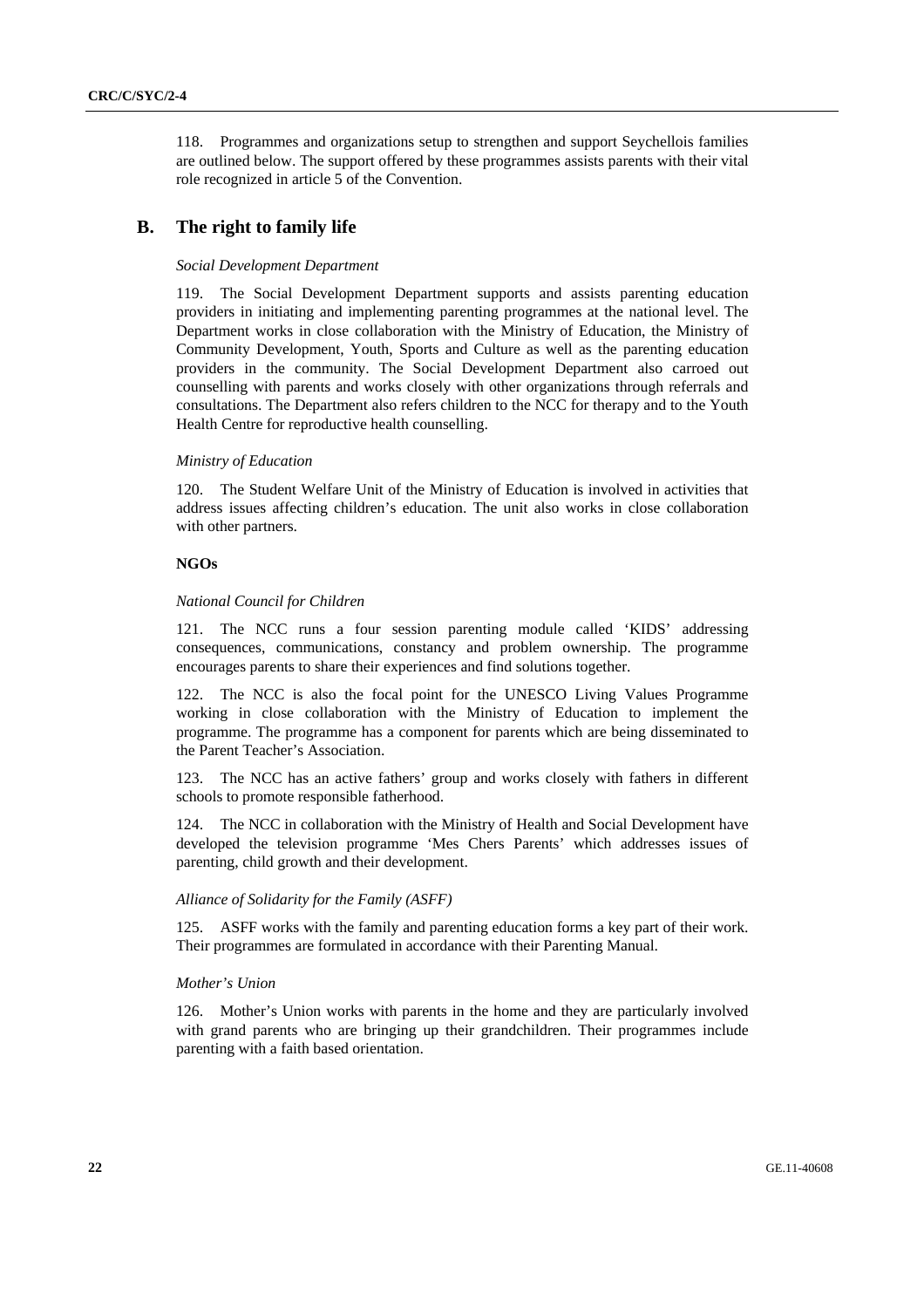### *Father's Association*

127. The Father's Association works closely with the family in the home, giving support in instances of family violence. They have no formal programmes on parenting education but encourage fathers to follow existing ones being offered by other organizations.

#### *Association for the Promotion of Solid Humane Families (APSHF)*

128 The APSHF actively promotes Family Values; APSHF holds counselling for couples, Married/Non-Married and bereavement counselling. The association has also, developed a parenting programme which carries out parenting sessions for Social Service' clients and in the districts.

## *Les Li Viv*

129. Les Li Viv promotes respect for every human person born or unborn. It also provides support and care "especially for women" with unintended pregnancies and provides post-abortion counselling.

 *Campaign for Awareness Resilience and Education against Substance abuse (C.A.R.E.)* 

130. C.A.R.E. disseminates substance abuse information and offers prevention services to families.

131. A detailed booklet of all organizations working to ensure the right to a family life is provided in the annex.

#### **Parental responsibilities**

132. Please refer to the initial report, paragraphs 85–87.

133. The amount of maintenance and neglect cases recorded by the Social Development Department is a reflection of the problems associated with parental responsibilities. Since 1998, with the introduction of the Family Tribunal serious action is being taken to deal with defaulting parents in maintenance cases. The State is also focussing its efforts on support programmes aimed at dealing with the problem at the source and giving parents the necessary skills to take their responsibilities.

#### **Views of the child within families (art. 12)**

134. Please refer to the initial report, paragraphs 88–90.

#### **Government assistance in the case of children (art. 18)**

135. Please refer to B., Right to Family life in paragraphs 91–93 of the initial report.

#### **Levels of family support**

#### **Standards of day-care provision (art. 3, para. 3)**

136. Through the National Action Plan for Children (1995–2000) the state committed to building more day care facilities. Day care facilities have evolved in the last 10 years in terms of availability and quality that is on offer. The increase in the amount of day care centres has brought about healthy competition to offer the best service. The Ministry of Education in view of the importance of the educational, cognitive, emotional and social development aspects of Pre-School now acts as the monitoring watch dog of day care centres empowered by the Education Act 2004. Under the 2005 Day Care Centre Guidelines all centres have to adhere to standards based on the World Health Organization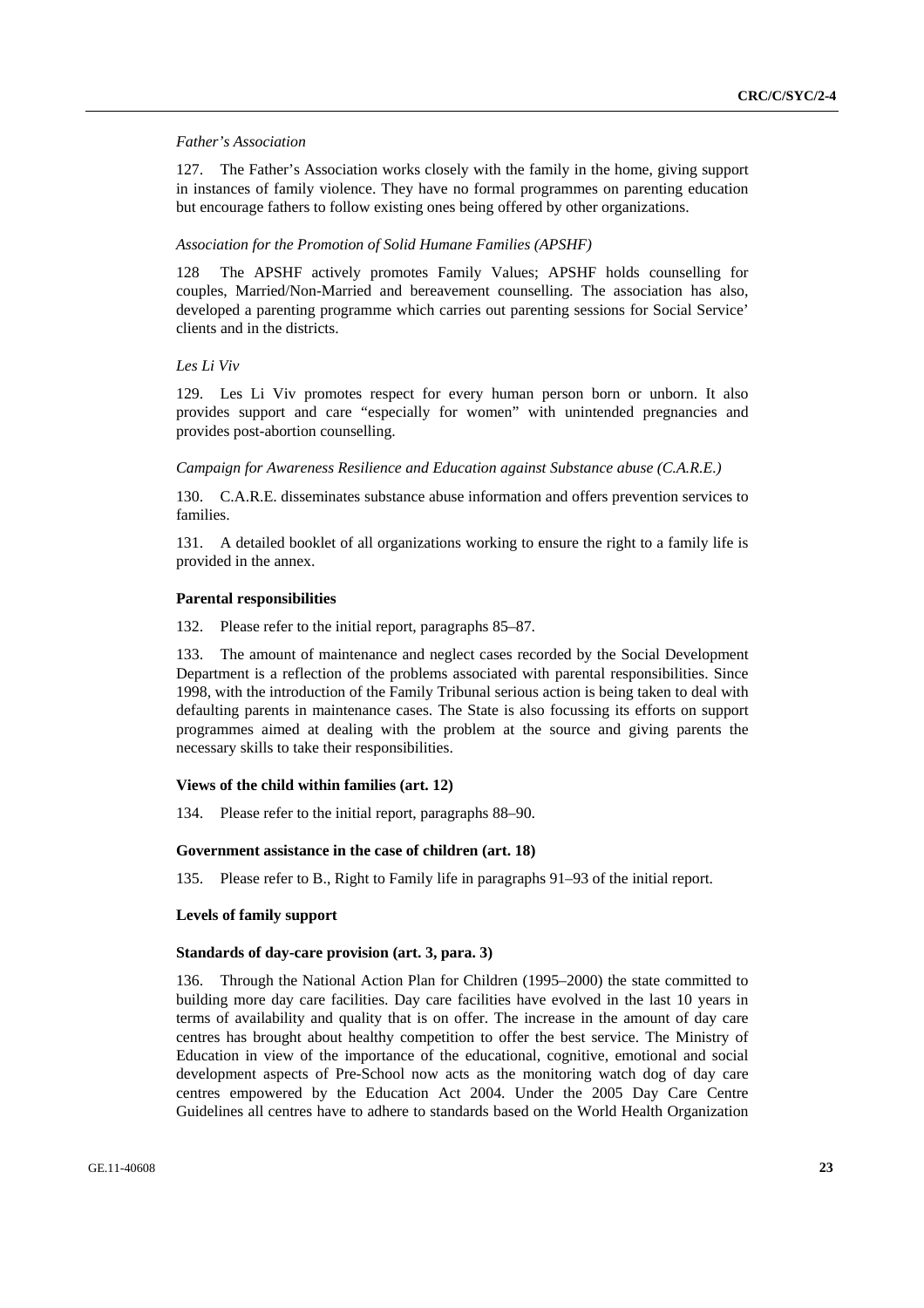standards schedule. Certificates of Registration/ Renewal of Registration are on condition that these standards are maintained. Monitoring through visits, meetings and discussion are carried out regularly. Standards of child minders provide a tougher challenge as they are individuals who look after children in their homes informally and it is therefore difficult to monitor whether they adhere to any standard.

## **Maternity rights and parental leave**

137. The issue of paternity leave has been widely discussed and has gone as far as a National Assembly debate. However to date the right to paternity leave remains unresolved.

138. Nonetheless, the President of the Republic has recently declared that as of next year (2008) maternity leave will be increased from 12 weeks to 14 weeks allowing mothers to spend more time with their babies.

139. Please refer to the initial report, paragraphs 97–100.

#### **Support for families with disabled children**

140. There have been some changes in the last ten years in relation to "accessibility" to infrastructures. Nonetheless, an 'occupational therapist' has not been adopted on the National Planning Committee as had previously anticipated. However, the National Planning Authority is making some progress in supporting families with disabled children. New buildings are more accessible and some changes to old buildings such as ramps and hand rails are being introduced. It has been the policy of the Ministry of National Development to provide specialized housing modified to the needs of disabled children when informed beforehand of the requirements.

#### *Financial assistance*

141. Social Security fund provides disability benefit for disabled children of 15 years and above. Since 1999 children with disabilities below 15 years can also receive benefit but through a means tested system. Children of disabled parents who are receiving invalidity benefits automatically receive dependant benefits.

## *Other assistance*

142. The State provides home carers for children who are unable to go to school on a merit basis. Those that do attend school are collected if they are unable to take public transport. Recently the Seychelles Public Transport Corporation has introduced free bus passes for all children with disabilities. However, public transport remains inaccessible for children in wheelchairs.

143. Parents who have to stay at home to look after their severely disabled child/children are provided for by the state under the Home Carer's Scheme.

144. Housing assistance is provided on a case-by-case basis by the Ministry of National Development. In the housing application form a new section (2003) has been introduced where applicant is asked to state whether there is a person with disability in the household. If there is, the house will be made accessible to disabled.

#### *School for the Exceptional Child*

145. The School for the Exceptional Child caters for all disabled children who cannot attend mainstream schooling.

146. Currently the Association for People with Hearing Impairment (APHI) is active in their efforts to create a dictionary of sign language in Creole. The Project is receiving the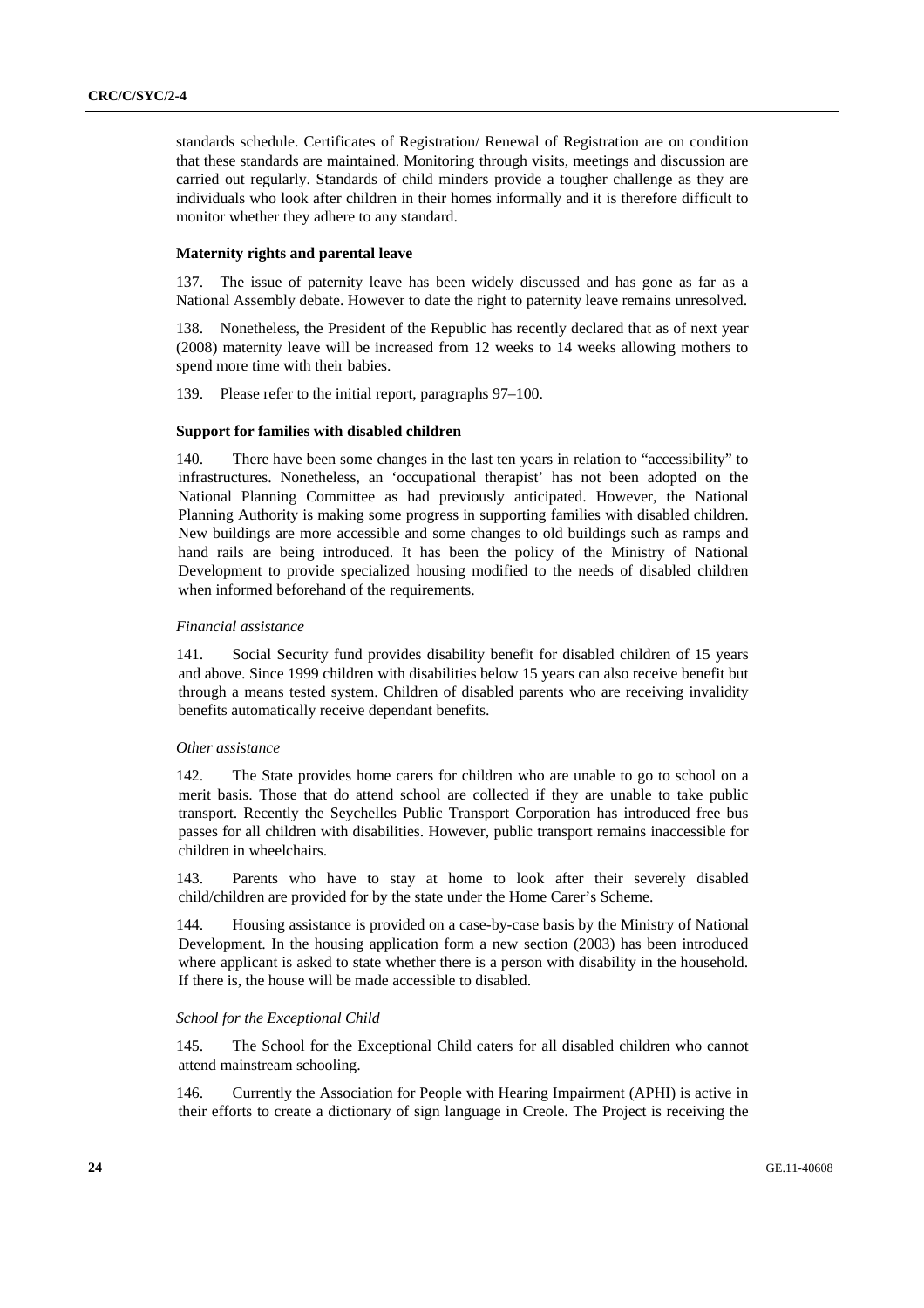support of the Government. This will facilitate teaching by standardising Creole sign language.

### *Rehabilitation Centre*

147. The Rehabilitation Centre's programme is under review and the facility is set for renovation. The Council for the Disabled sends a number of its clients to this centre for the services it offers. However the centre has found it hard to keep professionals who can offer specialist services. At the moment the centre is lacking the services of a permanent occupational therapist and speech therapist. It however has an audiologist and a rehabilitation specialist.

148. A proposal for an Integrated Disability Strategy is being considered. This strategy recognises that the Rehabilitation Centre is but one component of critical disability services aimed at meeting the needs of disabled persons and addresses the need for the Centre to be part of a framework encompassing different components of rehabilitation.

#### *Day care*

149. A day-care centre was set up in 2001 at North East Point near the Rehabilitation Centre but only lasted for two months. It was found to be too costly and time consuming for parents, due to the location and public transportation not being adequate for disabled children. However there are plans to build two day care centres, one on Praslin and the other on La Digue. For the former, the plot of land where it is to be built has already been transferred to the Council for the Disabled, and for the latter the necessary procedures are being undertaken for the transfer of a property. Following a consultation process the possibility of setting up a day care facility next to the School of the Exceptional child is being explored.

## *Other facilities*

150. SDPO along with the Council of the Disabled has made a proposal for a multi purpose centre on Mahe for the disabled who do not attend school or the Rehabilitation Centre.

#### *Mobility aid*

151. The Council of the Disabled imports wheelchairs, crutches and other facilitating aides for children. Importation is tax free but inclusive of a Goods and Services Tax. The Council for the Disabled receives money from the Ministry of Finance upon request at no cost to the beneficiaries. The Health Department often receives donations of wheelchairs which ensure that there are no shortages.

#### *The right to special care*

152. Please refer to the initial report, paragraphs 106–109.

#### *Respite care*

153. Respite care remains unavailable; however the need to provide such a service has been recognized and is under discussion.

#### *Social integration*

154. The National Council for the Disabled encourages all disabled to continue living with their family. However, support for parents (other than financial) is very limited. The Council with the help of Leonard Cheshire International is trying to design programmes of counselling and support for parents of children with disability.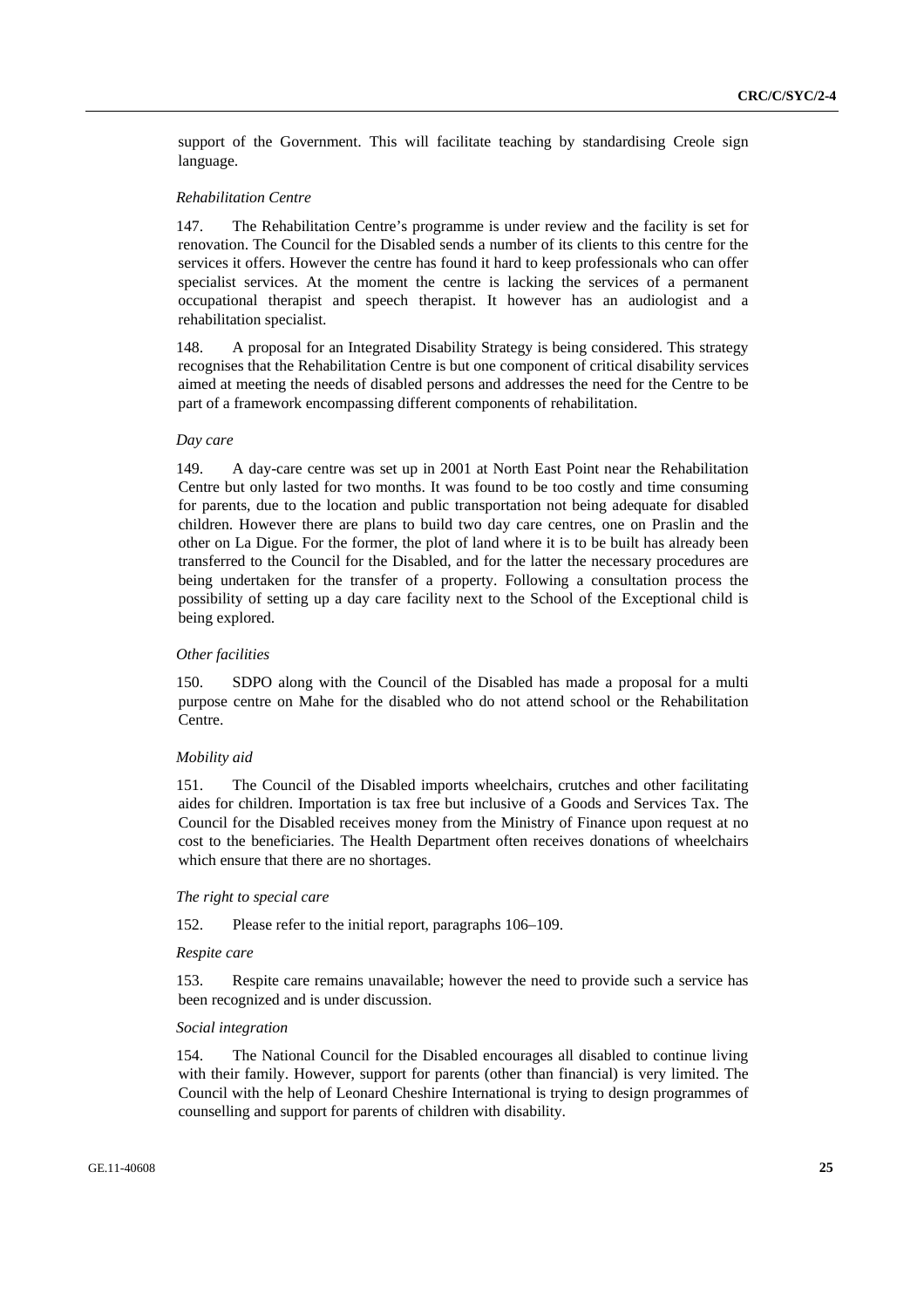### Associations

- 155. There are currently seven associations catering for people with disabilities:
	- 1. Seychelles Disabled People's Organization (SPDO): mainly for the mentally and physically disabled.
	- 2. Parents of Disabled Association of Seychelles (PODAS) an association of parents with disabled children.
	- 3. Seychelles Union of the Blind: catering for the visually impaired.
	- 4. Association for People with Hearing Impairment.
	- 5. Sports Association (for all disabled taking part in sports).
	- 6. Faith and Light.
	- 7. District Disabled Support Group. There is such a committee in each district.

156. The National Council for the Disabled oversees the work of all the mentioned associations and provides support. The Community Development Department organizes skills development and social activities to promote integration.

157. The Sports Association for the Disabled is very active and disabled children are provided with opportunities to take part in international competitions. (Indian Ocean games, CJSOI). These children also take part in the National Championships organized every year.

## **The child's views in divorce and separation (art. 12)**

158. Please refer to the initial report, paragraphs 118–123.

## **C. Separation from parents (art. 9)**

### **Provisions for separation**

159. Please refer to the initial report, paragraph 124.

### **Information on location of relatives separated from the child by the State**

160. Please refer to the initial report, paragraph 125.

### **Children with parents in prison (art. 9)**

161. Prison was relocated to Mahé in 2006; this has facilitated visits by children to incarcerated parents.

## **D. Family reunification (art. 10)**

162. Please refer to the initial report, paragraph 129.

## **E. Recovery of maintenance for the child (art. 27)**

#### **Legislative provisions**

163. Please refer to the initial report, paragraph 130. See also Family Tribunal, paragraphs 14–15 above.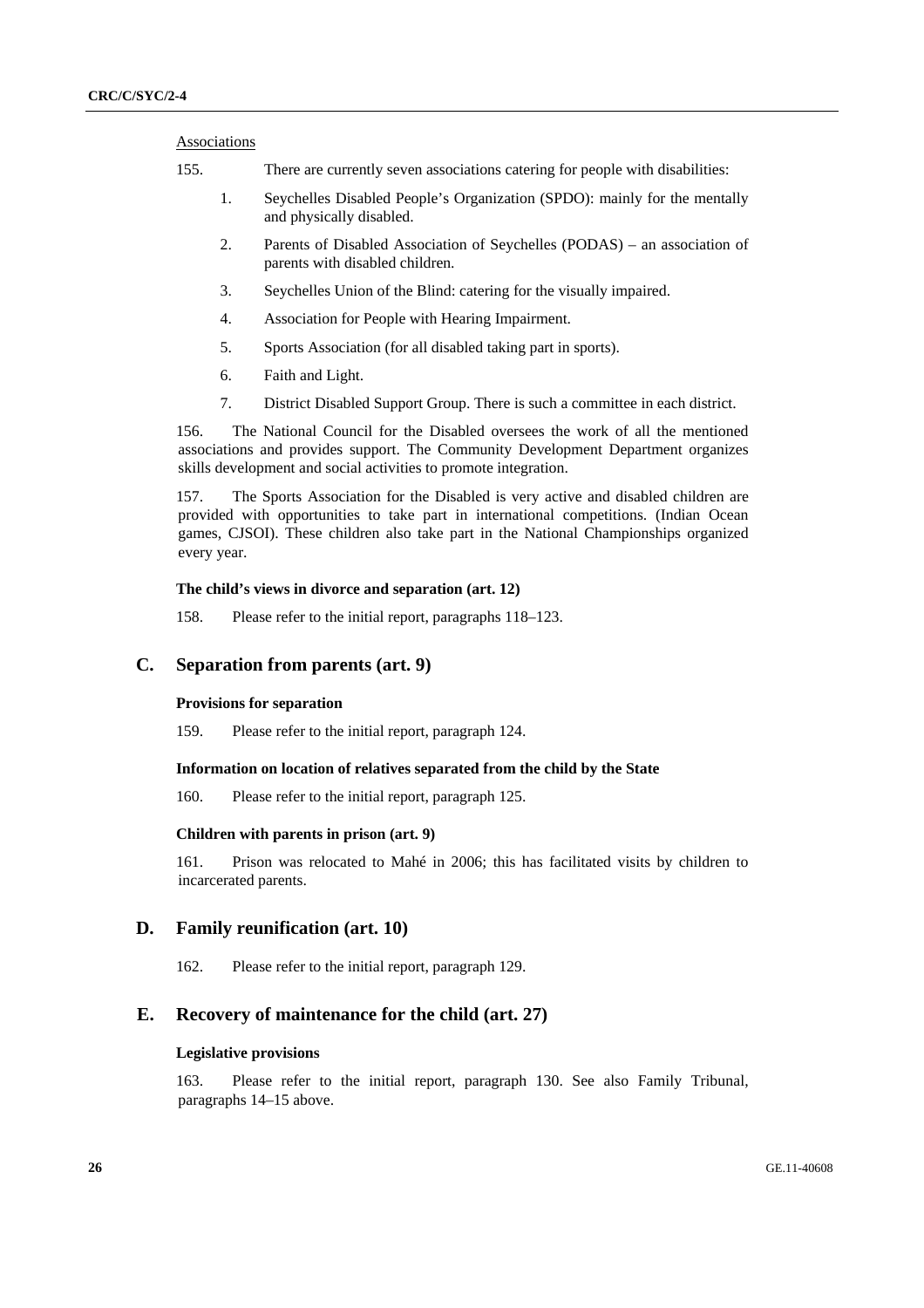#### **Enforcement of maintenance orders**

164. Please refer to the initial report, paragraphs 131–132. See also Family Tribunal, paragraphs 14–15 above.

## **F. Children unable to live with their families (art. 20)**

#### **Placements (art. 2)**

**The Committee recommends that the State party review its policies on alternative care for children deprived of a family with a view to developing a more integrated and accountable system of care and support by:** 

**Strengthening and expanding the foster care system through improved training of social workers and increased counselling and support for foster families;** 

**Enhancing coordination between all persons involved in the care of children deprived of a family environment, including police, social workers, foster families and the staff of public and private orphanages;** 

**Establishing a set of standards and procedures for all public and private organizations working with these children that encompass the principles of the best interests of the child and respect for the views of the child and that ensure that their placement is periodically reviewed, in accordance with article 25 of the Convention.** 

## *Suitability*

165. Foster parenting presents a cultural anomaly to traditional practices in Seychelles. Only a small number of parents are officially recognized as foster parents, however informally it is estimated that a large proportion of orphaned children or children who cannot live with their parents are absorbed into an informal fostering system. Rather than going through the official channels, families usually take in the children who are often related to them. However no statistics or research exists exploring this practice.

166. A study conducted by the NCC on fostering practices in the Seychelles in 1998, was conducted due to concerns over the adequacy of the placement system. It was generally agreed that procedures are well established for handling a child who is at risk. The shortcomings in the system are a lack of appropriate placement for the child.

167. The Advisory Committee on Children's Homes in the Social Development Department has made recommendations to strengthen and expand foster care and made proposals to review and amend laws on adoption.

168. A School of Social Work was set up in 2001 under the umbrella of the National Institute for Health and Social Studies with the course content adopted from the Edith Cowen University in Australia. The first batch of students graduated in 2004 and the second cohort will graduate at the end of this year. This has helped a long way in providing more specific training for social workers. All in service social workers are expected to undergo this training. Most have already completed in the first cohort or will be completing at the end of this year along with the second cohort.

### *Contact with family*

169. Move to making YRTC more of a day centre rather than residential as well as moving the institution to Mahe from Praslin with the onus more on family participation in the rehabilitation process.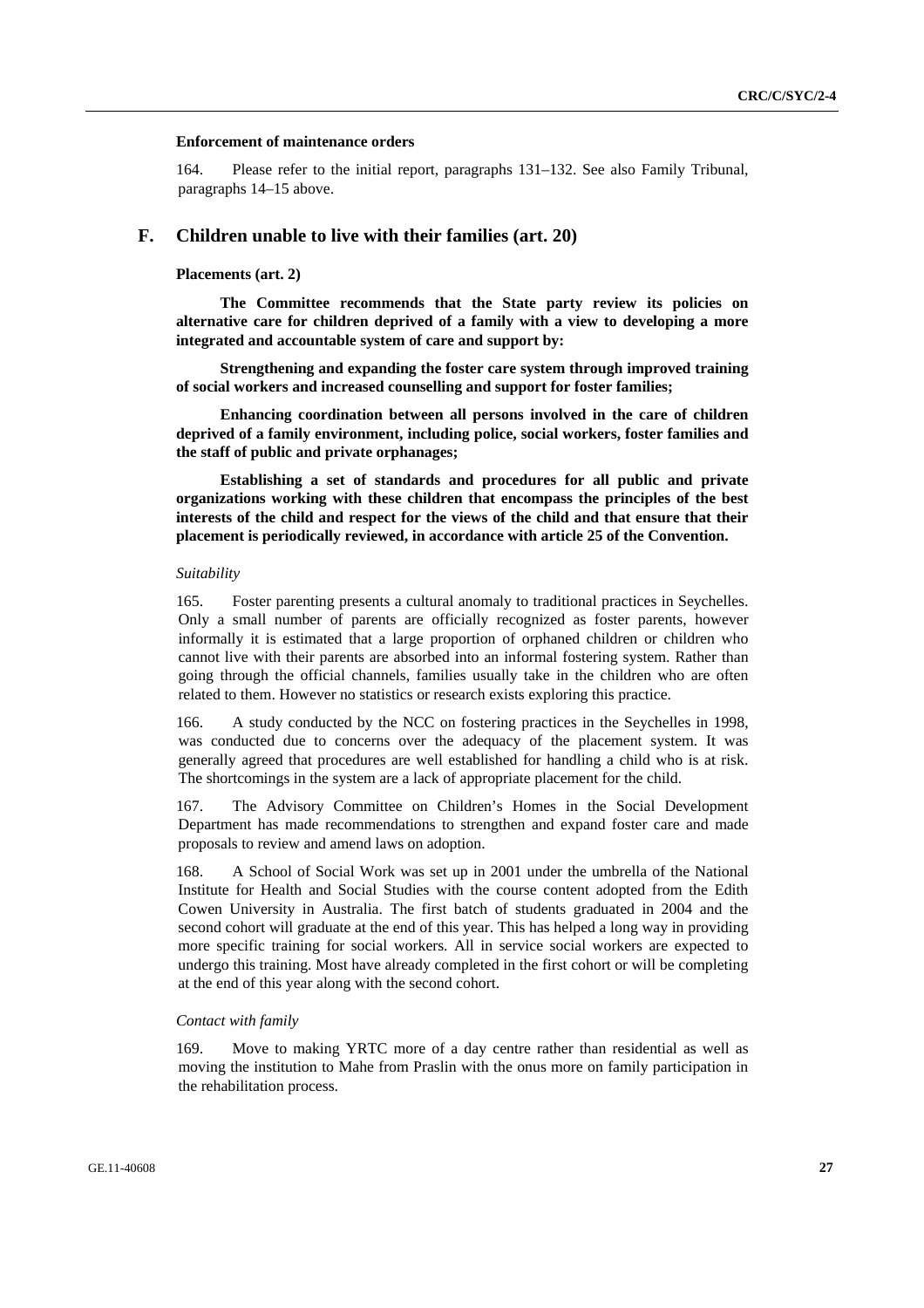#### **Disabled children (art. 23)**

**Taking note of the Standard Rules on the Equalization of Opportunities for Persons with Disabilities (General Assembly resolution 48/96, annex) and the results of the Committee's day of general discussion on the rights of children with disabilities, held on 6 October 1997 (see CRC/C/69, paras. 310–339), the Committee recommended that the State party continue its cooperation with the National Council for the Disabled and other relevant civil society organizations, in particular in:** 

 **Developing and implementing a policy aimed at the full integration of children with disabilities into the mainstream school system;** 

 **Assessing the extent to which current services and public facilities are accessible and appropriate for the needs of children with disabilities with a view to improving the physical environment, the coordination of service delivery and the capacity of all staff and professionals working for and with children to include children with disabilities in their programmes, thereby facilitating their active participation in society at large.** 

170. The principle of inclusive education is central to both the Education Act (2004) and Education Policy Statement "Education for a Learning Society" (2000).

171. Logistical challenges associated with full integration cannot however be overlooked, many schools cannot cater for disabled students as infrastructure is lacking. Often students who are bound to wheelchairs have to relocate to schools with facilities such as science labs on the ground floor. This is often very inconvenient as public transport does not cater for wheelchairs and often students have to attend schools a long way from their place of residence with little support from the state.

172. Access to buildings by disabled students has been included within the minimum facilities standards.

173. Baie Ste Anne Primary school situated on Praslin is the first new school with integrated facilities for disabled students.

174. Although steps have been taken and children with disabilities are becoming integrated, there is a lack of urgency to accept issues of accessibility as issues of citizenship. As long as disabled children face limited participation in society it needs to be fully recognized that it is society rather than the child which is disabled.

### **Reviews (art. 25)**

#### *Reviewing duties*

175. Please refer to the initial report, paragraph 144.

#### *Participation in reviews*

176. Steps are to be taken by the Director of Social Services to increase effective child participation in reviews. However children are consulted when placed into care on a regular basis and reviews are carried out at the most after a period of six months.

#### **Leaving accommodation or care (arts. 20 and 21)**

177. The Social Development Department is currently evaluating its aftercare programmes.

178. The available aftercare programmes are fragmented, unclear and incomplete. Application is at surface level at the limitation of resources.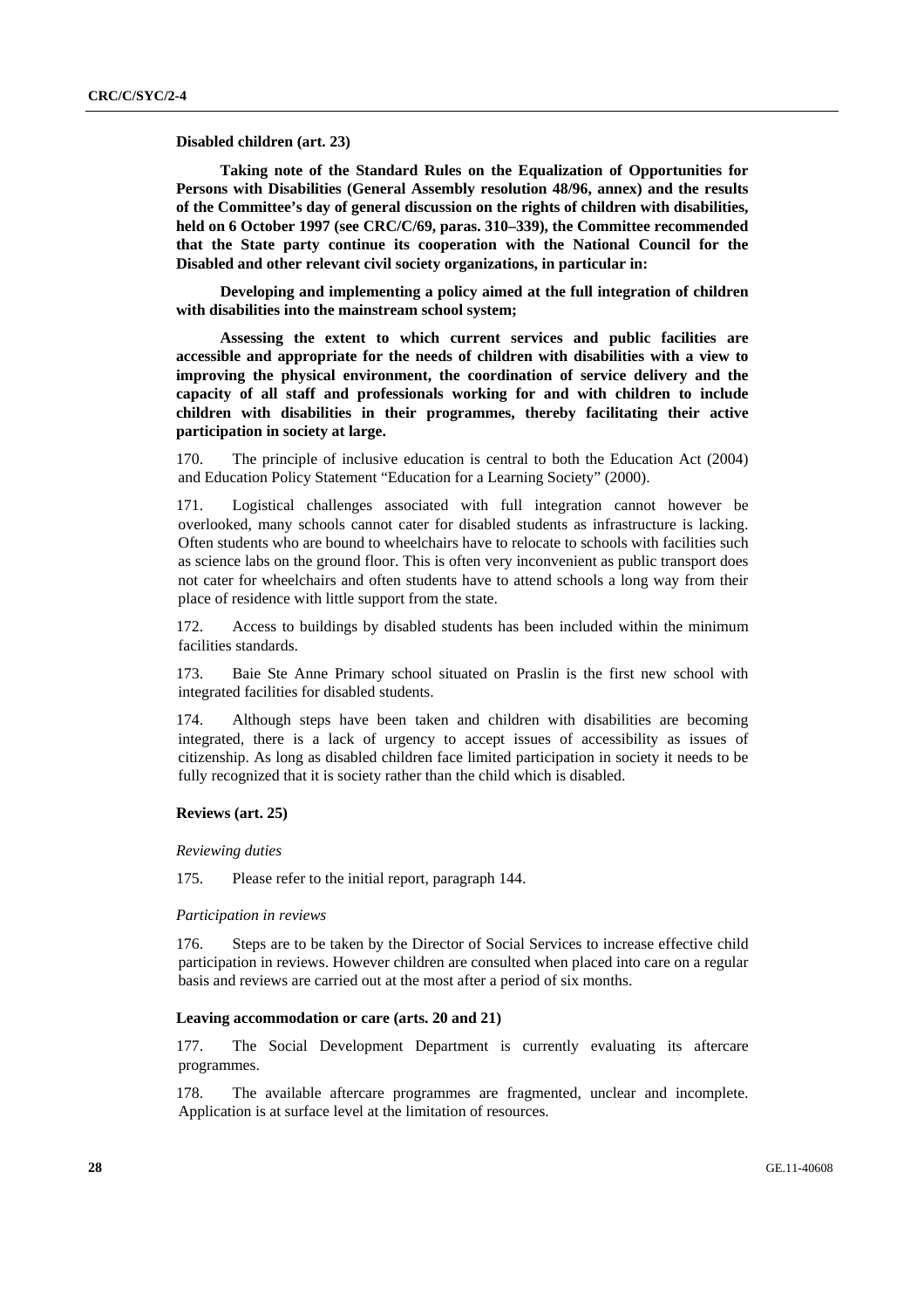179. Aftercare is difficult to implement as other stakeholders often do not feel involved and Social Services cannot provide adequate networks in isolation as a lot of the support services that are required goes beyond the services provided by Social Services. There have been discussions in the past to try and address this. The Social Development has in the past unsuccessfully proposed that Ministry of National Development build a group home for children leaving institutions with nowhere to stay.

180. Pre-release preparation is lacking in structure and long term vision. Aftercare cannot be successful if clients are not well prepared.

#### *Available support*

181. Social Security provides financial assistance for children whilst in care and maybe continued once the child has left care. Children who leave care can continue their education (mainstream or schemes for skills development for older children). There are also numerous NGOs which offer support services.

#### **Consultation and the evolving capacity of the child (art. 12)**

182. Steps have to be taken to involve the child more in decisions such as policies within children's homes, placements, contact with families, participation in case conferences, and development of childcare plans. This has been done in some extent in regards to incorporating listening to children in parenting skills.

#### **Complaints procedures (art. 12)**

183. Informal channels exist for children to make complaints, however a detailed and transparent complaints guidelines which will guarantee security and privacy are yet to be established.

## **G. Adoption (art. 21)**

184. Please refer to the initial report, paragraphs 157–165.

185. Since the initial report the Government has made amendments to adoption legislation to ensure that it is more children centred. New legislation has emphasised the right of the child to retain his/her natural family links in compliance with the right to preserve identity. Ratification of the Hague Convention on Protection of Children and Cooperation in respect of Inter Country Adoption is imminent.

#### **Same-race placements (art. 30)**

186. Please refer to the initial report, paragraph 166.

### **Information about adoption (art. 8)**

187. Please refer to the initial report, paragraph 167.

## **H. Illicit transfer and non-return (art. 11)**

188. No illicit transfers have been recorded.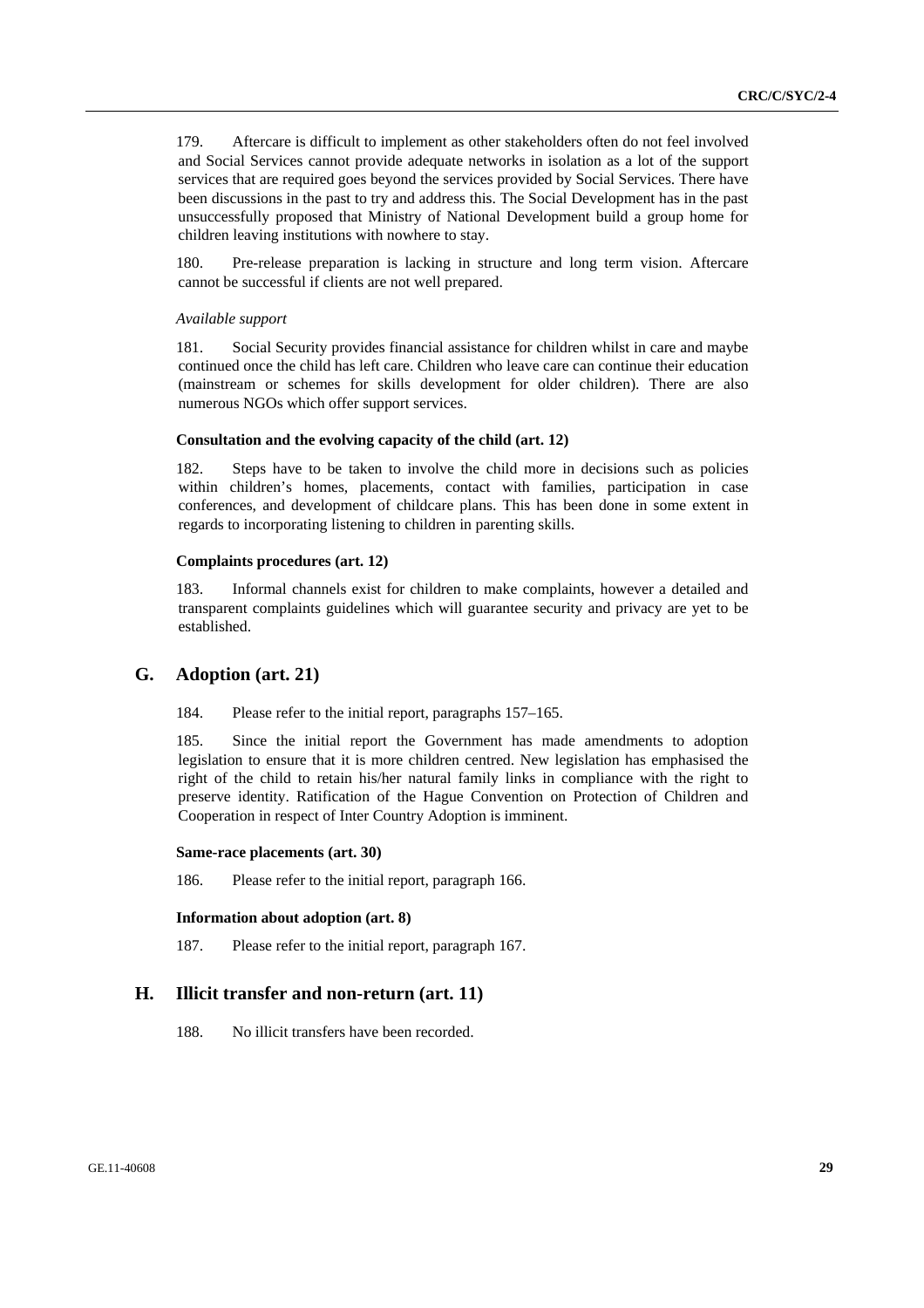## **I. Abuse and neglect (art. 19) including physical and psychological recovery and social integration (art. 39)**

**The Committee recommended that the State party:** 

 **Undertake studies on domestic violence, ill-treatment and abuse, including sexual abuse, within the family in order to assess the extent, scope and nature of these practices;** 

 **Develop awareness-raising campaigns, with the involvement of children, in order to prevent and combat child abuse;** 

 **Ensure that all victims have access to recovery and social reintegration programmes;** 

 **Establish effective procedures and mechanisms to receive, monitor and investigate complaints, including intervening where necessary;** 

 **Investigate effectively cases of domestic violence and ill-treatment and abuse of children, including sexual abuse, through a child-sensitive inquiry and judicial procedure in order to ensure better care and protection of child victims, including the protection of their right to privacy.** 

189. In 2001 a study of information management and patterns of child abuse in Seychelles was carried out. The aim of this exercise was to identify strengths and weaknesses of the existing data/record keeping/management information for child abuse and obtain a picture of existing patterns of child abuse and initial management of reported cases in Seychelles. The most common abuse type was sexual abuse. In 2000, sexual abuse = 53 per cent of the total abuse cases recorded.

190. NGO's and the State have worked on awareness-raising campaigns and training both with adults and children. The NCC for example organizes a "Child Protection Week" every year with the participation of all partners in child protection and children themselves to campaign against ill treatment of children. This event receives a lot of publicity.

191. The NCC has coordinated a multi-agency group to respond to the United Nations Global Study on Violence against Children and has prepared two children to attend the Sub-regional consultation on the above.

192. The NCC has in place an intake procedure with qualified staff to receive reports of abuse and grievances against children, followed by an effective referral process.

193. The setting-up of the Family Tribunal in 1998 and the enactment of new laws such as The Family Violence (Protection of Victims) Act 2001 and the 1996 amendment to the Penal Code described above have provided victims of violence (95 per cent of whom are women) with greater protection under the law and quicker action on their cases. Punishments for perpetrators of such actions have also been revised; wherein a person who contravenes a protection order under the Family Violence Act is liable to conviction before the Tribunal to a fine of R30, 000 or to imprisonment for three years. The Family Violence Act also provides legal support to the victims. These measures have increased the number of cases being reported. In the year 2000 out of the 122 cases of domestic violence registered by the Family Tribunal, only 3 per cent were withdrawn by the victims. Of the cases that went to the tribunal, 87 were disposed of by the making of appropriate orders. These ranged from home eviction, restraining orders to referrals for counselling to maximum prison terms of 2 years.

194. One of the major obstacles in combating domestic violence is public attitude and perceptions. Since 1988, both Government and NGOs stepped up efforts to sensitize people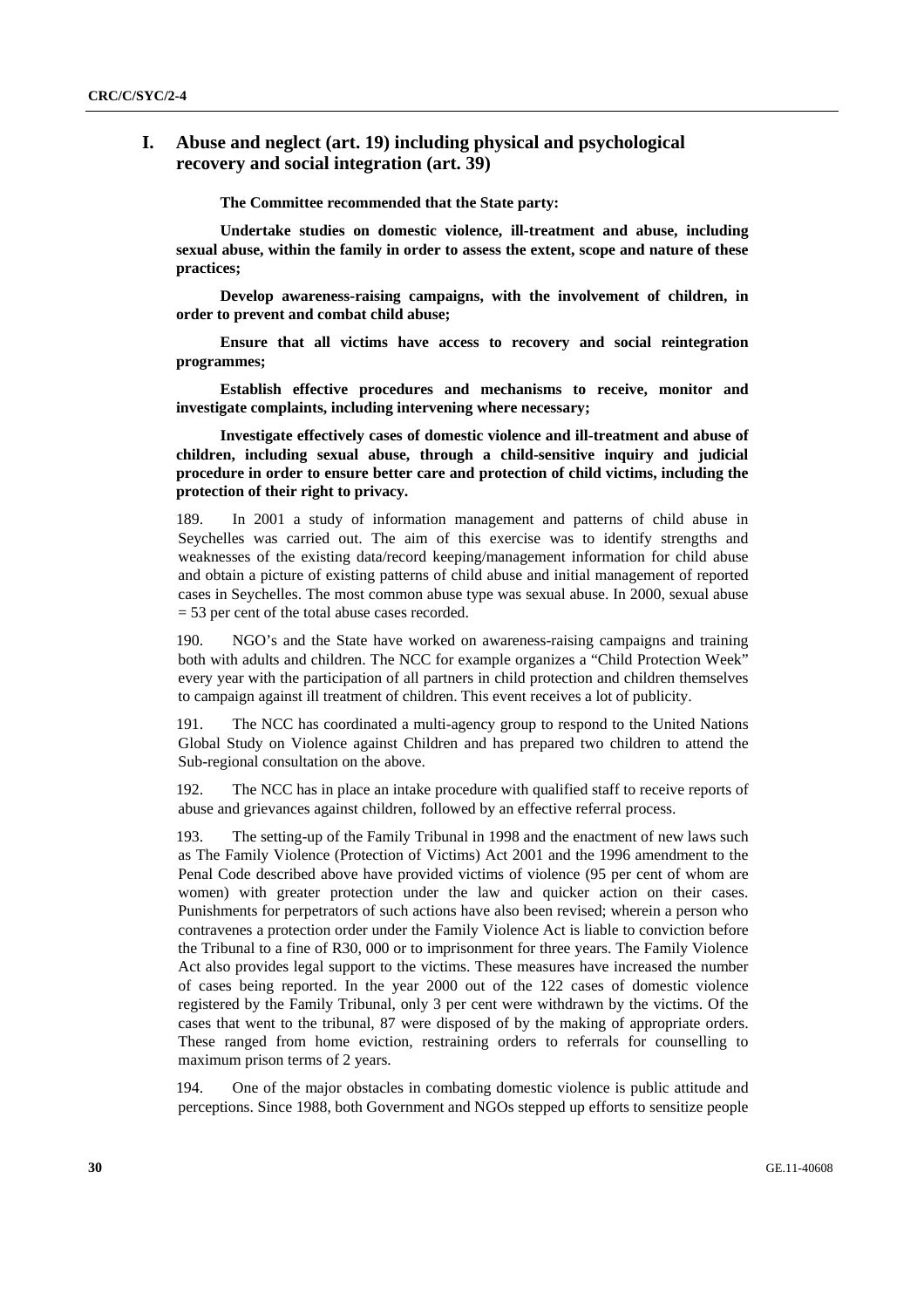about problems of violence against women and children. NGOs such as Alliance of Solidarity for the Family (ASFF) have produced TV programmes, organized panel discussions and debates on issues of domestic violence. It also produced numerous articles for the national newspaper 'The Nation' and organized exhibitions showing the harmful consequences of violence on women and children. In 2001, the ASFF organized a UNIFEM sponsored workshop on the development of information education and communication materials.

195. The Ministry of Health and Social Development and the National Council for Children (NCC) have produced TV clips, spots and leaflets showing the harmful consequences of violence on children. National exhibitions held to promote the "Rights of the Child" stressed the right of the child to be protected from all forms of exploitation, abuse and discrimination. The NCC has also run workshops in conflict management and child protection techniques for school staff.

196. Violence against women and children has been portrayed in the media and in public campaigns as a violation of human rights and not a 'private internal family matter.' The campaigns have also encouraged the public and people at large to break the silence surrounding cases of violence and denounce the perpetrators of such crimes. The SBC provided extensive coverage on the work of the NGOs and helped in the public sensitization programme. In 2002, the Social Development Division and Gender Links a South African NGO conducted a training workshop on covering gender violence for media personnel. The training included practical sessions on covering gender violence with sensitivity. Following the workshop, a new association called Gender Empowering Media Plus Association of Seychelles a non-political body affiliated to Gender Links, was created to provide opportunities for the gender sensitization of the media, raise awareness of gender and promote gender equality.

197. The Family Tribunal is empowered to make Protection Orders following an application made by any member of the public. The Probation Services provides reports as requested by the Family Tribunal in deciding whether to make an order.

198. Psychologist services are an integral part of the recovery process. Cases of abuse are referred to NCC from the Ministries of Health and Social Development and Education. NCC is also a drop in centre offering psychological and counselling services.

199. A Halfway Home which offers short term therapy for children who are victims of abuse was opened on the 30 April 2007.

200. Treatment for sexual abusers in prison and sentenced abusers is to be looked into with the possibility of the courts to give directives for abusers to undergo treatment.

201. The court circuit television to facilitate child testimony has been installed at the Supreme Court. The Registrar of the Supreme Court will take up matters of procedure with the Attorney General and make necessary arrangements for the training of judges and magistrates as well as personnel of the judiciary and members of the Bar Association on the use of the court circuit television.

#### *Risk indicator framework*

202. One of the projects earmarked under the year 2005 theme "Our Children, Our Treasure, Our Future" is the development of a risk indicator framework to enable early detection and intervention in ensuring the well-being of Seychellois children.

203. A workshop was held in May 2005 bringing together key stakeholders, including a group of secondary school students from English River School, and service providers with a view to agree to the "needs", identify the various risks factors, agree on risk indicators and develop a risk indicator framework. To avoid unnecessary duplication participants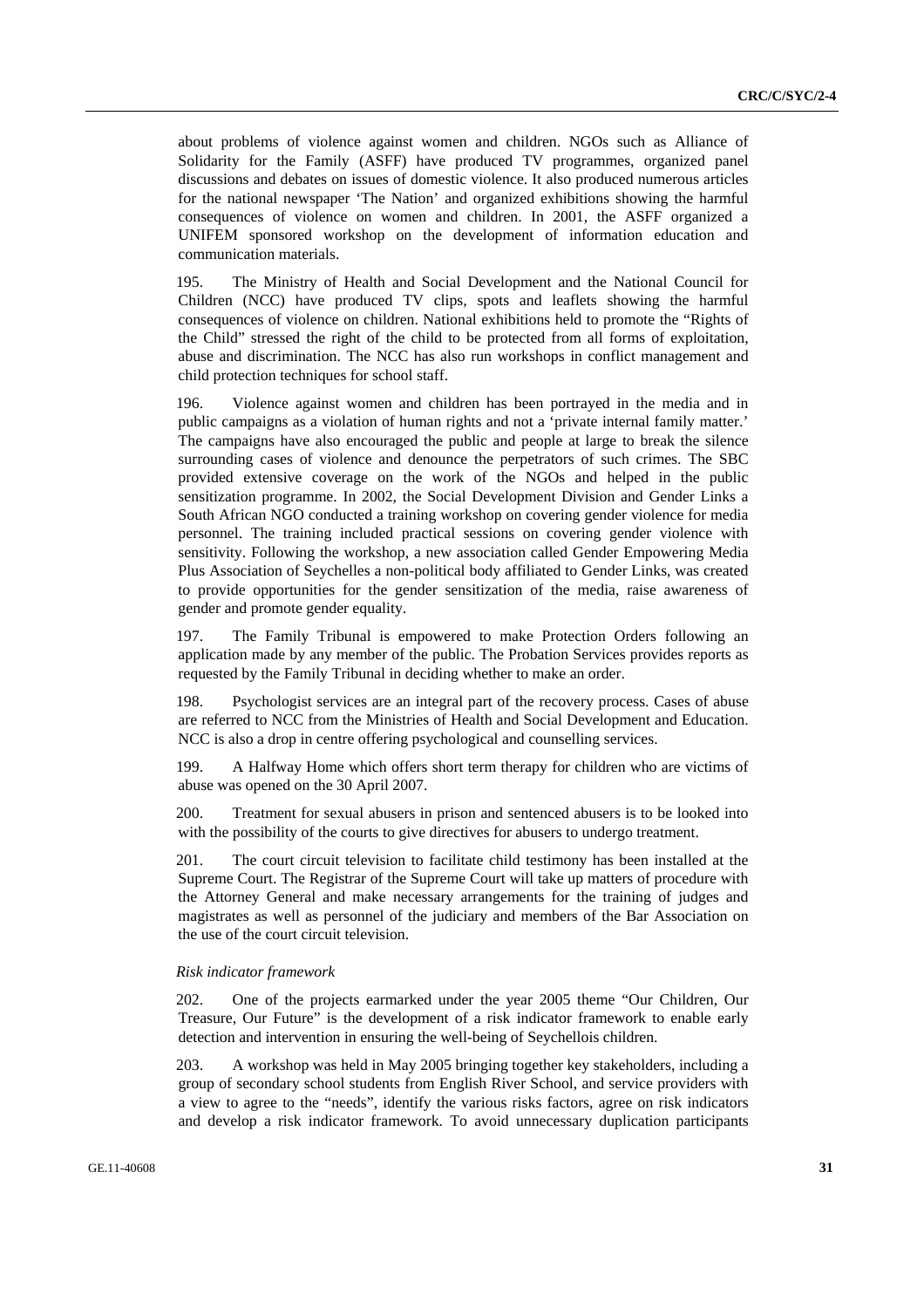were given a list of the needs identified under "Project Child Well-being" and asked to identify the factors/risks that can impact negatively on these needs being met. Participants agreed on five main areas seen as crucial to a child's well-being namely:

- − Economic & Financial Security
- − Social Factors
- − Child's Developmental needs
- Parenting capacity
- − Environmental factors inc. wider family & community resources

204. These five domains are interrelated and each has a number of critical and interacting dimensions which can affect a child's well-being.

205. Development of a multi-agency assessment and referral 'tool' for use primarily by Social Services, Police, Health, Education and NCC was carried out. It is noted that many of the agencies already carry out their own risk assessment. It is hoped that eventually all agencies will adopt one systematic approach using a common framework for gathering and analysing information about children and their families, therefore a common assessment framework is recommended.

206. Developing a common framework for assessing both needs and risks will prove useful as a more preventive and integrated model for working with children and their families and ensuring the well-being of all our children.

207. It places the child in the context of the family and the community. The advantages of such a framework are many. It allows for:

- Early detection of risk factor, starting pre-conception
- Prevention work at all levels primary, secondary  $&$  tertiary including working with families
- − Outcome rather than process based
- Finding real solutions to problems in families
- − Working towards well-being of child rather than primarily protecting child from abuse
- Make optimal utilization of resources amongst agencies working with children
- Promotes a closer collaborative method of working for the benefit of our children
- More effective information sharing, each stakeholder would be aware of what is happening on any particular case thus reducing frustration and defensive attitude which currently prevail amongst practitioners working with children
- − A more effective child protection system which will ensure that children and their families do not go around from one organization to another with little satisfactory outcome to their situation

208. The main challenge is to ensure that the framework is "owned" by all stakeholders as this is critical to the success of the project. Ownership by all stakeholders will also facilitate working together in practice and not just in principle.

#### **Children witnessing violence in the home**

209. Please refer to the initial report, paragraph 178.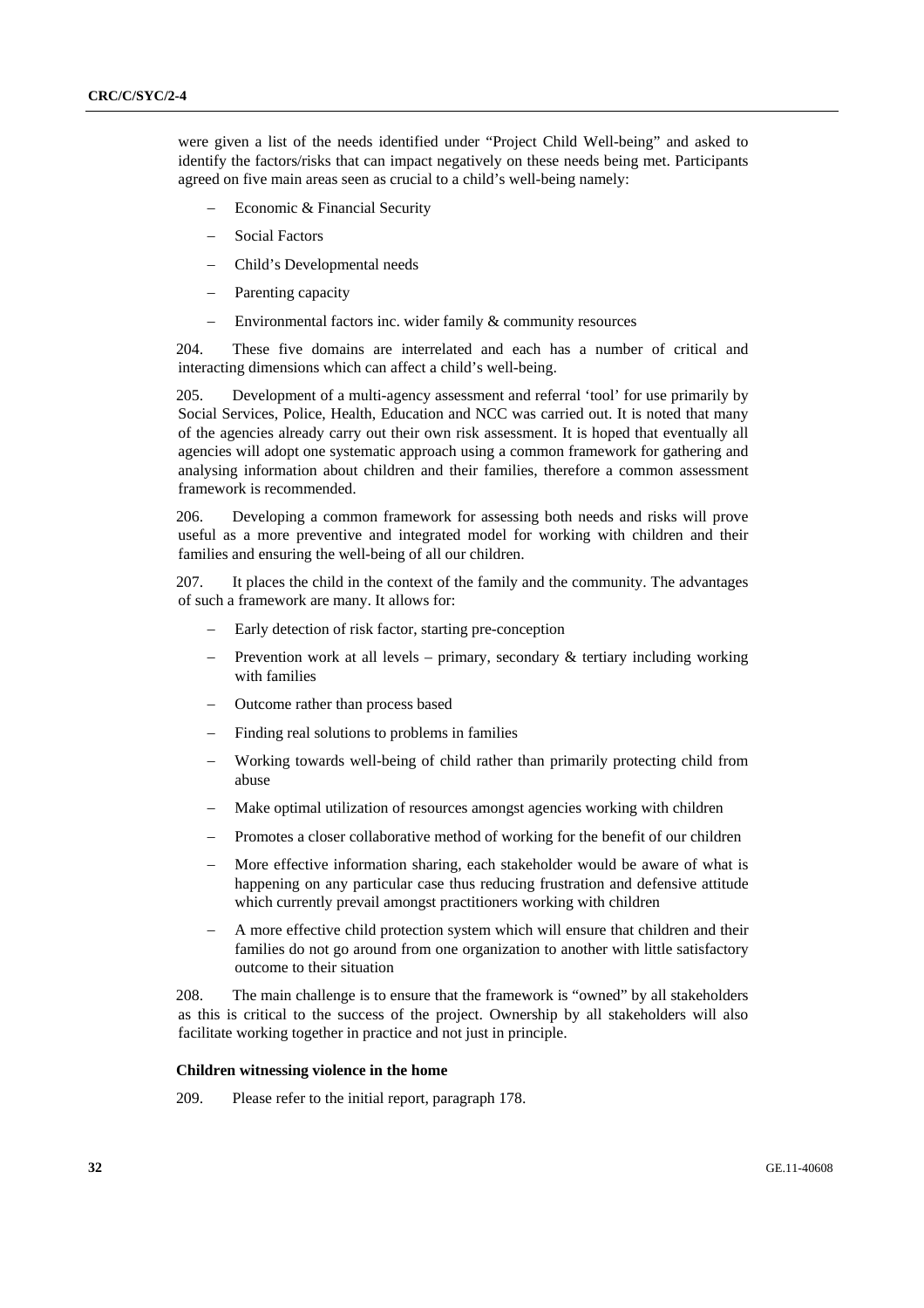### **Protection of children outside the home**

210. Please refer to the initial report, paragraph 179.

### *Protection from physical punishment and bullying in schools*

211. A report on Bullying in Secondary schools in Seychelles has been published following a study carried out in 2004. The findings and recommendations have been passed on to schools and teachers. The study concentrated on two Secondary schools and showed that bullying is a common phenomenon affecting both boys and girls.

### *Protection from potential abusers*

212. Proposal for the introduction of a suitability card is being considered to help determine the suitability of people who are to work in child-related services.

### *Inspections*

213. Systematic and transparent mechanisms for inspections are to be put in place by the Director of Social Services.

#### *Reviewing care and treatment*

214. The Children Act (sect. 899), care and treatment programmes, all make provisions for reviews of supervision requirements which now actively involve children. However, monitoring of implementation needs to be enforced to ensure that its reviews are systematic.

#### **Children involved in prosecution of abusers**

### 215. Please refer to court circuit television, paragraph 201

216. Careful witness preparation is carried out by social workers which includes familiarisation, orientation and pre trial preparation. However concerns exist over the speed that cases are dealt with and the efficacy of police work.

### **Educational measures to protect children**

217. Please refer to the initial report, paragraphs 187–187.

## **Child protection procedures and services**

218. Please refer to the risk assessment indicator, paragraphs 202-208 above.

219. A system for recording information on abuse and ill treatment of children was introduced in 2003 called the Child Protection Register. This has become a central data base where all cases of abuse of children, children who are at risk of being abused and alleged and convicted abusers are recorded as part of the required child protection protocol. The information therein is used only by organizations in child protection and not the public at large.

## **Physical and psychological recovery and social reintegration (art. 39)**

220. The Half Way Home is seen as a major step to increase/improve rehabilitative care for victims of maltreatment as it has been conceptualized to fill in gaps in the current system. The number of referrals for therapy at the NCC has also increased.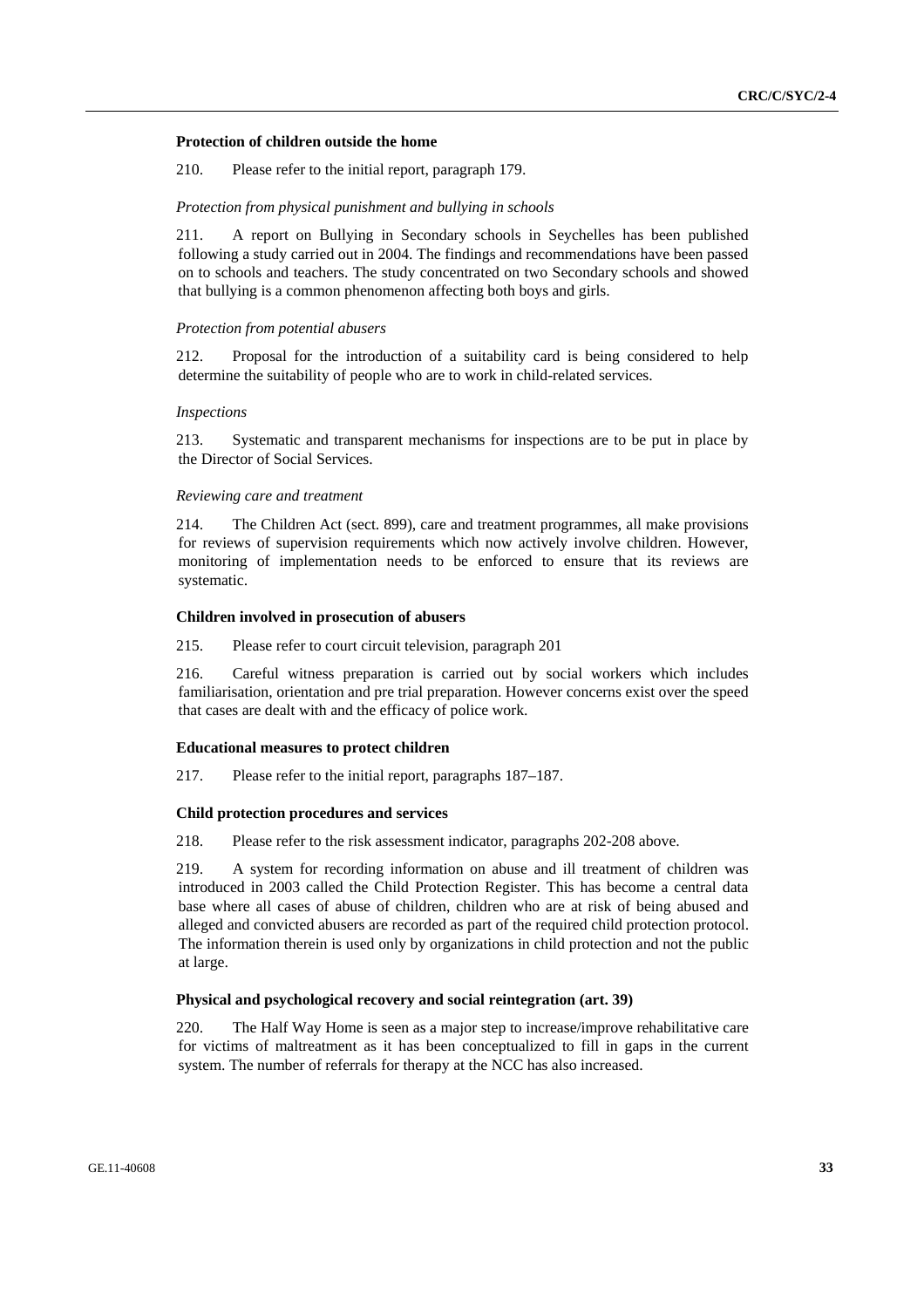## **J. Concluding remarks and recommendations**

221. Social services have developed a more positive approach to the promotion of the welfare of children. Research has been conducted and is being conceptualised to identify root causes of problems as well as extensive sensitization campaigns to educate parents as well as children. Social policy is becoming more evidence based than before which will ensure efficient allocation of resources. However more research needs to be done in many areas such as foster care to identify the cultural implications of this practice.

222. More research also needs to be carried out in order to establish a more precise picture of patterns of child abuse in Seychelles. A lack of information and different systems used to keep records by the various agencies were identified as problems contributing to the incomplete database of child abuse in Seychelles.

223. There is a need to intensify efforts to ensure that parenting education reaches out to the needs of a larger number of parents especially high risk families. A review of past and present parenting programme to assess shortcomings and evaluate the effectiveness of the programme so far in meeting the needs should be the starting point.

224. Whilst the principle of mainstreaming the disabled is becoming increasingly acceptable, more efforts are needed to improve effectiveness in practice so that more disabled children can benefit.

225. Measures need to be taken to ensure that highly trained specialists remain at the rehabilitation centre.

# **VII. Health and welfare (art. 24)**

## **A. Health and health services**

### **Legislative provisions for health and health services**

226. One key area where legislation is seen to be failing young persons is the age of access to contraception. While the legal situation is not prejudicial towards the reproductive health status of adolescents and youth, the practice and interpretation of certain laws means that adolescents and youth may not benefit as much as they could from access to services. Under existing legislation, a young person under 18 cannot be given counselling and or treatment without parental consent. This means that while girls aged 15– 17 can consent to sex; they cannot access the means to protect themselves against unwanted pregnancy, without their parent's consent.

227. While the need for changes in policy is beginning to be recognized by some key policy makers, there is a need to convince parents, teachers and other policy makers of the need for these changes. For this would imply facilitating access to contraception and condoms for teenagers in the hope of diminishing the incidence of unsafe abortions, as well as unwanted teenage pregnancies and transmission of HIV/AIDS.

### **Reducing infant and child mortality (art. 24, para. 2 (a))**

228. Child mortality rates remain satisfactorily low.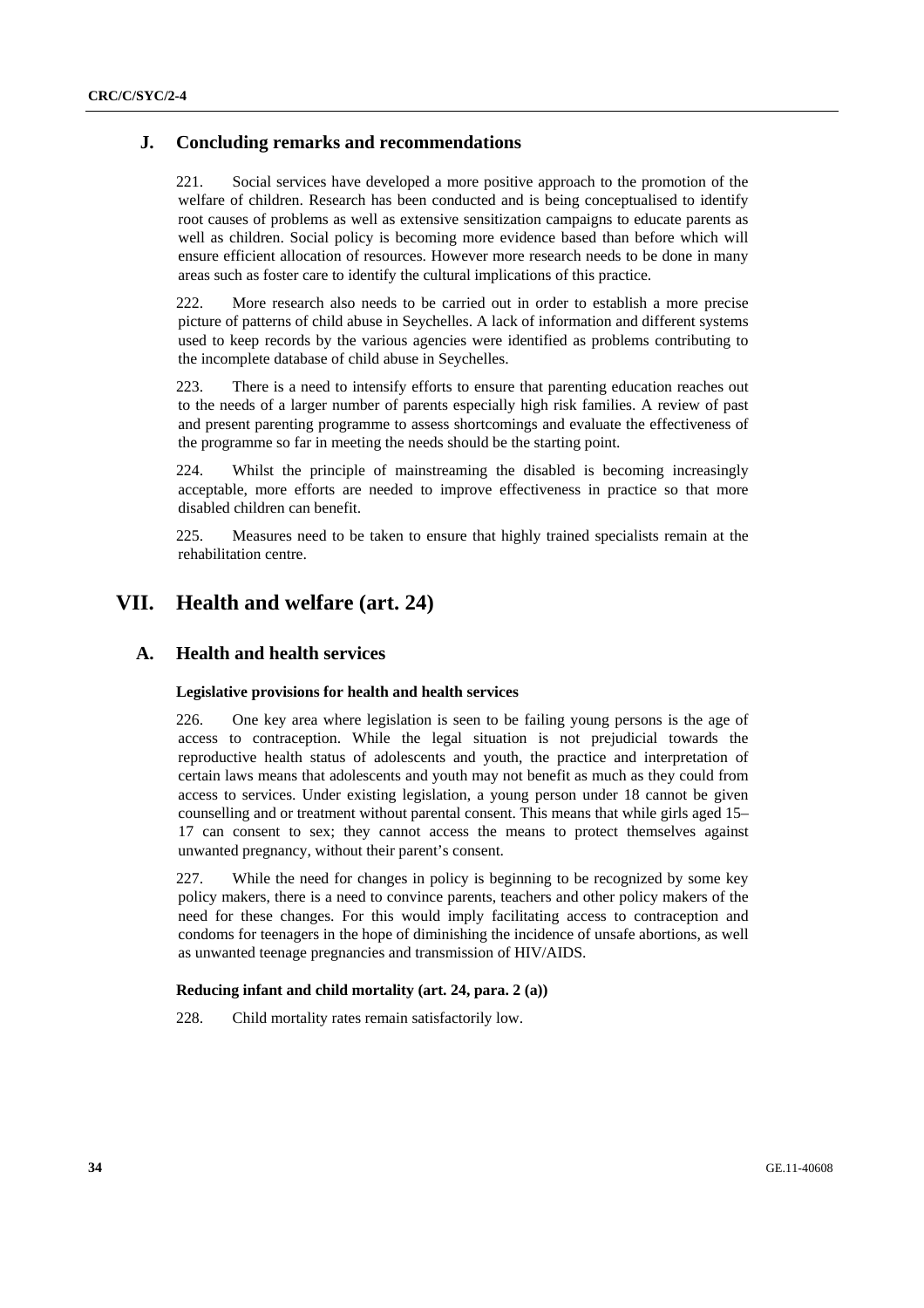### **Provision of adequate nutritious food (art. 24, para.2 (c))**

### **(***Children's eating habits*

229. Extensive media campaigns have been undertaken to encourage healthy eating, such as radio programmes advising on what to give children in their packed lunch.

230. A compilation of Seychelles dietary guidelines has been published and widely distributed amongst schools as well as a new school nutritional policy.

231. New Tuck shop guidelines have been implemented to ensure that food of nutritional value is being sold to children during break time.

232. Obesity remains a rising concern for the School Health System as shown by regular cardiovascular screening introduced in schools since 1998 with a specially designated school nurse monitoring levels of school children in each and every school.

#### **Provision of clean drinking water and a safe environment (art. 24, para.2 (c))**

233. The present access to water situation in the Seychelles is as follows:

- All household has access to water in the Seychelles
- Ninety per cent (90 per cent) households are connected to the Public Utilities Cooperation treated water supply line
- Eight per cent (8 per cent) are connected to untreated sources, and Two per cent (2 per cent) on private sources

## **The right to health**

#### *The State's role in promoting health (art. 24, para.1)*

234. Free primary health care at the point of use remains a constitutional right in Seychelles. The operating policy therefore provides all health care services free of charge at the point of use to all Seychellois. Services provided through health facilities are integrated and comprehensive. All health centres offer maternal, child and family planning, as well as a full range of other services. In addition to these is the unit for the control of communicable diseases including sexually transmitted infections and HIV/AIDS. This right is also extended to young people with the provision of a range of youth friendly services across the country such as sexual health education in schools and the activities of the Youth Health Centre and its satellite centres as it continues to expand.

 **(***Rights for all (art. 2)*

235. Please refer to the initial report, paragraph 232.

### **Children and young people affected by medical conditions**

236. There are many children and young people whose general state of health is affected by long-term medical conditions, for whom extra facilities and services are required if they are to reach their "highest attainable standard of health".

 *Facilities for the treatment of mental illness (art. 24, para.1)* 

237. Please refer to the initial report, paragraph 234.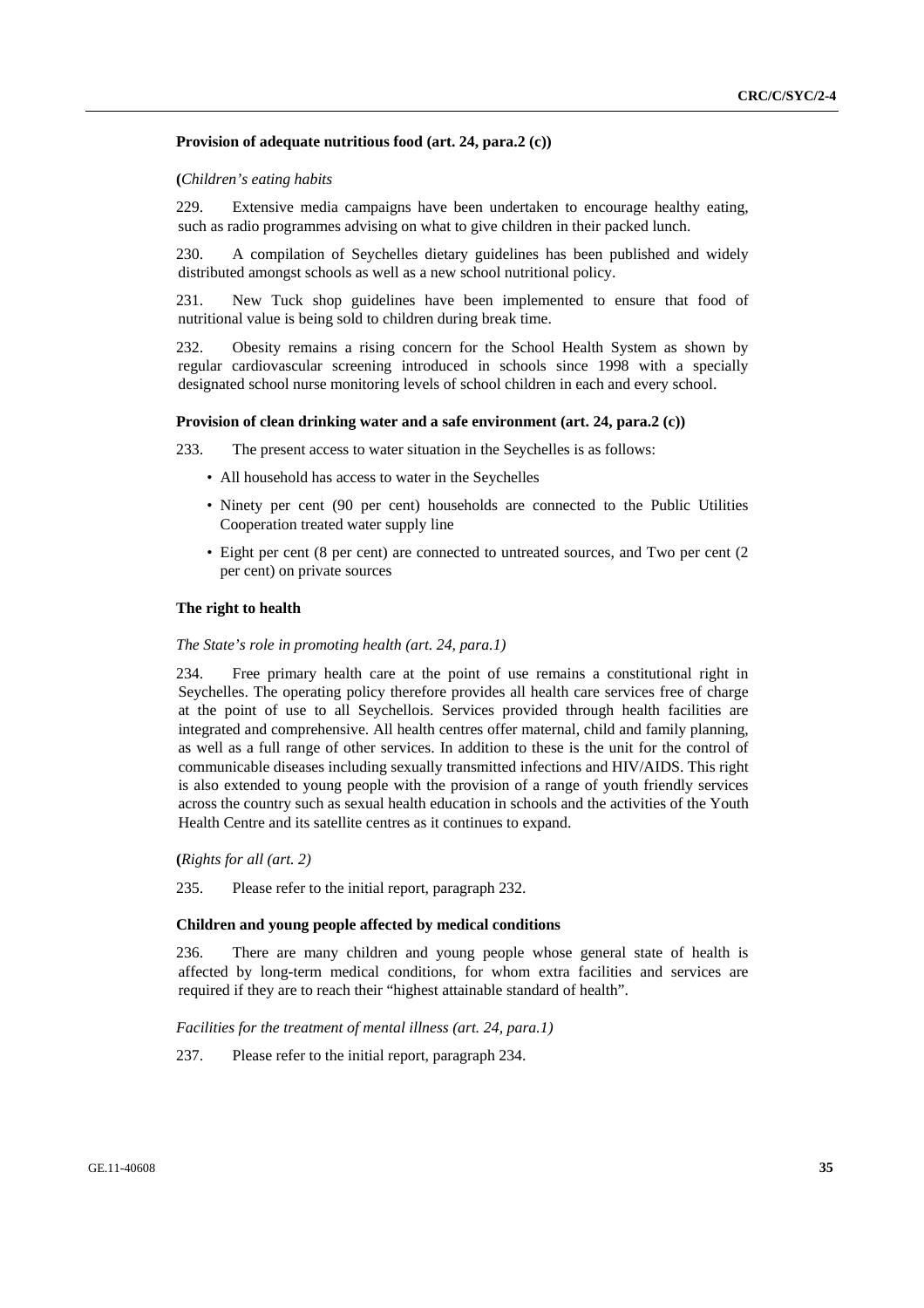*Facilities and care for disabled children and children with developmental problems (arts. 24, para. 1 and 23, para .3)* 

238. Please refer to the initial report, paragraphs 235–236.

 *Facilities for intensive specialist care (art. 6)* 

239. Please refer to the initial report, paragraph 237.

 *Facilities and care for those affected by HIV/AIDS (art. 24, para.1)* 

240. The Ministry of Health published the National Policy for the Prevention and Control of HIV/AIDS and STIs in November 2001 and the National HIV/AIDS Strategic Plan 2005–2009 was finalised early 2005. The Strategic Plan, will guide interventions over the next five years, as the government commits to face HIV and AIDS, not only as medical and health problems, but also to address them as cultural, social and economic issues that affect all sectors of our society and every Seychellois family.

241. A total of 45 cases (20 males and 25 females) of new HIV infections were recorded from January 2005 to December 2005 making a cumulative total of 248 cases since the first case in 1987. The cumulative total for AIDS was 88 which include 4 new cases in 2005. It is apparent that the HIV/AIDS epidemic is rising despite relentless education and prevention efforts, as the number of the infected population increases. Most HIV infection is acquired through heterosexual contact. Any stats in annex (updated, specific to children).

242. Free screening, anti retro viral drugs and counselling remain part of the services offered to children.

## *Facilities and care for asthma sufferers (art. 24, para .1)*

243. Free nebulisers have been introduced to asthma sufferers by the Health Department, persons suffering from acute asthma attacks arriving at any clinic or hospital are automatically prioritised as an emergency.

## **B. Health education and preventive health-care services (art. 24, para.2 (f))**

### **Immunization**

244. Immunization statistics are provided in the appendix.

## **Health surveillance**

245. Please refer to the initial report, paragraphs 242–244.

#### **The school health service**

246. The Family Life and Health Education component of the PSE programme in the National Curriculum is the main vehicle for transmitting health, reproduction and population related information to all children and adolescents of school-going age. PSE is a compulsory subject on the school curriculum and all children from primary 1 to secondary 5 are taught three formal PSE lessons a week. Classes are mixed and both girls and boys have equal access to all aspects of the programme.

247. The new PSE programme, which replaced the Family Life Education Programme (FLEP) introduced in primary and secondary schools since 1979 and 1981 respectively,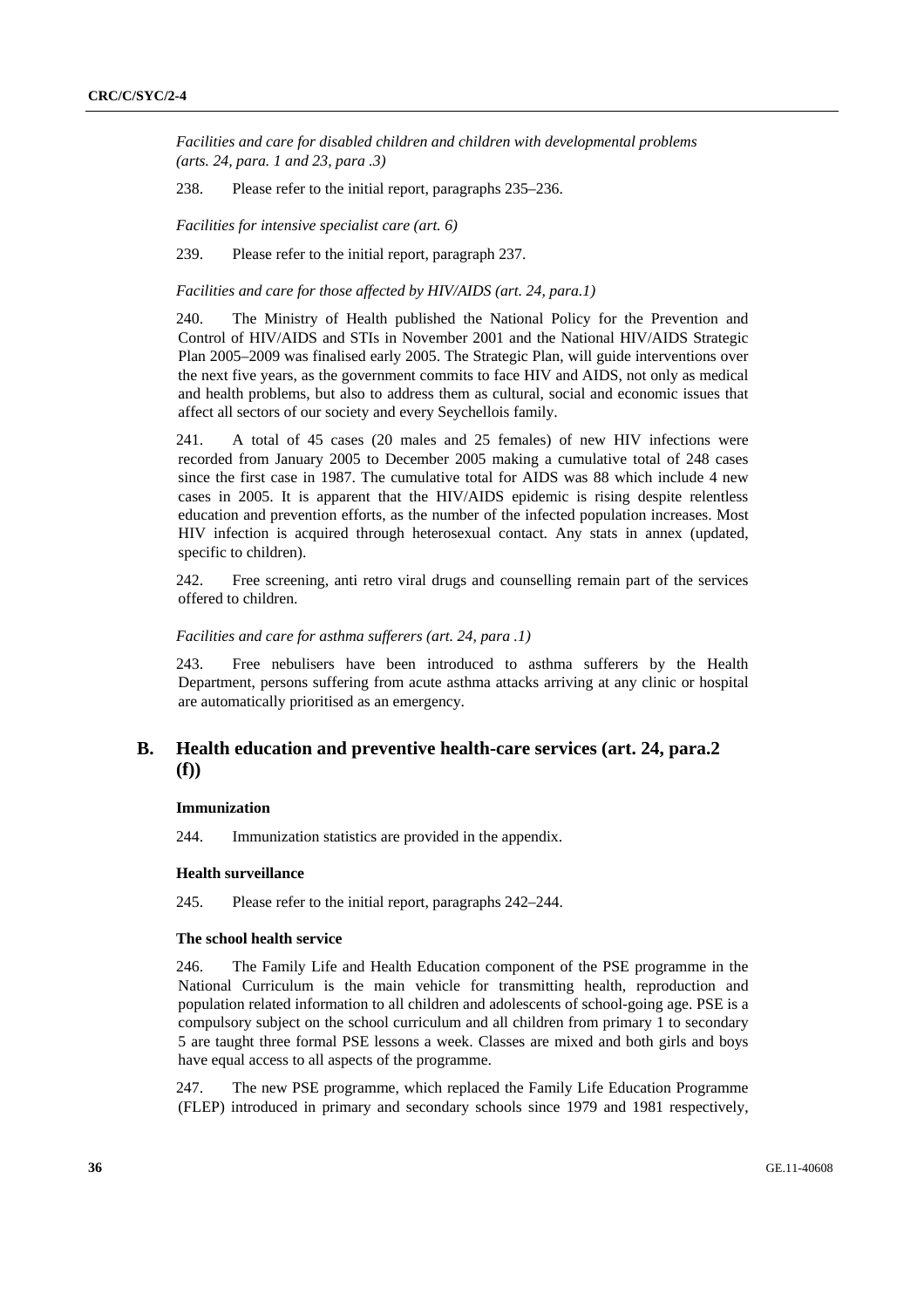was revised and developed by the Curriculum Development Section in the Ministry of Education during 1997 and 1998 with the assistance of UNFPA consultants. The programme was officially launched in schools in 1998. The four strands of the programme are (1) Moral Education, (2) Careers Education and Guidance, (3) Education for Citizenship, and (4) Family Life and Health Education (FLHE). The FLHE component incorporates aspects of growth and development, sexuality education, gender roles, interpersonal and social skills, family role responsibilities and relationships, personal achievement and leisure, population issues and measures for sustainable development. These are detailed in the National Curriculum Framework and PSE programme published by the National Institute of Education in 2001.

248. Concerns faced by youth and adolescents in Seychelles, such as high incidence of sexual behaviour, unwanted pregnancies, increasing incidence of HIV/AIDS, sexual abuse, the growing number of teenage pregnancies and other family problems are addressed in the programme. The programme emphasises the importance of the family, and aims to promote positive attitudes and behaviour towards parenthood as a basis for better family living, parental care, gender equity and equality. Children are also taught to respect and protect the environment because of the fragile nature of the Seychelles eco-system. The contents of the revised programme were discussed and approved at a national conference in 1997 which was attended by representatives from various Ministries including Health and Social Services, church representatives, relevant NGOs, teachers, parents, and pupils before being launched in schools.

249. The curriculum team produced a trainers' package, developed materials and conducted in-service training of teachers prior to the implementation of the programme in schools. The methods and teaching approaches advocated are highly participatory and interactive and encourage pupils to take control of their own learning. The teacher acts as a facilitator and through methods such as case studies, role plays, interviews, songs and drama gets young people to think, communicate, make decisions, solve problems and adopt positive behaviours. Teachers are encouraged to evaluate not only knowledge but also personal development, skills, attitudes and values. Teaching is done mostly in the mother tongue in the early years. This increases the level of discussion and participation. English is used especially in the upper primary and secondary classes where the support materials are mainly in English.

250. The Curriculum Development Section and later, the National Institute of Education (responsible for the pre and in-service education of teachers) started the training of specialist PSE teachers for secondary schools in 1999. To date, it has trained sixteen specialist teachers. Twelve more are currently undergoing training. It has also conducted a large number of in-service courses and sensitization sessions for different target groups in schools on specific themes such as HIV/AIDS, values education and substance abuse as needs have arisen. Modules on gender and PSE are incorporated into the training programmes of all prospective teachers.

251. The PSE programme today is one of the most developed and structured areas of the national curriculum largely because of UNFPA support for programme development and resources. The UNFPA provided US\$ 100,000 for a period of 4 years from 1996–1999 to fund two major projects dealing mainly with Reproductive Health and Family Life Education. The money was used to review the old Family Life Education programme, cover the costs of training, conferences, material development, resources as well as equipment such as photocopiers and computers.

252. The School Health Programme is one of the many programmes that the Health Department offers at the district level through schools. The school health programme is intended to provide comprehensive, preventive and promotive health services to school going children between the ages of 5 and 17 years.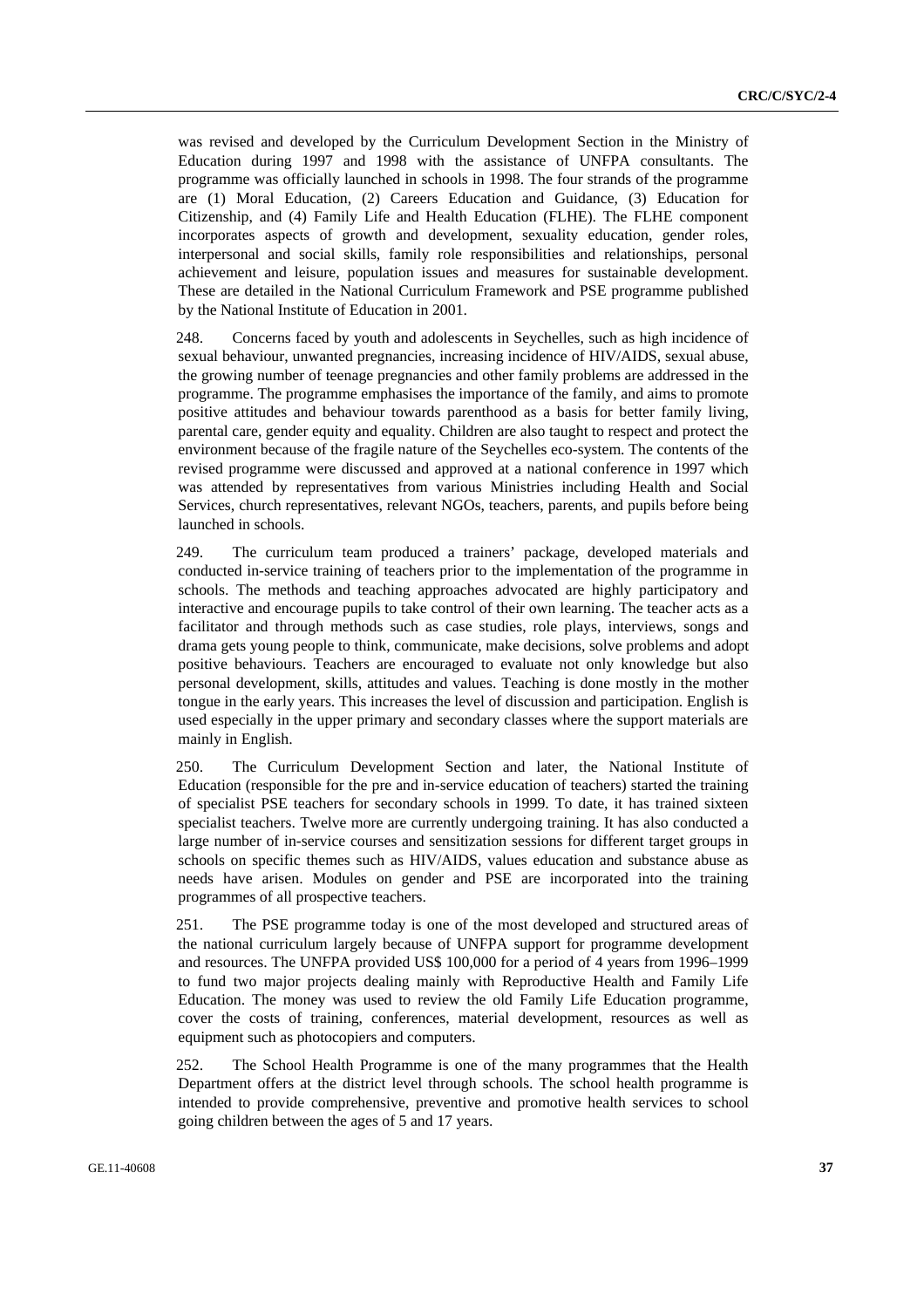253. The activities of the school health services form a foundation on which a child can build on opportunities for optimal, physical, intellectual, social and emotional growth and development to enable obtaining the maximum benefit from education.

254. The objectives of the programme are to improve the health of school children, families and teachers and inculcate health seeking behaviour among this population group. It is the most cost effective approach for enhancing the health and development of school aged programme.

#### *Demographic data*

255. The school population represents 24 per cent (19,937) of our total population and is distributed over 24 primary and 10 secondary state schools and 3 private schools.

| Total population | 82,852 |
|------------------|--------|
|------------------|--------|

 *State schools* 

| Crèche population<br>Primary school population<br>Secondary school population | 2659<br>8654<br>7433 |
|-------------------------------------------------------------------------------|----------------------|
| Private school<br>Crèche population                                           | 179                  |
| Primary school population<br>Secondary population                             | 550<br>462           |

256. This primary health care activity is well integrated in all schools in Seychelles and is run by doctors and nurses at district level.

257. The School Health Programme is seen as a continuation of the Maternal and Child Health Programme and targets school children aged between the age of 5 and 16 years. It forms part of the regional/district health programmes. At birth each child is registered in his/her residing district. One of the main advantages of this system is that continuity of care be maintained throughout.

258. As a child reaches his/her four years in the child health programme he/she will automatically be registered in the school health programme in the district where he/she attends school.

### *Health activities carried out at school*

#### *Health screening*

259. Health screening is carried out to obtain an overall picture of the physical, mental and social health status of the child as well as to identify problems that might impair the child's ability to learn and develop academically and socially at school. It includes measurement of height, weight and vision. It provides an opportunity for the child or parent to raise any health concerns he or she may have. Students targeted for screening include Primary four (P4) Secondary one (S1) and Secondary four students (S4). The aim of this activity is to identify any problems for appropriate referrals to the relevant agencies, and also for planning of health education/health promotion activities. Cardiovascular disease, risk factor surveillance survey, forms part of the health screening. This allows the monitoring of trends in cardiovascular disease risk factors among school children.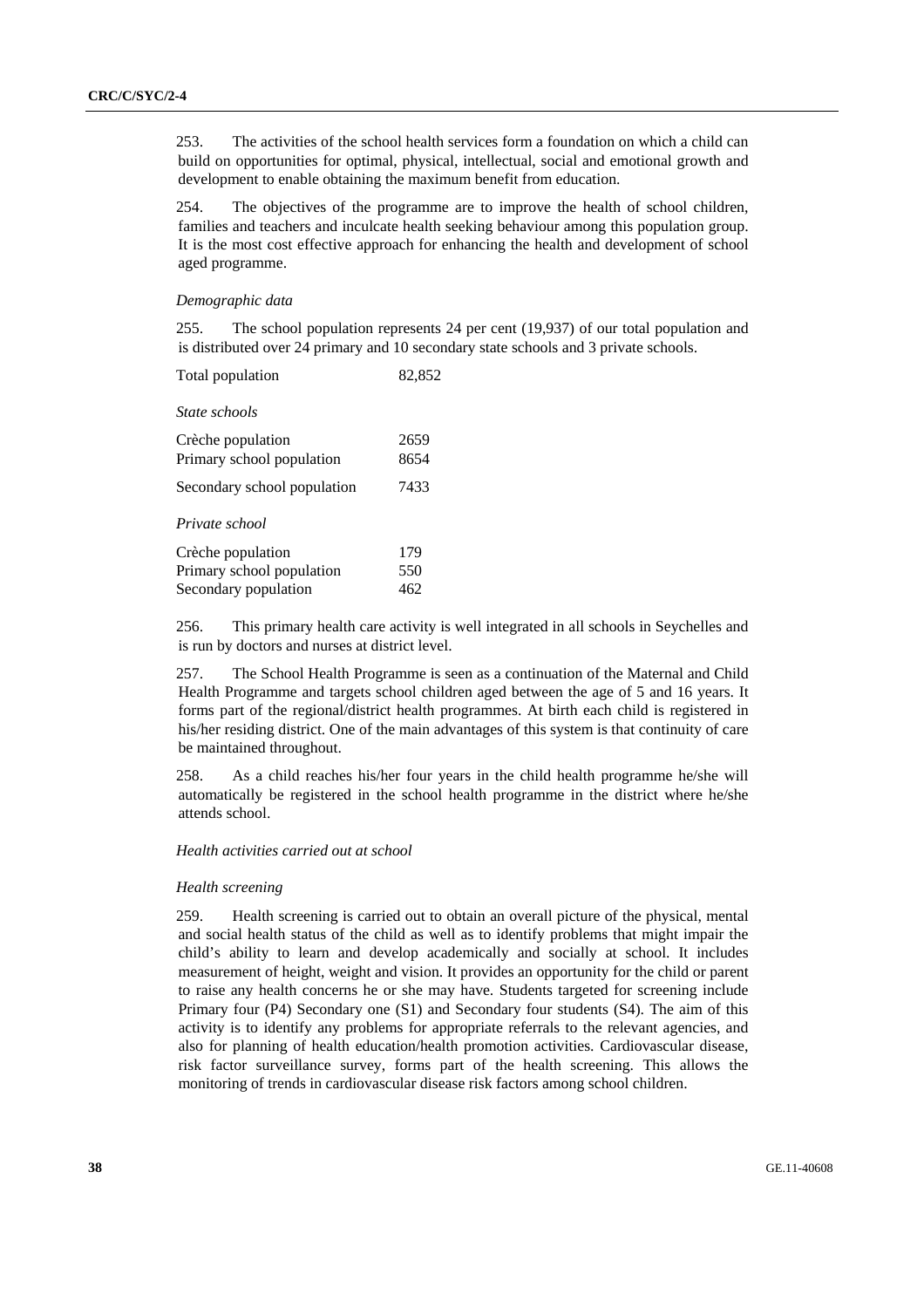#### *Medical examination*

260. All second year crèche students receive full medical check ups by the doctor before entering primary one class. Any health problems identified are treated by the district doctor. Cases needing special treatments are referred to the appropriate specialist. Chronic cases are being followed by the district health team and monitored by the district school nurse.

#### *Immunisation*

261. As school health is a continuation of the Child Health Programme, immunization is a key activity in the school health services. Immunization is considered as the most cost effective public health intervention with a major role in prevention and protection of numbers of infectious diseases and death. Immunization in schools has been maintained above 90 per cent. Presently, BCG, Diphtheria, Tetanus, Oral Polio, Measles, Mumps and Rubella vaccines are administered to all primary one school children whether in State or private schools. The school children receive one vaccine per term. The secondary three students receive Anti-Tetanus toxoid and Oral Polio only.

#### *Health education and health promotion*

262. Health education is perceived as an important component of the school health programme, and most of it occurs on a one to one basis during screening. Health education is included in the Personal Social Education (PSE) curriculum which is compulsory for all students. It enables them to learn about their own abilities, interests and needs. It encourages them to take responsibility for their own health and physical well being and addresses many aspects of health. The Ministry of Health and Social Development and the Ministry of Education has worked in close collaboration in planning and implementing health interventions in schools.

### **Health information and support (art. 24, para. 2 (e))**

263. As Seychellois children start school the school health services are involved in preventive health care. The school health programme operates from community health centres and includes periodic evaluation of children from second year crèche through to the fourth year of secondary education. It aims to promote health through educational activities and the early detection of abnormalities and illnesses. It is also aimed at reinforcing healthrelated components of the school programme. The Expanded Programme of Immunisation is integrated within the school health programme.

264. The school health nurses play a very important part in providing a school health profile as well as carrying out health care services and awareness-raising with children and young people. A very important component of the school health programme is the surveillance of health indicators related to non-communicable diseases, particularly cardiovascular diseases. It should be noted that cardiovascular diseases and other related factors are the leading causes of deaths in Seychelles, accounting for over 40 per cent of adult mortality. Since adult cardiovascular diseases have their beginnings in childhood and adolescence, it is important to screen children in school and provide early intervention to prevent the future development of overt cardiovascular diseases. This process also makes children conscious of the issue through intermittent contact with health professionals.

265. The 2001 report of the screening programme for risk factors in schools revealed that the prevalence of children with overweight or obesity is around 16 per cent in girls and 11 per cent in boys. Over-nutrition has for some years now been recognized as a significant problem in Seychelles. Blood pressure measurements show that around 20 per cent of children have blood pressure higher than normal. The data points to the need to take all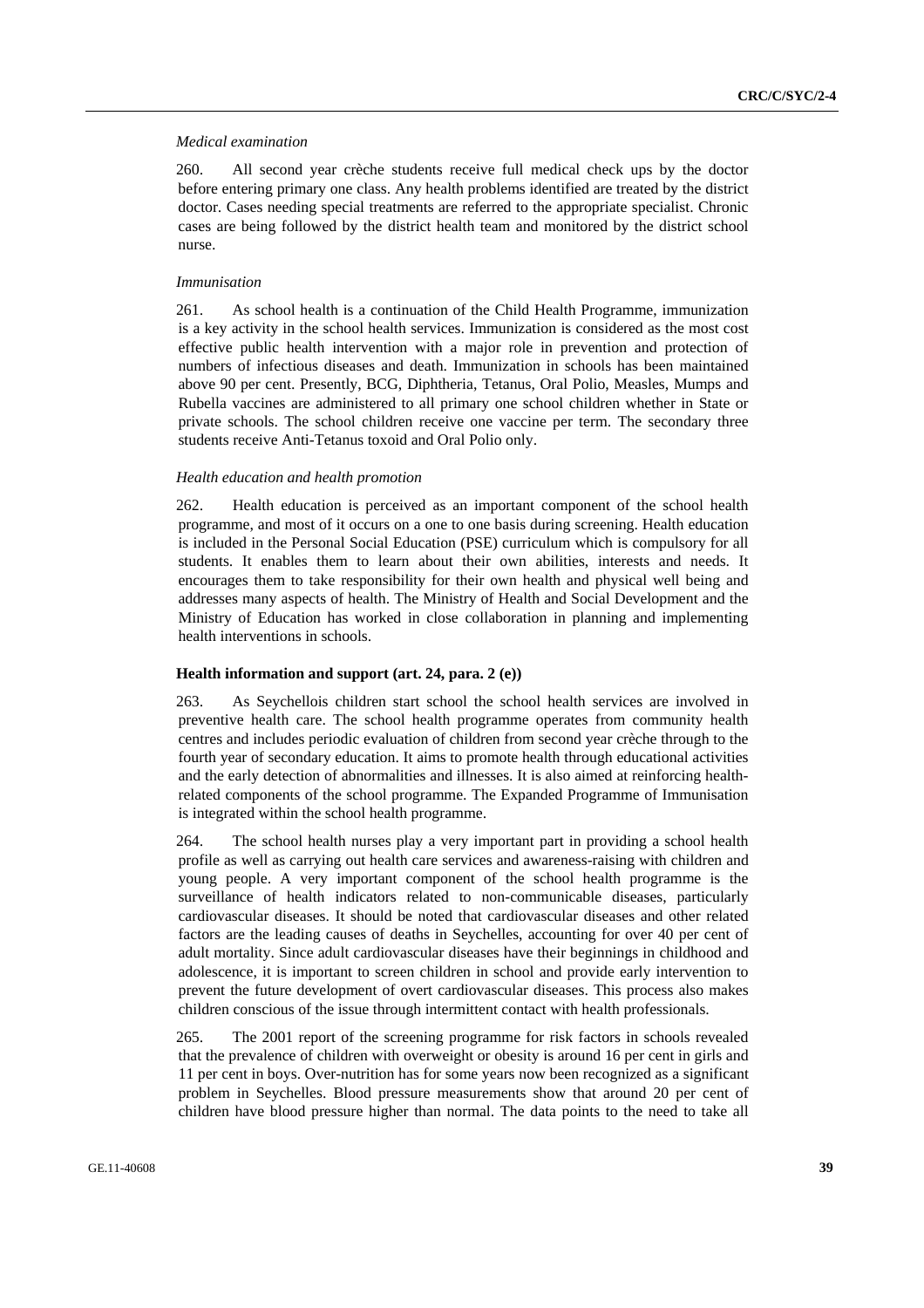measures possible to control overweight in children since it is the major cause of high blood pressure. This also emphasises the need for improved educational campaigns promoting physical exercise and healthier diets, especially among adolescents. There continues, however, to be a decline in the prevalence of the vaccine-preventable and some other communicable diseases in children. This is also due to contributions made by other sectors such as social services and education.

## *The Youth Health Centre*

266. The Youth Health Centre has responded positively to the increased number of youths who have reported to Victoria hospital after having undergone unsafe abortions. In line with the above alarming situation, YHC has responded with the provision of concerted health information talks on YHC services, the effects of unsafe abortion, and other life skills programmes such as how to resist peer pressure, condom demonstration etc. All post secondary institutions benefit from the talks. Feedback from various sessions showed that youths participated actively through the interactive sessions, many doubts and misconceptions were clarified. It has been expressed by youths through evaluation exercises that they want to have more interactive sessions in order for them to ask questions in an open and non-judgemental way. The programme is ongoing in all post secondary institutions. Behaviour change and communication programmes are also carried out through dissemination of information, education and communication materials such as leaflets and posters in all sessions which are distributed in post secondary, secondary and work places.

267. A Behaviour change communication programme through talks/presentations have been carried out. Sessions and presentations have become a routine activity and are ongoing in most post secondary institutions and two secondary schools. This approach has proven effective, as youths have obtained new information and skills. These sessions are made interactive allowing students to express their views and feelings towards certain issues pertaining to them. Positive feedback has been received from students, parents and teachers. Many youths are reporting for counselling, screening and information. Topics covered in health talks are as follows:

268. Youth Health Centre Services, HIV/AIDS, STIs, Drugs, Alcohol, Sexuality, Peer Pressure, nutrition, Living Values, Relationship, Communication skills, Life skills to cope with Common health concerns affecting the youth, Self esteem and Reproductive health. Dissemination of behaviour change and communication materials is also done through distribution of IEC materials in schools and workplaces.

#### **Family planning education and services (art. 24, para. 2 (f))**

269. Adolescents and the youth population (15–24) made up 20,688 (25.5 per cent) of the total population in 2002. Girls of 15–24 amounted to 7104 (50 per cent). While current family planning and contraceptive services do not appear to be meeting their needs, their childbearing decisions will shape the future population growth rate and consequently impact on the Government's capability to maintain welfare services.

270. By 1979 multiple contraceptive devices were made available in the Seychelles. The five most popular methods are oral contraceptives at 64 per cent, injectable contraceptives at 20 per cent, the intra-uterine device (IUD) at 5 per cent, condoms and sterilisation. Tubal ligations are the most common form of sterilization. Within the procedures for a surgical sterilization all cases have to be considered by a medical board, male sterilization however remains rare.

271. The contraceptive prevalence rate for modern contraceptive method use among all women aged 15–49 stood at over 60 per cent in 1996, 48 per cent in 1999 and 38 per cent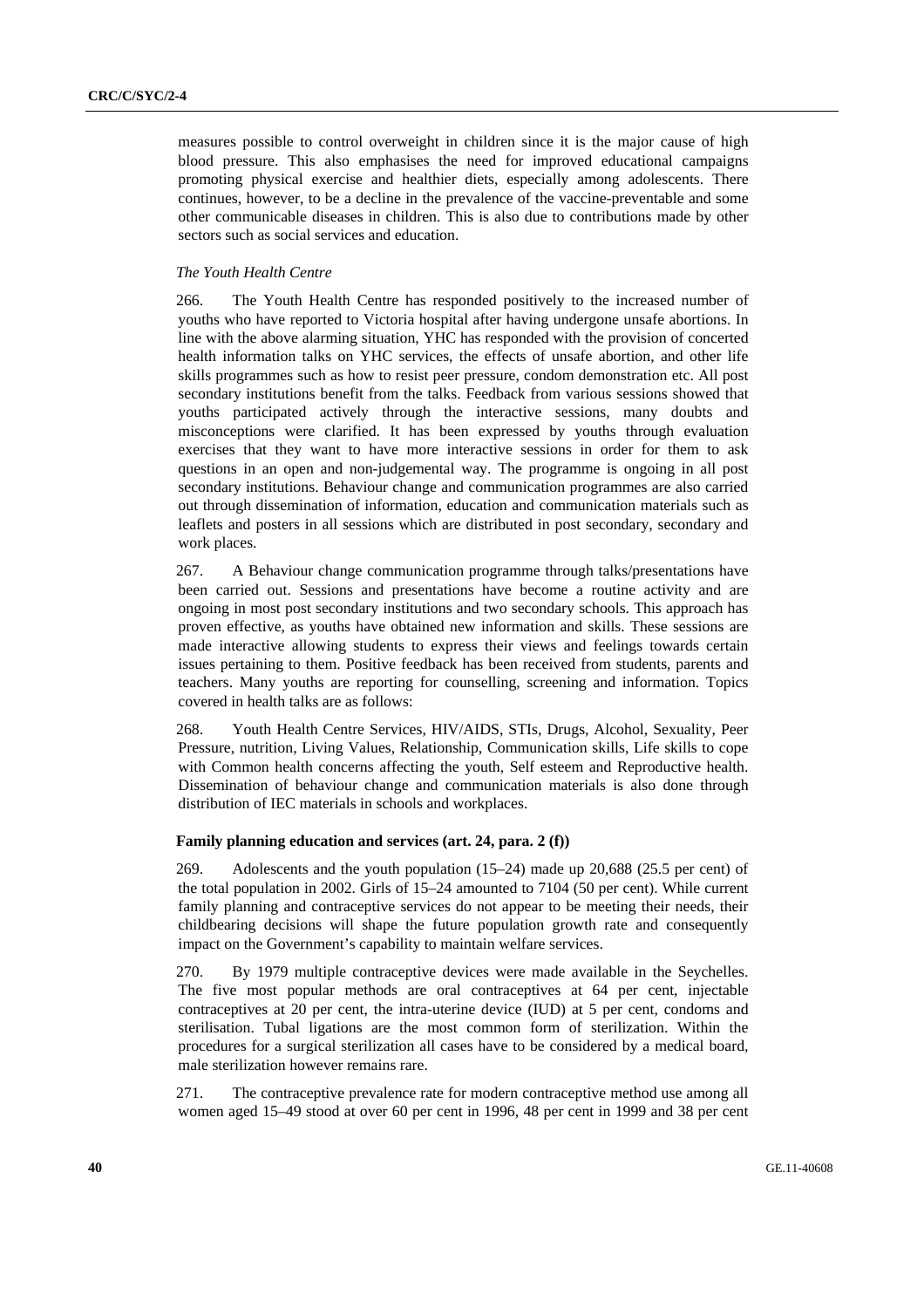in 2000. The decline is presumed to be the result of poor recording and inaccurate service statistics. The frequent turnover of sometimes untrained staff affects the quality of record keeping. Another factor may be more widespread condom distribution; the users are often not captured in health centre service statistics. The estimate for contraceptive prevalence was arrived at using population figures, data supplied by service statistics and information supplied by the three private practitioners who offer contraceptive services. Condoms are supplied free by the Health Department as a means of preventing the spread of STIs and HIV/AIDS. Some condoms are sold at the three private pharmacies and at a few other shops. The number of users is not really known hence this can make a difference to the overall estimate for contraceptive prevalence.

### **Adolescent reproductive health**

#### **The Committee recommends that the State party:**

 **Increase its efforts to promote adolescent health, including mental health, by focusing, in particular, on the issues of reproductive health, substance abuse and health education in schools and institutions;** 

 **Consider means of reducing teenage pregnancy, including through strengthened reproductive health education and access to contraception without parental consent for adolescents;** 

## **Ensure the provision of comprehensive health services, counselling and support for pregnant girls.**

272. Teenage and unwanted pregnancies remain a problem in Seychelles. In 1995, there were 218 births from girls aged less than 20 years. This represented 13.4 per cent of all births. The situation changed in 2000 when it was 12.5 per cent, but was on the increase again in 2002 when the number was 211 (or 14.2 per cent). The number of teenagers registered as Family Planning clients at the health centres was 453 (12.5 per cent of teenagers) in 1996. This figure reached a record high of 695 (20.2 per cent of teenagers) in 2000, but has since fallen to 316 in 2002 (9.6 per cent of teenagers).

273. With the high number of teenagers having babies and abortions, there is clearly a need for improved contraceptive services as part of a strategy for the prevention of pregnancy. This becomes more significant when one notes the declining number of teenagers registered as regular family planning attendees; there was a 47 per cent decline between 2000 and 2002 with 202 and 96 attendees respectively.

274. Over half of all pregnancies in Seychelles are unplanned and among teenagers many of these pregnancies are also unwanted, resulting in rising unsafe abortion rates and premature deliveries (particularly among women in their early twenties), school dropouts and a multitude of social, medical and psychological problems for the young mother, her baby and her family. The teenage fertility rate has not significantly changed since 1995 when it was 60 per 1000 and stood at 64 per 1000 in 2002.

275. In regard to abortions, a high rate of 23.6 per cent of all spontaneous and induced abortions in 1998 was among teenagers. This figure has gradually decreased to 21.8 per cent in 2000 and 12.8 per cent in 2002. It is important to note, however, that the abortion data reflects only those that were reported to the health authorities. The fact that there is a decline in reported cases could be an indication that teenage pregnancy is on the decline and/or that teenagers are engaging in protected sex. For Seychelles, this is considered to be an important achievement given the high prevailing rates of teenage pregnancies and abortions over the past years. This seems to reflect the relative success of various interventions and efforts in reproductive health issues.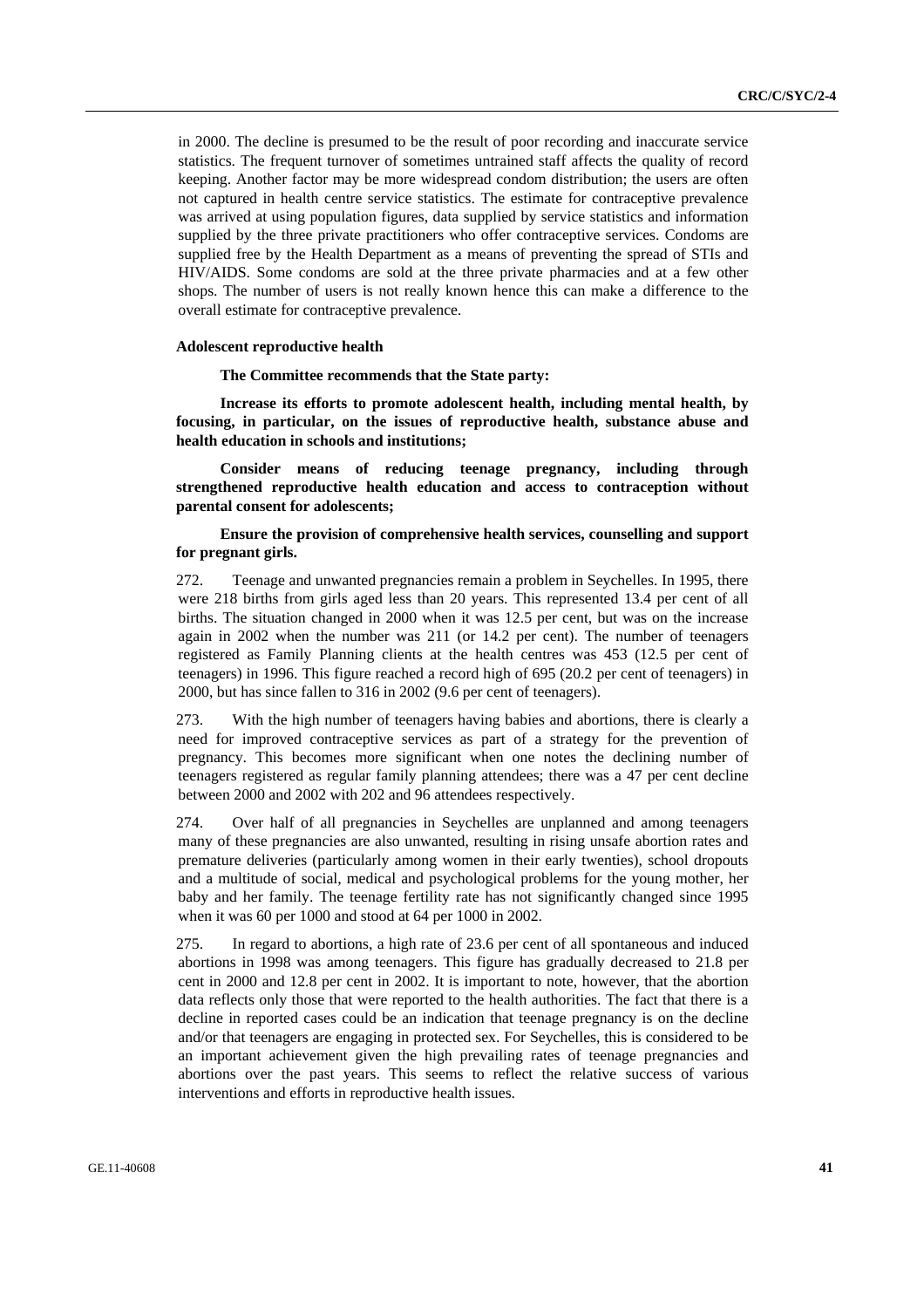276. In spite of total abortions having been reduced, the number of septic and other abortions among adolescents and young people is gradually increasing. In 2000, these cases accounted for 31.5 per cent of all abortions and this figure went up to 35 per cent in 2002. Of this, 6.4 per cent and 10 per cent respectively were septic abortions; although this does not mean that these septic abortions were induced.

277. Adolescents and young people hospitalised for abortions and complications of abortions, receive pre or post abortion counselling as well as information about contraceptive use and the dangers of unsafe abortions. The psychologists from the Youth Health Centre offers this service twice a week and on the other days, it is done by the midwives on the ward. On discharge, these girls are referred to the Family Planning nurse in their respective clinics.

278. A Roman Catholic NGO (Les Li Viv) also provides support to some pregnant teenagers and teenage mothers through individual and family counselling, educational and training activities as well as some material support. In addition, in spite of the limited facilities, Mother Theresa's Sisters of Charity provide shelter to pregnant teenage girls who have been thrown out of their homes and to their babies when they are born.

#### *Providing reproductive and sexual health services to young people*

279. The Youth Health Centre is staffed with one psychologist and senior counsellor. One to one and group counselling are done on a daily basis. The Centre has established both drop in and appointment strategies to ensure that youth are able to freely utilize the services. Medical services to adolescents below the ages of 18 years are on offer. The Centre is equipped with a reproductive health nurse and a part time gynaecologist and a part time medical officer who are providing clinical and medical care to young people. These include provision to contraceptives, including condoms, breast examination, basic gynaecological examinations including pap smears, HIV testing and counselling, pre and post abortion counselling and diagnosis and treatment of STIs.

#### *Peer education programme*

280. In April 1994, a peer education project focusing on promoting the sexual and reproductive health of adolescents was implemented by the Ministry of Health. The Peer Counselling Programme (PCP) is a component of the ongoing National Family Planning programme supported by the United Nations Fund for Population Activities (UNFPA). It was recognized that while the family planning programme had been effective in reaching the adult population, adolescents had specific needs and problems which were not being met in the existing programme.

281. Whilst encouraging the students to be active role models as peer counsellors, the training also stresses the importance of recognizing the limits of their skills and responsibilities. They are encouraged to seek advice and support from designated professionals, such as school counsellors, in dealing with difficult situations, and to refer young people to appropriate health professionals and services where necessary.

### *Decentralization of Youth Health Centre services*

282. Several meetings were held to discuss the decentralisation of YHC services in Anse Royale district in collaboration with Ministry of Community Development, Youth, Sports and Culture. A Focus Group Discussion is going to take place in several institutions in Anse Royale to identify a peak time for service delivery. The Centre has received funds under UNFPA for this project. These funds have been used to purchase carpets and filling cabinets.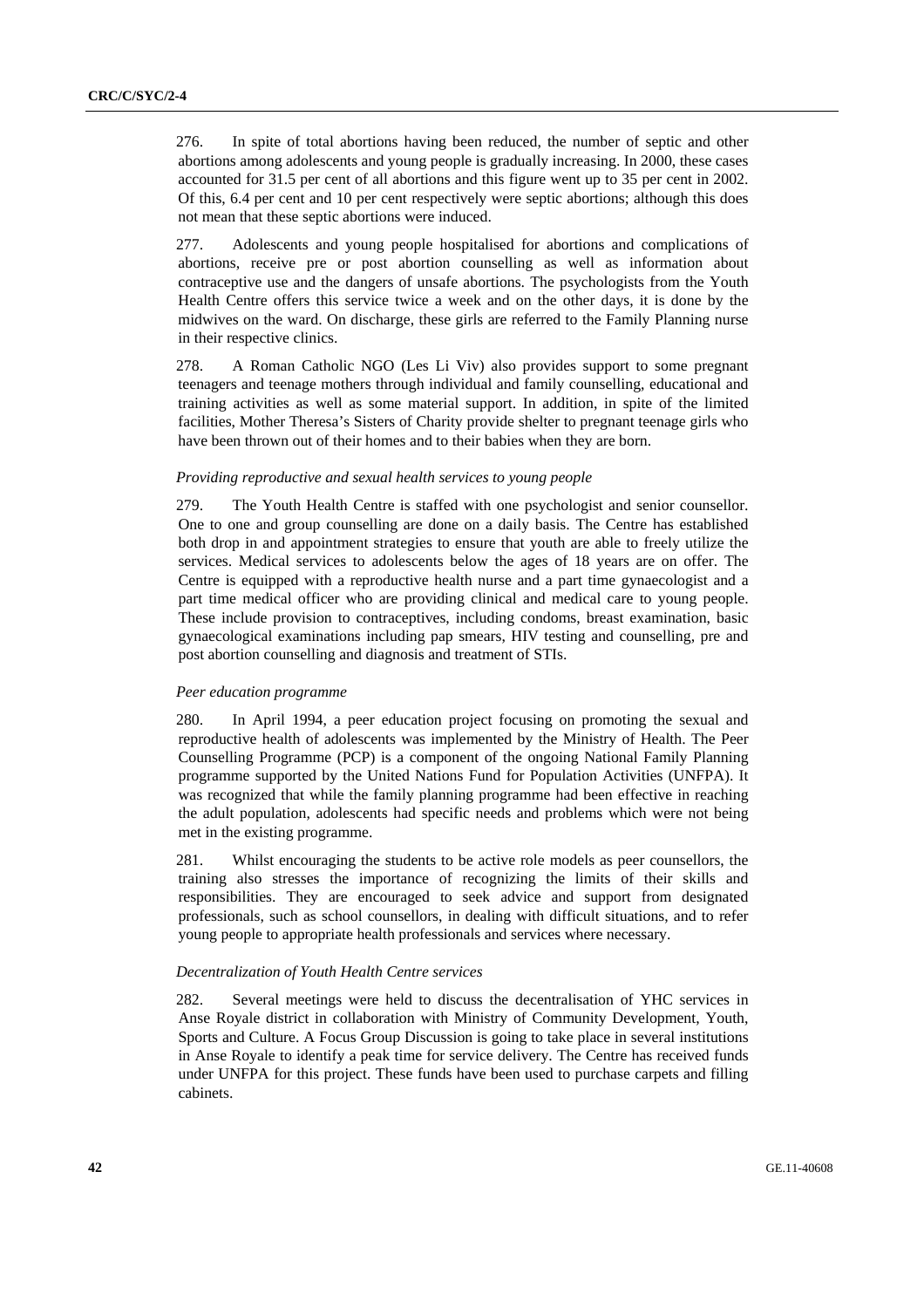283. Young parents Support Group – A programme targeting young mothers. The project aims at empowering adolescent mothers with appropriate knowledge and skills on issues pertaining to them. A one day workshop per month was organised for the high risk young parents. Topics included reproductive health, caring for their newborn child, nutrition etc. The programme has had to be discontinued as the UNFPA is no longer sponsoring the project.

#### *Consultation with children*

284. Children have a right to express their opinions and should be involved in matters of direct concern to them as embodied in article 12. It is now common in Seychelles for Government, ministries, NGOs, churches and other organizations to involve children in their programmes and activities. The active participation of adolescents and youth is illustrated in the following examples.

285. A workshop on legal and policy issues relating to adolescent reproductive health was held in April 2001. This followed the recommendations of the report on National Information, Education and Communication (IEC) Strategy for the Promotion of Adolescent Reproductive Health in Seychelles 2000–2002 and the Committee on the Harmonization of Laws concerning children. The principal objective of the workshop was to consult with young people on legal and policy frameworks within which they can access services and information relating to ARH.

286. A Peer Counselling Programme was established in April 1994 as a component of the FP programme to focus on promoting the sexual and reproductive health of adolescents. The programme aimed to train groups of young people as peer counsellors by equipping them with the knowledge and skills to pass on accurate information to their peers in the area of reproductive health. Through the programme, young peoples' attitudes and behaviour in areas such as sexuality, decision-making, relationships, contraception and safer sexual practices are influenced. Behaviours that may increase the risks associated with sexual activity among young people, for example drugs and alcohol, are also addressed.

287. The Peer Counselling Programme is coordinated by the Youth Health Centre. The Student Welfare Unit of the Ministry of Education is also actively engaged in the training and provision of follow-up support to the peer counsellors. Some 300 young people have been trained as Peer Counsellors to provide information, support and basic counselling to their peers. The staff of the Youth Health Centre also regularly conducts community activities in collaboration with the Ministry of Community Development, Youth, Sports and Culture to promote sexual health awareness among adolescents. These include peer education and cultural activities such as art, drama and music. Young persons play an active role in the design and implementation of these programmes.

288. However, there are also limitations in youth involvement. Regarding the PSE programme, youth have been consulted on its contents, but in order to make the programme more accessible and effective there is an obvious need to involve them more fully in the design and implementation of new programmes. This could be achieved by appointing student representatives on curriculum panels and getting peer counsellors to conduct periodic reviews of the programme with their colleagues. This information can be fed to curriculum teams to update their input accordingly.

289. Similarly, adolescents have specific needs which are not adequately met in the existing National Family Planning (FP) programme. Consistent with findings from around the world, young people express reluctance to attend family planning clinics due to concerns of privacy and confidentiality.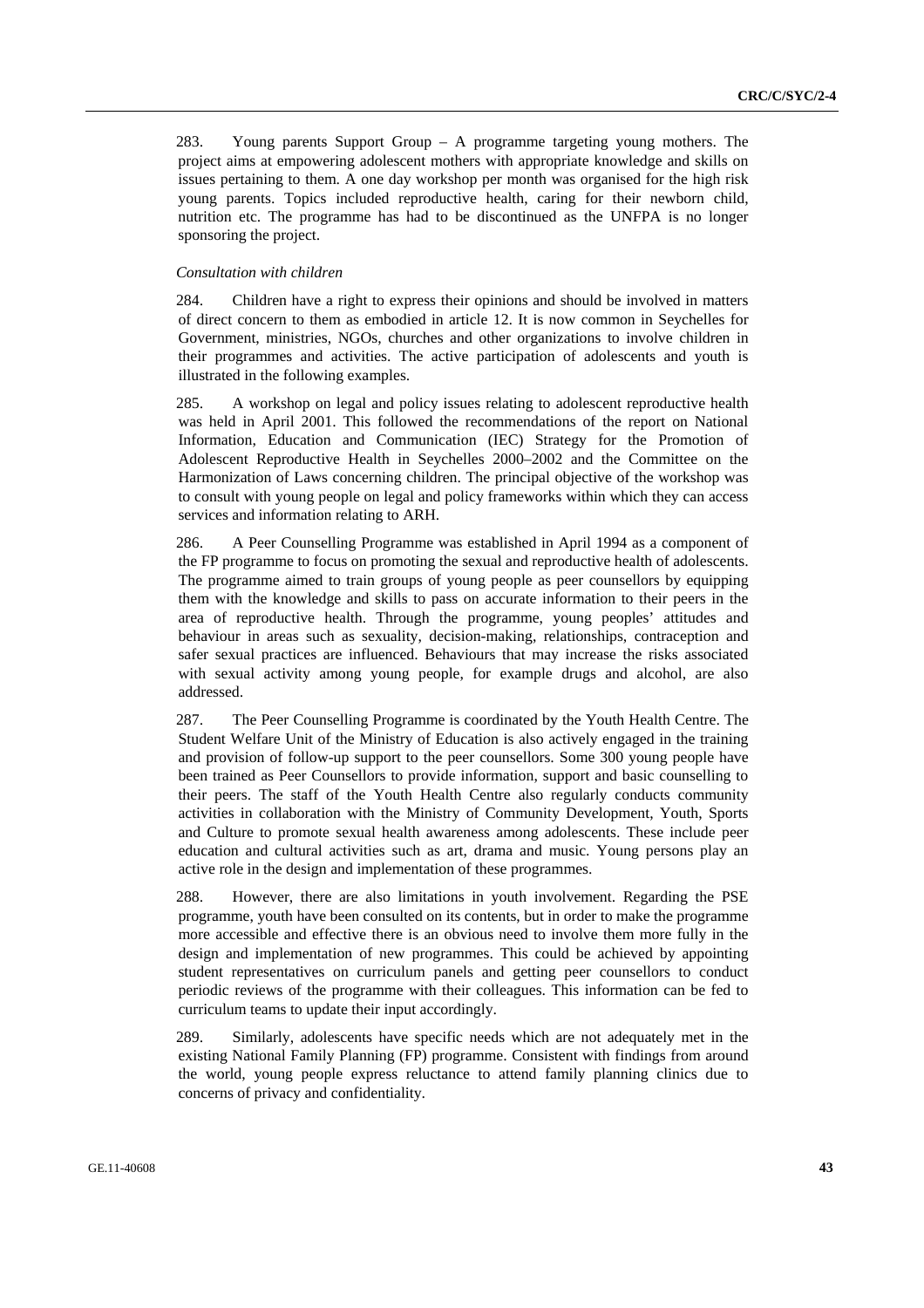## **C. Other health-related provisions in the Convention**

### **Care and treatment of illness**

290. Please refer to the initial report, paragraph 263.

### **The welfare principle in health care provision (art. 3, para.1)**

291. Please refer to the initial report, paragraph 264.

#### **The right to be informed and express a view (art. 12)**

292. Please refer to the initial report, paragraphs 265–266.

### **The right to agreed standards of health care (art. 3, para.3)**

293. Please refer to the initial report, paragraph 267.

## **The right of children not to be separated from their parents**

294. Please refer to the initial report, paragraph 268.

## **D. An adequate standard of living (art. 27)**

295. Significant social and economic progress has not led to a total elimination of poverty. There are few poverty assessments undertaken in recent years to illustrate the actual dimensions of poverty in the Seychelles. The World Bank (1994) estimated that in 1992, almost 18 per cent of the population was living below the poverty line, which was set at SR 900 (US \$ 150) per household per month. The absolute poverty line in the study was set at SR 500 (US \$ 90), and about 6 per cent of the population was estimated to be living below absolute poverty. The key methodological and quantitative limitation of this World Bank study is that it used outdated and purely income-based data from the Household Expenditure Survey of 1984. However, a more recent poverty assessment (Sinon, 1996) confirmed that there are 'pockets of poverty' in the Seychelles. The characteristics of Seychellois poor can be summarized as follows:

296. The Government's policy to eliminate poverty dates back to 1977, and a number of poverty alleviation programmes have been successfully implemented. The priority population issues in the context of alleviating poverty and improving the quality of life of the population are: the creation of more gainful employment for some sections of the population (especially women and youth); targeting school drop outs due to teenage pregnancy; reducing drug and alcohol abuse; combating a choosy attitude toward certain jobs; and the problem of the proliferation of nuclear families over the extended family. Other factors such as high economic vulnerability and the 'tightening' of access to welfare programmes may lead to segments of the population living in poverty.

297. Government is aware of these risk factors and has already embarked on the implementation of a long-term vision, among other things, to empower the population in order to increase livelihood prosperity. This will be done in collaboration with all relevant agencies and stakeholders dealing with issues related to poverty alleviation.

#### **Access to adequate housing (art. 27, para. 3)**

298. The Government plans to build over 5000 houses on reclaimed land to clear the backlog of families waiting for houses over the next five years.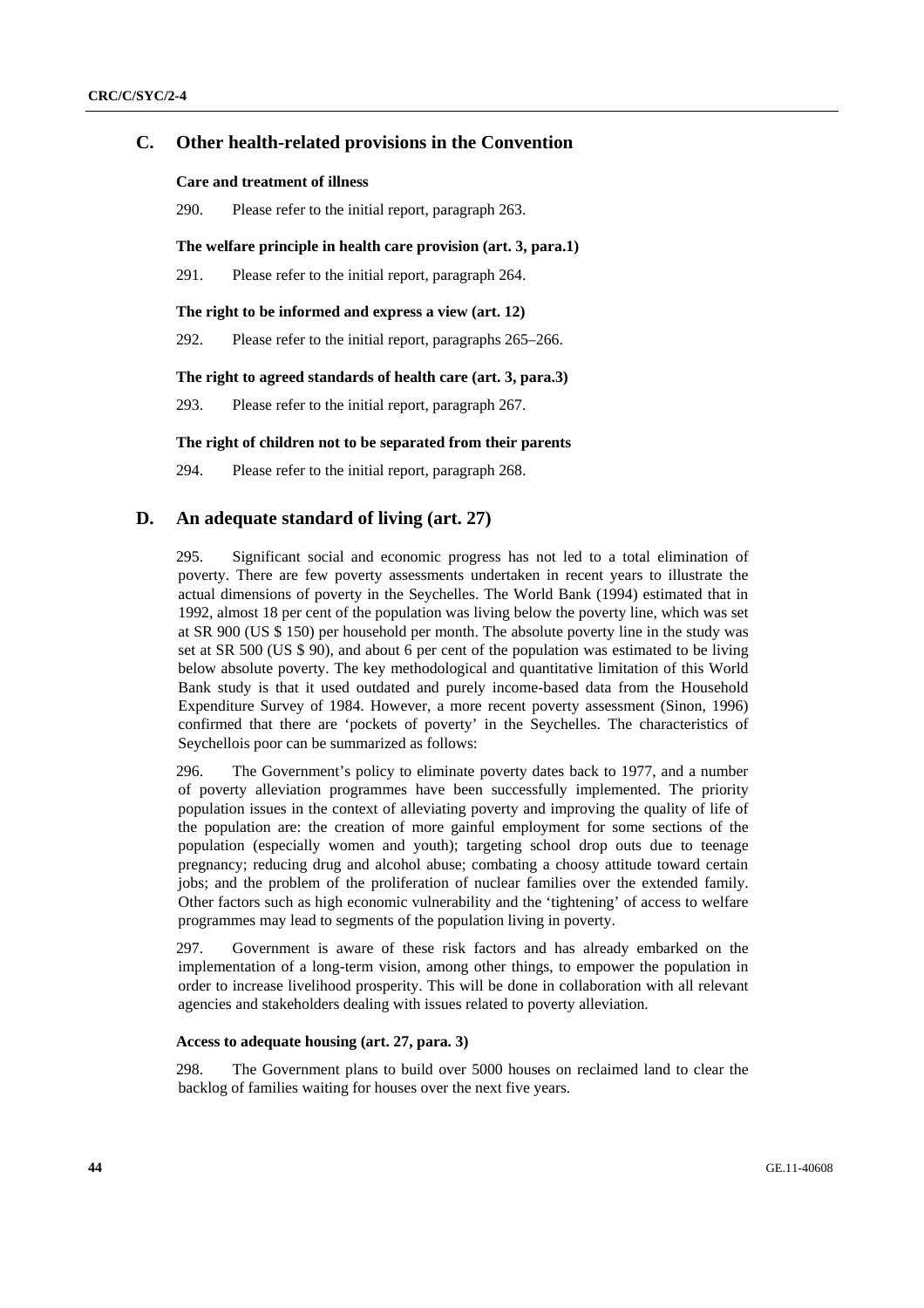#### **Social security benefits and assistance (art. 26)**

299. Apart from an annual raise in rates no changes have been made to social security benefits and assistance.

#### **Ability to afford basic necessities (arts. 27, para. (1) and 26)**

*Social security benefit levels* 

300. Please refer to the initial report, paragraphs 275–276.

*Children with disabilities*

301. Please refer to the initial report, paragraphs 277–278.

*Social security and invalidity benefits*

302. Please refer to the initial report, paragraphs 279–281.

*16- and 17-year olds and income support* 

303. Please refer to the initial report, paragraph 282–284.

*Maintenance of children*

304. Please refer to the Family Tribunal, paragraphs 14-15.

### **Access to adequate housing (art. 27, paras. 1 and 3)**

305. Access to adequate housing remains one of the Government's highest priorities. With an increasing population and limited land to construct houses on, the Government has reclaimed land to develop numerous housing estates and has pledged to build 5000 new houses in the next five years to clear the backlog of families awaiting accommodation.

## *Housing standards (art. 27, para. 3)*

306. A high standard of housing remains in Seychelles with capacity of houses being taken into consideration when allocating families. All houses provided by the Government are equipped with appropriate facilities and high level of hygiene.

307. The issue of overcrowding is being addressed through efforts of making affordable accommodation available to Seychellois families.

## **Diet**

308. Please refer to the initial report, paragraph 292.

## **Access to a clean water supply**

309. Please refer to the initial report, paragraph 293.

#### **Access to family life (arts. 7 and 9)**

310. Please refer to the initial report.

### **Opportunities to play in a safe environment (art. 31)**

311. All new housing estates are required to have a designated safe area for recreation to be utilized by children.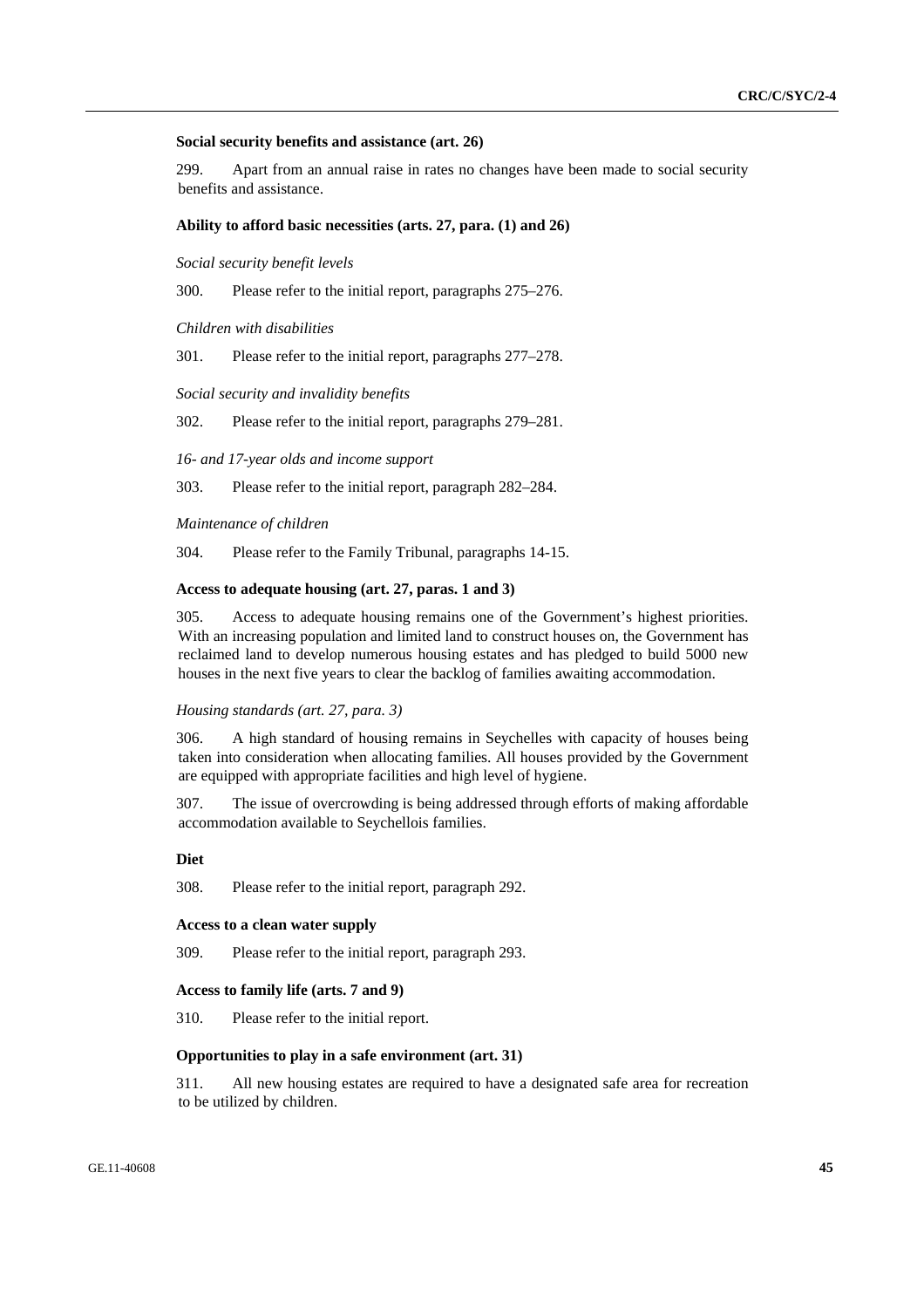312. School campus perimeters have markedly been made more secure through the use of newly erected walls or fences and the increased use of security personnel at gates.

313. The Ministry of the Community Development, Youth, Sports and Culture conducted a workshop in Basic First Aid for all staff that organise activities, excursions, as well as camping trips, in order to be able to attend to the children in case of emergencies.

314. The Ministry of the Community Development, Youth, Sports and Culture conducted a workshop on organizing fire drills with the assistance of the Fire Department, in order to train the staff on how to manage children in the event of a fire.

315. A warden has been employed to monitor the safety of children outside the National Library.

#### **The opportunity to participate in society**

316. Please refer to the initial report, paragraphs 299–301.

## **E. The environment**

317. The Wildlife Clubs of Seychelles (WCS) is a non-government organization (NGO) for young people. It was formed in 1994, dedicated to promoting conservation action through environmental education. Today there are about 800 throughout Seychelles who belong to wildlife clubs and who are members of WCS.

## **Specific policies aimed at reducing accidents amongst high-risk groups of children and young people**.

### **Consultation and participation (art. 12)**

318. Many activities have been initiated to be more actively consultative and participatory. It has been recognized that children need to be instilled with a sense of ownership of the environment. This is in context with the practice of extensive protection of Seychelles national heritage and eco tourism.

319. A hands-on programme called "adopt a natural area" has been introduced to encourage individual wildlife clubs to protect study and restore wetlands, forests, protected areas and other natural ecosystems close to where the clubs are located.

320. The WCS was appointed by UNESCO as the focal point of the International Year of Freshwater. The WCS has initiated "stream teams" a registered programme to engage clubs in monitoring the health of local streams and rivers.

321. Leaders often take their clubs on hikes in natural areas during holidays, often accompanied by guides. There are popular trails at Mare Aux Cochons, Copolia, Morne Blanc, Vacoa and La Reserve. Field trips are also organised to islands such as Cousin, Curieuse, La Digue and Silhouette. These are protected areas or designated parks with endemic or rare fauna and flora.

#### **Education (art. 29, para.1 (e))**

322. WCS produces a variety of printed materials to support its other programmes. These have included a Clipart Manual, a Leaders Handbook, a Coastal and Marine Activity Book and brochures. A magazine for clubs is also produced.

323. The WCS is aware that enthusiastic, committed leaders are absolutely essential to the success of the clubs. To cater for this, opportunities are provided for them to learn and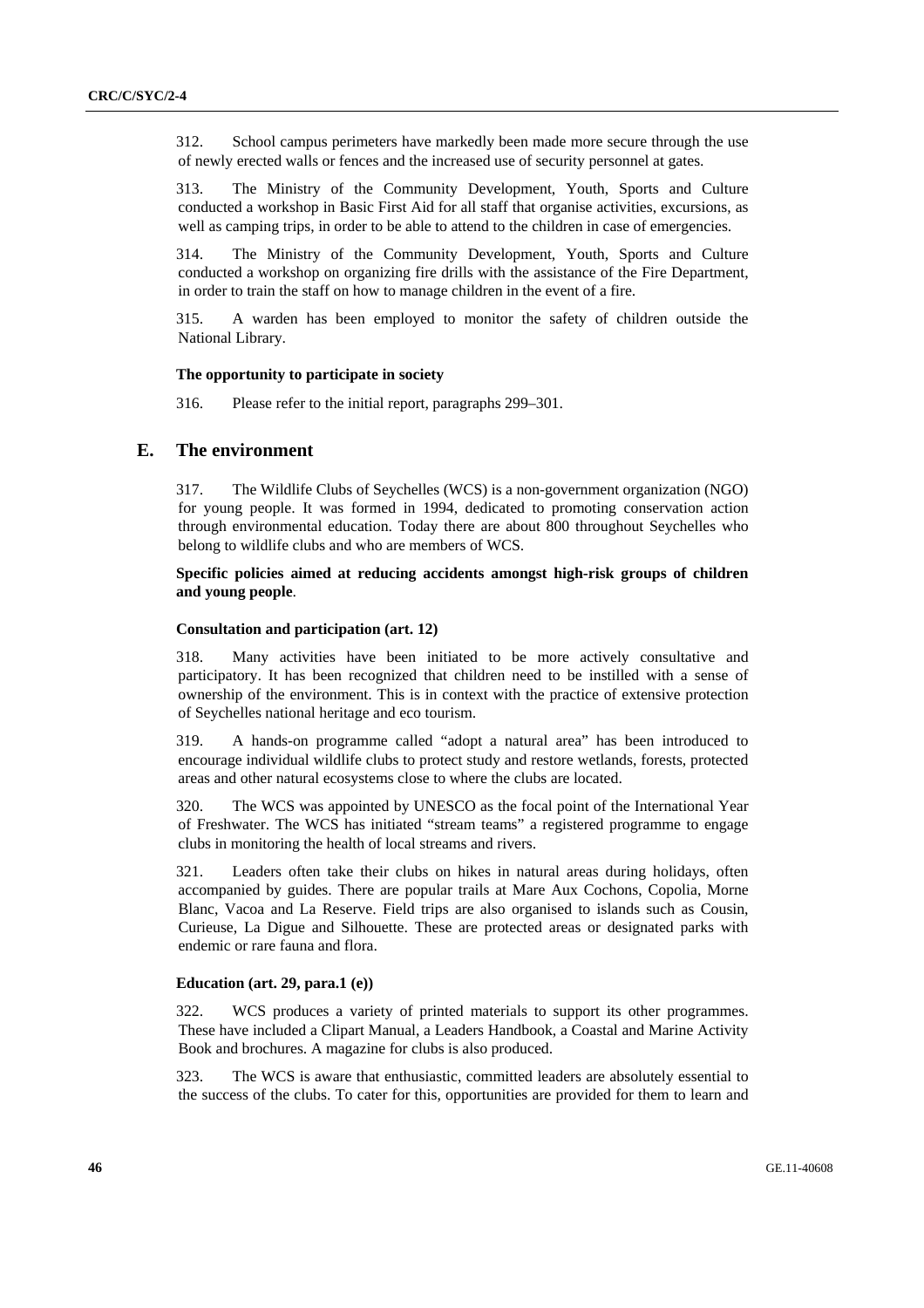grow as environmentalists and keep them motivated. Every year WCS organises workshops, field trips and study tours of different islands and nature reserves.

324. Since 1994, over 30 leader seminars and workshops to promote teachers' interest and understanding of environmental issues and environmental education have been organised. More than 10 education publications on different environmental issues have been produced and donated to promote and support environmental education in clubs and schools. To sustain the long-term future of environmental education in wildlife clubs requires 'multiplication' mechanisms by Primary, secondary and post secondary school staff as Club leaders.

### *Objectives of workshops and seminars*

- Build capacity of new club leaders to enable them to run their clubs more effectively
- − Familiarise new leaders with the WCS Strategic Action Plan 2002–2006
- − Familiarise leaders with the biodiversity and habitats of Parks and Reserves
- − Organise visit of clubs to Cousin Island Special Reserve
- Increase understanding of the role played by protected areas in conservation

325. Activities planned include field trips, snorkelling, nature trails to study and observe endemic and native plants and designing education materials. The emphasis is on interpretation and active learning.

326. Funding for workshops is provided by Local Environment Action Programme. Through these training experiences, club leaders have great enjoyment visiting new places and experiencing new things, while getting to know one another, sharing ideas, and even planning joint club activities. Club leaders are often invited to take part in national and international meetings and workshops. This is an added incentive to remain involved with the club network.

### **The accessibility of public places**

327. Please refer to initial report, paragraphs 314–317.

### **Safety of public places (arts. 3, para.2 and 24, para. 2 (e))**

328. Please refer to the initial report, paragraphs 318–319.

### **Transport and transport policies**

*Independence and mobility (arts. 3 para.1 and 6. para .2)* 

329. Measures taken to enable disabled persons to use public transport remain lacking.

### *Safety on the roads (arts. 3, para (2) and 6)*

330. Extensive media campaigns have been carried out by the police to sensitize children on crossing roads and other dangers. The National Council for Children in collaboration with the Seychelles Police Department and Support of the U.K Thames Valley Police and Emergency services launched a campaign in 2007, targeting 1,500 Seychellois youth through a sensitization campaign "Safe drive, Stay Alive".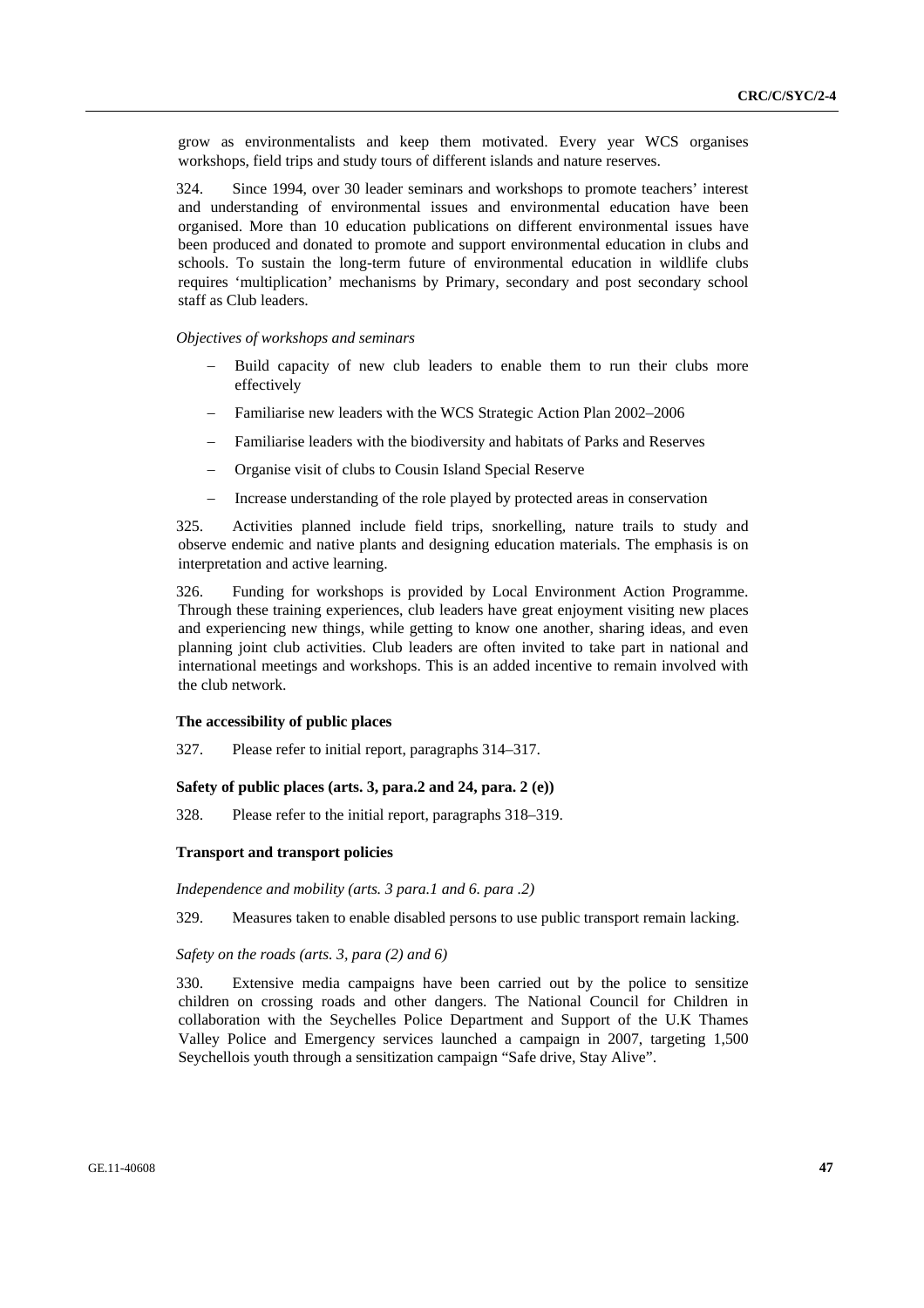#### **Pollution and health (art. 24, para. 2 (c))**

331. Details of steps taken to eradicate pollution threats mentioned in initial reports, such as stray dogs, water borne intestinal infections, uncontrolled keeping of domestic pets, and the rearing of pigs close to houses, leptospirosis, and mosquito-borne diseases.

## **F. Concluding remarks and recommendations**

332. The flat rate of benefits given to children with disabilities needs to be revised in order to recognise the different needs of different types of disabilities.

333. The Ministry of Health and Social Development's guidelines for provision of reproductive health services to clients under 18 contained in its general policy and in the family planning manual does not make provision for young people to gain access to contraception without parental consent should they wish to indulge in protected sex. Very few girls under 18 years old would seek their parent's permission to start on contraceptives, as most often they do not want their parents to know that they are sexually active. In other cases, doctors find themselves in a dilemma when it comes to their legal rights and responsibilities in relation to providing reproductive health services to under 18 year olds. It is vital that a clear policy is designed, and that sexuality education is intensified through the Ministry of Education's Personal and Social Education curriculum.

334. Inconsistencies in relation to some laws and policies that make it difficult to manage or even delay access to services resulting in deprivation of the young person his/her right to access medical services. For example the discrepancy between the ages at which a young person can legally consent to sex and the age at which he or she can be prescribed contraceptives and other reproductive health services.

335. Despite some good feedback that the youth is getting enough information on the subject of Adolescent Reproductive Health, it appeared that many felt that appropriate and reliable information were lacking and services are still not easily accessible.

336. The Youth Health Centre is still in need of more qualified staff to ensure that the increasing demand on its services is met.

337. More youth friendly service points should be put in place in Praslin and La Digue and in the south of Mahe.

338. Specific mental health services that recognise the different requirements of mental health illnesses need to be improved to meet with current necessities.

# **VIII. Education, leisure and cultural activities**

**In light of the Committee's General Comment No. 1 on article 29, paragraph 1, of the Convention (aims of education), the Committee recommends that the State party:** 

 **Consider creating study groups in schools involving students at higher and lower levels in order to contribute to the improvement of the achievements of students with learning difficulties;** 

 **Undertake a study of the reasons why students drop out of school in order to develop solutions;** 

 **That ensures their continuing educational or vocational training, and further opportunities for employment and integration into society;**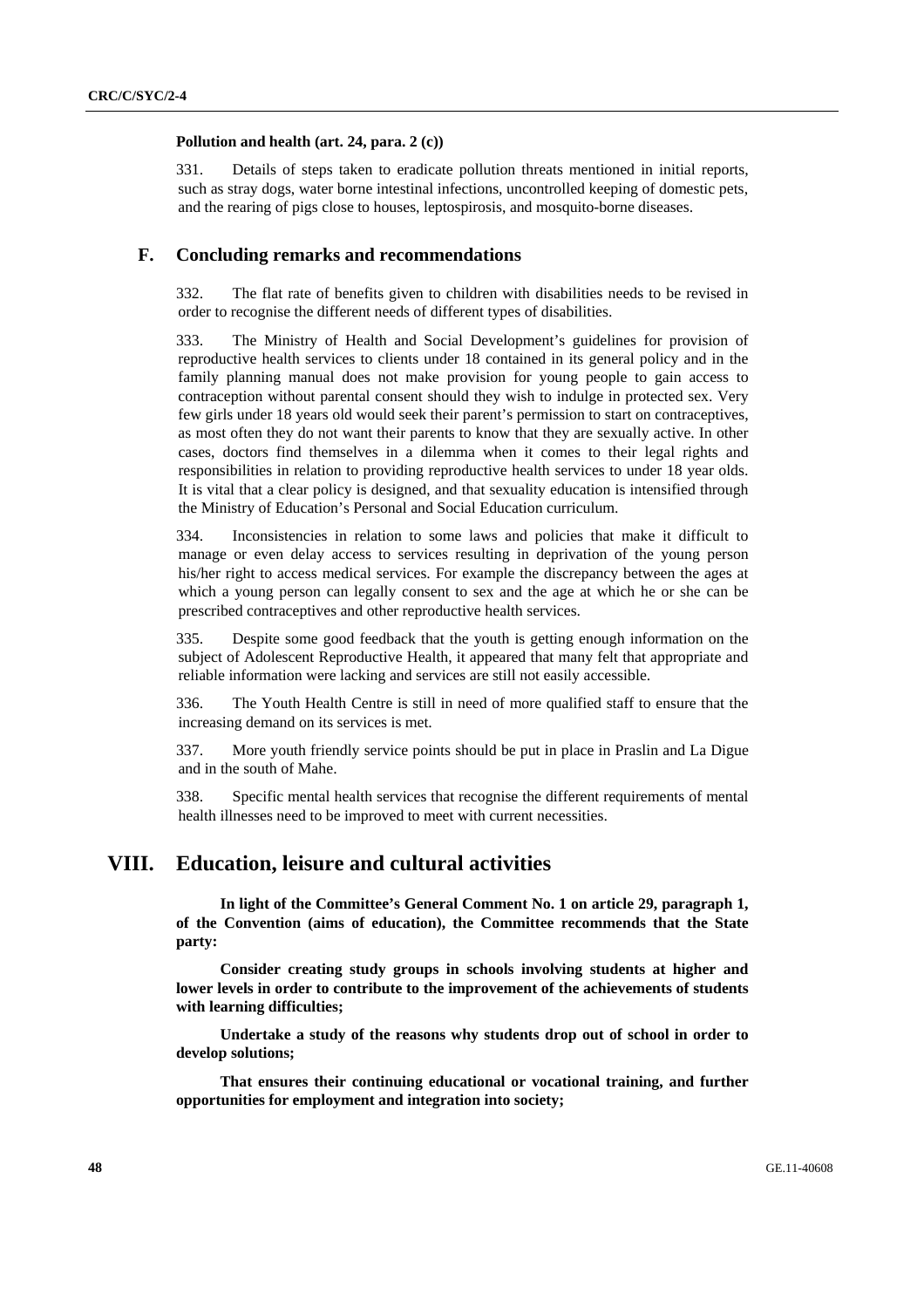**Review the curriculum and teacher training programmes with a view to incorporating human rights education, including children's rights, into the curriculum and implementing more participatory teaching methods;** 

 **Ratify the Convention against Discrimination in Education, of 1960 of the United Nations Educational, Scientific and Cultural Organization.** 

### **A. Education, including vocational training and guidance (art. 28)**

#### **Characteristics of the education system**

339. Since 1997 the education system has kept abreast of the rapid socio-political, religious and other changes that have taken place in Seychellois society. Several changes have been made in the nature of the educational services provided. Comprehensive policy framework for national education and training "Education for a learning society, 2000" as well a new Education Act (2004), have been introduced in order to improve on existing educational provisions and further ensure the "education for all" policy embodied in the education system.

### **Vocational training and guidance**

#### *Special education programme*

340. Training opportunities for children aged 15 years and above (art. 28, para.1 (b)). The Ministry of Education recognizes that although the national curriculum has been designed to meet the needs of students with different learning abilities, in practice schools tend to focus on the more able and average learners, resulting in a significant minority of students who do not acquire satisfactory levels of literacy, numeric and life skills required later in life. Realizing that the school cannot always meet all the individual and personal needs of all students, under the Special Education Programme (SEP) vocational training and guidance is being offered.

341. This approach is aimed at helping each student to develop potential and achieve marketable skills for personal growth and development including training and employment. It helps students to find a path that is comfortable to facilitate individual learning and progress through a friendly and supportive environment. Students who qualify for SEP will be educated partly outside the school education setting. The services will be provided in collaboration with other stakeholders of education mainly through vocational experience. This programme has as its objectives:

- To provide less able students with intellectual and behavioural difficulties with life and vocational skills through work experience
- To provide an alternative learning environment that would cater for the student's individual interest
- To prepare students for life including careers and employment
- To establish structures for parents to participate in and contribute to the programme

342. In spite of a policy of equal access to scientific, vocational and technical education, the rigid stereotyping of subject and career choices especially at the post secondary level is a cause of concern. Girls continue to be grossly under-represented in the technical and vocational areas in spite of their good academic performance and the open door policy.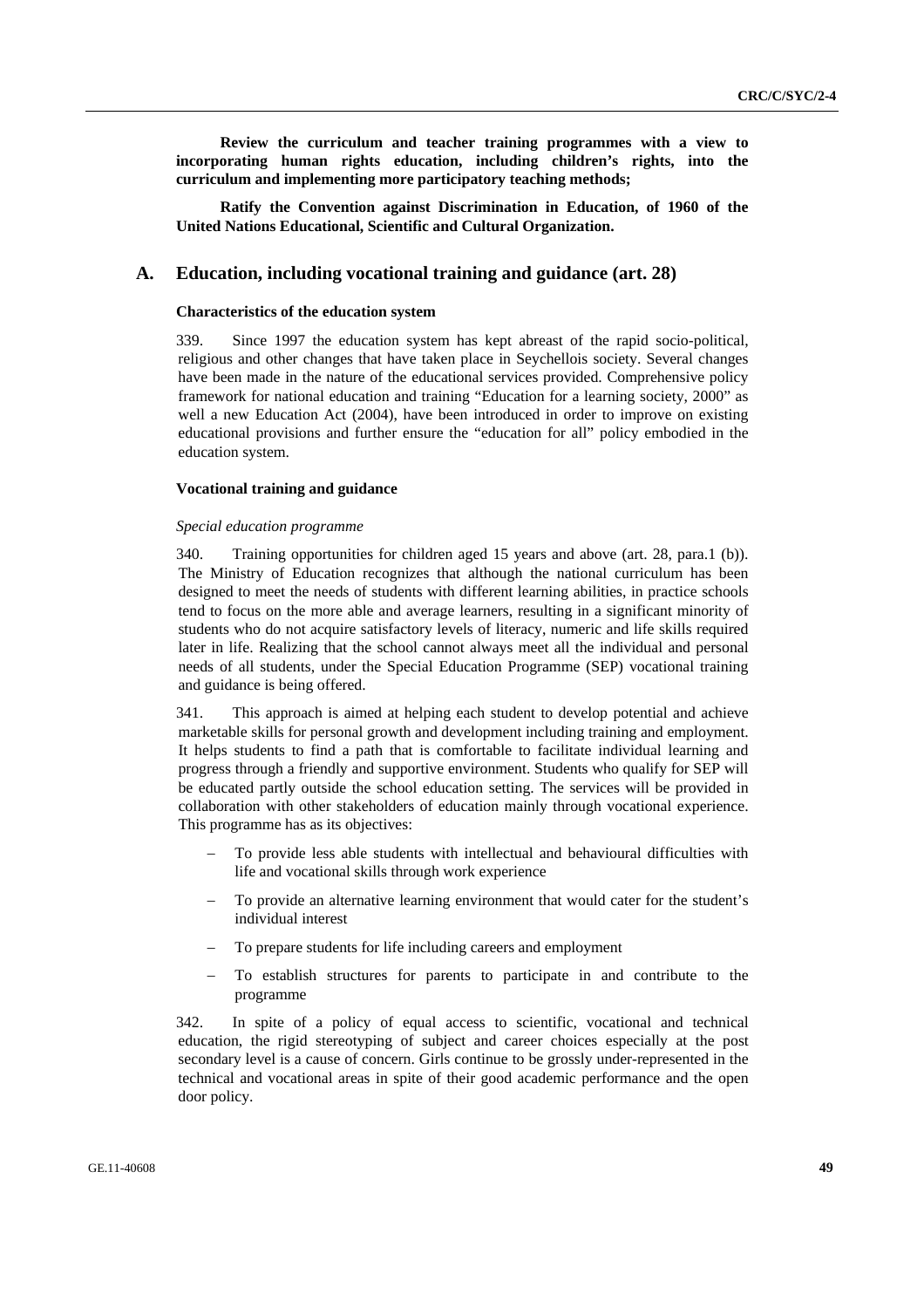343. Under the Rehabilitation Centre review programme it was found necessary to make the services the centre offers as responsive and meaningful to the needs of persons with disabilities. This has brought a shift from the concept of an all centre based vocational training programme, to a more decentralised and mainstream approach to training with the aim of making the trainees more marketable for employment.

## **Quality of youth training (art. 28, para.1 (b))**

344. Continued investments in quality youth training remains a priority, nearly all post secondary institutions lead to internationally recognized qualifications.

## **B. Aims of education**

345. Please refer to the initial report, paragraphs 372–374.

#### **Early years of education**

346. Please refer to the initial report, paragraph 375.

## **C. Compliance with the Convention (art. 28)**

## **Access to education (art. 28)**

347. Please refer to the initial report, paragraph 377.

348. Although it is the Government's policy to guarantee education for all children, in practice some children are being marginalised due to lack of facilities. This is apparent in the case of children with hearing impairment. There are still no Government schools or centres for the deaf in Seychelles. No proper facilities are in place where parents or families may have access to counselling, and information about deafness. This is reflected in the prevailing attitude of associating deafness with mental problems.

349. All deaf children will attend the school for the exceptional child until the age of 14/15 years old where they are taught mostly vocational subjects. Very few deaf children are integrated into the mainstream schooling system and even fewer make it to academic levels of education. This is in part due to the fact that there are no sign language teachers in State schools, deaf teachers, deaf assistants, or interpreters. The outcome of this can be seen in the fact that most deaf adults rely on social security benefits.

#### *Children with special needs*

#### *Youth reach programme*

350. Established in 2001, closed down in 2003 and reopened in 2004 under a new management team but is now temporarily awaiting relocation to a new site.

351. The programme has as its objective to provide alternative education placements for highly disruptive students, who cannot cope in mainstream schooling. Most often students with very low academic ability are targeted. The Programme is aimed at eventual reintegration of the participants into normal school.

352. Situated at the Cap Ternay youth village, the programme caters for students from S1 to S3 (12-14). Maximum 12 participants can be taken at once. Since the programme has started it has been catering for boys only. It has not been able to cater for girls due to shortage of staff but the ministry is looking into the possibility of catering for girls in the future as there are already demands in this regard.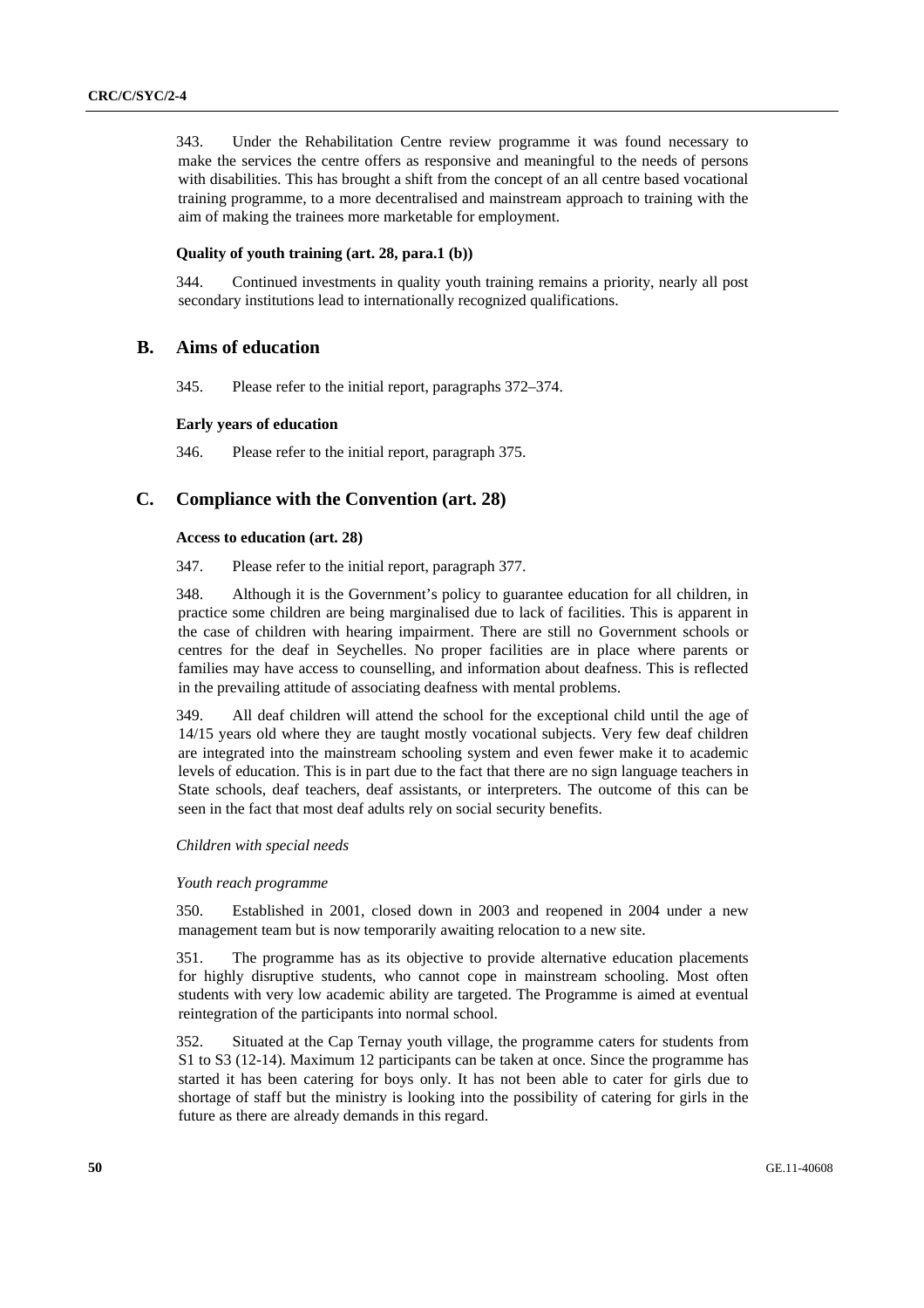353. Programme content has no clear structure however proposal is being worked on to outline structure of programme. Only maths, technical subject (agriculture & woodwork) art, home economics Physical Education, PSE is taught by a group of full time and part time teachers. The programme also offers counselling (group and individual). Each participant has 30 minutes of individual counselling per week. Recreational activities are also organised such as picnics, hikes and camping.

354. The programme runs from Monday to Thursday. On Fridays the participants go back to normal school and are monitored by their teachers. The programme has a self monitoring management system, whereby points are given for good performance in activities. At the end of the week points are compiled and students are awarded. Students also participate in debriefing sessions along with their parents and are given the opportunity to evaluate their own performance. A session lasts for a school term. Participants do not have to take exams as in mainstream schools; however teachers have to fill in an evaluation form after each session.

355. The programme has limited staff and none of the staff are trained in dealing with children with special needs.

356. The programme is costly to run and does not have an allocated budget, however it is supported by the Ministry of Education but the programme raises funds on its own. To date the programme has catered for 42 children.

*The right to appeal against expulsions* 

357. Both parents and children are now allowed to appeal against expulsions.

## **Curriculum (art. 29)**

#### *Human rights and democracy*

**The Committee recommended that the state should review the curriculum and teacher training programmes with a view to incorporating human rights education, including children's rights, into the curriculum and implementing more participatory teaching methods.** 

358. The State has responded by making sure that elements of children's rights have been incorporated in the curriculum namely the PSE Programme of Secondary schools.

359. Teacher Training Programmes have been reviewed and children's rights related issues are sufficiently incorporated in the various units.

360. The Student Welfare Unit carries out frequent workshops at the National Institute of Education with teachers on the Convention. These workshops encourage teachers to understand the concept of rights, share experiences and view alternative ways of disciplining children. Recommendations have come out of these workshops for more sensitization with more experienced teachers who adhere to traditional forms of discipline.

361. Discussions of the recommendations made by the Committee form an integral part of debate sessions.

#### *Language policy (diversity)*

362. 386. The Ministry of Community Development, Youth, Sports and Culture launched the Rodolphine Young Award for Children's Literature, a literary competition for Seychellois writers to produce literature for children in all three national languages.

363. 387. A new language policy to reinforce the correct usage at a high level, the three national languages has been integrated into the national curriculum.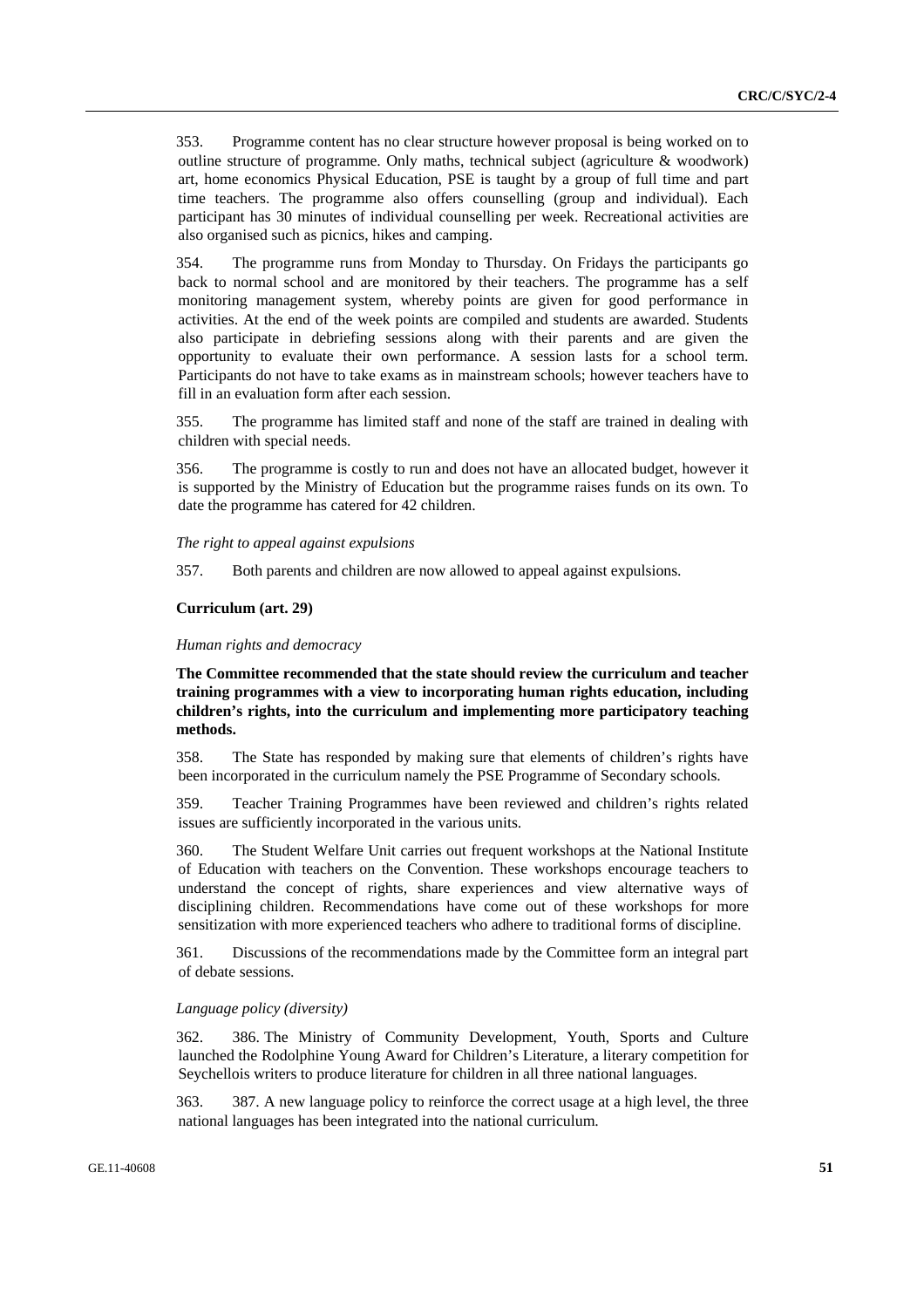#### **Protection and safety for children in schools (arts. 19 and 37)**

364. Preliminary results from studies involving a limited number of secondary schools identify bullying as a key factor in the discontinuing of schooling by students. This finding is supported by other internal school based investigations.

365. Sensitization work with teaching staff on the negative impact of bullying on discontinuing of schooling and under performance has been undertaken. Student behaviour management guidelines with regards to bullying have been included in the Student Behaviour Policy Guidelines.

#### **Freedom of expression (arts. 12 and 13)**

366. Please refer to the initial report, paragraphs 390–393.

### **Mass media and information (art. 17)**

367. Please refer to the initial report, paragraphs 394–401.

### **Parents' responsibility (art. 18)**

368. Please refer to the initial report, paragraph 402.

### **The disabled child (art. 23)**

369. An area that remains a concern is the disadvantages set before children with hearing impairments.

### **Indigenous minorities (art. 30)**

370. Indigenous minorities do not exist in the true sense of the term in Seychelles. Minorities that do exist have equal rights and privileges under the Constitution, the law, and in practice.

## **D. Leisure, recreational and cultural activities (art. 31)**

371. Please refer to the initial report, paragraph 405.

#### **Structures for play and leisure activities**

372. As from 2007 the Conservatoire of Music and Performing Arts has introduced modules on traditional Seychellois music and traditional Seychellois dance as compulsory modules in the music and dance programmes, in order to ensure that all children become aware of their own cultural art forms or expressions.

373. The Ministry of Community Development, Youth, Sports and Culture has drawn up a proposal for the creation of a Children's Leisure Centre which will cater for children from the ages of 3–18, in order to provide a supervised environment where children can participate in a variety of creative and recreational activities.

374. The Ministry of Community Development, Youth, Sports and Culture and the Ministry of Education have jointly proposed a Cultural education Curriculum for primary and secondary schools, as well as further education institutions to enable our children to become culturally literate and better informed citizens of Seychelles.

375. The Sports Planning and Policy Development Division in the Ministry of Community Development, Youth, Sport and Culture have the overall responsibility for the formulation, development and evaluation of sport policies of the Government. The policy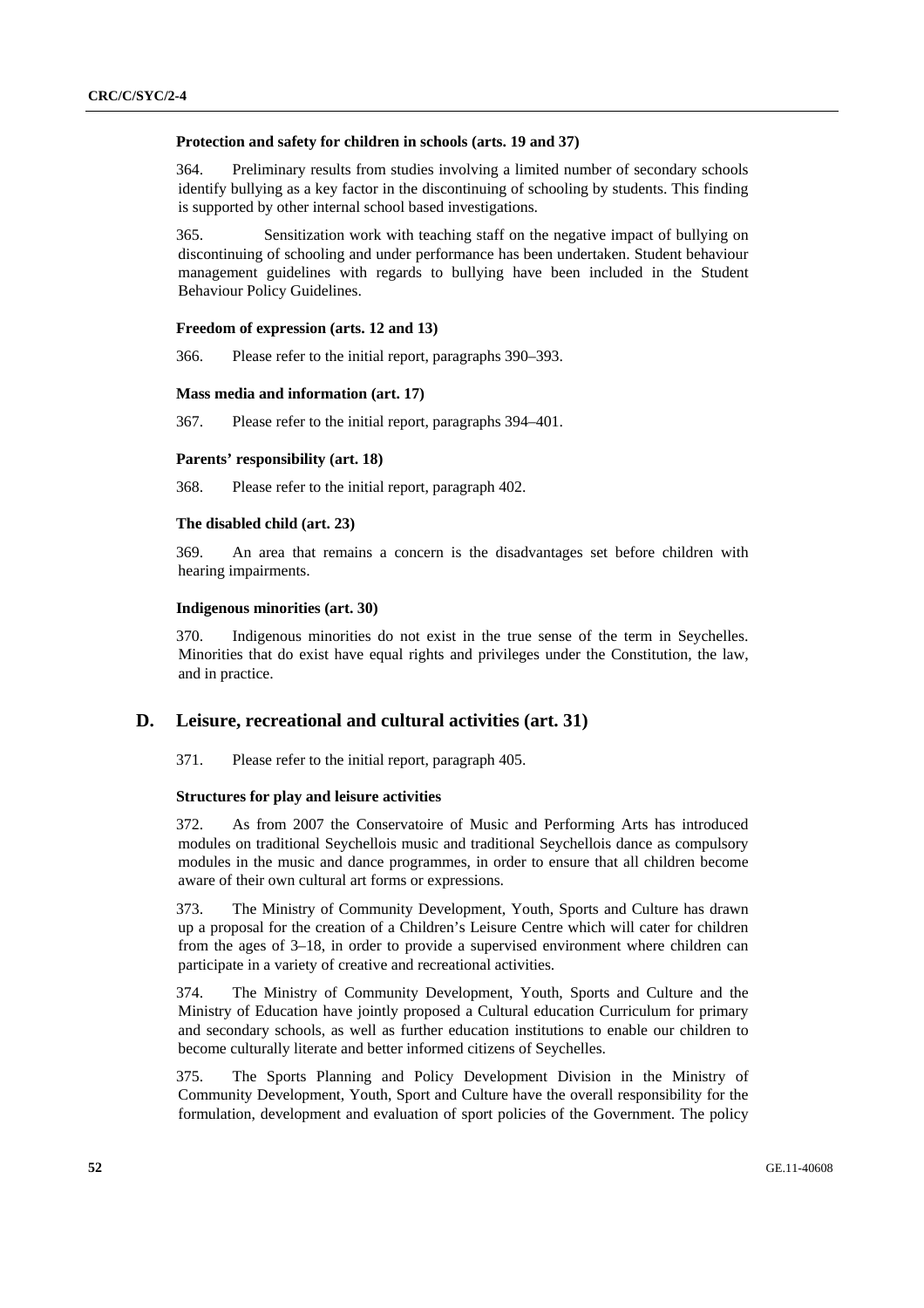rests on six main underlying aims: enhanced foundation, increased participation, improved performance, pursuit of excellence, capacity development and enhanced collaboration.

376. The Ministry's vision for Sport is "*a dynamic and sustainable sport environment which enables all Seychellois, to the extent of their abilities and interests to experience and enjoy participation in sport and recreational activities and to compete and perform consistently at national and international level and achieve success at the highest levels*".

377. The Ministry also recently introduced a "*National Youth Sports Academy*". The Academy aims at enhancing and providing a "national scholarship system, *a sports étude system*" to identify, nurture and develop talented children and youth for high performance sports.

378. Through the National Sports Council various activities are organized at a national level for children. Children also have free access to the sport facilities, swimming pool, baby gymnasium, etc. The Government is committed to encouraging children and young people to develop their talents and express themselves in all areas of play, recreation and sports activities. In 2006, the NSC launched the Fitness Seychelles "*Welcome Programme*" aimed at controlling obesity in children at school level. In collaboration with the Ministry of Health, an Educational Manual was prepared as a guide to the provision of healthy food and drinks at tuck shops. Furthermore, Cardiovascular and Nutritional talks were organized to sensitize all parents on how to prepare a balanced diet for their children.

### **Providing "appropriate" services and facilities (arts 31, paras.1 and 2)**

379. One element in ensuring the full implementation of article 31.2 is a coordinated policy and strategic development at both national and local levels. In 1998, the first *Sports Policy and Strategic Plan* were developed and implemented. In 2003, a revision of the Policy and Strategic Plan was undertaken and a new *Sports Policy and Strategic Plan 2004–2008* were developed to respond to the developing trends and needs of the population and the challenges facing Seychelles Sport. The Policy and Strategic Plan are now being revised in consideration of new challenges, proactive thinking and fore sighting. Implementation of this new Strategic Plan is expected to start in 2008 and the appropriate structures put in place to ensure enhanced, focussed coordination of resources and programmes.

380. The National Sports Council, the Government body concerned with sports, leisure and recreation, is given substantial resources annually by the Government for their work. In this case, it has developed and is implementing policies and strategic plans which accept the premise of article 31, paragraph 2. The Councils emphasises its recognition of the importance of such work with children and young people, with quantifiable budgets for programmes identified and implemented.

381. The Youth Sports Unit in the National Sports Council is the specific department responsible for overseeing services for children and young people. The overall needs of children and young people are properly assessed and programmes developed and implemented. The newly launched National Youth Sports Academy provides a platform and spring board for children and youths with talents and potential to perform at the highest level. To compensate for the ninety minutes attributed for physical education, a new programme the "*School Sports Association*" is being developed to provide more hours of play, leisure and sports for all school children outside the school setting (extracurricular activities).

382. All policy and strategy include an understanding of the many elements of play, sports and leisure. They also reflect the importance of access for disabled children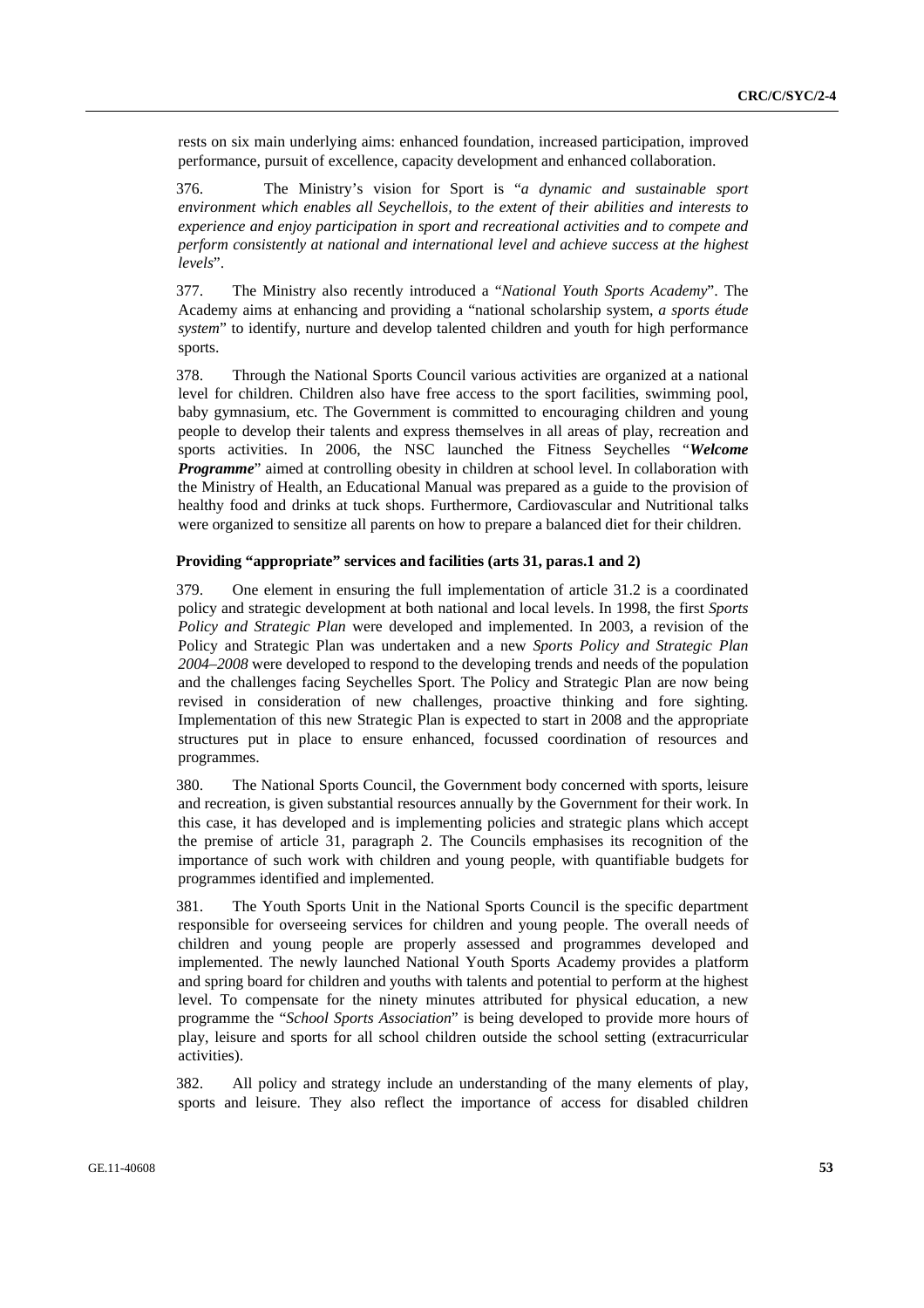including, for example, physical access, and availability of different forms of communication and transport.

*Consulting with children and young people*

383. Please refer to the initial report, paragraphs 427–429.

## *Equal opportunities in play and leisure provision*

384. A sports for all policy, including appropriate and equal opportunities for children and young people in line with article 31, paragraph 2 of the Convention would ensure that every young person has access to properly funded projects where young people's experience and skills are valued and developed. The Ministry of Community Development, Youth, Sport and Culture have appointed *Regional District Sports Officers*, to work in the districts to oversee the provision of services for children and young people. These officers develop and implement a coordinated, comprehensive child and youth policy relating to the provision of play, sports and leisure activities. The officers work with advisory groups and network systems from the local population of children and young people.

#### *Disabled children and young people*

385. Integrated activities for children with disabilities and learning difficulties provided by the district disabled support group.

### **Safety and standards (arts. 3, para.2 and 3, para.3)**

386. Please refer to the initial report, paragraphs 433–435.

## **E. Concluding remarks and recommendations**

387. In order to guarantee access to education for all, there needs to be recognition of the difficulties that children with disabilities face with integrating into the mainstream education system. Training also needs to be provided to teachers so they are equipped to deal with the special needs of children with disabilities.

388. The effectiveness of both training and learning programmes in human rights and democracy would be further enhanced with the availability of learning materials, relevant training and texts.

# **IX. Special protection measures**

## **A. Children in conflict with the law (arts. 37, 39 and 40)**

### **The administration of juvenile justice (art. 40)**

389. Please refer to the initial report, paragraphs 455–464.

### **Treatment of young people in custody (art. 37 (a))**

390. The Inter Ministerial Committee on prisons and correctional centres has specified that a Juvenile Correctional Centre will be made available for young offenders in the new prison that is to be constructed on Mahe. This will have the following capacity:

- − 20 boys and 10 girls
- Gender separation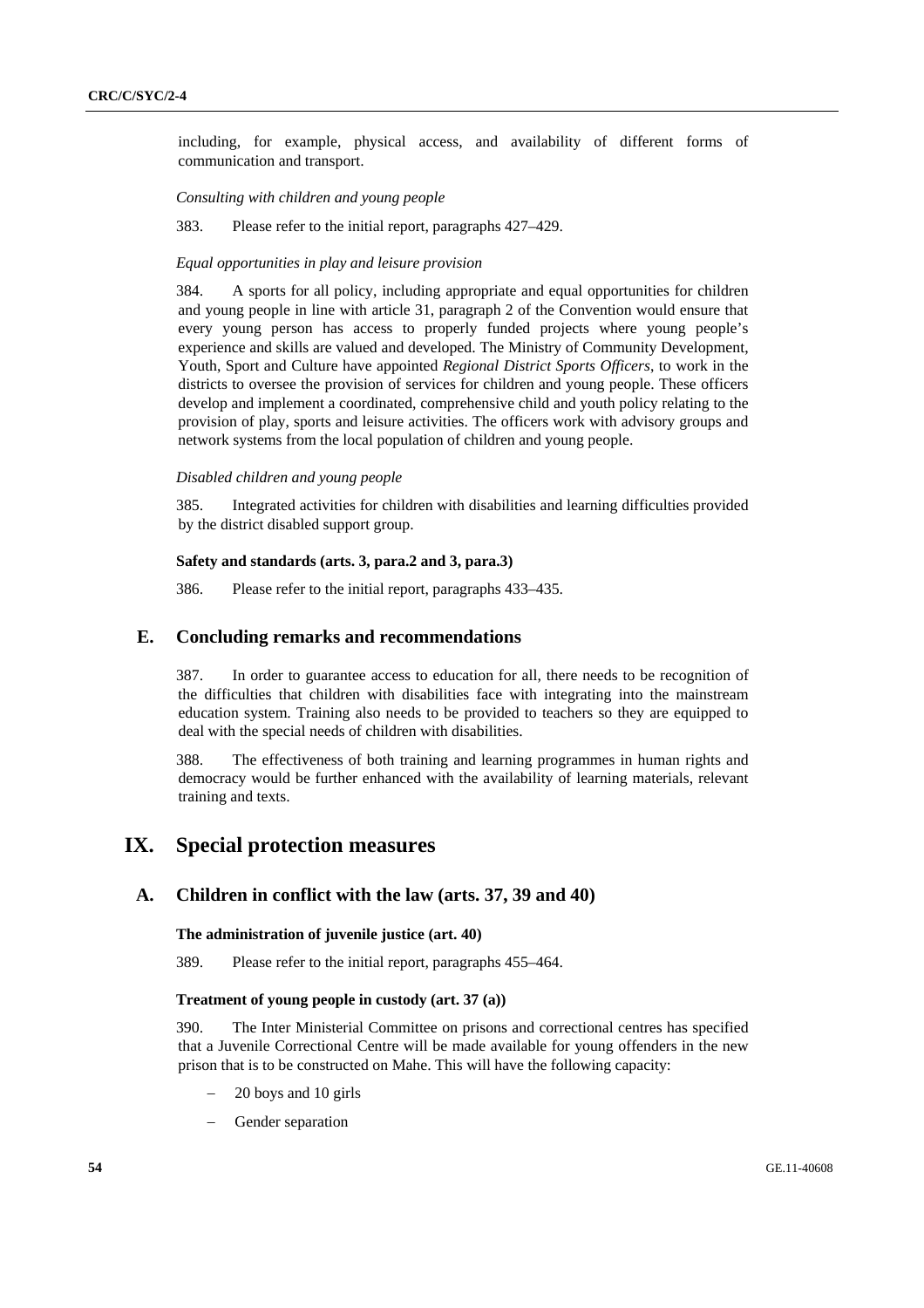- Proper classification facilities
- Proper correctional/rehabilitation programme

391. This follows the gradual phasing out of the previous YRTC structure which housed young offenders with children with behavioural problems. Pending the construction of the Juvenile Correctional Centre young offenders are to be sent to the adult prison where special arrangements are made to house them.

#### *The right to maintain contact with family (art. 37 (c))*

**The Committee recommended that the conditions at the Youth Rehabilitation and Treatment Centre (YRTC) should be improved and to ensure that rehabilitation and education programmes are provided while continuing consideration of the possibilities of relocating the Centre to the main island order to facilitate contact between children and their families.** 

392. The YRTC has now been moved to Mahe, this will facilitate visits by the majority of parents whose children live on Mahe.

393. A shift towards community based programmes and the more intrinsic role in rehabilitation that is to be pursued will greatly increase contact with family. More effort is to be made to involve family members in the treatment and rehabilitation of their children as family focused interventions have previously shown positive impacts on child and family interaction, delinquent behaviour and recidivism. To make the programme more effective areas that been previously ineffective are to be rejuvenated. Pre integration preparation within the educational, employment, family environment and community will be intensified.

### *Alternatives to institutional care (art. 40, para.4)*

394. It has been recognized that more community based programmes are needed; this has been at the heart of the YRTC reforms and is reflected in the goal to reduce the number of residents. The onus has shifted more onto reintegration and rehabilitation.

#### *Gender*

395. Please refer to the initial report, paragraphs 473–475.

*Promoting the best interests of the child (art. 3, para.1)* 

396. Please refer to the initial report, paragraphs 476–477.

#### *Maintaining high standards in all institutions (art. 3, para.3)*

397. There are still no set of statutory minimum standards for conditions in treatment centres for young people. However with the new proposed juvenile correctional facilities and new YRTC can be seen to be a big improvement on their predecessors in terms of facilities and infrastructure.

#### *Complaints procedures*

398. Mechanisms and procedures available to residents to express views on treatment and other issues are to be standardised and structured by the DSS. Provisions to access information and knowledge of procedures will also be addressed in the new measures.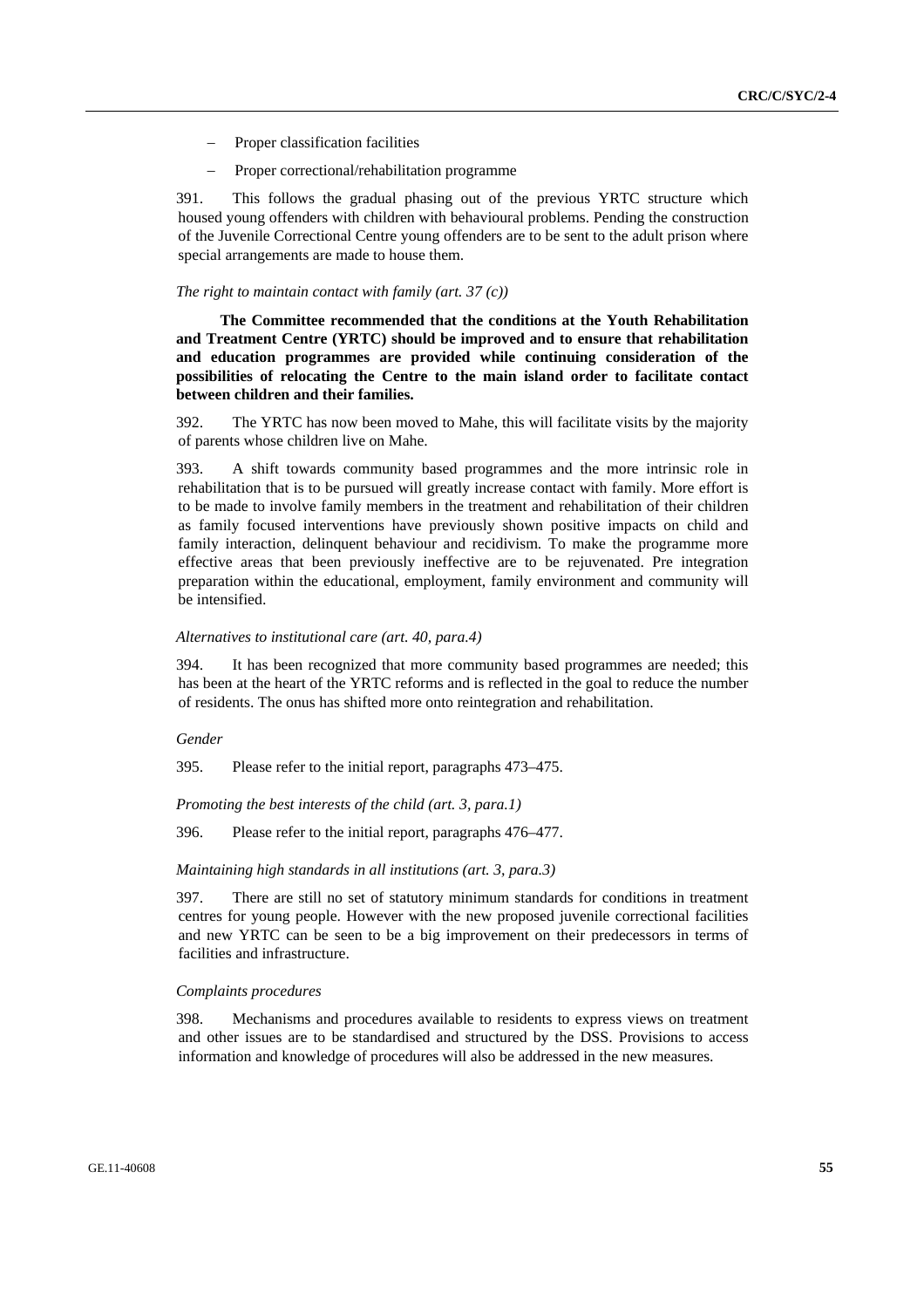#### **Physical and psychological recovery and social reintegration**

399. With the relocation of YRTC and the proposed Juvenile correctional facility to Mahé, physical, psychological recovery and social reintegration will be facilitated through more efficient outsourcing. More resources and opportunities are available on Mahe, the downsizing of YRTC will provide more focused treatment and greater involvement of parents and community based treatments.

## **B. Children in situations of exploitation**

### **Economic exploitation including child labour (art. 32)**

400. Please refer to the initial report, paragraphs 482–487.

#### *Regulation of employment (art. 32, paras.1 and 2 (b) and (c))*

401. Interdepartmental strategies have been developed to address the risks faced by children and young people in employment.

#### *Ignorance of the law (arts. 32, para (1) and 13)*

402. Sensitization campaigns have been carried out by the Ministry of Health and Social Development. However there is a need to intensify and diversify educational campaigns in order to increase awareness.

### *Terms and conditions of employment (art. 32, paras.1 and 2 (b))*

403. There are still issues of young workers being seen as cheap labour in areas where they are as equally productive as adults which remain to be addressed. However an employment tribunal exists as well as a successful workers union to provide a forum and means of resolving disputes over terms and conditions of employment.

## **Drug and alcohol abuse (art. 33)**

#### **The Committee recommends that the State party:**

**In light of article 33 of the Convention, continue to take all appropriate measures, including administrative, social and educational measures, to protect children from the illicit use of narcotic drugs and to prevent the use of children in the illicit trafficking of such substances;** 

 **Support rehabilitation, reintegration and recovery programmes specifically designed for child victims of drug and substance abuse***.*

404. Appropriate legislation, Misuse of Drugs Act and Children's Act exist. However we need to re-look at our programmes and services and make it specifically designed for children.

### *Alcohol abuse*

405. Alcohol abuse remains an area of great concern and is reflected in the increase in children seeking rehabilitation and facing sanctions at school due to alcohol. A sociological alcohol survey has begun to explore key areas such as binge drinking and establishing drinking patterns/ profiles amongst children to shed light on this pertinent issue. It is hoped from this study more effective and relevant policies can be formulated.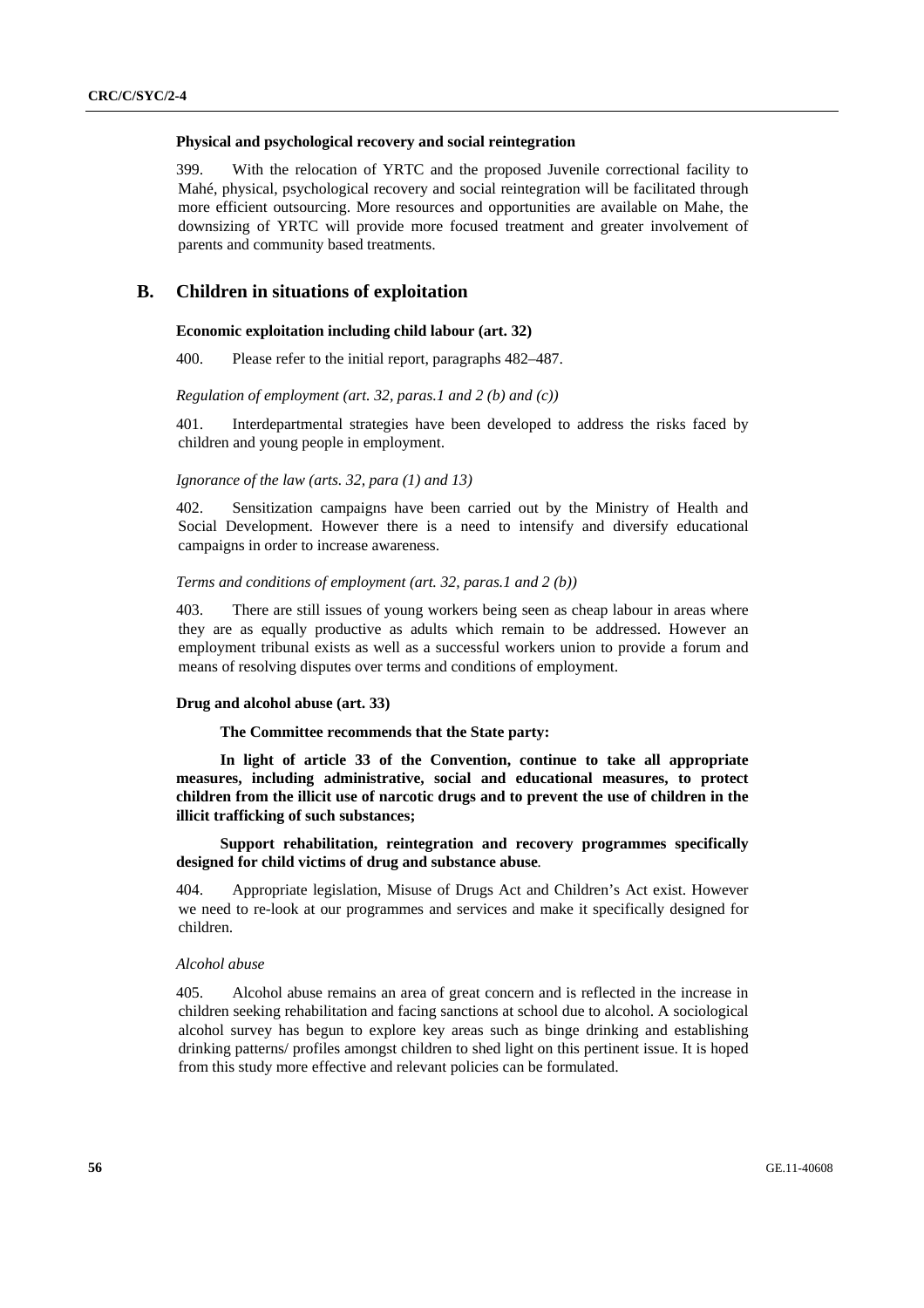#### *Drug abuse*

406. Support, rehabilitation, reintegration and recovery programmes specifically designed for child victims of drug and substance abuse has been addressed by the setting up in 1998 of the Mont Royale Rehabilitation centre. This institute provides day and residential care for drug and alcohol addiction for all ages. Psycho dynamic counselling is offered to patients in close collaboration with parents in the case of children. Children account for approximately 10 per cent of all patients, the youngest recorded being aged 11 years old. The main causes of addiction continue to be marijuana and alcohol.

407. Drug policy is to be reviewed to make it more specific and relevant to the changing nature of abuse amongst children.

408. The Ministry of Education has issued a new drug policy for schools which acknowledges a thorough and holistic programme to address the complexities of drug abuse rather than focus on a more punitive approach.

409. The Drug and Alcohol Council has undertaken extensive educational programmes in school also giving talks and facilitating debates in schools.

410. The Government also launched a National Drug Control Master Plan in 2002, addressing the issues of substance abuse and illicit drug trafficking in all its aspects – prevention and education, treatment and rehabilitation supply reduction and law enforcement.

411. The Global Youth Tobacco Survey was carried out in Seychelles in 2002. This study focused on behaviour, knowledge, beliefs related to tobacco among students in secondary schools. Results showed a clear need to strengthen school based programmes to further raise awareness on tobacco.

### **Sexual exploitation and sexual abuse (art. 34)**

. **The Committee recommended that the State party undertake a comprehensive study of child sexual exploitation and prostitution which assesses the magnitude of the problem, proposes possible solutions that address its root causes and evaluates the availability and appropriateness of services for the care and protection, recovery and social reintegration of the victims, taking into account the Declaration and Agenda for Action and the Global Commitment adopted at the 1996 and 2001 World Congresses against Commercial Sexual Exploitation of Children.** 

412. No comprehensive study of child sexual exploitation and prostitution which assesses the magnitude of the problem has been undertaken. The issue of sexual exploitation remains very much unexplored, however the issue is starting to be bridged o some extent through living values workshops conducted by the National Youth Council.

413. A regional Study on Violence against Children was commissioned by the Indian Ocean Observatory, which was also the theme adopted for the UN study in 2006. The study looked at the situation of violence against children in the region on the basis of a series of indicators which would help to press forward politics and programmes of prevention and regional cooperation in the fight against violence. The study outlined the various responses that exist in terms of protection and prevention as well as existing opportunities for the rehabilitation of abusers.

## **Sale, trafficking and abduction (art. 35)**

414. There have been no cases of sale or abduction of children in Seychelles. Reports of trafficking or harbouring of children with a view to using them for sexual exploitation, though very few, is an area of concern. There are no known cases of illegal abduction of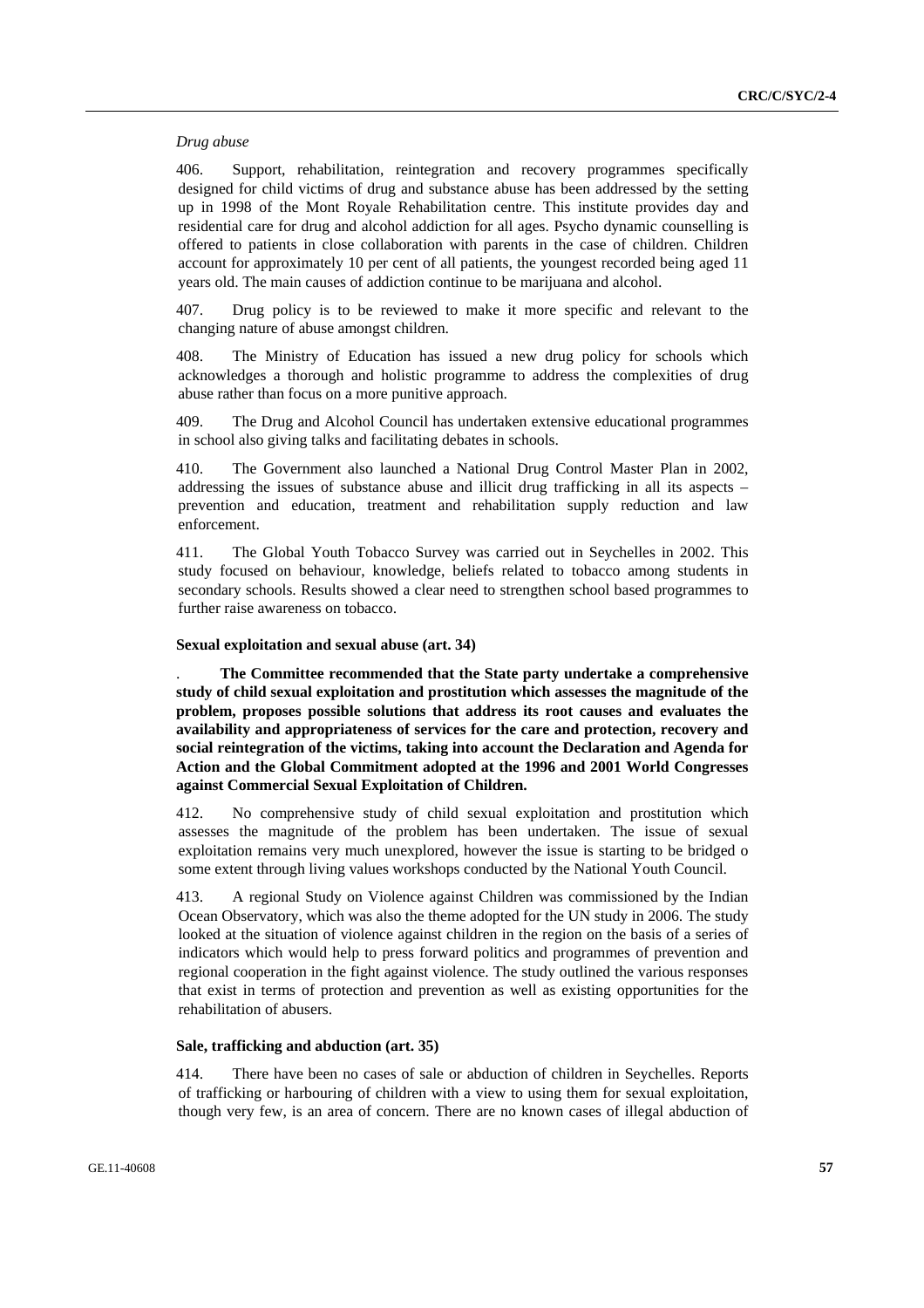children in Seychelles. The laws relating to abduction and kidnapping were covered under section VI of the initial report.

## **Other forms of exploitation (art. 36)**

415. Please refer to the initial report, paragraph 509.

## **C. Children of minority or indigenous populations (art. 30)**

416. Please refer to the initial report, paragraph 510.

## **D. Concluding remarks and recommendations**

417. It is imperative that statutory minimum standards for conditions in treatment centres for young people are introduced.

418. Education needs to be recognized as a key issue in combating drug abuse and prostitution.

419. Studies are undertaken in order for informed policy formulation on drug issues.

420. Studies are undertaken to explore underlying causes and effects of prostitution.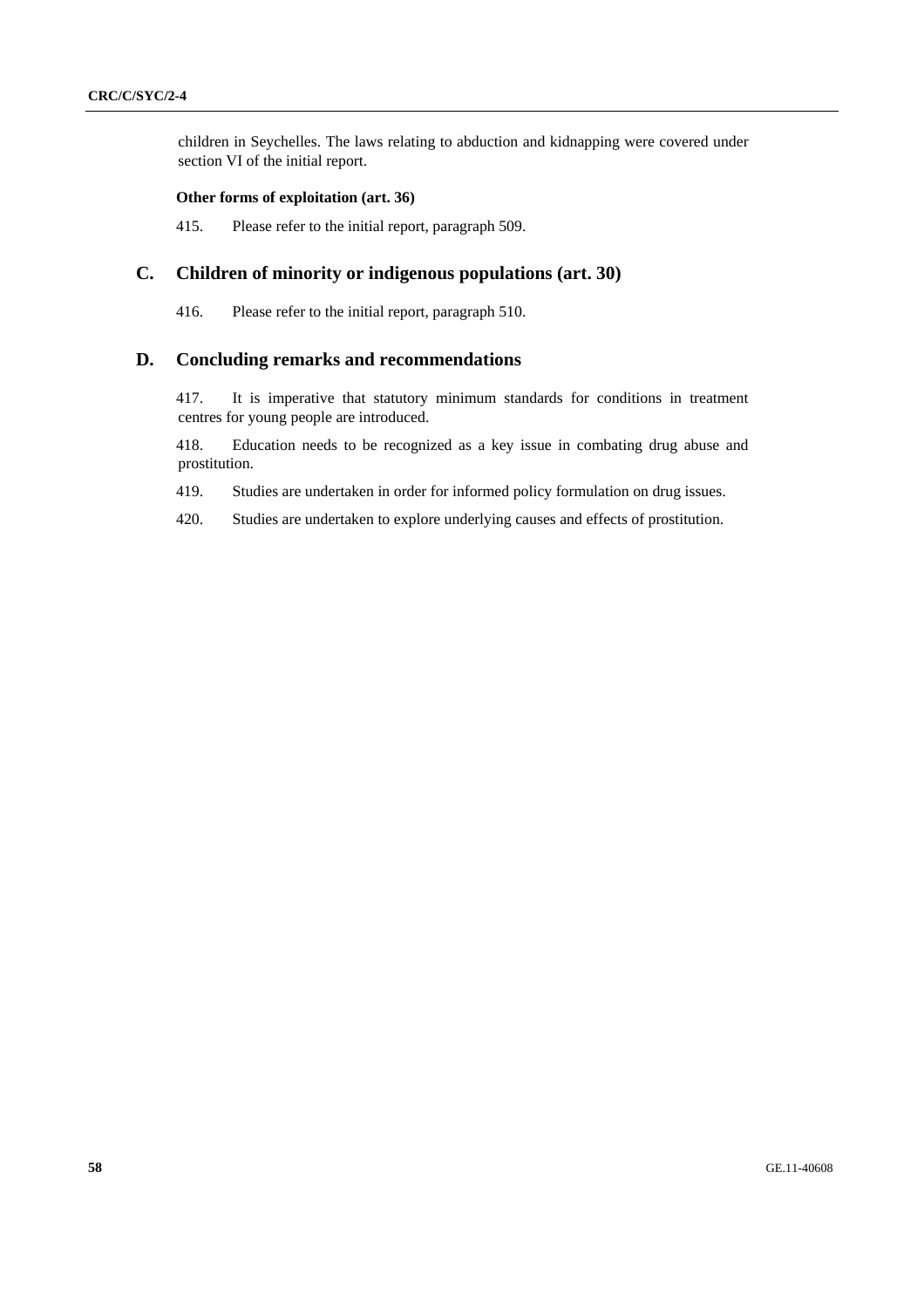# **Annexes**

# **Annex.1**

## **Vital statistics in Seychelles 2001–2006**

|                                                                        | Years            |              |                  |                |                |                  |                      |  |
|------------------------------------------------------------------------|------------------|--------------|------------------|----------------|----------------|------------------|----------------------|--|
| Vital statistics                                                       | 2001             | 2002         | 2003             | 2004           | 2005           | 2006             | Average<br>2001-2005 |  |
| Midyear population                                                     | 81 202           | 83 723       | 82 781           | 82 474         | 82 852         | 84 600           | 82 545               |  |
| No. of registered births                                               | 1440             | 1481         | 1498             | 1436           | 1 5 3 6        | 1467             | 1464                 |  |
| Crude birth rate<br>(per 1,000 pop)                                    | 17.73            | 17.69        | 18.10            | 17.41          | 18.54          | 17.34            | 17.73                |  |
| No. of registered deaths                                               | 554              | 647          | 668              | 611            | 673            | 664              | 620                  |  |
| Crude death rate<br>(per 1,000 pop)                                    | 6.82             | 7.73         | 8.07             | 7.41           | 8.12           | 7.85             | 7.51                 |  |
| No. of registered infant<br>deaths                                     | 19               | 26           | 25               | 17             | 16             | 14               | 22                   |  |
| Infant mortality rate<br>(per 1,000 live births)                       | 13.19            | 17.56        | 16.69            | 11.84          | 10.42          | 9.54             | 14.86                |  |
| No. of early neonatal deaths                                           | 10               | 9            | 14               | 10             | 7              | 6                | 11                   |  |
| No. of late neonatal deaths                                            | 4                | 13           | 6                | 2              | 7              | 3                | 6                    |  |
| No. of post neonatal deaths                                            | 5                | 4            | 4                | 5              | $\overline{2}$ | 5                | 5                    |  |
| No. of neonatal deaths                                                 | 14               | 22           | 20               | 12             | 14             | 9                | 17                   |  |
| Neonatal mortality rate (per<br>1,000 live births)                     | 9.72             | 14.85        | 13.35            | 8.36           | 9.11           | 6.13             | 11.61                |  |
| No. of stillbirths                                                     | 9                | 15           | 18               | 7              | 13             | 16               | 12                   |  |
| No. of perinatal deaths                                                | 19               | 24           | 32               | 17             | 20             | 22               | 23                   |  |
| Perinatal mortality rate (per<br>1,000 live births and<br>stillbirths) | 13.11            | 16.04        | 21.11            | 11.78          | 12.91          | 14.83            | 15.58                |  |
| No. of registered child<br>deaths                                      | 3                | $\mathbf{1}$ | $\overline{4}$   | $\overline{4}$ | $\mathbf{1}$   | $\overline{2}$   | 3                    |  |
| Under5 mortality rate (per<br>1,000 population under 5<br>years)       | 3.07             | 4.14         | 4.38             | 3.10           | 2.48           | 2.28             | 3.46                 |  |
| Under 5 mortality rate (per<br>1,000 live births)                      | 15.28            | 18.23        | 19.36            | 14.62          | 11.07          | 10.91            | 15.61                |  |
| No. of registered maternal<br>deaths                                   | $\boldsymbol{0}$ | $\mathbf{1}$ | $\boldsymbol{0}$ | $\mathbf{1}$   | 1              | $\boldsymbol{0}$ | 0.50                 |  |
| Maternal mortality ratio<br>(per 100,000 live births)                  | $0.00\,$         | 67.52        | $0.00\,$         | 69.64          | 65.10          | 0.00             | 34.16                |  |
| Life expectancy at birth<br>(years)                                    |                  |              |                  |                |                |                  |                      |  |
| Male                                                                   | 67.35            | 67.44        | 66.17            | 69.01          | 67.39          | 68.87            | 67.49                |  |
| Female                                                                 | 79.40            | 76.00        | 76.10            | 76.44          | 77.13          | 75.66            | 76.99                |  |
| Both sexes                                                             | 72.50            | 71.50        | 70.92            | 72.64          | 71.93          | 72.20            | 71.89                |  |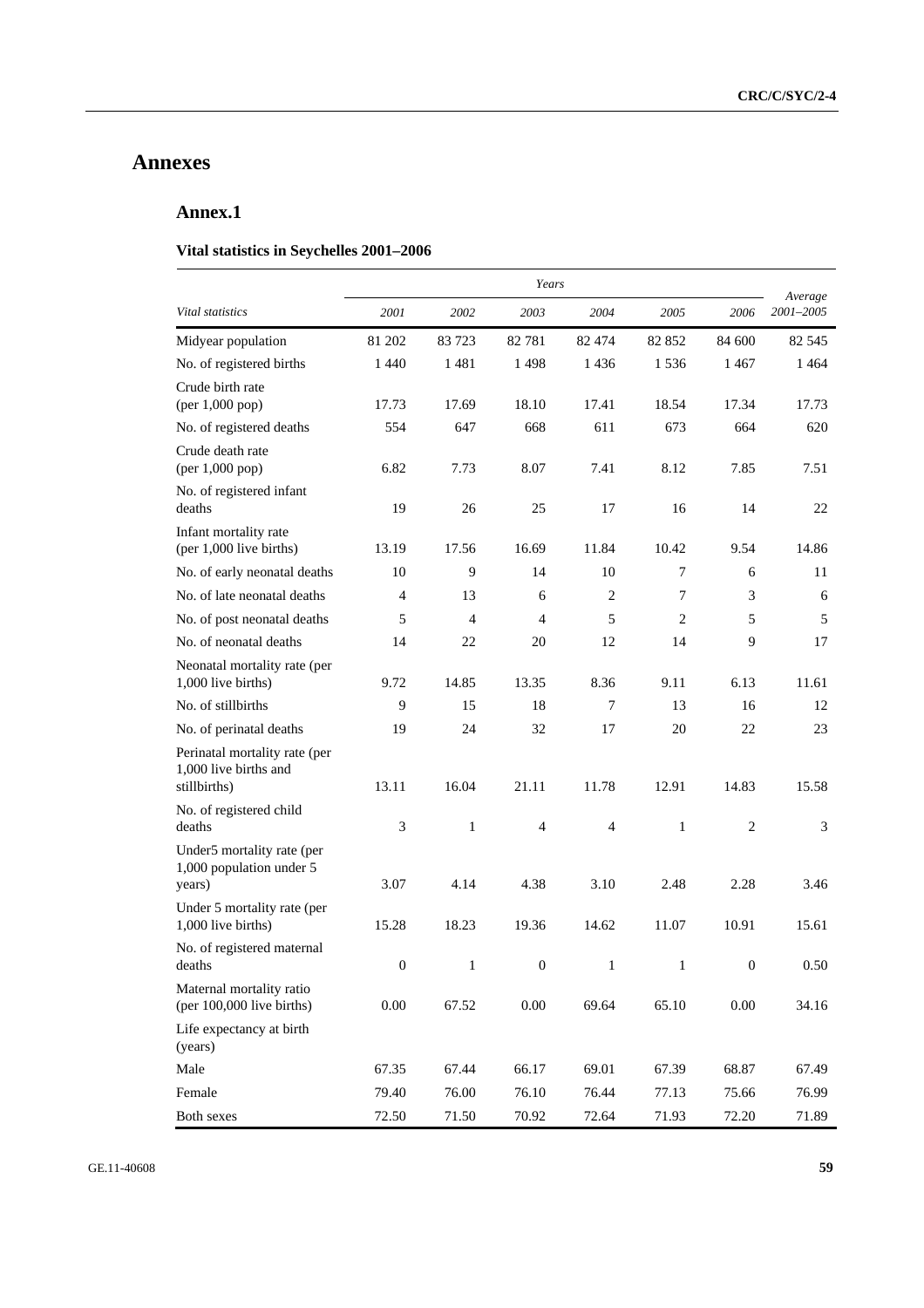*Source:* Health Statistics Unit – Division of Health Planning and Information.

*Notes:* A child in this table is defined as a member in the population who is 1 to 4 years old.

One infant in 2003 who was buried and registered in Seychelles as a registered death was born and died in England.

All births and deaths in this table are from the registry of the Civil Status Office where coverage is 100 per cent.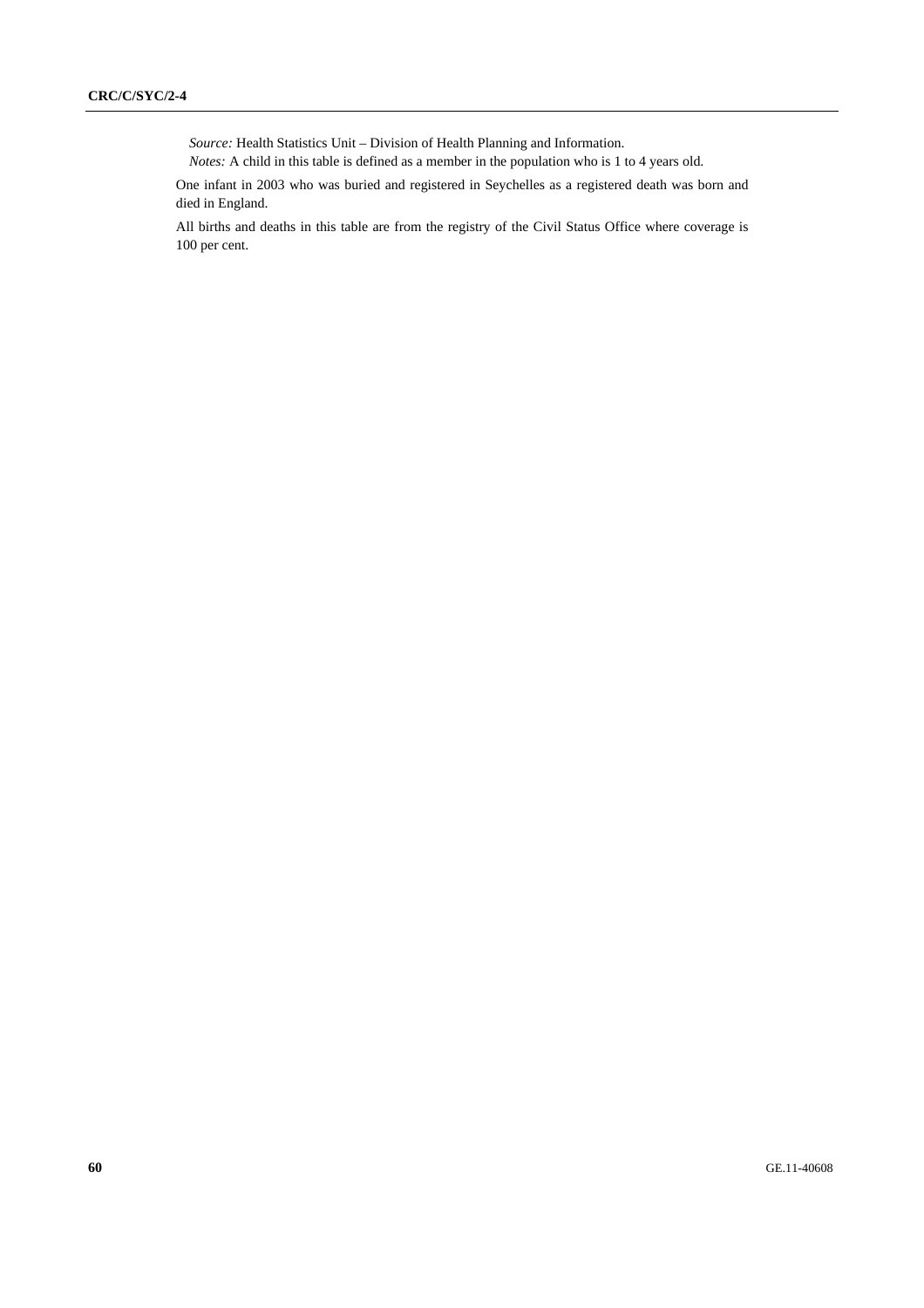# **Annex II**

# **Tables and charts**

## **Tables**

| Table 1   | Midyear population estimates, 1971–2006                                              |
|-----------|--------------------------------------------------------------------------------------|
| Table 2   | Components of population change, 1992–2006                                           |
| Table 3   | Registered live births by year, month of registration, sex and status, 2001–<br>2006 |
| Table 4a  | Births by birth order and by status and age group of mother, 2006                    |
| Table 4b  | Births by district of residence and age group of mother, 2006                        |
| Table 5   | Age-specific fertility rates 1990–2006                                               |
| Table 6   | Deaths by sex and age, 2002–2006                                                     |
| Table 7   | Age and sex specific mortality rates, 2002–2006                                      |
| Table 8   | Age and sex distribution of migrants, 2006                                           |
| Table 9a  | Registered marriages and divorces, 1987–2006                                         |
| Table 9b  | Marriages by age of bride and groom, residents and visitors, 2006                    |
| Table 9c  | Marriages by age of bride and groom, residents only, 2006                            |
| Table 10a | Marriages by age and previous marital status of bride (residents only), 2006         |
| Table 10b | Marriages by age and previous marital status of groom (residents only), 2006         |

## **Charts**

- 1. Births, deaths, migration, 1975–2006
- 2. Infant deaths by sex, 1976–2006
- 3. Births out of wedlock, 1971–2006 per 1,000 live births
- 4. Age specific fertility rates, 2005–2006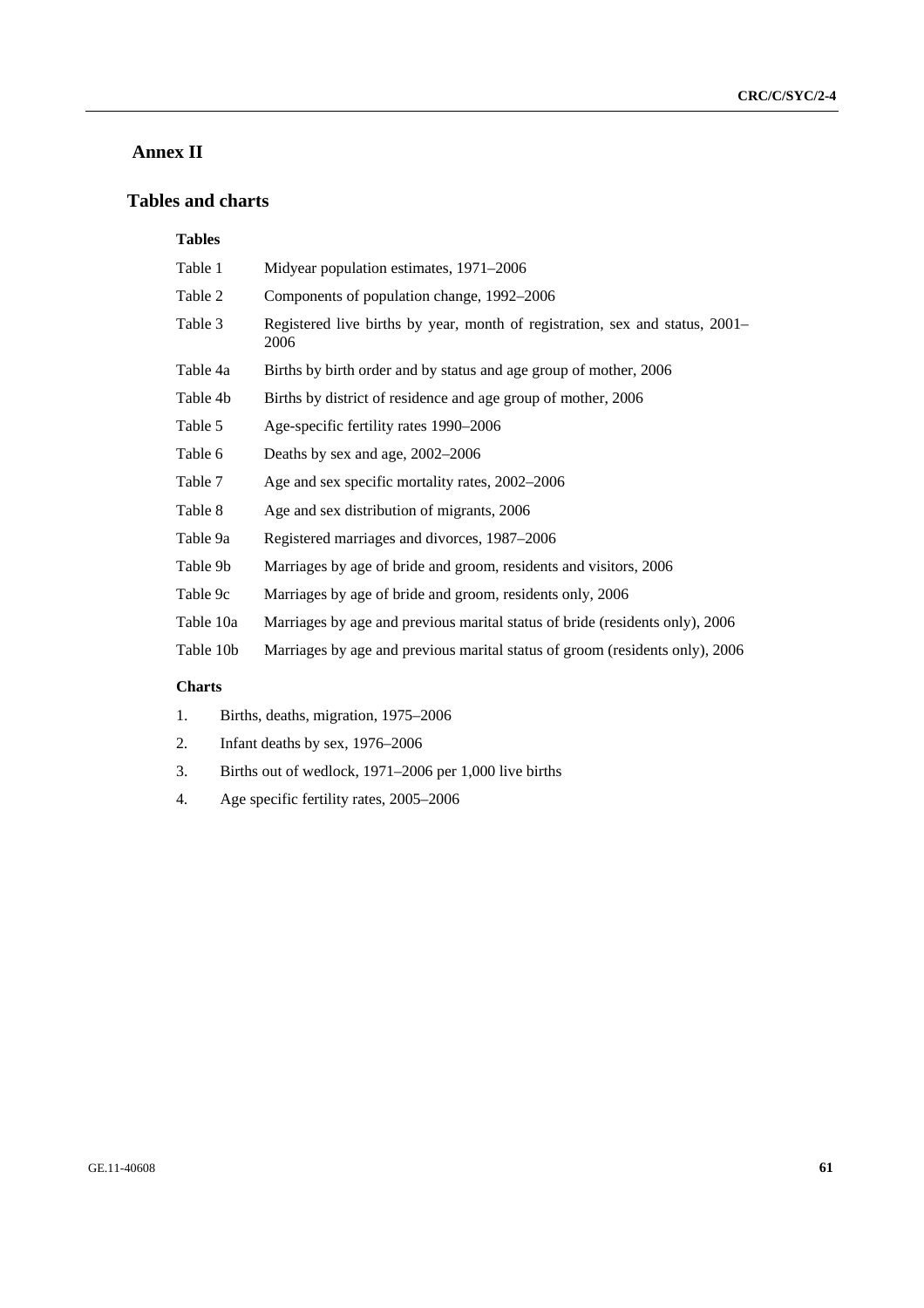# **End of year population 2006**

1. Table 1 below shows the mid-year population estimates, vital events and rates for the period 1971–2006.

## **Population change**

2. The components of population change for the period 1992–2006 are shown in Table 2. The population is estimated at 83,942 persons as at 31 December 2006. This represents an increase of 1,225 persons between January and December 2006 or an annual growth rate of 1.5 per cent over December 2005. During that same period the rate of natural increase (births less deaths) was 1.0 per cent.

## **Births**

3. There were 1,467 births in 2006 compared to 1,536 births in 2005. Of these 732 occurred in the first six months and 735 occurred in the last six months of 2006. The crude birth rate which measures the number of births per thousand mid-year population was 17.3 in 2006 compared to 18.5 in 2005.

4. Table 3 provides information on the number of births by sex and status for the period 2001–2006 whilst table 4a shows the number of births by birth order and by status and age group of mother for the year 2006 only. Table 4b shows births by district of residence and age group of mother. There are two classes of birth status in Seychelles.

- Nuptial births these are births occurring within marriage
- Ex-nuptial births these are births occurring outside marriage and which are further broken down into:
	- Acknowledged births recognized by the father
	- Natural births not recognized by the father

5. Of the 1,467 births in 2006, 360 (25 per cent) occurred within marriage, 834 (57 per cent) were acknowledged and 273 (19 per cent) were non-acknowledged. The percentage of nuptial births in 2006 has increased from 24 per cent in 2005 to 25 per cent in 2006. Acknowledged births have decreased from 59 per cent in 2005 to 57 per cent in 2006. Conversely, non-acknowledged births increased from 18 per cent in 2005 to 19 per cent in 2006.

 Table 4a shows that 200 (14 per cent) of all births in 2006 occurred to women aged less than 20. This has remained at the same level as in 2005.

6. Table 4b shows that the district with the highest number of births is Anse Aux Pins (91) followed by Baie Ste Anne (89).

7. Of the total number of births in each district Roche Caiman recorded the highest percentage of births to teenagers (28 per cent) followed by Grand Anse Mahe (22 per cent) and St Louis with (21 per cent).

8. Table 5 shows the age specific and total fertility rates for the period 1990 to 2006. The total number of children a woman is expected to have during her life has decreased from 2.2 in 2005 to 2.1 in 2006.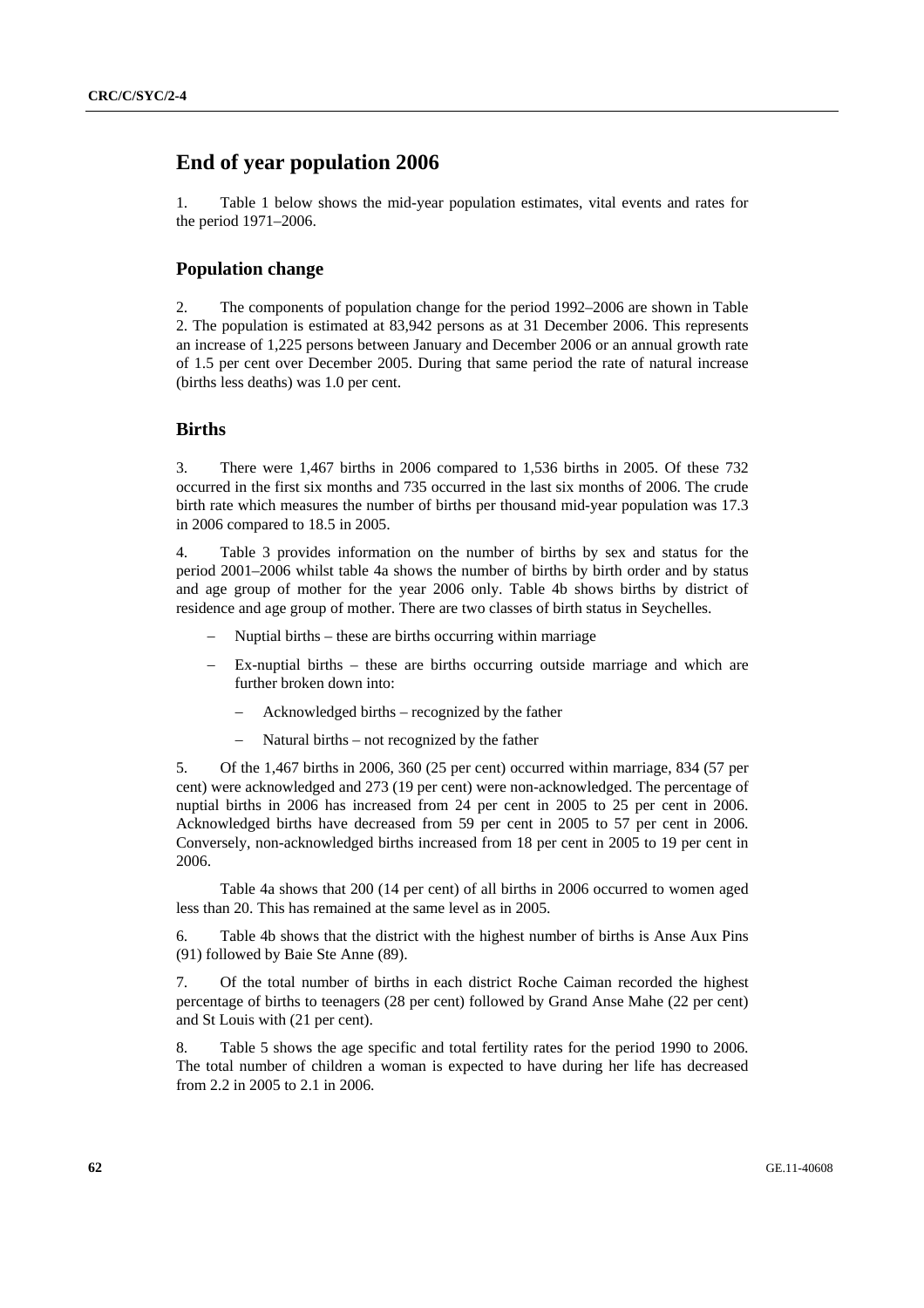## **Deaths**

9. There were 664 deaths registered in 2006 of which 12 occurred to non-residents (Table 6). The crude death rate for the year was 7.8 per thousand midyear population. (The number of deaths differs from Table 2 because deaths of persons who are not on the National Population Database are excluded from the calculation of the population estimates). Had the 12 deaths to non-residents been excluded then the crude death rate would decrease to 7.7. Table 6 provides details on deaths by sex and age for the period 2002–2006, whilst Table 7 provides details on age and sex specific mortality rates for the period 2002–2006.

10. The total number of infant deaths (death to babies aged less than 1 year) for 2006 was 14. The infant mortality rate is 9.5 per thousand live births compared to 10.4 in 2005.

## **Migration**

11. The net migration figure of (410) persons for 2006 was composed of 763 males less 353 females (table 8).

## **Marriages and divorces**

12. There were 984 marriages registered in 2006, of which 385 were by residents. There were also 142 divorces registered in 2006 (table 9a). Tables 9b and 9c show marriages by age of bride and groom for residents and visitors and for residents only. Tables 10a and 10b show marriages by age and previous marital status of bride and groom for residents only.

| Year         | Midyear<br>population | No. of<br>registered<br>births | Birth $^{(1)}$ rate | No. of<br>registered<br>deaths | Death $^{(1)}$ rate | Registered<br>infant deaths | Infant $(2)$<br>mortality |
|--------------|-----------------------|--------------------------------|---------------------|--------------------------------|---------------------|-----------------------------|---------------------------|
| 1971         | 54 695                | 1837                           | 33.6                | 463                            | 8.5                 | 61                          | 33.2                      |
| 1972         | 58 029                | 1723                           | 30.8                | 529                            | 9.4                 | 62                          | 36.0                      |
| 1973         | 56 892                | 1639                           | 28.8                | 474                            | 8.3                 | 51                          | 31.1                      |
| 1974         | 57 937                | 1860                           | 32.1                | 496                            | 8.6                 | 73                          | 39.2                      |
| 1975         | 59 29 2               | 1806                           | 30.5                | 433                            | 7.3                 | 64                          | 35.4                      |
| 1976         | 60 504                | 1 642                          | 27.1                | 466                            | 7.7                 | 53                          | 32.3                      |
| 1977         | 61786                 | 1599                           | 25.9                | 477                            | 7.7                 | 69                          | 43.2                      |
| 1978         | 62 150                | 1796                           | 28.9                | 466                            | 7.5                 | 47                          | 26.2                      |
| 1979         | 62 686                | 1730                           | 27.6                | 436                            | 7.0                 | 44                          | 25.4                      |
| 1980         | 63 261                | 1830                           | 28.9                | 444                            | 7.0                 | 32                          | 17.5                      |
| 1981         | 64 035                | 1802                           | 28.1                | 442                            | 6.9                 | 31                          | 17.2                      |
| 1982         | 64 413                | 1552                           | 24.1                | 482                            | 7.5                 | 30                          | 19.3                      |
| 1983         | 64 3 35               | 1 6 6 2                        | 25.8                | 452                            | 7.0                 | 24                          | 14.4                      |
| 1984         | 64 717                | 1739                           | 26.9                | 487                            | 7.5                 | 24                          | 13.8                      |
| 1985         | 65 244                | 1729                           | 26.5                | 468                            | 7.2                 | 31                          | 17.9                      |
| 1986         | 65 652                | 1722                           | 26.2                | 498                            | 7.6                 | 31                          | 18.0                      |
| $1987^{(3)}$ | 68 499                | 1684                           | 24.5                | 505                            | 7.4                 | 31                          | 18.4                      |

**Table 1 Mid-year population estimates, birth and deaths, 1971–2006**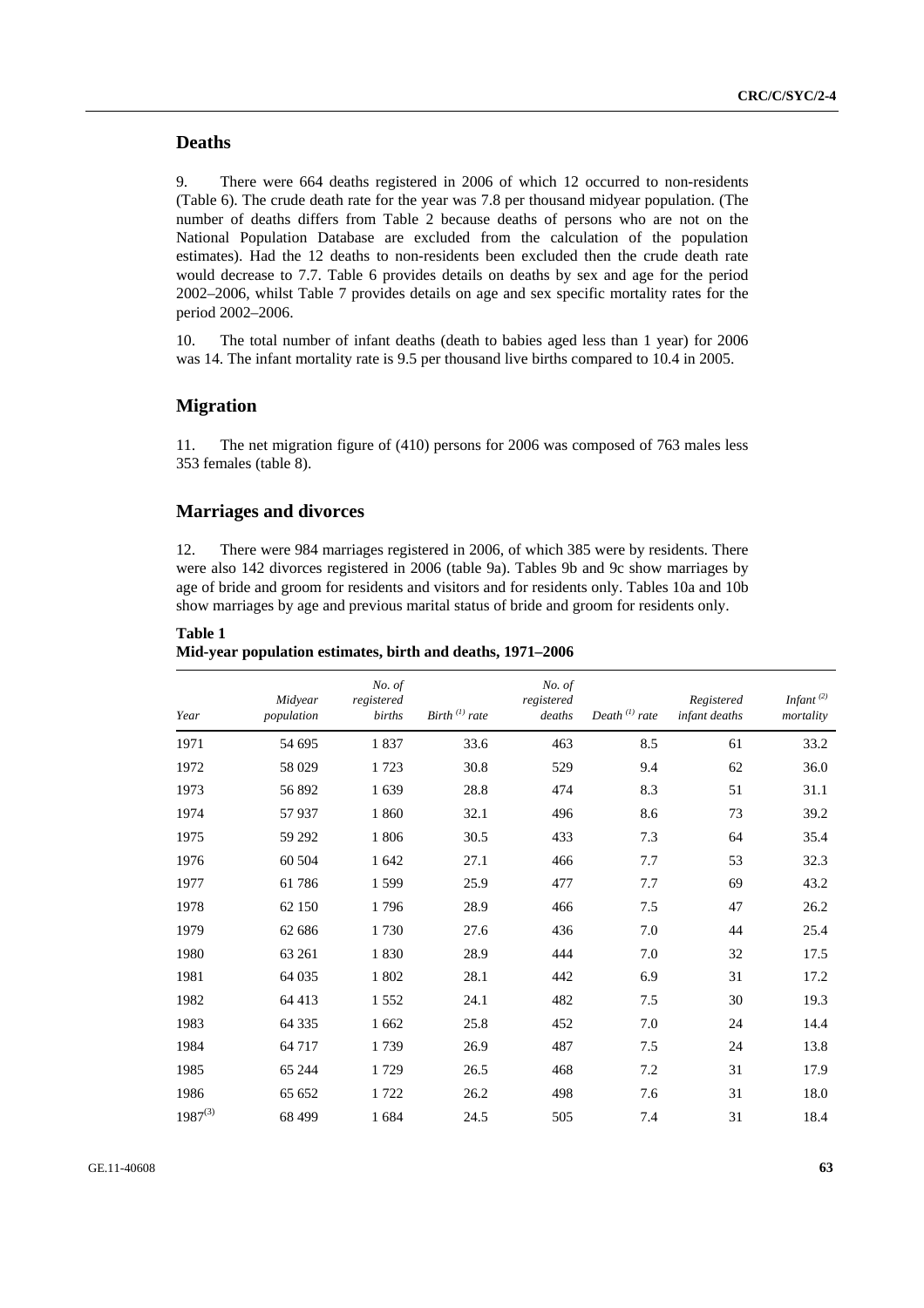| Year         | Midvear<br>population | No. of<br>registered<br>births | Birth $^{(1)}$ rate | No. of<br>registered<br>deaths | Death $^{(1)}$ rate | Registered<br>infant deaths | Infant $(2)$<br>mortality |
|--------------|-----------------------|--------------------------------|---------------------|--------------------------------|---------------------|-----------------------------|---------------------------|
| 1988         | 68 755                | 1 643                          | 23.8                | 504                            | 7.3                 | 28                          | 17.0                      |
| 1989         | 69 167                | 1 600                          | 23.0                | 566                            | 8.1                 | 29                          | 18.1                      |
| 1990         | 69 507                | 1617                           | 23.1                | 543                            | 7.7                 | 21                          | 13.0                      |
| $1991^{(4)}$ | 70 439                | 1706                           | 24.2                | 542                            | 7.7                 | 22                          | 12.9                      |
| $1992^{(5)}$ | 70 763                | 1 601                          | 22.6                | 522                            | 7.4                 | 19                          | 11.9                      |
| 1993         | 72 253                | 1689                           | 23.4                | 597                            | 8.3                 | 22                          | 13.0                      |
| $1994^{(6)}$ | 74 205                | 1700                           | 22.9                | 562                            | 7.6                 | 15                          | 8.8                       |
| 1995         | 75 304                | 1582                           | 21.0                | 525                            | 7.0                 | 29                          | 18.3                      |
| 1996         | 76417                 | 1611                           | 21.1                | 566                            | 7.4                 | 15                          | 9.3                       |
| 1997         | 77 319                | 1475                           | 19.1                | 603                            | 7.8                 | 12                          | 8.1                       |
| $1998^{(7)}$ | 78 846                | 1412                           | 17.9                | 570                            | 7.2                 | 12                          | 8.5                       |
| 1999         | 80 410                | 1 4 6 0                        | 18.2                | 560                            | 7.0                 | 15                          | 10.3                      |
| $2000^{(7)}$ | 81 131                | 1512                           | 18.6                | 553                            | 6.8                 | 15                          | 9.9                       |
| 2001         | 81 202                | 1 4 4 0                        | 17.7                | 554                            | 6.8                 | 19                          | 13.2                      |
| $2002^{(8)}$ | 83 723                | 1481                           | 17.7                | 647                            | 7.7                 | 26                          | 17.6                      |
| $2003^{(8)}$ | 82 781                | 1498                           | 18.1                | 668                            | 8.1                 | 25                          | 16.7                      |
| $2004^{(9)}$ | 82 475                | 1435                           | 17.4                | 611                            | 7.2                 | 17                          | 11.8                      |
| 2005         | 82 852                | 1536                           | 18.5                | 673                            | 8.1                 | 16                          | 10.4                      |
| 2006         | 84 600                | 1467                           | 17.3                | 664                            | 7.8                 | 14                          | 9.5                       |

*Source:* National Statistics Bureau/Civil Status Office.

*Notes*: <sup>(1)</sup> Measured per thousand of midyear population.

(2) Deaths of infants under one year of age per 1,000 live births.

<sup>(3)</sup> The mid-year population estimates for 1987–1993 have been rebased using the 1987 census data.

 $^{(4)}$  2 persons aged 36 & 37 who were registered in 1991 are not included in births in this table.

 $(5)$  2 persons aged 27 & 50 who were registered in 1992 are not included in births in this table.

(6) The population has been rebased using the 1994 census results.

 $(7)$  The population has been adjusted due to misreporting of births from Civil Status.

(8) The original census figure has been adjusted by 2.4% to take into account undercounts.

<sup>(9)</sup> The population has been rebased using the 2002 census results.

## **Table 2 Components of population change, 1992–2006**

| Period               | Population at<br>beginning of period | <b>Births</b> | Deaths | Migration | Population at end<br>of period |
|----------------------|--------------------------------------|---------------|--------|-----------|--------------------------------|
| Jan-June 1992        | 70445                                | 741           | $-250$ | $-173$    | 70 763                         |
| Jul–Dec $1992^{(1)}$ | 70 763                               | 860           | $-272$ | $-25$     | 71 326                         |
| Jan-June 1993        | 71 326                               | 820           | $-331$ | 438       | 72 253                         |
| Jul–Dec $1993$       | 72 253                               | 869           | $-266$ | $-158$    | 72 698                         |
| Jan-June 1994        | 72 698                               | 883           | $-277$ | 546       | 73 850                         |
| Jul–Dec $1994^{(3)}$ | 74 205                               | 817           | $-285$ | $-142$    | 74 595                         |
| Jan-June 1995        | 74 5 95                              | 782           | $-255$ | 182       | 75 304                         |
| Jul–Dec 1995         | 75 304                               | 800           | $-264$ | $-121$    | 75 719                         |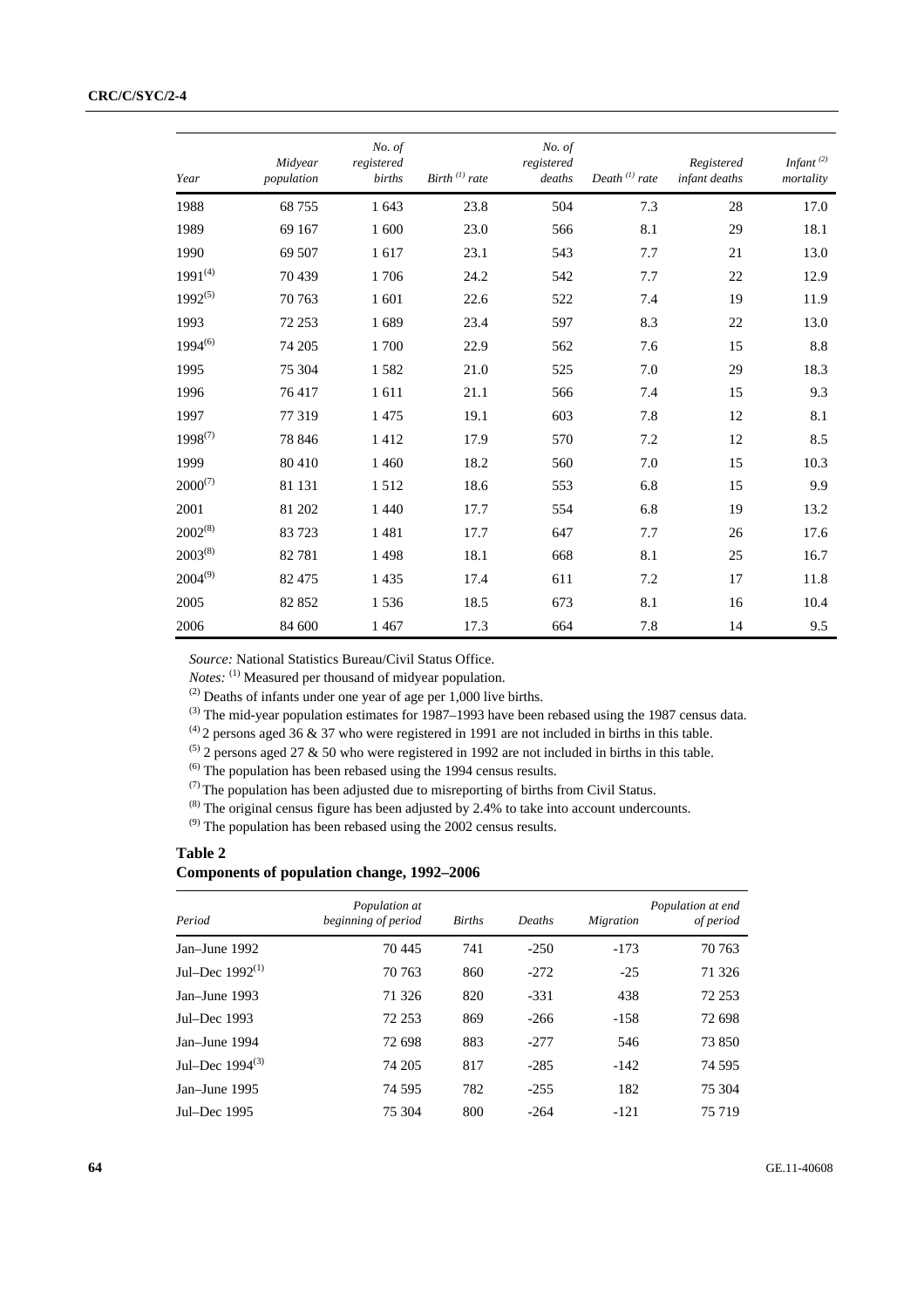| Period                | Population at<br>beginning of period | <b>Births</b> | Deaths | <b>Migration</b> | Population at end<br>of period |
|-----------------------|--------------------------------------|---------------|--------|------------------|--------------------------------|
| Jan-June 1996         | 75 719                               | 810           | $-271$ | 159              | 76417                          |
| Jul-Dec 1996          | 76417                                | 801           | $-289$ | $-642$           | 76 287                         |
| Jan-June 1997         | 76 287                               | 805           | $-319$ | 546              | 77319                          |
| Jul-Dec 1997          | 77 319                               | 670           | $-269$ | $-137$           | 77 583                         |
| Jan-June $1998^{(4)}$ | 77 583                               | 748           | $-309$ | 824              | 78 846                         |
| Jul-Dec 1998          | 78 846                               | 664           | $-252$ | 36               | 79 294                         |
| Jan-June 1999         | 79 294                               | 726           | $-280$ | 670              | 80 410                         |
| Jul-Dec 1999          | 80 410                               | 734           | $-271$ | 398              | 81 271                         |
| Jan-June $2000^{(4)}$ | 81 271                               | 758           | $-268$ | $-630$           | 81 131                         |
| Jul-Dec 2000          | 81 131                               | 754           | $-270$ | $-448$           | 81 167                         |
| Jan-June $2001^{(4)}$ | 81 167                               | 736           | $-272$ | $-429$           | 81 202                         |
| Jul-Dec 2001          | 81 202                               | 704           | $-267$ | $-912$           | 80 727                         |
| Jan-June $2002^{(5)}$ | 80727                                | 757           | $-348$ | $-315$           | 80 821                         |
| Jul-Dec $2002^{(5)}$  | 83723                                | 724           | $-287$ | $-1984$          | 82 176                         |
| Jan-June $2003^{(6)}$ | 82 176                               | 771           | $-323$ | 157              | 82781                          |
| Jul-Dec 2003          | 82781                                | 727           | $-331$ | $-1186$          | 81 991                         |
| Jan-June 2004         | 81 991                               | 748           | $-276$ | 12               | 82 4 7 5                       |
| Jul-Dec 2004          | 82 475                               | 687           | $-319$ | $-396$           | 82 447                         |
| Jan-June 2005         | 82 447                               | 808           | $-297$ | $-106$           | 82 852                         |
| Jul-Dec 2005          | 82 852                               | 728           | $-358$ | $-505$           | 82 717                         |
| Jan-June 2006         | 82717                                | 732           | $-363$ | 1514             | 84 600                         |
| Jul-Dec 2006          | 84 600                               | 735           | $-289$ | $-1104$          | 83 942                         |

*Source:* National Statistics Bureau from information provided by Civil Status Office and Immigration Division.

*Notes:* (1) From 1987–1993 the population estimates have been rebased using the 1987 census results.

(2) 2 persons aged 27  $\&$  50 who were registered in 1992 are not included in the births in this table.

 $^{(3)}$  The population has been rebased using the 1994 census results.

(4) The population has been adjusted due to misreporting of births from Civil Status Office.

 $<sup>(5)</sup>$  The difference in the population at the beginning of period is due to an adjustment of the</sup> census figure by 2.4% to take into account undercounts.

(6) The population has been rebased using the 2002 census results.

<sup>(7)</sup> As from 1996 the number of deaths excludes deaths to persons not on the NPD.

## **Table 3**

| raviv J                                                                          |  |  |
|----------------------------------------------------------------------------------|--|--|
| Registered live births by year, month of registration, sex and status, 2001–2006 |  |  |

| Month/Year | 2001 | 2002 | 2003 | 2004 | 2005 | 2006 |
|------------|------|------|------|------|------|------|
| January    | 112  | 132  | 111  | 96   | 117  | 107  |
| February   | 120  | 97   | 113  | 99   | 113  | 100  |
| March      | 107  | 105  | 119  | 141  | 128  | 110  |
| April      | 137  | 130  | 138  | 131  | 142  | 136  |
| May        | 144  | 167  | 146  | 139  | 163  | 135  |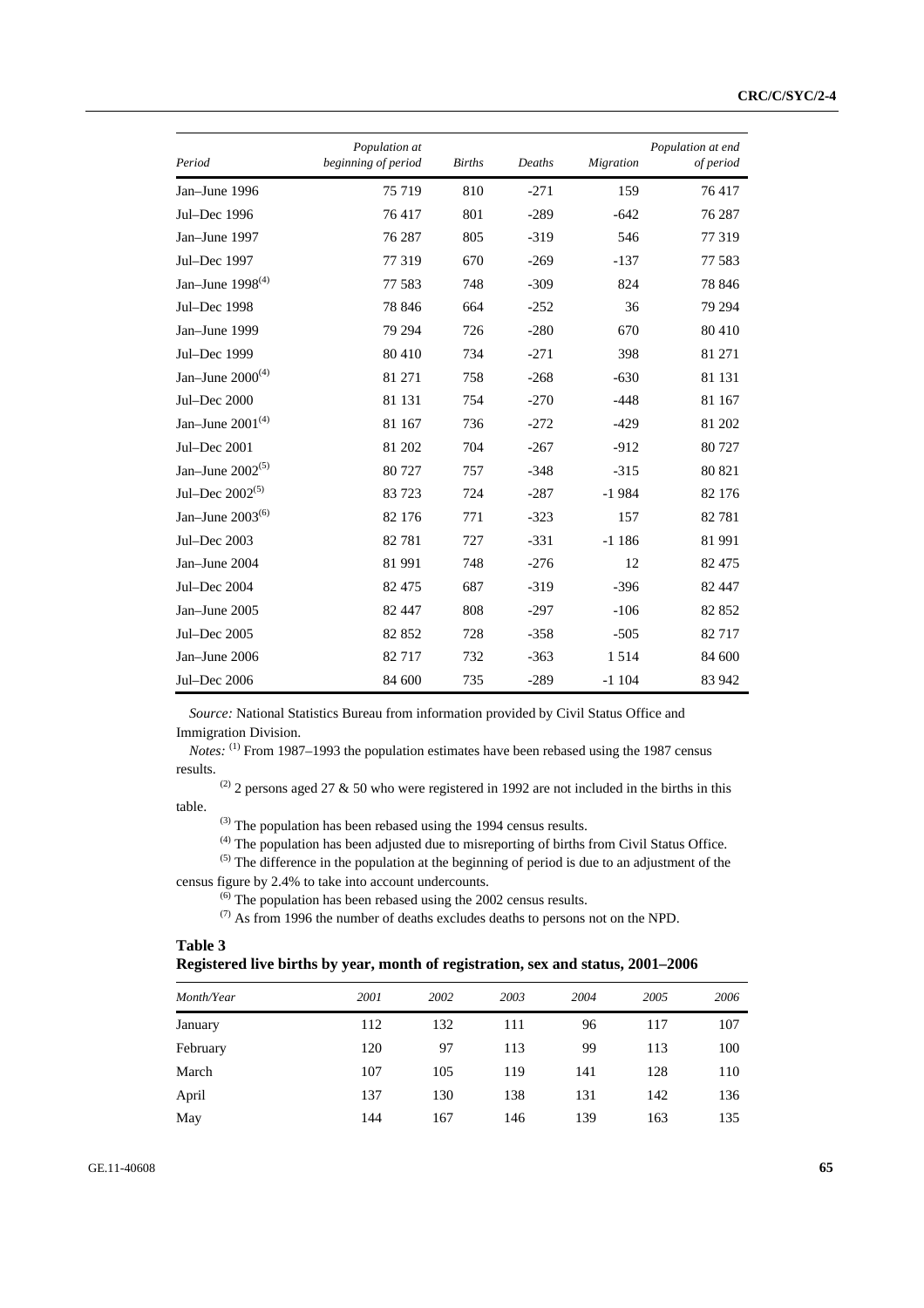## **CRC/C/SYC/2-4**

| Month/Year    | 2001 | 2002 | 2003 | 2004    | 2005 | 2006 |
|---------------|------|------|------|---------|------|------|
| June          | 116  | 126  | 144  | 142     | 145  | 144  |
| July          | 141  | 137  | 152  | 127     | 142  | 134  |
|               |      |      |      |         |      |      |
| August        | 111  | 137  | 100  | 121     | 125  | 117  |
| September     | 102  | 114  | 130  | 108     | 136  | 136  |
| October       | 131  | 123  | 122  | 116     | 128  | 125  |
| November      | 125  | 124  | 115  | 113     | 102  | 118  |
| December      | 94   | 89   | 108  | 102     | 95   | 105  |
| <b>Total</b>  | 1440 | 1481 | 1498 | 1 4 3 5 | 1536 | 1467 |
| <b>Sex</b>    |      |      |      |         |      |      |
| Males         | 717  | 723  | 781  | 720     | 785  | 757  |
| Females       | 723  | 758  | 717  | 715     | 751  | 710  |
| <b>Status</b> |      |      |      |         |      |      |
| Nuptial       | 346  | 364  | 332  | 320     | 362  | 360  |
| Ex-Nuptial    |      |      |      |         |      |      |
| Acknowledged  | 767  | 809  | 875  | 840     | 902  | 834  |
| Other         | 327  | 308  | 291  | 275     | 272  | 273  |

*Source:* National Statistics Bureau/Civil Status Office.

## **Table 4a**

# **Births by birth order and by status and age group of mother, 2006**

|                                    |                         |                    |                  |                |                |                |                |                         | Number of births |
|------------------------------------|-------------------------|--------------------|------------------|----------------|----------------|----------------|----------------|-------------------------|------------------|
|                                    | <b>Total</b>            | <b>Birth</b> order |                  |                |                |                |                |                         |                  |
| Legitimacy status and age<br>group | <b>births</b>           | 1                  | $\overline{c}$   | $\mathfrak{Z}$ | $\overline{4}$ | 5              | 6              | $\overline{7}$          | $8+$             |
| <b>Status</b>                      |                         |                    |                  |                |                |                |                |                         |                  |
| Nuptial                            | 360                     | 120                | 130              | 71             | 26             | 10             |                | 2                       | 1                |
| Ex-nuptial                         |                         |                    |                  |                |                |                |                |                         |                  |
| Acknowledged                       | 834                     | 368                | 263              | 112            | 68             | 14             | $\overline{7}$ | $\mathbf{1}$            | 1                |
| Other                              | 273                     | 133                | 80               | 33             | 19             | 5              | $\mathbf{1}$   | 1                       | $\mathbf{1}$     |
| <b>Total</b>                       | 1467                    | 621                | 473              | 216            | 113            | 29             | 8              | $\overline{\mathbf{4}}$ | 3                |
| Age group                          |                         |                    |                  |                |                |                |                |                         |                  |
| Under 15                           | $\overline{\mathbf{4}}$ | $\overline{4}$     |                  |                |                |                |                |                         |                  |
| $15 - 19$                          | 196                     | 173                | 20               | 3              |                |                |                |                         |                  |
| $20 - 24$                          | 364                     | 213                | 124              | 20             | 6              |                | 1              |                         |                  |
| $25 - 29$                          | 422                     | 161                | 166              | 64             | 27             | $\overline{4}$ |                |                         |                  |
| $30 - 34$                          | 301                     | 53                 | 103              | 82             | 46             | 12             | $\overline{4}$ |                         | 1                |
| $35 - 39$                          | 149                     | 15                 | 53               | 41             | 30             | 9              |                | 1                       |                  |
| $40 - 44$                          | 30                      | $\mathbf{2}$       | $\boldsymbol{7}$ | 6              | $\overline{4}$ | 4              | 3              | 3                       | 1                |
| $45+$                              | 1                       |                    |                  |                |                |                |                |                         | 1                |

*Source:* National Statistics Bureau/Civil Status Office.

**Table 4b**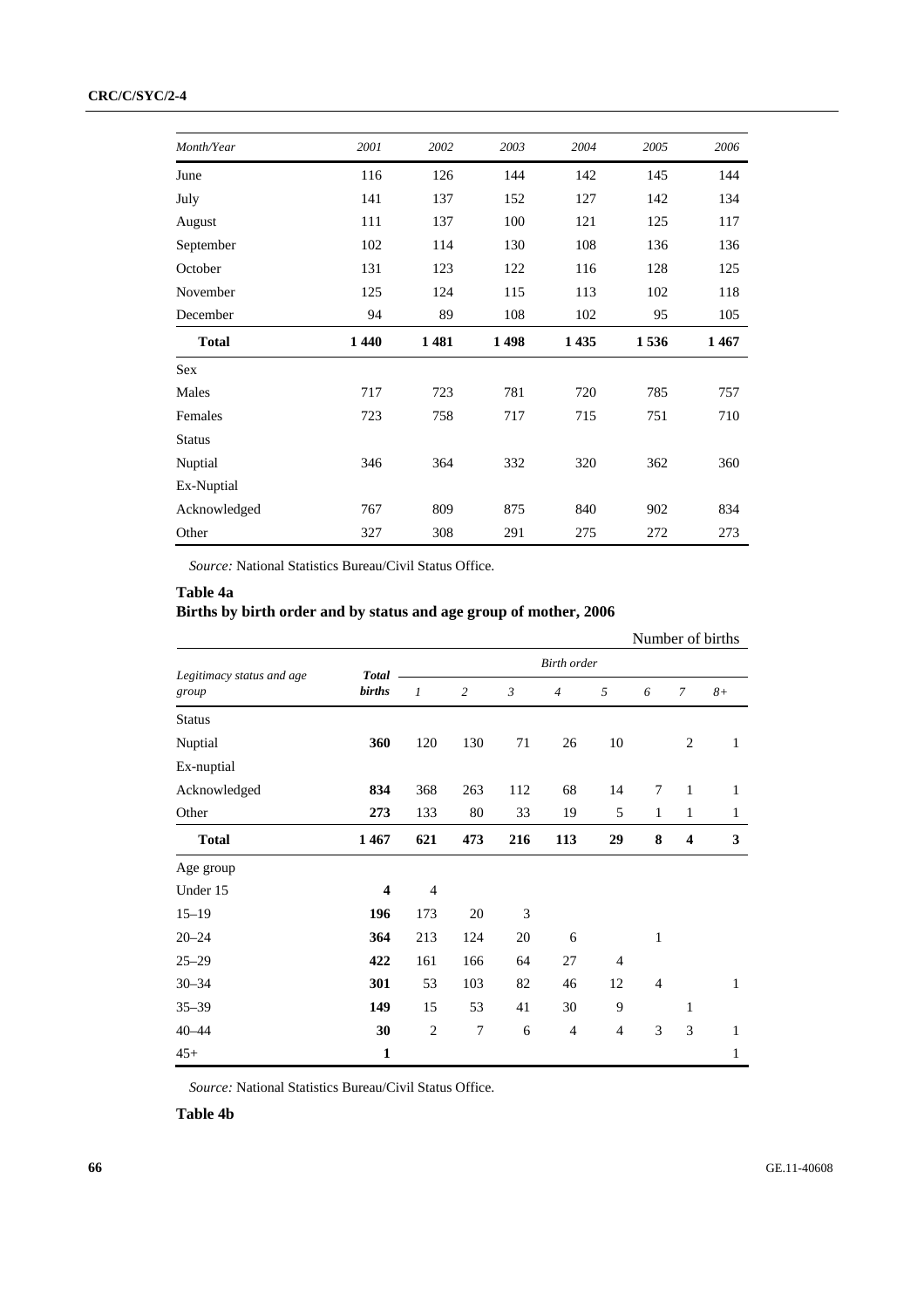|                              |                         |                |           | Age group |                |                |                |              |              |
|------------------------------|-------------------------|----------------|-----------|-----------|----------------|----------------|----------------|--------------|--------------|
| District                     | Under 15                | $15 - 19$      | $20 - 24$ | $25 - 29$ | $30 - 34$      | $35 - 39$      | $40 - 44$      | $45+$        | <b>Total</b> |
| Anse Aux Pins                |                         | 11             | 23        | 25        | 22             | 9              | $\mathbf{1}$   |              | 91           |
| Anse Boileau                 |                         | 9              | 20        | 23        | 13             | $\overline{4}$ | $\mathbf{1}$   |              | 70           |
| Au Cap                       |                         | $\,$ 8 $\,$    | 11        | 14        | 13             | 7              | $\mathbf{1}$   |              | 54           |
| Anse Etoile                  | $\mathbf{1}$            | 10             | 19        | 15        | 12             | 8              | $\mathbf{1}$   |              | 66           |
| Anse Royale                  |                         | $\tau$         | 13        | 20        | 18             | 10             | $\overline{4}$ |              | 72           |
| Bel Air                      |                         | $\,8\,$        | 9         | 13        | 6              | $\mathfrak{Z}$ | 3              |              | 42           |
| <b>Baie Lazare</b>           |                         | 6              | 14        | 13        | 17             | 3              |                |              | 53           |
| Belombre                     |                         | 6              | 14        | 22        | 11             | 5              | $\mathbf{2}$   |              | 60           |
| Baie Ste Anne                |                         | 10             | 24        | 22        | 22             | 9              | $\mathbf{2}$   |              | 89           |
| Beau Vallon                  | $\mathbf{1}$            | 10             | 12        | 23        | 11             | 6              |                |              | 63           |
| Cascade                      |                         | $\tau$         | 13        | 18        | 18             | 6              | $\overline{4}$ |              | 66           |
| <b>English River</b>         |                         | 10             | 6         | 16        | 6              | 11             |                |              | 49           |
| Glacis                       |                         | 5              | 16        | 13        | 14             | $\overline{4}$ |                |              | 52           |
| Grand Anse Mahe              |                         | 10             | 13        | 8         | $\,8\,$        | $\overline{4}$ | $\mathbf{2}$   |              | 45           |
| <b>Grand Anse</b><br>Praslin |                         | $\overline{4}$ | 14        | 20        | 8              | $\mathfrak{Z}$ | $\mathbf{1}$   |              | 50           |
| La Digue                     |                         | $\overline{c}$ | 10        | 9         | $\tau$         | 7              | $\mathbf{1}$   |              | 36           |
| Les Mamelles                 |                         | 6              | 6         | 14        | 5              | $\overline{4}$ |                |              | 35           |
| Mont Buxton                  |                         | $\,$ 8 $\,$    | 18        | 10        | 10             | 1              | $\mathbf{1}$   |              | 48           |
| Mont Fleuri                  | $\mathbf{1}$            | $\,$ 8 $\,$    | 17        | 27        | 18             | $\overline{4}$ |                |              | 75           |
| Plaisance                    |                         | 7              | 31        | 20        | 15             | 13             | $\overline{c}$ |              | 88           |
| Port Glaud                   |                         | 3              | 10        | 14        | $\overline{4}$ | 3              | $\mathbf{1}$   |              | 35           |
| Pointe Larue                 |                         | $\overline{4}$ | 10        | 19        | 11             | 5              |                |              | 49           |
| Roche Caiman                 | $\mathbf{1}$            | 15             | 13        | 15        | 10             | $\overline{2}$ | $\overline{c}$ |              | 58           |
| St Louis                     |                         | 16             | 18        | 19        | 14             | 11             |                |              | 78           |
| Takamaka                     |                         | 6              | 10        | 9         | $\,$ 8 $\,$    | $\tau$         | $\mathbf{1}$   | $\mathbf{1}$ | 42           |
| Silhouette                   |                         |                |           | 1         |                |                |                |              | 1            |
| <b>Total</b>                 | $\overline{\mathbf{4}}$ | 196            | 364       | 422       | 301            | 149            | 30             | $\mathbf{1}$ | 1467         |

# **Births by district of residence and age group of mother, 2006**

*Source:* National Statistics Bureau/Civil Status Office.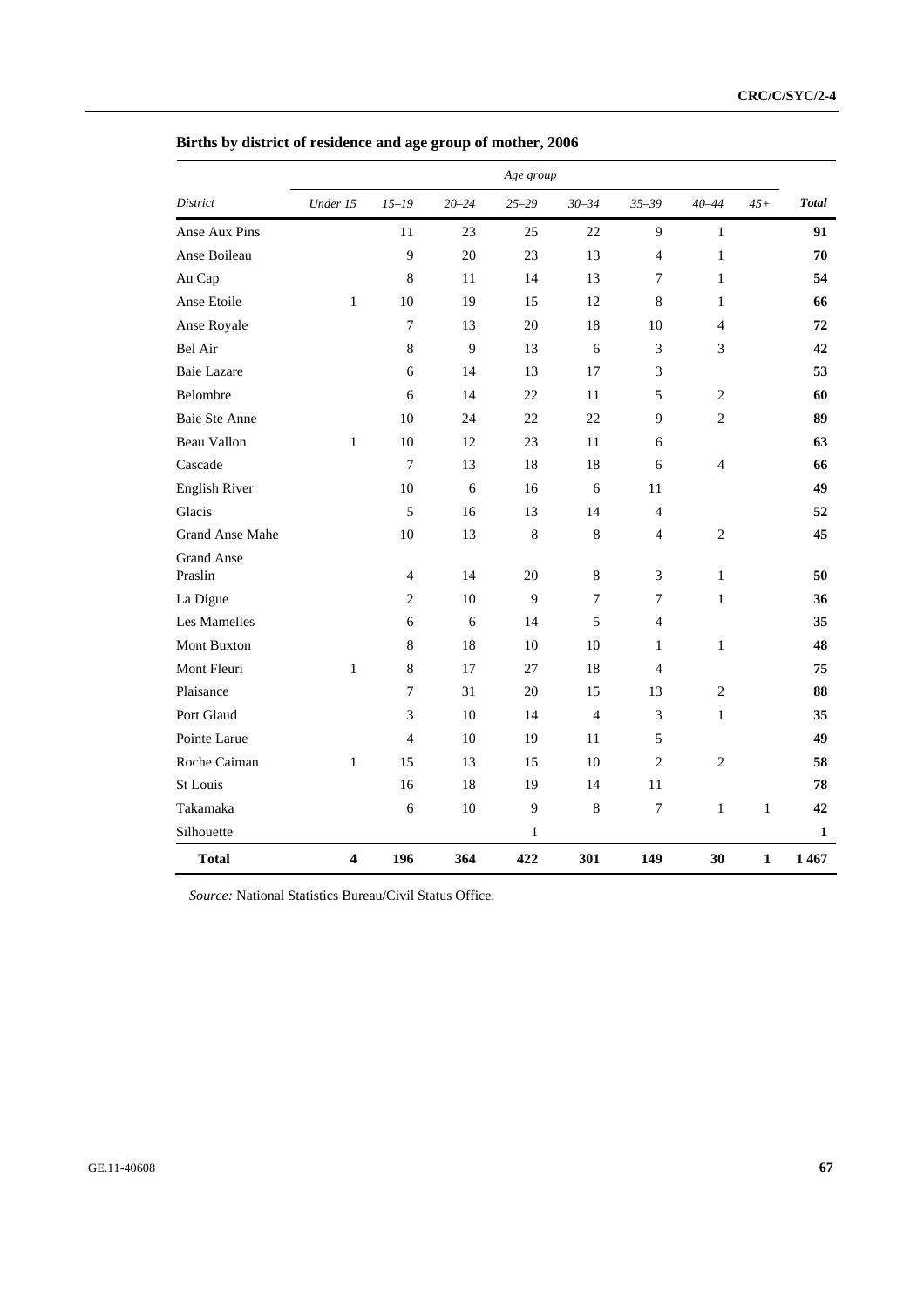| Table 5                                                  |
|----------------------------------------------------------|
| Age specific fertility rates, $1990-2006$ <sup>(1)</sup> |

|                                |       |       |       |       |       |       |       |       |       |       |             |       |       |       |       |       | Births per woman per year |
|--------------------------------|-------|-------|-------|-------|-------|-------|-------|-------|-------|-------|-------------|-------|-------|-------|-------|-------|---------------------------|
| Group                          | 1990  | 1991  | 1992  | 1993  | 1994  | 1995  | 1996  | 1997  | 1998  | 1999  | <b>2000</b> | 2001  | 2002  | 2003  | 2004  | 2005  | 2006                      |
| $10 - 14$                      | 0.000 | 0.001 | 0.001 | 0.001 | 0.002 | 0.002 | 0.001 | 0.001 | 0.001 | 0.001 | 0.001       | 0.001 | 0.001 | 0.001 | 0.000 | 0.001 | 0.001                     |
| $15 - 19$                      | 0.061 | 0.070 | 0.064 | 0.076 | 0.068 | 0.059 | 0.063 | 0.055 | 0.052 | 0.061 | 0.055       | 0.059 | 0.057 | 0.060 | 0.054 | 0.059 | 0.054                     |
| $20 - 24$                      | 0.151 | 0.153 | 0.139 | 0.151 | 0.015 | 0.149 | 0.136 | 0.114 | 0.120 | 0.120 | 0.113       | 0.112 | 0.105 | 0.117 | 0.111 | 0.118 | 0.103                     |
| $25 - 29$                      | 0.137 | 0.137 | 0.131 | 0.126 | 0.136 | 0.119 | 0.121 | 0.104 | 0.109 | 0.101 | 0.107       | 0.103 | 0.105 | 0.097 | 0.104 | 0.114 | 0.129                     |
| $30 - 34$                      | 0.096 | 0.105 | 0.086 | 0.089 | 0.095 | 0.089 | 0.088 | 0.090 | 0.078 | 0.077 | 0.080       | 0.073 | 0.076 | 0.078 | 0.076 | 0.083 | 0.079                     |
| $35 - 39$                      | 0.061 | 0.057 | 0.069 | 0.063 | 0.049 | 0.045 | 0.045 | 0.050 | 0.037 | 0.041 | 0.046       | 0.040 | 0.053 | 0.046 | 0.047 | 0.052 | 0.044                     |
| $40 - 44$                      | 0.014 | 0.019 | 0.014 | 0.011 | 0.024 | 0.009 | 0.011 | 0.014 | 0.009 | 0.008 | 0.013       | 0.008 | 0.010 | 0.011 | 0.012 | 0.013 | 0.009                     |
| $45 - 49$                      | 0.000 | 0.000 | 0.000 | 0.001 | 0.000 | 0.000 | 0.000 | 0.000 | 0.002 | 0.001 | 0.001       | 0.000 | 0.000 | 0.001 | 0.001 | 0.001 | 0.000                     |
| Total fertility <sup>(2)</sup> | 2.60  | 2.71  | 2.52  | 2.59  | 2.63  | 2.37  | 2.32  | 2.14  | 2.04  | 2.04  | 2.08        | 1.98  | 2.04  | 2.06  | 2.01  | 2.20  | 2.11                      |

*Source:* National Statistics Bureau.

*Notes*: <sup>(1)</sup> Using mid-year estimates based on smoothed 1994 census data.

 $^{(2)}$  Total fertility = Total number of children born to a women who passes through childbearing ages experiencing current age-specific fertility rates.

 $(3)$  As from 2002 the population estimates have been rebased using the 2002 census results.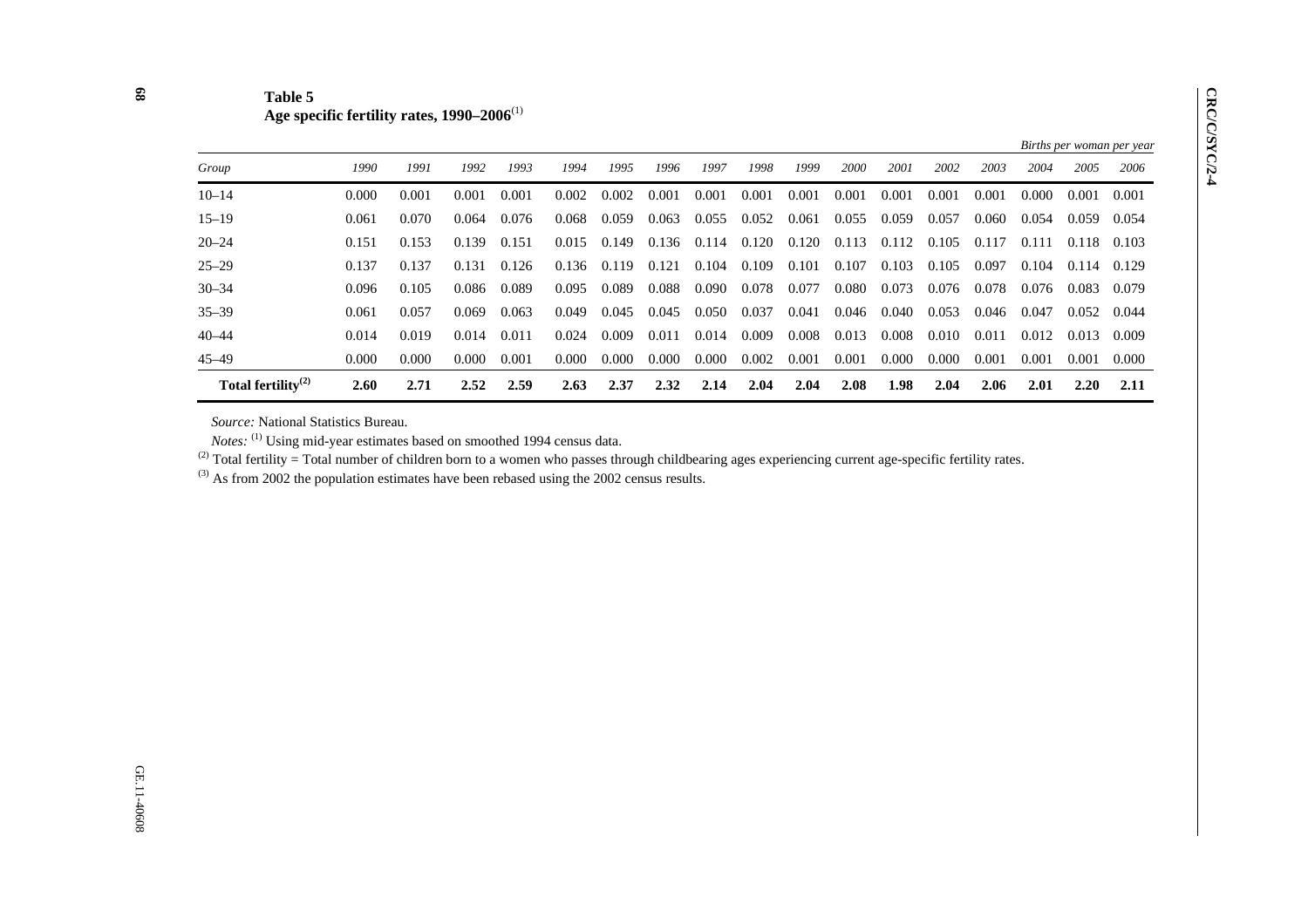|              | 2002           |                | 2003           |                | 2004           |                | 2005           |                  |                | 2006           |
|--------------|----------------|----------------|----------------|----------------|----------------|----------------|----------------|------------------|----------------|----------------|
| Age group    | Males          | Females        | Males          | Females        | Males          | Females        | Males          | Females          | Males          | Females        |
| Under 1      | 14             | 12             | 14             | 11             | $\overline{4}$ | 13             | 10             | 6                | 5              | 9              |
| $1 - 4$      | $\mathbf{1}$   |                | 3              | $\mathbf{1}$   | $\overline{c}$ | $\overline{c}$ |                | $\mathbf{1}$     | $\overline{c}$ |                |
| $5 - 9$      |                | $\mathbf{1}$   | $\overline{2}$ | $\overline{2}$ |                | $\mathbf{1}$   | $\overline{2}$ |                  | $\overline{c}$ | $\overline{2}$ |
| $10 - 14$    |                |                | 3              | 1              |                |                | $\overline{2}$ | $\overline{c}$   | $\overline{c}$ | $\sqrt{6}$     |
| $15 - 19$    | $\overline{4}$ | 1              | 6              | 1              | 5              | 1              | $\overline{c}$ | $\mathbf{1}$     | 4              | $\mathbf{1}$   |
| $20 - 24$    | 5              | 3              | 3              | 3              | 9              | 3              | $\overline{4}$ | 3                | 3              | 3              |
| $25 - 29$    | $\,8\,$        | $\overline{c}$ | $\overline{9}$ | $\sqrt{2}$     | $\overline{4}$ | $\overline{4}$ | $\,$ 8 $\,$    | $\sqrt{2}$       | 6              | $\mathfrak{Z}$ |
| $30 - 34$    | 10             | $\overline{c}$ | 10             | $\overline{4}$ | 9              | 3              | 13             | $\overline{c}$   | 3              | 7              |
| $35 - 39$    | 12             | 5              | 27             | 6              | 13             | 3              | 11             | 9                | 13             | $\overline{2}$ |
| $40 - 44$    | 15             | 7              | 25             | $\overline{9}$ | 18             | $\overline{7}$ | 14             | $\mathbf{9}$     | 15             | 10             |
| $45 - 49$    | 22             | $\,8$          | 17             | 8              | 21             | $\overline{7}$ | 28             | 10               | 22             | $\,8\,$        |
| $50 - 54$    | 24             | 11             | 16             | 11             | 25             | 7              | 27             | 11               | 18             | 8              |
| $55 - 59$    | 20             | $\,8\,$        | 28             | $\sqrt{5}$     | 27             | 13             | 33             | 12               | 27             | $\overline{7}$ |
| $60 - 64$    | 29             | 17             | 30             | 17             | 21             | 21             | 21             | $\boldsymbol{7}$ | 25             | 19             |
| $65 - 69$    | 31             | 24             | 37             | $18\,$         | 26             | 17             | 33             | 20               | 40             | 20             |
| $70 - 74$    | 47             | 35             | 45             | 38             | 40             | 29             | 42             | 24               | 37             | 38             |
| $75 - 79$    | 43             | 33             | 41             | 30             | 43             | 41             | 51             | 34               | 51             | 40             |
| $80 - 84$    | 33             | 32             | 32             | 42             | 37             | 39             | 46             | 53               | 42             | 46             |
| $85+$        | 42             | 86             | 29             | 82             | 25             | 71             | 39             | 81               | 39             | 79             |
| <b>Total</b> | 360            | 287            | 377            | 291            | 329            | 282            | 386            | 287              | 356            | 308            |

## **Table 6 Deaths by sex and age, 2002–2006**

*Source:* National Statistics Bureau/Civil Status Office.

**Table 7**  Age and sex specific mortality rates, 2002–2006<sup>(1),(2)</sup>

|                 | Average 2002-2003 |         | Average 2004-2005 |         | Average 2006 |         |  |
|-----------------|-------------------|---------|-------------------|---------|--------------|---------|--|
| Age group       | Males             | Females | Males             | Females | Males        | Females |  |
| Under $1^{(1)}$ | 18.6              | 15.6    | 9.3               | 13.0    | 6.6          | 12.7    |  |
| Under $5^{(1)}$ | 21.3              | 16.3    | 10.6              | 15.0    | 9.2          | 12.7    |  |
| $5 - 9$         | 0.3               | 0.4     | 0.3               | 0.2     | 0.7          | 0.7     |  |
| $10 - 14$       | 0.4               | 0.1     | 0.3               | 0.3     | 0.5          | 1.8     |  |
| $15 - 19$       | 1.3               | 0.3     | 0.9               | 0.3     | 1.1          | 0.3     |  |
| $20 - 24$       | 1.1               | 0.8     | 1.8               | 0.9     | 0.7          | 0.8     |  |
| $25 - 29$       | 2.4               | 0.5     | 1.7               | 0.9     | 1.6          | 0.9     |  |
| $30 - 34$       | 2.7               | 0.8     | 3.2               | 0.7     | 0.7          | 1.9     |  |
| $35 - 39$       | 5.6               | 1.5     | 3.7               | 1.7     | 4.0          | 0.6     |  |
| $40 - 44$       | 6.1               | 2.6     | 5.0               | 2.5     | 5.1          | 3.1     |  |
| $45 - 49$       | 7.9               | 3.6     | 8.4               | 3.2     | 6.6          | 2.8     |  |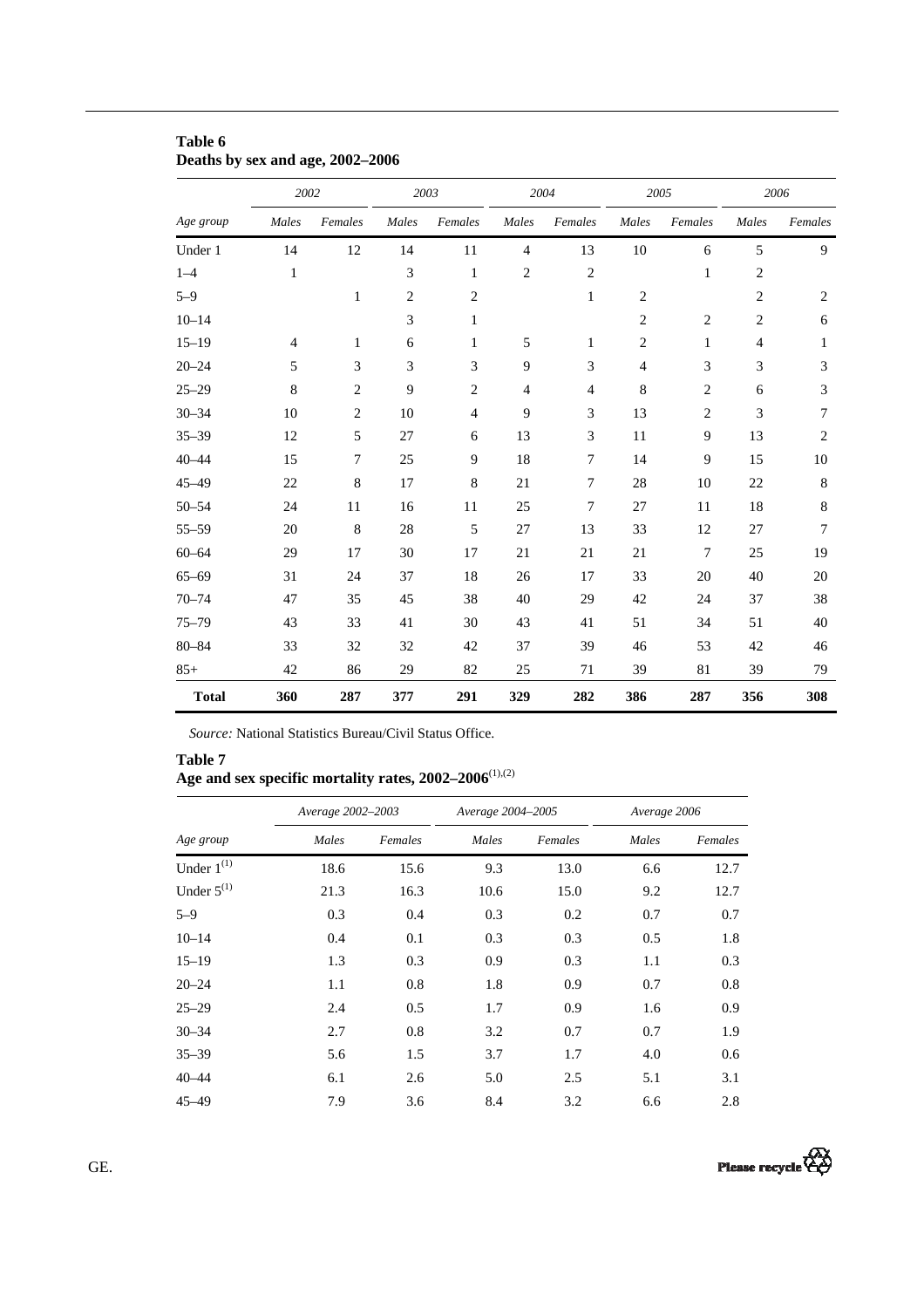|           | Average 2002-2003 |         | Average 2004-2005 |         | Average 2006 |         |
|-----------|-------------------|---------|-------------------|---------|--------------|---------|
| Age group | Males             | Females | Males             | Females | Males        | Females |
| $50 - 54$ | 11.8              | 7.3     | 14.9              | 5.9     | 9.8          | 4.8     |
| $55 - 59$ | 19.2              | 5.4     | 21.1              | 9.1     | 17.2         | 4.7     |
| $60 - 64$ | 29.7              | 14.4    | 21.0              | 13.1    | 24.9         | 17.5    |
| $65 - 69$ | 39.9              | 17.9    | 34.3              | 15.5    | 47.7         | 16.1    |
| $70 - 74$ | 62.3              | 36.4    | 57.4              | 25.7    | 52.1         | 35.2    |
| $75 - 79$ | 89.7              | 41.5    | 94.1              | 46.9    | 100.4        | 50.1    |
| $80 - 84$ | 157.0             | 119.0   | 166.7             | 118.1   | 194.7        | 120.4   |
| Overall   | 8.9               | 6.9     | 8.7               | 6.8     | 8.3          | 7.4     |

*Source:* National Statistics Bureau.

*Notes*: <sup>(1)</sup> Under 1 and under 5 mortality rates calculated per thousand registered live births for the year.

 $^{(2)}$  For other age groups, mortality rates calculated per thousand of estimated mid-year population in respective age groups.

#### **Table 8 Age and sex distribution of migrants, 2006**

|              | Males    |            | Females  |            | Net migration |        |                    |
|--------------|----------|------------|----------|------------|---------------|--------|--------------------|
| Age group    | Arrivals | Departures | Arrivals | Departures | Males         |        | Females Both sexes |
| $0 - 4$      | 848      | 784        | 878      | 791        | 64            | 87     | 151                |
| $5 - 9$      | 993      | 1 1 8 8    | 1 0 5 2  | 1 2 1 5    | $-195$        | $-163$ | $-358$             |
| $10 - 14$    | 1 0 4 5  | 1 0 0 2    | 1 0 20   | 1 1 1 3    | 43            | $-93$  | $-50$              |
| $15 - 19$    | 1 1 3 1  | 1 1 6 6    | 1 1 6 5  | 1 272      | $-35$         | $-107$ | $-142$             |
| $20 - 24$    | 2 604    | 1820       | 2037     | 1809       | 784           | 228    | 1012               |
| $25 - 29$    | 3582     | 3894       | 2926     | 3 4 2 1    | $-312$        | $-495$ | $-807$             |
| $30 - 34$    | 3996     | 3 2 5 4    | 3 0 24   | 2612       | 742           | 412    | 1 1 5 4            |
| $35 - 39$    | 3728     | 4 1 2 2    | 2 7 2 7  | 3 0 2 5    | $-394$        | $-298$ | $-692$             |
| $40 - 44$    | 4 0 6 1  | 4 0 1 1    | 2 9 0 1  | 2965       | 50            | $-64$  | $-14$              |
| $45 - 49$    | 3478     | 3 3 6 9    | 2 3 6 6  | 2 3 0 1    | 109           | 65     | 174                |
| $50 - 54$    | 2 5 9 1  | 2 802      | 1721     | 1837       | $-211$        | $-116$ | $-327$             |
| $55 - 59$    | 1 1 5 9  | 1 0 5 4    | 999      | 907        | 105           | 92     | 197                |
| $60 - 64$    | 800      | 878        | 820      | 865        | $-78$         | $-45$  | $-123$             |
| $65+$        | 844      | 753        | 979      | 835        | 91            | 144    | 235                |
| <b>Total</b> | 30 860   | 30 097     | 24 615   | 24 968     | 763           | $-353$ | 410                |

*Source:* National Statistics Bureau from immigration cards.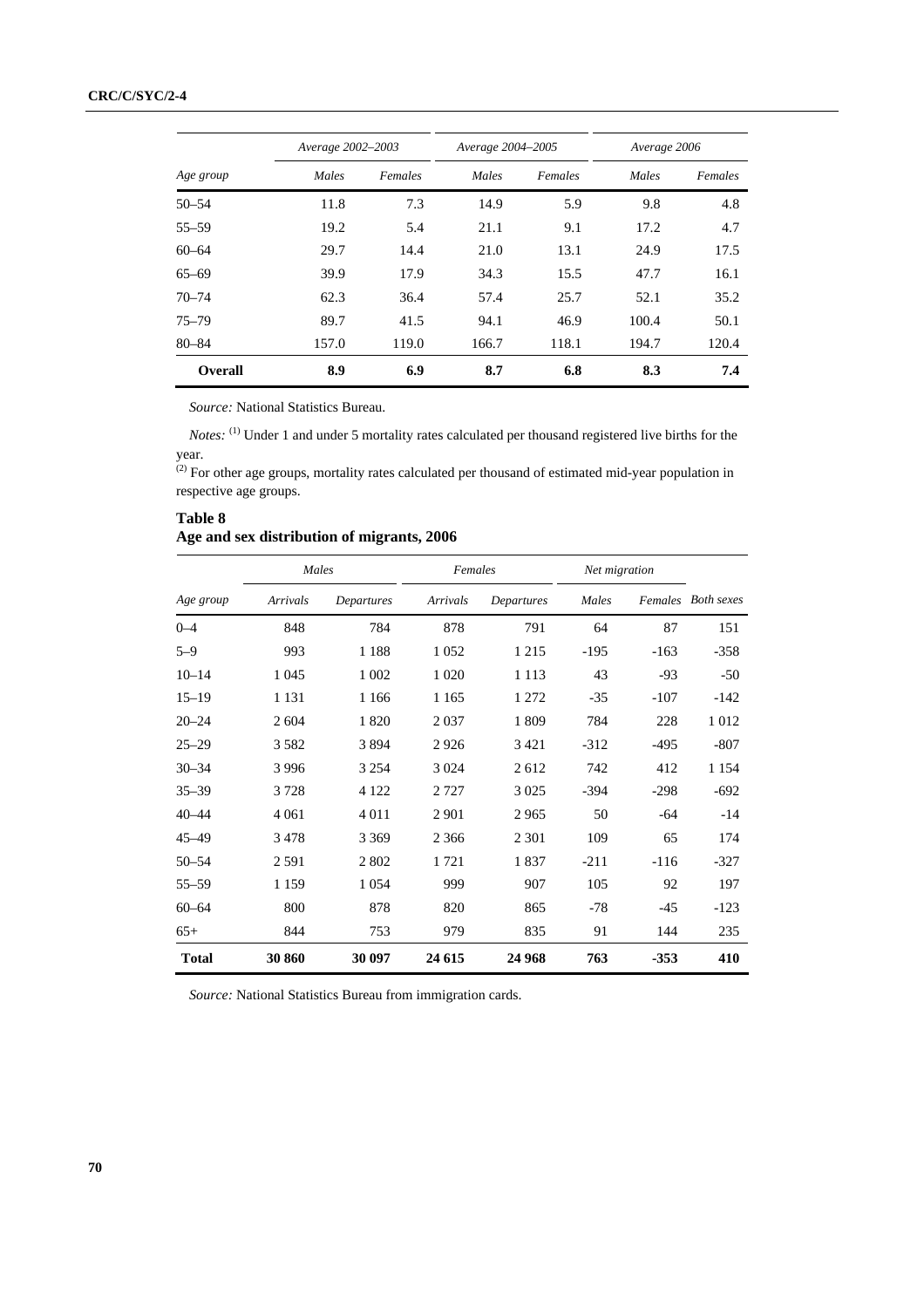|      | <b>Marriages</b> |                 |              |                 |
|------|------------------|-----------------|--------------|-----------------|
| Year | Residents        | <b>Visitors</b> | <b>Total</b> | <b>Divorces</b> |
| 1987 | 290              | 332             | 622          | 25              |
| 1988 | 208              | 462             | 670          | 34              |
| 1989 | 174              | 603             | 777          | 43              |
| 1990 | 278              | 759             | 1 0 3 7      | 47              |
| 1991 | 282              | 650             | 932          | 86              |
| 1992 | 268              | 561             | 829          | 87              |
| 1993 | 257              | 556             | 813          | 81              |
| 1994 | 301              | 636             | 937          | 62              |
| 1995 | 298              | 534             | 832          | 92              |
| 1996 | 353              | 521             | 874          | 72              |
| 1997 | 352              | 507             | 859          | 89              |
| 1998 | 330              | 388             | 718          | 79              |
| 1999 | 432              | 451             | 883          | 102             |
| 2000 | 484              | 465             | 949          | 88              |
| 2001 | 418              | 372             | 790          | 109             |
| 2002 | 428              | 437             | 865          | 112             |
| 2003 | 363              | 460             | 823          | 126             |
| 2004 | 408              | 497             | 905          | 171             |
| 2005 | 376              | 510             | 886          | 140             |
| 2006 | 385              | 599             | 984          | 142             |

## **Table 9a Registered marriages and divorces, 1987–2006**

## **Table 9b**

# **Marriages by age of bride and groom, 2006**

Residents and visitors

|              |                |           |                |           | Age of bride |                |           |                |       |              |                |
|--------------|----------------|-----------|----------------|-----------|--------------|----------------|-----------|----------------|-------|--------------|----------------|
| Age of groom | $15 - 19$      | $20 - 24$ | $25 - 29$      | $30 - 34$ | $35 - 39$    | $40 - 44$      | $45 - 49$ | $50 - 54$      | $55+$ | <b>Total</b> | $\%$           |
| $15 - 19$    | 1              |           |                |           |              |                |           |                |       | 1            | $\mathbf{0}$   |
| $20 - 24$    | 13             | 36        | 10             | 3         | 1            |                |           | 1              |       | 64           | $\overline{7}$ |
| $25 - 29$    | $\mathbf{1}$   | 46        | 100            | 20        | 6            | $\overline{2}$ | 1         |                |       | 176          | 18             |
| $30 - 34$    | $\overline{2}$ | 23        | 97             | 101       | 20           | 7              | 4         |                |       | 254          | 26             |
| $35 - 39$    | 1              | 13        | 43             | 73        | 61           | 17             | 5         |                |       | 213          | 22             |
| $40 - 44$    | $\mathbf{1}$   | 5         | 11             | 22        | 49           | 27             | 5         | $\overline{c}$ |       | 122          | 12             |
| $45 - 49$    |                |           | $\tau$         | 10        | 16           | 22             | 12        | $\overline{c}$ |       | 69           | 7              |
| $50 - 54$    |                |           |                | 2         | 11           | 9              | 8         | 6              | 1     | 38           | 4              |
| $55+$        | 1              |           | $\overline{4}$ | 3         | 3            | 4              | 12        | 5              | 15    | 47           | 5              |
| <b>Total</b> | 20             | 124       | 272            | 234       | 167          | 88             | 47        | 16             | 16    | 984          |                |
| %            | $\overline{2}$ | 13        | 28             | 24        | 17           | 9              | 5         | 2              | 2     | 100          | 100            |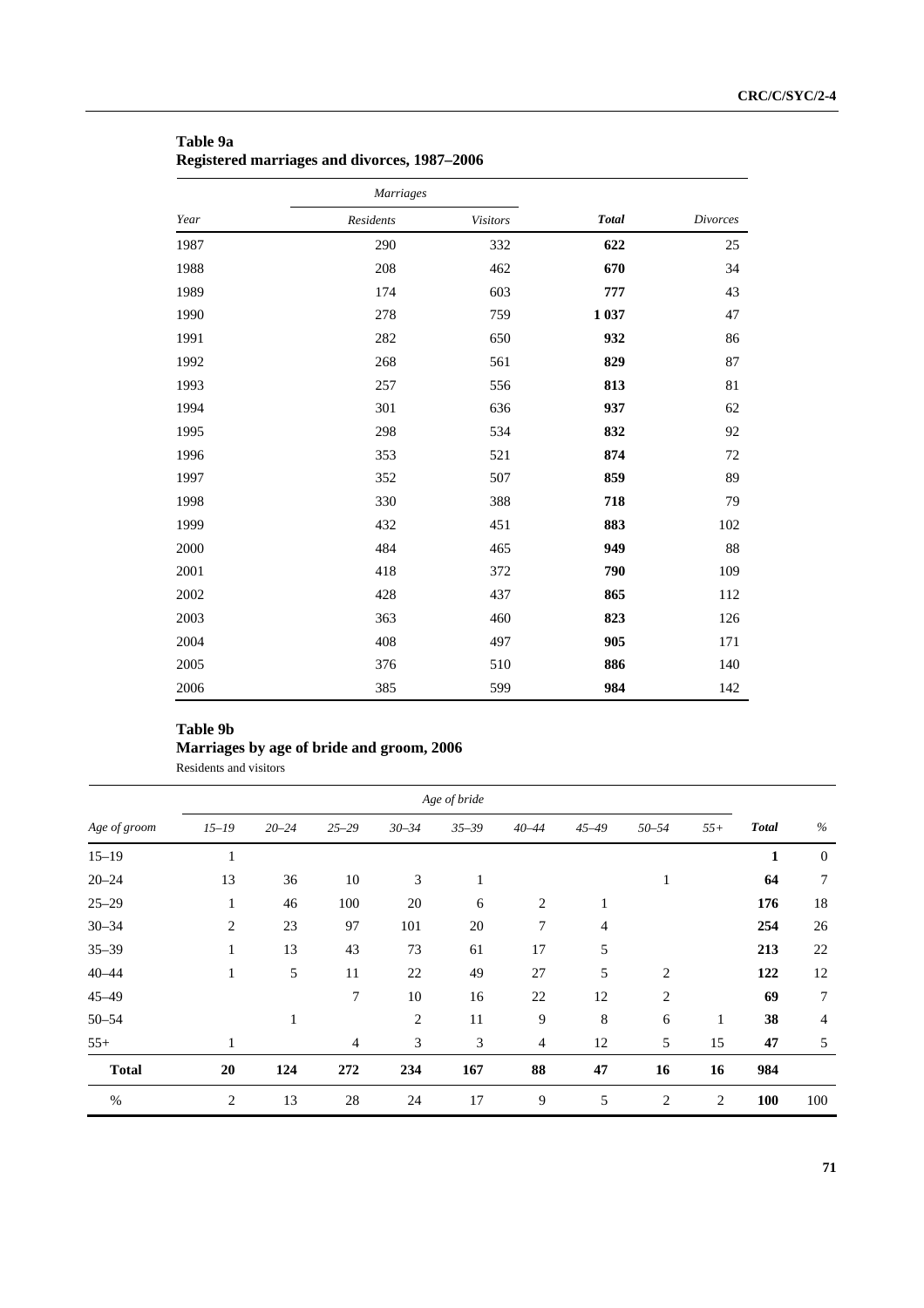## **Table 9c Marriages by age of bride and groom, 2006**

Residents only

|              |              |                |                |                | Age of bride |                |                |                |        |              |              |
|--------------|--------------|----------------|----------------|----------------|--------------|----------------|----------------|----------------|--------|--------------|--------------|
| Age of groom | $15 - 19$    | $20 - 24$      | $25 - 29$      | $30 - 34$      | $35 - 39$    | $40 - 44$      | $45 - 49$      | $50 - 54$      | $55+$  | <b>Total</b> | %            |
| $15 - 19$    | $\mathbf{1}$ |                |                |                |              |                |                |                |        | 1            | $\mathbf{0}$ |
| $20 - 24$    | 13           | 27             | $\,8$          | 2              | 1            |                |                |                |        | 51           | 13           |
| $25 - 29$    | $\mathbf{1}$ | 29             | 46             | 6              | $\mathbf{1}$ | $\overline{2}$ | 1              |                |        | 86           | 22           |
| $30 - 34$    |              | 7              | 35             | 25             | 6            | $\overline{2}$ | 3              |                |        | 78           | 20           |
| $35 - 39$    | $\mathbf{1}$ | $\,8\,$        | 11             | 15             | 10           | $\tau$         | $\overline{2}$ |                |        | 54           | 14           |
| $40 - 44$    | $\mathbf{1}$ | $\overline{4}$ | 3              | $\tau$         | 25           | 6              | $\overline{2}$ | 1              |        | 49           | 13           |
| $45 - 49$    |              |                | 3              | $\overline{4}$ | 7            | 12             | 5              | 1              |        | 32           | 8            |
| $50 - 54$    |              |                |                | $\mathbf{1}$   | 1            | $\overline{4}$ | $\overline{4}$ | $\overline{2}$ |        | 12           | 3            |
| $55+$        | $\mathbf{1}$ |                | $\overline{c}$ |                |              | 3              | 6              | $\overline{c}$ | $\tau$ | 22           | 6            |
| <b>Total</b> | 18           | 75             | 108            | 60             | 52           | 36             | 23             | 6              | 7      | 385          |              |
| $\%$         | 5            | 19             | 28             | 16             | 14           | 9              | 6              | $\overline{2}$ | 2      | 100          | 100          |

Source: National Statistics Bureau/Civil Status Office.

## **Table 10 a**

## **Marriages by age and previous marital status of bride**

Residents only, 2006

|              |                        | Previous marital status of bride |         |          |  |  |  |  |  |  |
|--------------|------------------------|----------------------------------|---------|----------|--|--|--|--|--|--|
| Age group    | <b>Total marriages</b> | Spinster                         | Widowed | Divorced |  |  |  |  |  |  |
| $15 - 19$    | 18                     | 18                               |         |          |  |  |  |  |  |  |
| $20 - 24$    | 75                     | 74                               |         | 1        |  |  |  |  |  |  |
| $25 - 29$    | 108                    | 100                              |         | 8        |  |  |  |  |  |  |
| $30 - 34$    | 60                     | 54                               | 1       | 5        |  |  |  |  |  |  |
| $35 - 39$    | 52                     | 39                               |         | 12       |  |  |  |  |  |  |
| $40 - 44$    | 36                     | 25                               | 2       | 9        |  |  |  |  |  |  |
| $45 - 49$    | 23                     | 14                               |         | 9        |  |  |  |  |  |  |
| $50 - 54$    | 6                      | 4                                |         | 2        |  |  |  |  |  |  |
| $55+$        | 7                      | 6                                | 1       |          |  |  |  |  |  |  |
| <b>Total</b> | 385                    | 334                              | 5       | 46       |  |  |  |  |  |  |

## **Table 10 b**

## **Marriages by age and previous marital status of groom**

Residents only, 2006

|           |                        | Previous marital status of groom |         |          |  |  |  |  |  |
|-----------|------------------------|----------------------------------|---------|----------|--|--|--|--|--|
| Age group | <b>Total marriages</b> | <b>Bachelor</b>                  | Widowed | Divorced |  |  |  |  |  |
| $15 - 19$ |                        |                                  |         |          |  |  |  |  |  |
| $20 - 24$ |                        | 51                               |         |          |  |  |  |  |  |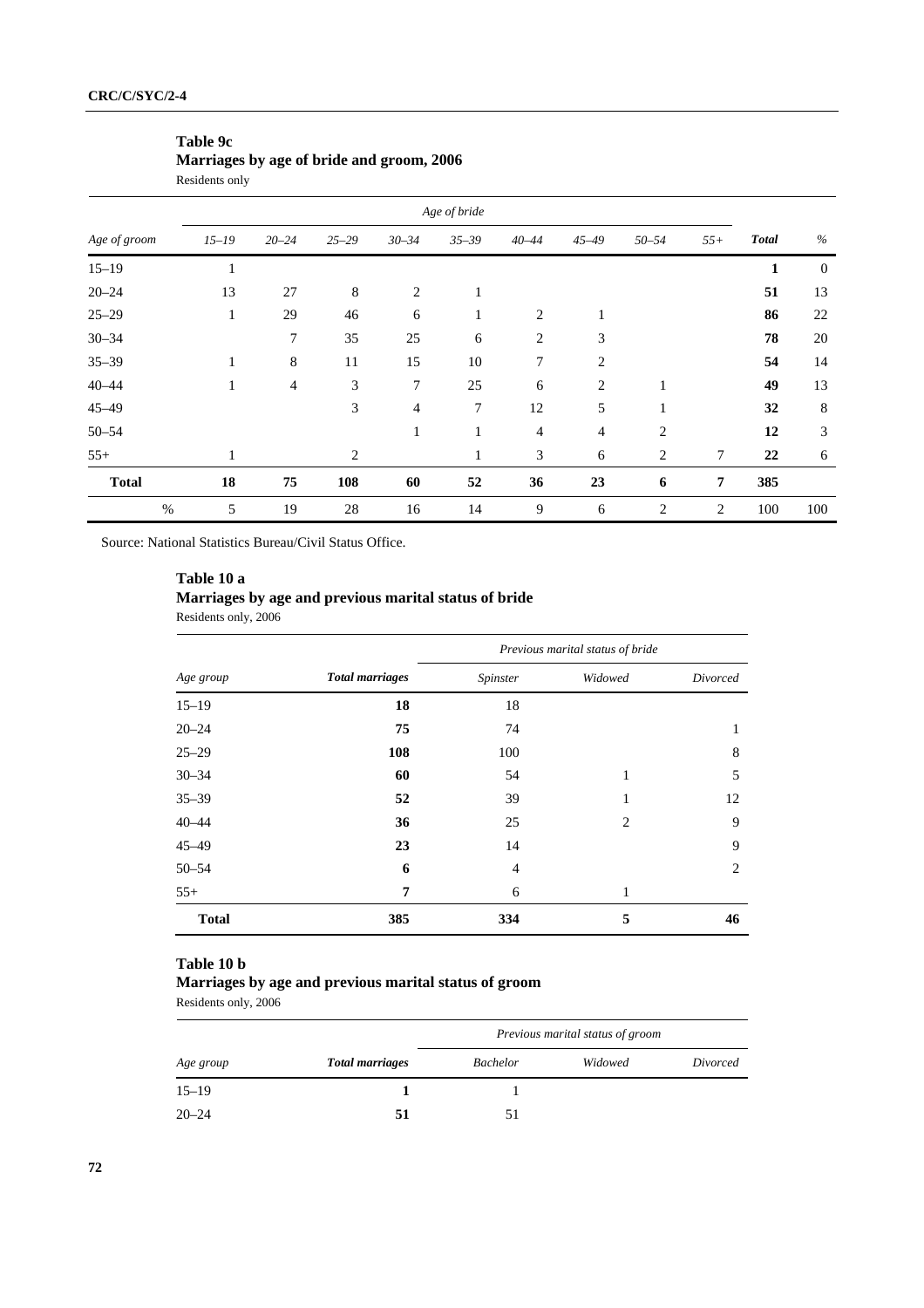|              |                        | Previous marital status of groom |         |          |  |  |  |
|--------------|------------------------|----------------------------------|---------|----------|--|--|--|
| Age group    | <b>Total marriages</b> | <b>Bachelor</b>                  | Widowed | Divorced |  |  |  |
| $25 - 29$    | 86                     | 85                               | 1       |          |  |  |  |
| $30 - 34$    | 78                     | 76                               |         | 2        |  |  |  |
| $35 - 39$    | 54                     | 41                               |         | 13       |  |  |  |
| $40 - 44$    | 49                     | 36                               | 2       | 11       |  |  |  |
| $45 - 49$    | 32                     | 20                               | 1       | 11       |  |  |  |
| $50 - 54$    | 12                     | 8                                | 2       | 2        |  |  |  |
| $55+$        | 22                     | 10                               | 4       | 8        |  |  |  |
| <b>Total</b> | 385                    | 328                              | 10      | 47       |  |  |  |

*Source:* National Statistics Bureau/Civil Status Office.

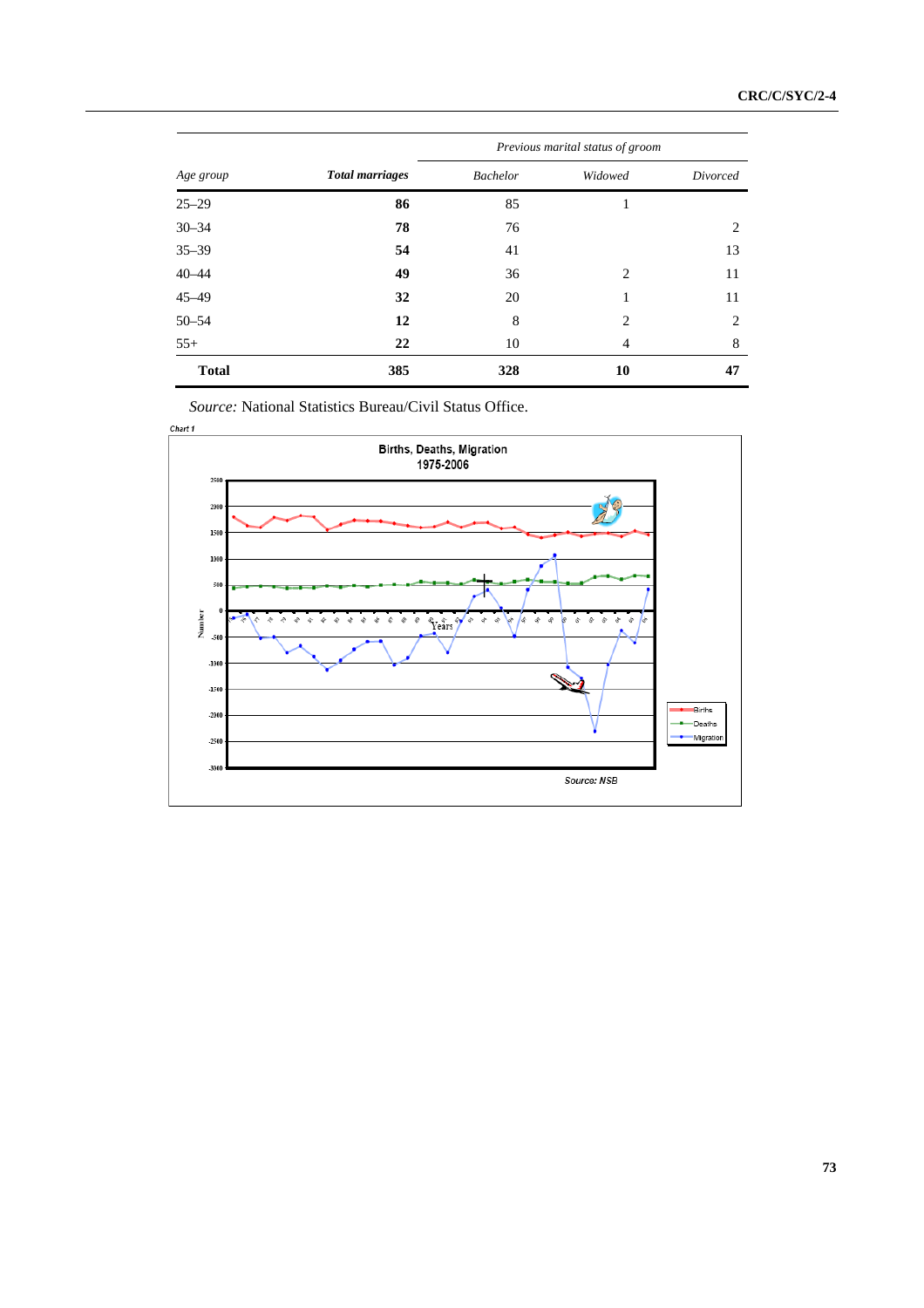

### **BCG vaccination first term primary one 2005**

| Schools                | No. of pupils  | Target pop.    | No. immunized  | No. left     | Refusal      | % coverage |
|------------------------|----------------|----------------|----------------|--------------|--------------|------------|
| Anse Etoile            | 51             | 51             | 51             | $\mathbf{0}$ | $\theta$     | 100.0      |
| <b>Bel Eau</b>         | 72             | 72             | 72             | $\theta$     | $\theta$     | 100.0      |
| Independent            | 50             | 49             | 49             | $\Omega$     | $\theta$     | 100.0      |
| <b>Ecole Francaise</b> | 11             | $\overline{7}$ | 7              | $\Omega$     | $\Omega$     | 100.0      |
| La Retraite            | 34             | 34             | 34             | $\mathbf{0}$ | $\theta$     | 100.0      |
| Glacis                 | 30             | 30             | 30             | $\mathbf{0}$ | $\theta$     | 100.0      |
| Beau Vallon            | 99             | 99             | 99             | $\theta$     | $\theta$     | 100.0      |
| <b>Bel Ombre</b>       | 30             | 30             | 30             | $\mathbf{0}$ | $\theta$     | 100.0      |
| Silhouette             | $\overline{2}$ | 2              | $\overline{2}$ | $\Omega$     | $\Omega$     | 100.0      |
| International school   | 32             | 33             | 33             | $\mathbf{0}$ | $\theta$     | 100.0      |
| Exceptional school     | $\overline{4}$ | $\overline{4}$ | $\overline{4}$ | $\mathbf{0}$ | $\theta$     | 100.0      |
| Cascade                | 50             | 49             | 49             | $\theta$     | $\theta$     | 100.0      |
| Plaisance              | 118            | 118            | 118            | $\mathbf{0}$ | $\theta$     | 100.0      |
| Anse Aux Pins          | 81             | 81             | 81             | $\Omega$     | $\Omega$     | 100.0      |
| Pte Larue              | 51             | 51             | 51             | $\mathbf{0}$ | $\theta$     | 100.0      |
| Anse Royale            | 93             | 93             | 93             | $\theta$     | $\theta$     | 100.0      |
| Takamaka               | 33             | 33             | 33             | $\theta$     | $\theta$     | 100.0      |
| <b>Baie Lazare</b>     | 56             | 56             | 56             | $\mathbf{0}$ | $\theta$     | 100.0      |
| Anse Boileau           | 80             | 78             | 78             | $\mathbf{0}$ | $\theta$     | 100.0      |
| <b>Grand Anse Mahe</b> | 30             | 30             | 30             | $\mathbf{0}$ | $\theta$     | 100.0      |
| La Misere              | 22             | 22             | 22             | $\mathbf{0}$ | $\theta$     | 100.0      |
| Port Glaud             | 38             | 38             | 38             | $\theta$     | $\mathbf{0}$ | 100.0      |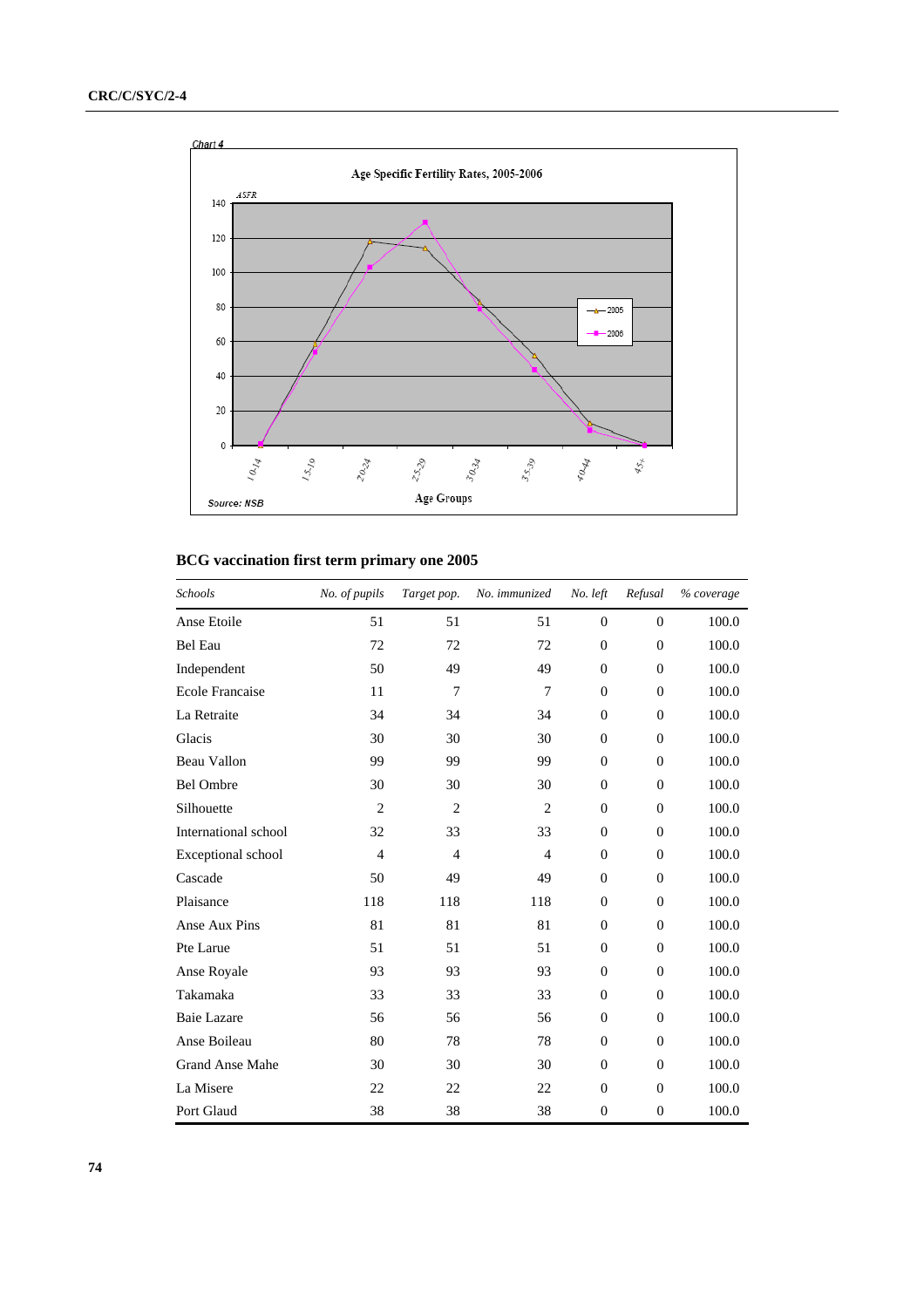| <b>Schools</b>        | No. of pupils | Target pop. | No. immunized | No. left | Refusal     | % coverage |
|-----------------------|---------------|-------------|---------------|----------|-------------|------------|
| Grand Anse Praslin    | 68            | 68          | 68            | $\Omega$ | $\Omega$    | 100.0      |
| Baie ste anne Praslin | 58            | 58          | 58            | $\Omega$ | $\Omega$    | 100.0      |
| Mont Fleurie          | 91            | 93          | 93            | $\Omega$ | $\Omega$    | 100.0      |
| La Digue              | 43            | 43          | 43            | $\Omega$ | $\Omega$    | 100.0      |
| La Rosiere            | 130           | 128         | 127           |          | $\Omega$    | 99.2       |
| <b>Total</b>          | 1457          | 1450        | 1449          |          | $\mathbf 0$ | 99.9       |

## **Diphtheria and tetanus vaccine + oral polio – primary one 2005**

| Schools                   | No. of pupils               | Target pop.    | No. immunized  | No. left         | Refusal        | % coverage |
|---------------------------|-----------------------------|----------------|----------------|------------------|----------------|------------|
| Anse Etoile               | 48                          | 48             | 48             | $\boldsymbol{0}$ | $\overline{0}$ | 100.0      |
| <b>Bel Eau</b>            | 72                          | 72             | 72             | $\overline{0}$   | $\overline{0}$ | 100.0      |
| Independent               | 49                          | 49             | 49             | $\overline{0}$   | $\overline{0}$ | 100.0      |
| <b>Ecole Francaise</b>    | $\overline{7}$              | $\overline{7}$ | 7              | $\boldsymbol{0}$ | $\overline{0}$ | 100.0      |
| La Retraite               | 35                          | 35             | 35             | $\overline{0}$   | $\theta$       | 100.0      |
| La Rosiere                | 132                         | 132            | 132            | $\overline{0}$   | $\overline{0}$ | 100.0      |
| Glacis                    | 31                          | 31             | 31             | $\Omega$         | $\Omega$       | 100.0      |
| <b>Beau Vallon</b>        | 67                          | 67             | 67             | $\overline{0}$   | $\overline{0}$ | 100.0      |
| <b>Bel Ombre</b>          | 28                          | 28             | 28             | $\overline{0}$   | $\Omega$       | 100.0      |
| Silhouette                | $\mathcal{D}_{\mathcal{L}}$ | 2              | 2              | $\mathbf{0}$     | $\Omega$       | 100.0      |
| International school      | 28                          | 28             | 28             | $\overline{0}$   | $\overline{0}$ | 100.0      |
| <b>Exceptional School</b> | $\overline{4}$              | $\overline{4}$ | $\overline{4}$ | $\mathbf{0}$     | $\overline{0}$ | 100.0      |
| Cascade                   | 50                          | 49             | 49             | $\overline{0}$   | $\Omega$       | 100.0      |
| Plaisance                 | 121                         | 121            | 121            | $\overline{0}$   | $\overline{0}$ | 100.0      |
| Anse Aux Pins             | 81                          | 81             | 81             | $\boldsymbol{0}$ | $\overline{0}$ | 100.0      |
| Pte Larue                 | 51                          | 51             | 51             | $\overline{0}$   | $\theta$       | 100.0      |
| Anse Royale               | 93                          | 93             | 93             | $\overline{0}$   | $\overline{0}$ | 100.0      |
| Takamaka                  | 33                          | 33             | 33             | $\Omega$         | $\Omega$       | 100.0      |
| <b>Baie Lazare</b>        | 57                          | 57             | 57             | $\overline{0}$   | $\Omega$       | 100.0      |
| Anse Boileau              | 79                          | 79             | 79             | $\overline{0}$   | $\Omega$       | 100.0      |
| <b>Grand Anse Mahe</b>    | 30                          | 30             | 30             | $\theta$         | $\Omega$       | 100.0      |
| La Misere                 | 22                          | 22             | 22             | $\boldsymbol{0}$ | $\overline{0}$ | 100.0      |
| Port Glaud                | 38                          | 38             | 38             | $\boldsymbol{0}$ | $\overline{0}$ | 100.0      |
| <b>Grand Anse Praslin</b> | 68                          | 68             | 68             | $\overline{0}$   | $\theta$       | 100.0      |
| Baie Ste Anne Praslin     | 58                          | 58             | 58             | $\boldsymbol{0}$ | $\overline{0}$ | 100.0      |
| Mont Fleurie              | 91                          | 90             | 90             | $\theta$         | $\theta$       | 100.0      |
| La Digue                  | 44                          | 44             | 44             | $\boldsymbol{0}$ | $\overline{0}$ | 100.0      |
| <b>Total</b>              | 1419                        | 1417           | 1417           | $\bf{0}$         | $\bf{0}$       | 100.0      |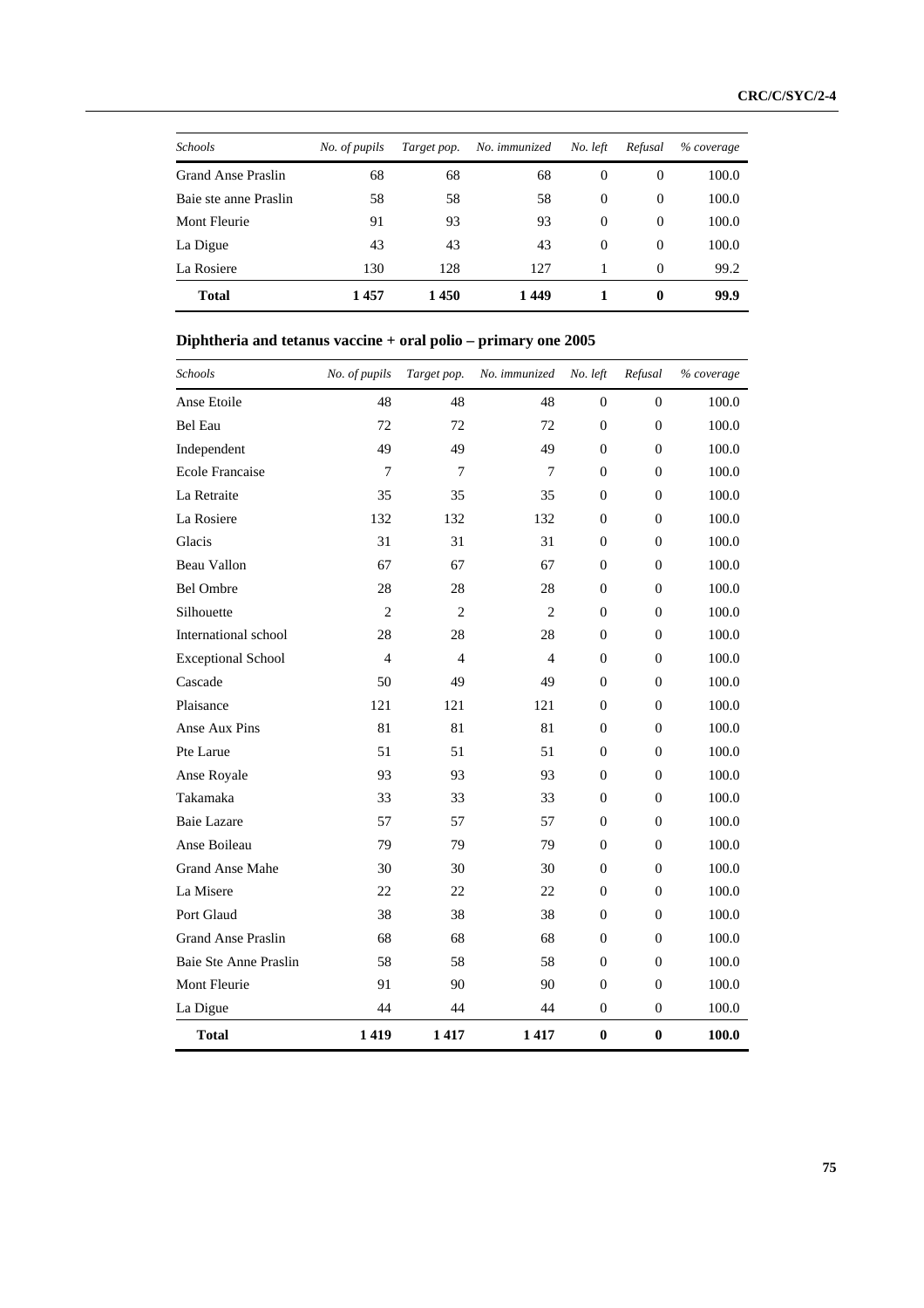**Measles, mumps and rubella vaccines – primary one 2005** 

| Schools                   | No. of pupils  | Target pop.    | No. immunized  | No. left       | Refusal        | % coverage |
|---------------------------|----------------|----------------|----------------|----------------|----------------|------------|
| Anse Etoile               | 48             | 48             | 48             | $\Omega$       | $\Omega$       | 100.0      |
| <b>Bel Eau</b>            | 74             | 74             | 74             | $\overline{0}$ | $\overline{0}$ | 100.0      |
| Independent               | 50             | 50             | 50             | $\overline{0}$ | $\overline{0}$ | 100.0      |
| La Retraite               | 35             | 35             | 35             | $\overline{0}$ | $\mathbf{0}$   | 100.0      |
| Glacis                    | 32             | 32             | 32             | $\Omega$       | $\Omega$       | 100.0      |
| Beau Vallon               | 67             | 67             | 67             | $\Omega$       | $\Omega$       | 100.0      |
| <b>Bel Ombre</b>          | 29             | 29             | 29             | $\theta$       | $\Omega$       | 100.0      |
| Silhouette                | $\overline{2}$ | $\overline{2}$ | $\overline{2}$ | $\theta$       | $\overline{0}$ | 100.0      |
| International school      | 28             | 28             | 28             | $\theta$       | $\Omega$       | 100.0      |
| Cascade                   | 48             | 48             | 48             | $\theta$       | $\overline{0}$ | 100.0      |
| Plaisance                 | 125            | 125            | 125            | $\theta$       | $\Omega$       | 100.0      |
| Anse Aux Pins             | 79             | 79             | 79             | $\theta$       | $\Omega$       | 100.0      |
| Pte Larue                 | 54             | 54             | 54             | $\theta$       | $\Omega$       | 100.0      |
| Anse Royale               | 90             | 90             | 90             | $\theta$       | $\overline{0}$ | 100.0      |
| Takamaka                  | 34             | 34             | 34             | $\overline{0}$ | $\overline{0}$ | 100.0      |
| Baie Lazare               | 58             | 58             | 58             | $\overline{0}$ | $\mathbf{0}$   | 100.0      |
| Anse Boileau              | 84             | 84             | 84             | $\Omega$       | $\Omega$       | 100.0      |
| <b>Grand Anse Mahe</b>    | 29             | 29             | 29             | $\theta$       | $\Omega$       | 100.0      |
| La Misere                 | 23             | 23             | 23             | $\theta$       | $\mathbf{0}$   | 100.0      |
| Port Glaud                | 38             | 38             | 38             | $\theta$       | $\Omega$       | 100.0      |
| <b>Grand Anse Praslin</b> | 58             | 58             | 58             | $\Omega$       | $\theta$       | 100.0      |
| Baie ste anne Praslin     | 58             | 58             | 58             | $\theta$       | $\overline{0}$ | 100.0      |
| Mont Fleurie              | 91             | 91             | 90             | 1              | $\Omega$       | 98.9       |
| La Rosiere                | 134            | 134            | 132            | $\overline{2}$ | $\Omega$       | 98.5       |
| La Digue                  | 45             | 45             | 44             | $\mathbf{1}$   | $\Omega$       | 97.8       |
| <b>Ecole Francaise</b>    | 7              | 7              | 6              | $\mathbf{1}$   | $\Omega$       | 85.7       |
| <b>Exceptional School</b> | $\overline{4}$ | 4              | 3              | $\mathbf{1}$   | $\mathbf{0}$   | 75.0       |
| <b>Total</b>              | 1424           | 1 4 2 4        | 1418           | 6              | $\bf{0}$       | 99.6       |

Note: The remaining primary one pupil will be vaccinated early this year.

#### **First term immunization S3 2005**

| <b>Schools</b>       | No. of pupils | Target pop. | No. immunized | No. left | Refusal  | % coverage |
|----------------------|---------------|-------------|---------------|----------|----------|------------|
| English River        | 170           | 170         | 170           | $\Omega$ | $\Omega$ | 100.0      |
| Independent school   | 47            | 47          | 47            | $\Omega$ | $\Omega$ | 100.0      |
| Beau vallon          | 159           | 157         | 157           | $\Omega$ | 2        | 100.0      |
| International school | 24            | 23          | 23            | $\Omega$ | $\Omega$ | 100.0      |
| Mont Fleurie school  | 147           | 147         | 147           | $\Omega$ | $\Omega$ | 100.0      |
| Exceptional school   | 11            | 11          | 11            | $\Omega$ | $\Omega$ | 100.0      |
| Pointe larue         | 180           | 179         | 179           | $\Omega$ |          | 100.0      |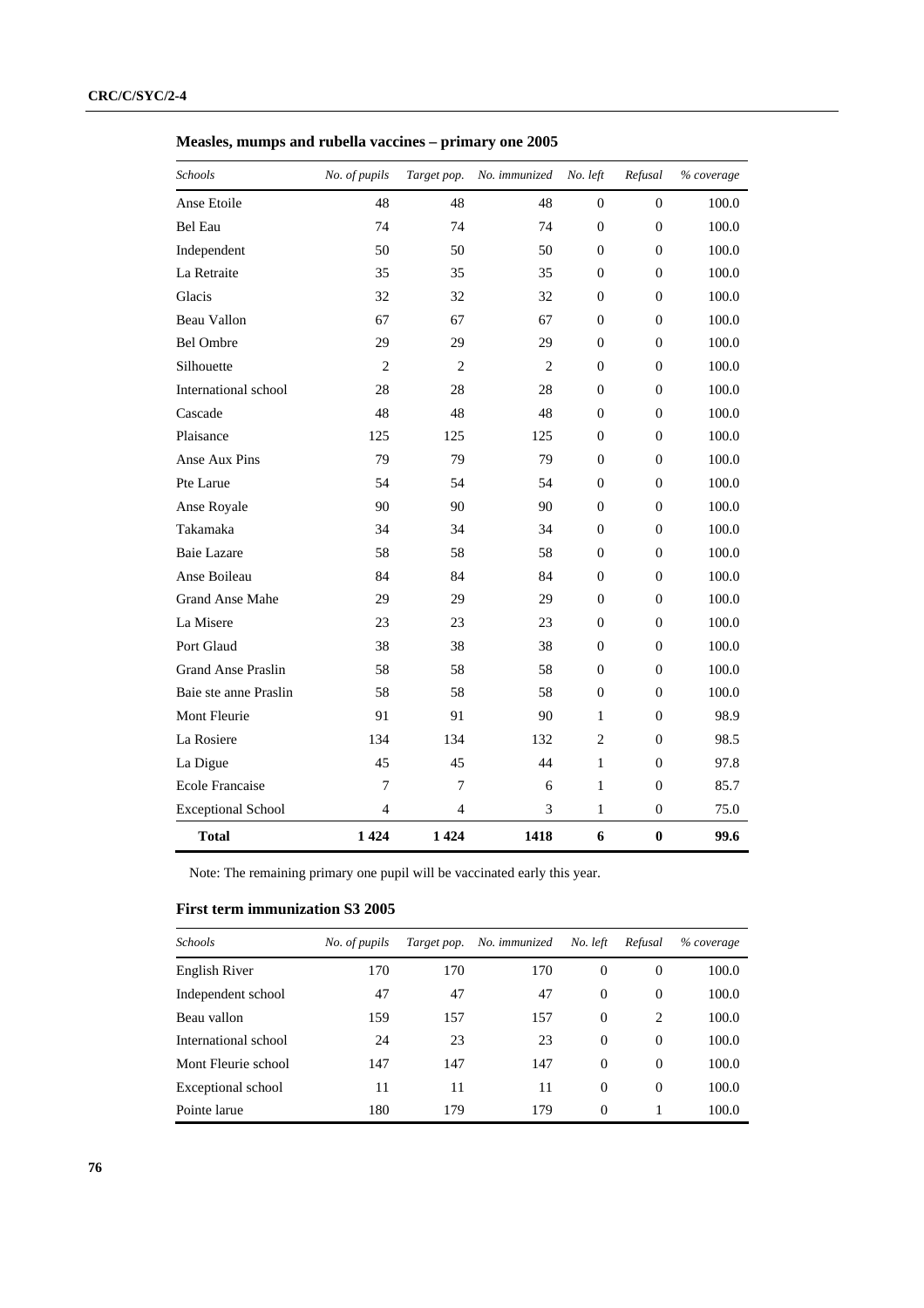| <b>Schools</b>     | No. of pupils | Target pop. | No. immunized | No. left       | Refusal        | % coverage |
|--------------------|---------------|-------------|---------------|----------------|----------------|------------|
| Anse Royale        | 206           | 206         | 206           | $\theta$       | $\theta$       | 100.0      |
| Anse Boileau       | 175           | 175         | 175           | $\overline{0}$ | $\overline{0}$ | 100.0      |
| Grand Anse Praslin | 162           | 161         | 161           | $\Omega$       |                | 100.0      |
| Belonie            | 162           | 162         | 161           | 1              | $\overline{0}$ | 99.4       |
| Plaisance          | 165           | 165         | 162           | 3              | $\mathbf{0}$   | 98.2       |
| La Digue           | 39            | 39          | 38            |                | $\theta$       | 97.4       |
| <b>Total</b>       | 1647          | 1642        | 1637          | 5              | 4              | 99.7       |

*Note:* Anti-tetanus toxoid and oral polio for secondary 3 students.

#### **Health screening in schools Screening of second year crèche pupils 2005**

| Schools                   | No. of pupils  | Target pop.    | No. immunized  | No. left       | Refusal          | % coverage |
|---------------------------|----------------|----------------|----------------|----------------|------------------|------------|
| <b>Bel Eau</b>            | 42             | 42             | 42             | $\overline{0}$ | $\overline{0}$   | 100.0      |
| La Retraite               | 28             | 28             | 28             | $\theta$       | $\overline{0}$   | 100.0      |
| Glacis                    | 25             | 25             | 25             | $\overline{0}$ | $\mathbf{0}$     | 100.0      |
| Beau Vallon               | 66             | 65             | 65             | $\overline{0}$ | 1                | 100.0      |
| Silhouette                | $\overline{2}$ | $\overline{2}$ | $\overline{2}$ | $\overline{c}$ | $\theta$         | 100.0      |
| Les Mamelles              | 55             | 55             | 55             | $\overline{0}$ | $\boldsymbol{0}$ | 100.0      |
| Pte au Sel                | 15             | 15             | 15             | $\Omega$       | $\theta$         | 100.0      |
| Anse Royale               | 78             | 78             | 78             | $\overline{0}$ | $\overline{0}$   | 100.0      |
| Anse Boileau              | 106            | 106            | 106            | $\overline{0}$ | $\overline{0}$   | 100.0      |
| Port Glaud                | 29             | 29             | 29             | $\overline{0}$ | $\overline{0}$   | 100.0      |
| Anse Kerlan               | 18             | 18             | 18             | $\overline{0}$ | $\overline{0}$   | 100.0      |
| <b>Grand Anse Praslin</b> | 34             | 34             | 34             | $\overline{0}$ | $\overline{0}$   | 100.0      |
| Mont Fleurie              | 90             | 90             | 90             | $\Omega$       | $\Omega$         | 100.0      |
| Takamaka                  | 36             | 36             | 35             | $\mathbf{1}$   | $\overline{0}$   | 97.2       |
| Anse Etoile               | 36             | 36             | 34             | 2              | $\Omega$         | 94.4       |
| La Misere                 | 18             | 18             | 17             | 1              | $\overline{0}$   | 94.4       |
| <b>Baie Lazare</b>        | 43             | 43             | 40             | 3              | $\overline{0}$   | 93.0       |
| La Rosiere                | 85             | 85             | 79             | 6              | $\mathbf{0}$     | 92.9       |
| <b>Bel Ombre</b>          | 23             | 23             | 21             | $\overline{2}$ | $\overline{0}$   | 91.3       |
| Pte Larue                 | 66             | 66             | 60             | 6              | $\overline{0}$   | 90.9       |
| <b>Grand Anse Mahe</b>    | 22             | 22             | 19             | 3              | $\overline{0}$   | 86.4       |
| Independent               | 49             | 49             | 41             | 5              | $\mathbf{0}$     | 83.7       |
| Plaisance                 | 79             | 79             | 66             | 13             | $\Omega$         | 83.5       |
| Baie ste anne Praslin     | 66             | 66             | 55             | 11             | $\Omega$         | 83.3       |
| <b>English River</b>      | 92             | 92             | 76             | 16             | $\mathbf{0}$     | 82.6       |
| Anse Aux Pins             | 68             | 68             | 50             | 18             | $\theta$         | 73.5       |
| Bel Eau Annex             | 32             | 32             | 23             | 9              | $\overline{0}$   | 71.9       |
| Cascade                   | 41             | 41             | 22             | 19             | $\boldsymbol{0}$ | 53.7       |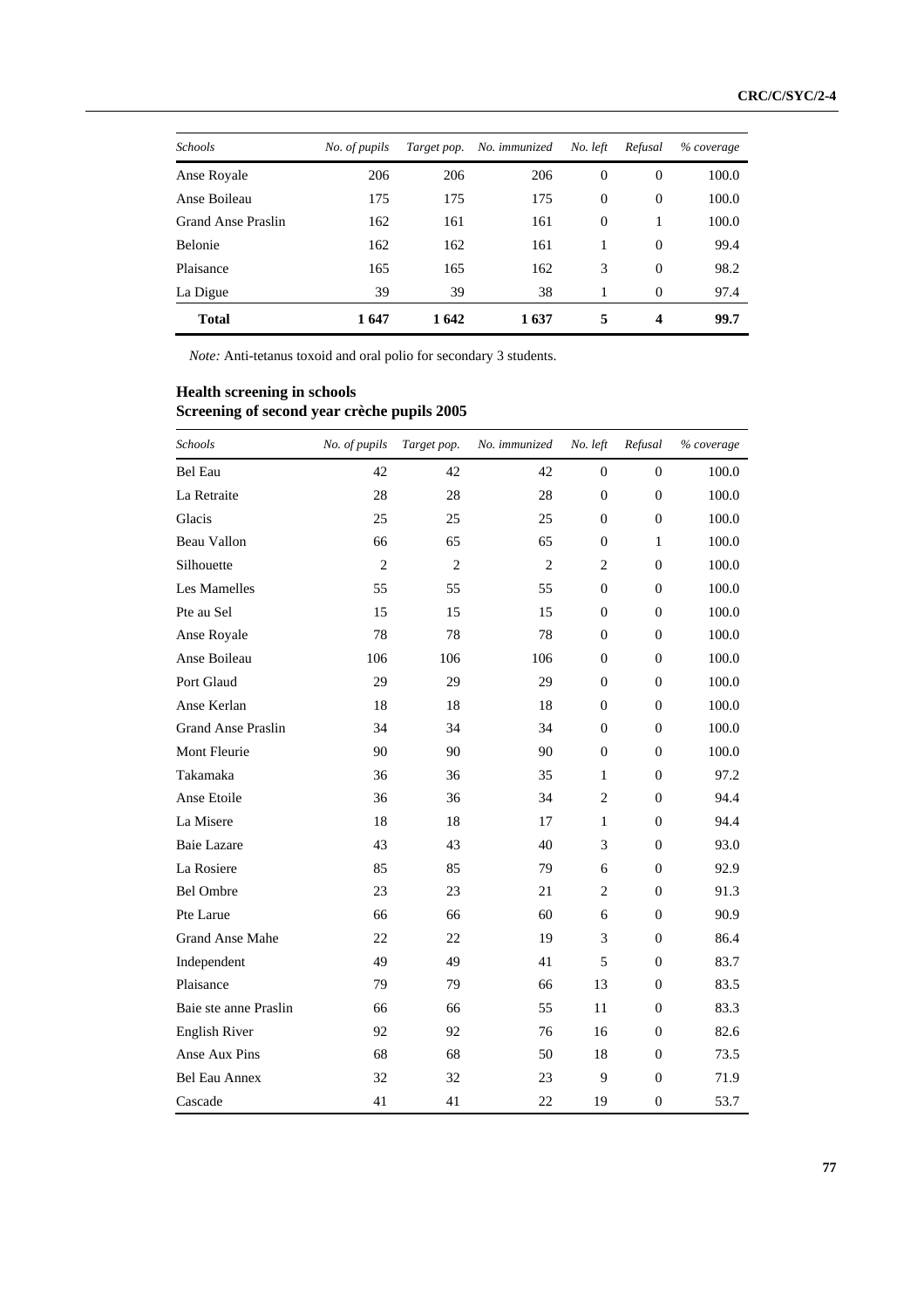| <b>Schools</b> | No. of pupils |       | Target pop. No. immunized No. left Refusal |     | % coverage |
|----------------|---------------|-------|--------------------------------------------|-----|------------|
| La Digue       | 36            | 36    | 19                                         |     | 52.8       |
| <b>Total</b>   | 1 3 8 0       | 1 379 | 1 2 4 4                                    | 134 | 90.2       |

 All second year crèche pupils are given full medical check up before entry in primary one. Parents are advised to accompany their children and be present on that day, so that they can discuss any pertinent issues to the health team.

| Schools                   | No. of pupils  | Target pop.    | No. immunized  | No. left         | Refusal        | % coverage |
|---------------------------|----------------|----------------|----------------|------------------|----------------|------------|
| Anse Etoile               | 51             | 51             | 51             | $\mathbf{0}$     | $\Omega$       | 100.0      |
| Bel Eau                   | 72             | 72             | 72             | $\overline{0}$   | 0              | 100.0      |
| <b>Ecole Francaise</b>    | 19             | 16             | 16             | $\theta$         | 3              | 100.0      |
| La Retraite               | 34             | 34             | 34             | $\overline{0}$   | $\overline{0}$ | 100.0      |
| Glacis                    | 35             | 35             | 35             | $\overline{0}$   | $\theta$       | 100.0      |
| <b>Bel Ombre</b>          | 30             | 30             | 30             | $\mathbf{0}$     | $\Omega$       | 100.0      |
| Silhouette                | $\overline{2}$ | $\overline{2}$ | $\overline{2}$ | $\overline{0}$   | 0              | 100.0      |
| International school      | 32             | 33             | 33             | $\mathbf{0}$     | $\theta$       | 100.0      |
| Exceptional school        | $\overline{4}$ | $\overline{4}$ | $\overline{4}$ | $\boldsymbol{0}$ | $\overline{0}$ | 100.0      |
| Cascade                   | 49             | 49             | 49             | $\overline{0}$   | $\Omega$       | 100.0      |
| Plaisance                 | 138            | 138            | 138            | $\overline{0}$   | $\overline{0}$ | 100.0      |
| Anse Aux Pins             | 81             | 81             | 81             | $\boldsymbol{0}$ | $\Omega$       | 100.0      |
| Pte Larue                 | 51             | 51             | 51             | $\mathbf{0}$     | $\Omega$       | 100.0      |
| Anse Royale               | 106            | 106            | 106            | $\overline{0}$   | 0              | 100.0      |
| <b>Baie Lazare</b>        | 36             | 36             | 36             | $\mathbf{0}$     | $\overline{0}$ | 100.0      |
| La Misere                 | 22             | 22             | 22             | $\overline{0}$   | 0              | 100.0      |
| Port Glaud                | 16             | 16             | 16             | $\overline{0}$   | $\Omega$       | 100.0      |
| <b>Grand Anse Praslin</b> | 68             | 68             | 68             | $\overline{0}$   | 0              | 100.0      |
| Baie ste Anne Praslin     | 66             | 66             | 66             | $\boldsymbol{0}$ | 0              | 100.0      |
| Mont Fleurie              | 91             | 93             | 93             | $\theta$         | $\Omega$       | 100.0      |
| Anse Boileau              | 98             | 98             | 97             | $\mathbf{1}$     | $\overline{0}$ | 99.0       |
| <b>Grand Anse Mahe</b>    | 36             | 36             | 35             | $\mathbf{1}$     | $\Omega$       | 97.2       |
| La Rosiere                | 130            | 129            | 125            | $\overline{0}$   | $\overline{0}$ | 96.9       |
| Independent               | 50             | 49             | 47             | $\overline{2}$   | $\Omega$       | 95.9       |
| Takamaka                  | 41             | 41             | 39             | $\overline{2}$   | $\Omega$       | 95.1       |
| Beau Vallon               | 60             | 60             | 35             | 25               | $\overline{0}$ | 58.3       |
| La Digue                  | 57             | 57             | 33             | 24               | $\theta$       | 57.9       |
| <b>Total</b>              | 1475           | 1473           | 1414           | 55               | 3              | 96.0       |

#### **Screening of primary four students 2005**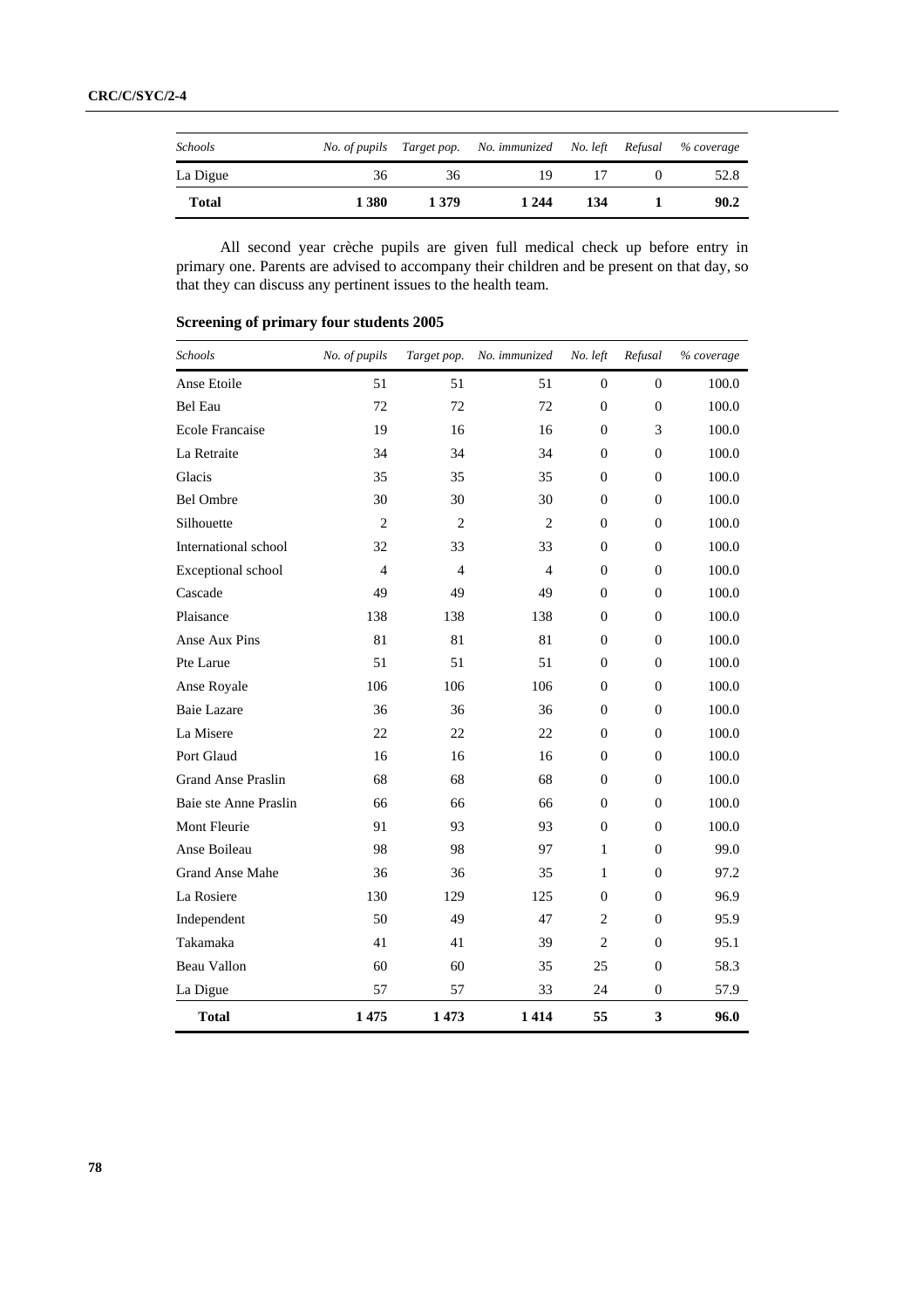| Schools            | No. of pupils | Target pop. | No. immunized | No. left       | Refusal        | % coverage |
|--------------------|---------------|-------------|---------------|----------------|----------------|------------|
| Mont Fleurie       | 145           | 145         | 145           | $\overline{0}$ | $\overline{0}$ | 100.0      |
| Pte Larue          | 195           | 194         | 194           | $\overline{0}$ | 1              | 100.0      |
| Grand Anse Praslin | 164           | 164         | 164           | $\overline{0}$ | $\Omega$       | 100.0      |
| La Digue           | 43            | 43          | 43            | $\overline{0}$ | $\overline{0}$ | 100.0      |
| Anse Royal         | 214           | 214         | 213           | 1              | $\theta$       | 99.5       |
| English River      | 149           | 149         | 146           | 3              | $\Omega$       | 98.0       |
| Beau Vallon        | 138           | 135         | 132           | 3              | 3              | 97.8       |
| Plaisance          | 181           | 181         | 177           | $\overline{4}$ | $\Omega$       | 97.8       |
| Anse Boileau       | 164           | 164         | 159           | $\overline{0}$ | 5              | 97.0       |
| <b>Belonie</b>     | 133           | 133         | 129           | $\overline{4}$ | $\Omega$       | 97.0       |
| Independent school | 46            | 46          | 31            | 15             | $\overline{0}$ | 67.4       |
| <b>Total</b>       | 1572          | 1568        | 1533          | 30             | 9              | 97.5       |

#### **Screening of secondary one students**

### **Screening of S4 students 2005**

| Name of school     | No. of pupils | Target pop. | No. immunized | No. left       | Refusal        | % coverage |
|--------------------|---------------|-------------|---------------|----------------|----------------|------------|
| Beau Vallon        | 136           | 122         | 122           | $\overline{0}$ | 14             | 100.0      |
| Mont Fleurie       | 145           | 145         | 145           | $\mathbf{0}$   | $\overline{0}$ | 100.0      |
| Plaisance          | 162           | 161         | 161           | $\overline{0}$ | 1              | 100.0      |
| Pte Larue          | 195           | 195         | 195           | $\overline{0}$ | $\Omega$       | 100.0      |
| Anse Royal         | 222           | 222         | 222           | $\mathbf{0}$   | $\overline{0}$ | 100.0      |
| Grand Anse Praslin | 133           | 133         | 133           | $\overline{0}$ | $\Omega$       | 100.0      |
| <b>Belonie</b>     | 111           | 111         | 111           | $\Omega$       | $\Omega$       | 100.0      |
| Anse Boileau       | 152           | 152         | 151           | 1              | $\Omega$       | 99.3       |
| English River      | 162           | 162         | 156           | 6              | $\Omega$       | 96.3       |
| La Digue           | 54            | 54          | 49            | 5              | $\Omega$       | 90.7       |
| Independent school | 50            | 50          | 43            | 7              | $\Omega$       | 86.0       |
| <b>Total</b>       | 1 2 2         | 1507        | 1488          | 19             | 15             | 98.7       |

 $\ddot{\phantom{a}}$